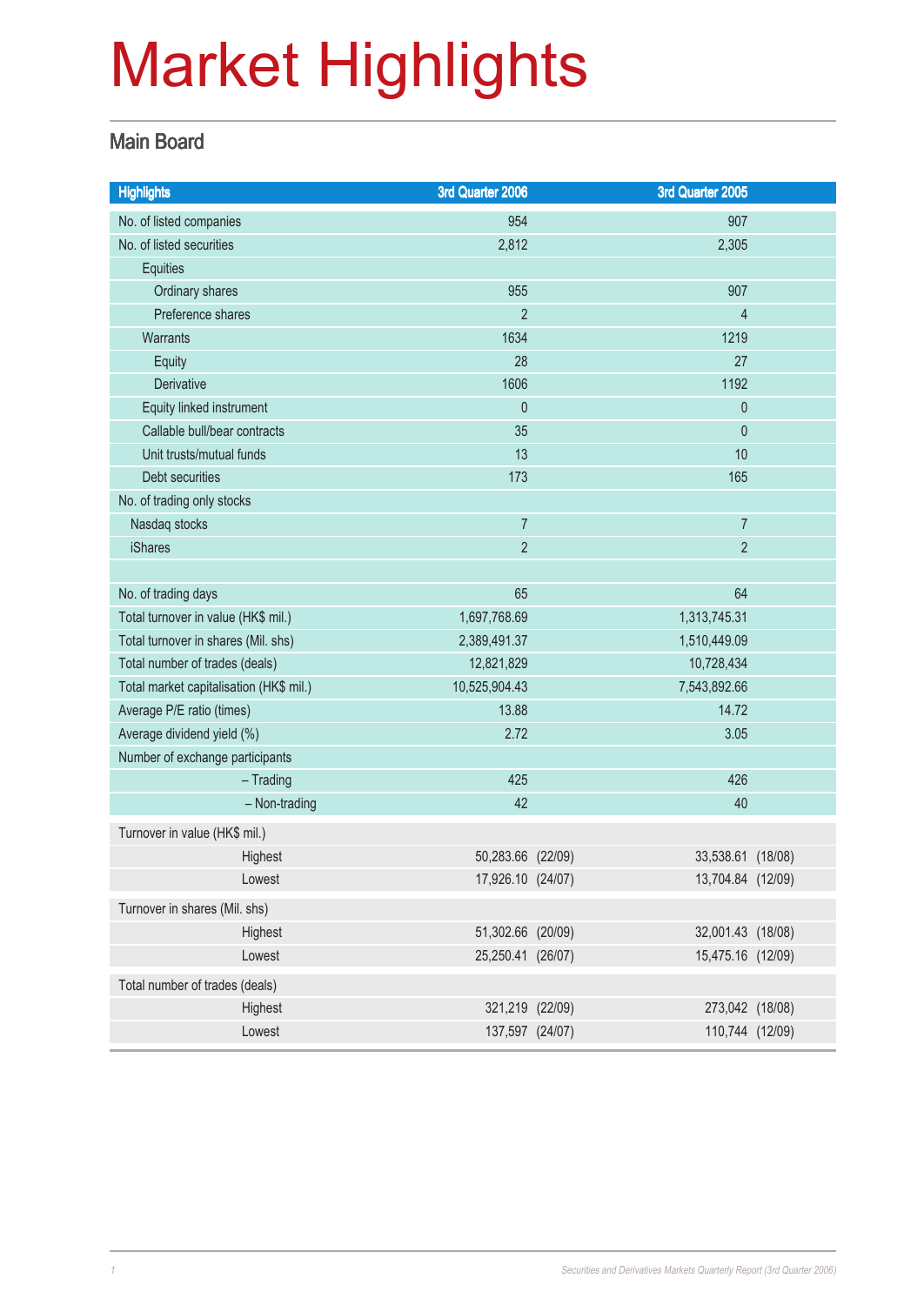### Growth Enterprise Market (GEM)

| 3rd Quarter 2006 | 3rd Quarter 2005                                                                                      |                |
|------------------|-------------------------------------------------------------------------------------------------------|----------------|
| 198              | 202                                                                                                   |                |
| 198              | 202                                                                                                   |                |
| 198              | 202                                                                                                   |                |
| $\mathbf{0}$     | $\mathbf 0$                                                                                           |                |
|                  |                                                                                                       |                |
| 65               | 64                                                                                                    |                |
| 8,747.10         | 7,474.63                                                                                              |                |
| 11,928.68        | 12,180.25                                                                                             |                |
| 234,288          | 165,454                                                                                               |                |
| 77,829.34        | 72,282.93                                                                                             |                |
| 19.32            | 22.63                                                                                                 |                |
| 2.43             | 0.97                                                                                                  |                |
|                  |                                                                                                       |                |
|                  |                                                                                                       | 767.65 (11/08) |
|                  |                                                                                                       | 37.15 (26/07)  |
|                  |                                                                                                       |                |
|                  |                                                                                                       | 628.84 (11/08) |
|                  |                                                                                                       | 69.65 (15/07)  |
|                  |                                                                                                       |                |
|                  | 5,877                                                                                                 | (12/08)        |
|                  |                                                                                                       | 1,051 (18/07)  |
|                  | 757.30 (25/09)<br>69.15 (29/08)<br>682.12 (06/09)<br>85.70 (08/08)<br>24,070 (25/09)<br>2,026 (14/07) |                |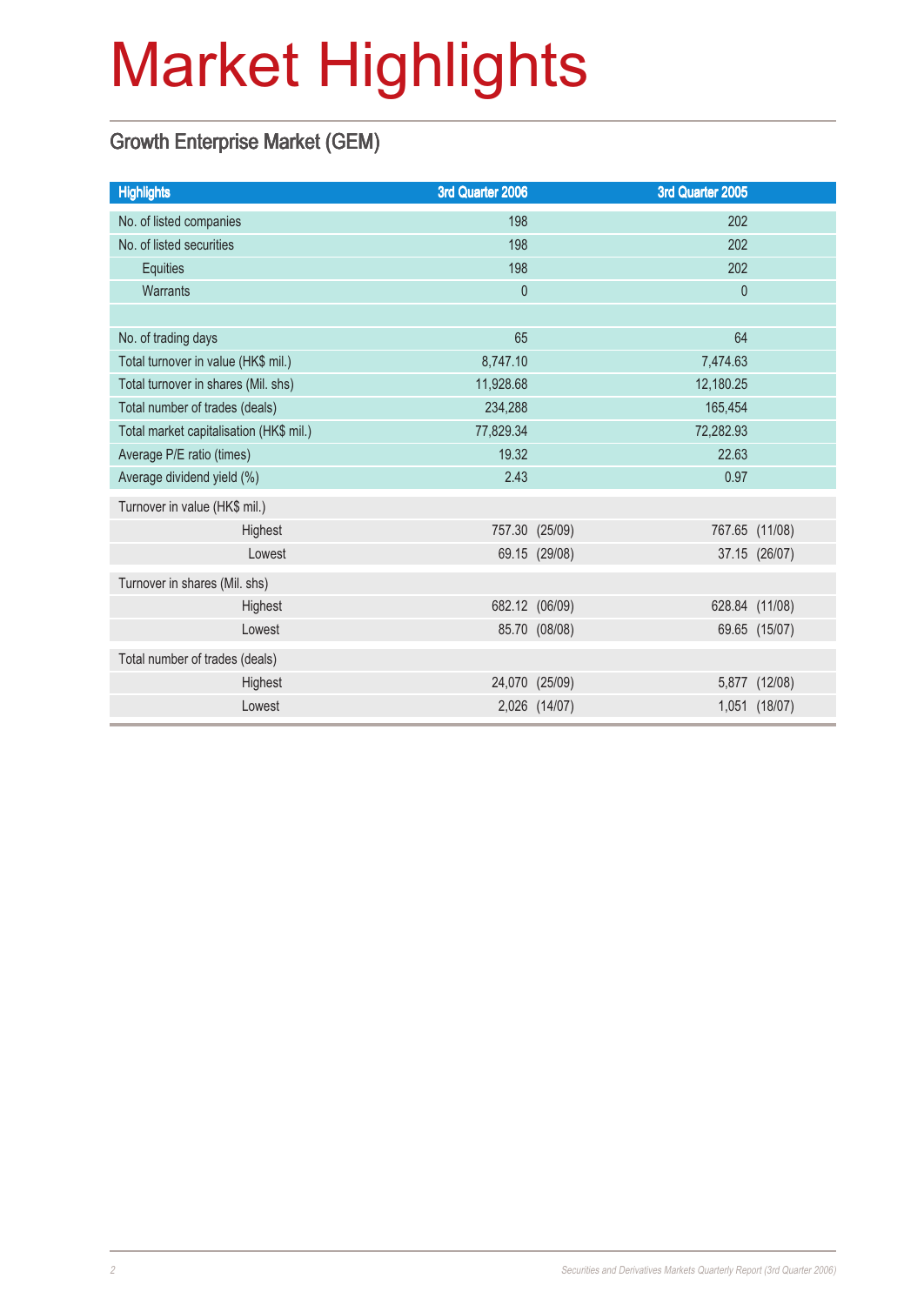### **Derivatives Market**

| <b>Highlights</b>                                          | 3rd Quarter 2006 | 3rd Quarter 2005 |
|------------------------------------------------------------|------------------|------------------|
| All futures and options products (excluding stock options) |                  |                  |
| No. of trading days                                        | 65.0             | 64               |
| Total contract volume                                      | 6,234,239        | 4,696,418        |
| Equity index products                                      | 6,195,437        | 4,687,076        |
| Equity products                                            | 35,930           | 4,520            |
| Interest rates products                                    | 2,872            | 4,822            |
| Average daily contract volume <sup>1</sup>                 | 95,911           | 73,382           |
| Total open interest as at the quarter end (contracts)      | 442,823          | 409,267          |
| Equity index products                                      | 438,541          | 405,128          |
| Equity products                                            | 3,163            | 1,730            |
| Interest rates products                                    | 1,119            | 2,409            |
| <b>Stock options</b>                                       |                  |                  |
| No. of newly introduced stock options classes              | 1                | $\overline{2}$   |
| No. of stock options as at the quarter end                 |                  |                  |
| <b>Class</b>                                               | 42               | 39               |
| <b>Series</b>                                              | 3,208            | 2,986            |
| Total premium (HK\$ mil.)                                  | 4,248.66         | 4,544.34         |
| Call                                                       | 2,300.43         | 2,867.20         |
| Put                                                        | 1,948.22         | 1,677.15         |
| Average daily premium (HK\$ mil.)                          | 65.36            | 71.01            |
| Total contract volume                                      | 4,344,327        | 3,186,175        |
| Call                                                       | 1,850,338        | 1,548,434        |
| Put                                                        | 2,493,989        | 1,637,741        |
| Average daily contract volume                              | 66,836           | 49,784           |
| Total open interest as at the quarter end (contracts)      | 1,675,179        | 1,181,211        |
| Call                                                       | 771,138          | 544,850          |
| Put                                                        | 904,041          | 636,361          |
| Total number of trades                                     | 94,741           | 87,759           |
| Average daily number of trades                             | 1,458            | 1,371            |
| <b>Total contracts exercised</b>                           | 630,904          | 426,138          |
| Average premium per contract (HK\$)                        | 978              | 1,426            |
| Average contract per trade (contracts)                     | 46               | 36               |
| Put volume/call volume                                     | 1.35             | 1.06             |
| Average daily contract volume/open interest                | 4.0%             | 4.2%             |
| Options volume (shares)/underlying stock volume            | 4.5%             | 4.7%             |
| All futures and options products                           |                  |                  |
| Total contract volume                                      | 10,578,566       | 7,882,593        |
| Total open interest as at the quarter end (contracts)      | 2,118,002        | 1,590,478        |

<sup>1</sup> Average daily contract volume is calculated based on the number of trading days of the Hong Kong Market.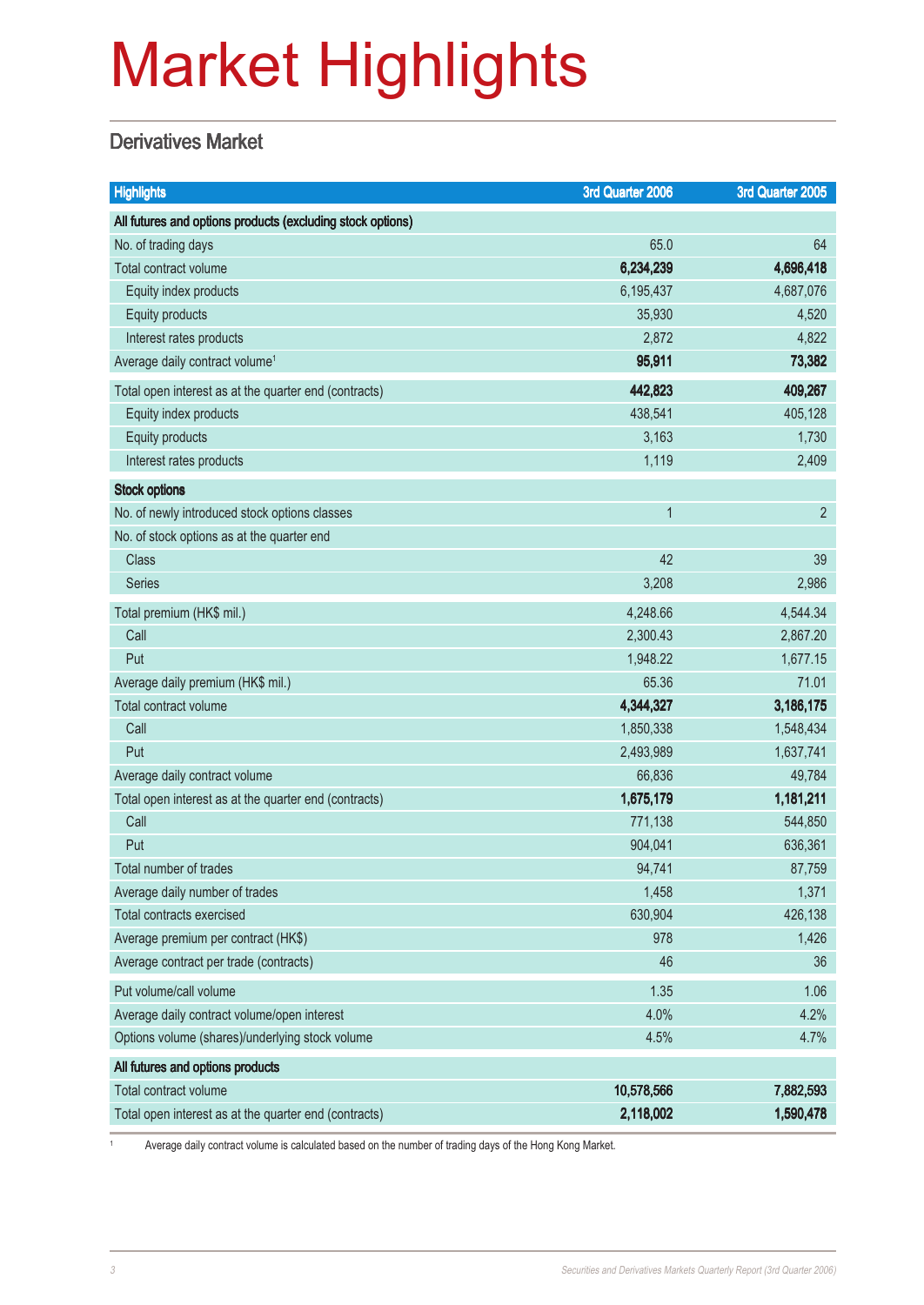### **Clearing and Settlement**

| <b>CCASS Statistics</b>                                                         | 3rd Quarter 2006 | 3rd Quarter 2005 |
|---------------------------------------------------------------------------------|------------------|------------------|
| Average Daily Exchange Trades Handled by CCASS                                  |                  |                  |
| - Number of trades                                                              | 200,860          | 170,214          |
| - Value of trades (HK\$bil.)                                                    | 26.3             | 20.6             |
| - Share quantity Involved (bil. shs)                                            | 36.9             | 23.8             |
| Average Daily Settlement Instructions ("SIs") Settled by CCASS                  |                  |                  |
| - Number of SIs                                                                 | 31,422           | 26,301           |
| - Value of SIs (HK\$bil.)                                                       | 65.1             | 50.4             |
| - Share quantity involved (bil. shs)                                            | 17.1             | 13.6             |
| Average Daily Investor SIs ("ISIs") Settled by CCASS                            |                  |                  |
| - Number of ISIs                                                                | 531              | 381              |
| - Value of ISIs (HK\$mil.)                                                      | 171.8            | 108.7            |
| - Share quantity involved (mil. shs)                                            | 67.1             | 71.5             |
| Average Daily Settlement Efficiency of CNS Stock Positions on Due Day (T+2) (%) | 99.81            | 99.76            |
| Average Daily Settlement Efficiency of CNS Stock Positions on the Day following |                  |                  |
| the Due Day $(T+3)$ (%)                                                         | 99.98            | 99.97            |
| Average Daily Buy-ins Executed on T+3                                           |                  |                  |
| - Number of brokers involved                                                    | 8                | 9                |
| - Number of buy-ins                                                             | 8                | 10               |
| - Value of buy-ins (HK\$mil)                                                    | 2.50             | 3.60             |
| Shares Deposited in the CCASS Depository                                        |                  |                  |
| - Number of shares (bil. shs)                                                   | 1,478.2          | 1,277.1          |
| - Percentage of total issued shares of the admitted securities                  | 57.00            | 60.79            |
| - Value of shares (HK\$mil)                                                     | 4,100.3          | 2,984.4          |
| - Percentage of the total market capitalisation of the admitted securities      | 36.46            | 36.65            |
| <b>DCASS Statistics</b>                                                         | 3rd Quarter 2006 | 3rd Quarter 2005 |
| Open Interest as at the quarter end (contracts)                                 |                  |                  |
| - Equity Index Futures                                                          | 184,606          | 154,242          |
| - Stock Futures                                                                 | 3,163            | 1,730            |
| - Interest Rates Futures                                                        | 1,119            | 2,409            |
| - Equity Index Options                                                          | 253,935          | 250,886          |
| - Stock Options                                                                 | 1,675,179        | 1,181,211        |
|                                                                                 |                  |                  |
| <b>Cumulative Stock Options Exercised</b>                                       |                  |                  |
| - Share quantity involved (mil. shs)                                            | 542.4            | 388.7            |
| - Value of shares (HK\$bil.)                                                    | 17.7             | 13.9             |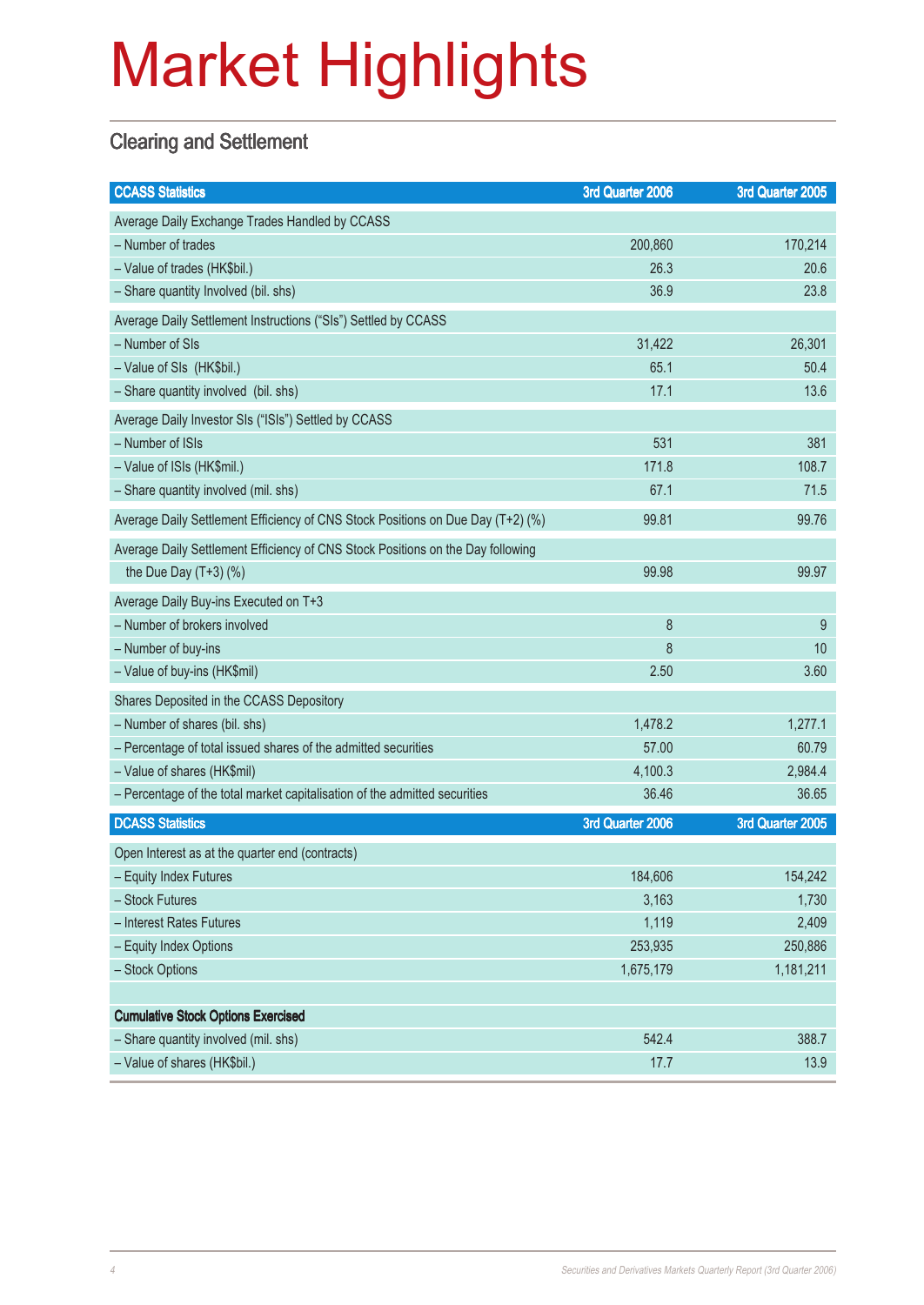### Equity Turnover

|      |                | <b>Share</b> | <b>Value</b> |              |
|------|----------------|--------------|--------------|--------------|
|      |                | (Mil. shs)   | (HK\$ mil.)  | No. of deals |
| 2005 | Q3             | 284,688.60   | 1,022,082.34 | 6,567,887    |
|      | Q4             | 236,651.26   | 874,711.10   | 5,781,013    |
| 2006 | Q <sub>1</sub> | 435,321.92   | 1,514,286.88 | 10,443,937   |
|      | Q <sub>2</sub> | 418,171.51   | 1,593,381.37 | 10,338,001   |
|      | Q <sub>3</sub> | 287,112.52   | 1,232,024.38 | 8,440,107    |

### Equity Trading Statistics

|      |                | No. of<br>trading days | <b>Average daily</b><br>turnover (HK\$ mil.) | Average<br>value per deal |
|------|----------------|------------------------|----------------------------------------------|---------------------------|
| 2005 | Q3             | 64                     | 15,970.04                                    | 155,618                   |
|      | Q4             | 62                     | 14,108.24                                    | 151,308                   |
| 2006 | Q <sub>1</sub> | 62                     | 24,423.98                                    | 144,992                   |
|      | Q <sub>2</sub> | 59                     | 27,006.46                                    | 154,129                   |
|      | Q <sub>3</sub> | 65                     | 18,954.22                                    | 145,973                   |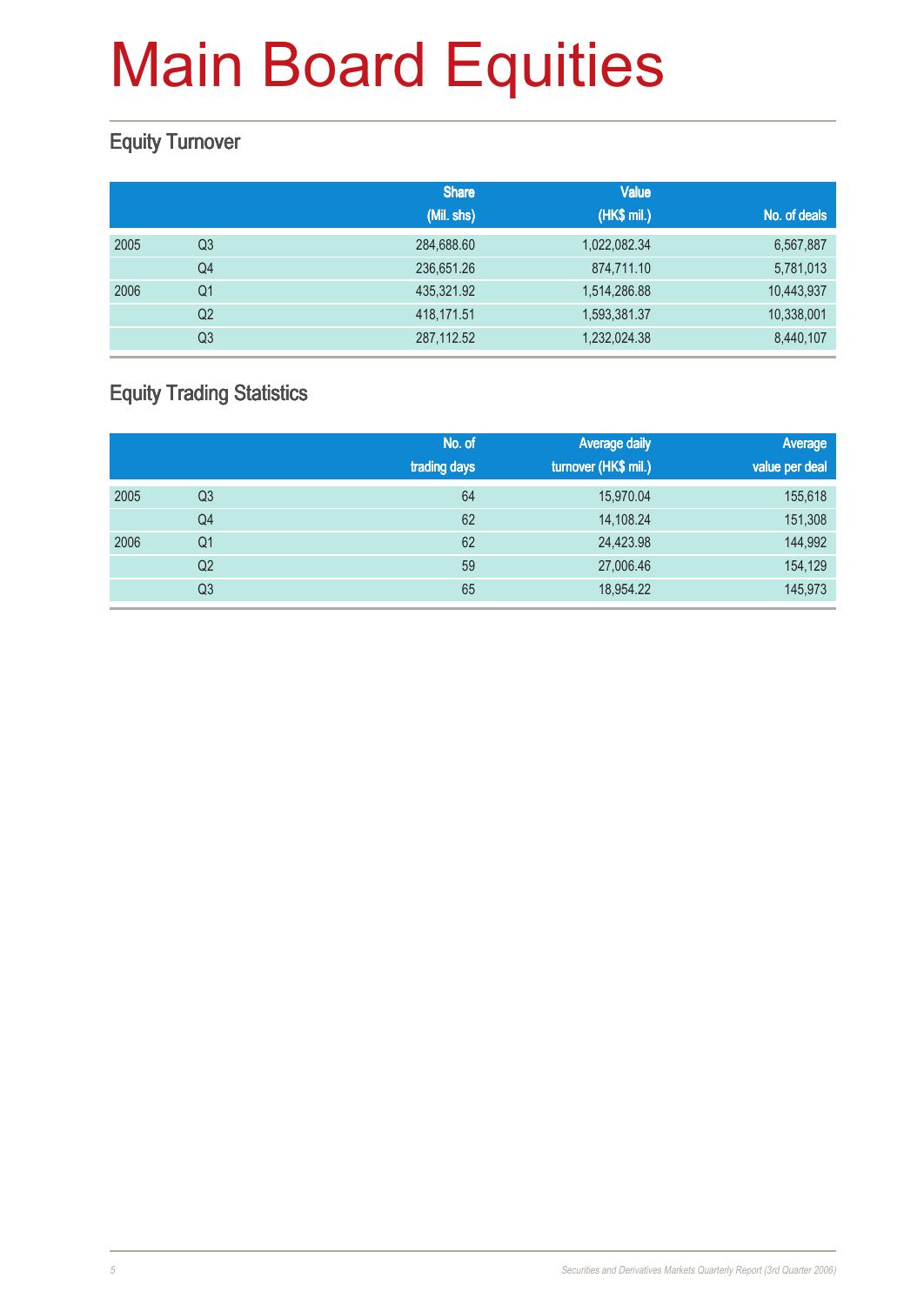#### 20 Most Advanced Stocks

for 3rd quarter 2006

|                |       |                        | <b>Closing price</b> |                         |        |
|----------------|-------|------------------------|----------------------|-------------------------|--------|
| Rank           | Code  | <b>Stock</b>           | End of Sep 2006      | End of Jun 2006         | % up   |
|                | 00381 | KIU HUNG INT'L         | 0.750                | 0.101<br>$\overline{A}$ | 642.57 |
| $\overline{2}$ | 00340 | <b>INNOMAXX BIOTEC</b> | 1.520                | 0.415                   | 266.27 |
| 3              | 00567 | <b>DAISHOMICROLINE</b> | 2.810                | 0.830                   | 238.55 |
| 4              | 01129 | <b>SKY HAWK COMP</b>   | 0.300                | 0.095                   | 215.79 |
| 5              | 00139 | 139 HOLDINGS           | 0.330                | 0.105                   | 214.29 |
| 6              | 00629 | <b>YUE DA HOLDINGS</b> | 4.180                | 1.400                   | 198.57 |
| $\overline{7}$ | 00603 | <b>NIPPON ASIA INV</b> | 0.154                | 0.060                   | 156.67 |
| 8              | 00136 | <b>MASCOTTE HOLD</b>   | 0.500                | 0.210                   | 138.10 |
| 9              | 00126 | <b>TAK SING ALLI</b>   | 0.950                | 0.400                   | 137.50 |
| 10             | 00989 | <b>CHINA MOTION</b>    | 0.620                | 0.270                   | 129.63 |
| 11             | 00918 | <b>TAKSON HOLDINGS</b> | 0.202                | 0.090                   | 124.44 |
| 12             | 00850 | <b>WING SHING INTL</b> | 0.660                | 0.300                   | 120.00 |
| 13             | 02336 | <b>SUNLINK INT'L</b>   | 0.140                | 0.066                   | 112.12 |
| 14             | 00366 | LUKS IND(GROUP)        | 2.740                | 1.300                   | 110.77 |
| 15             | 00508 | <b>CHEVALIER ITECH</b> | 3.000                | 1.490                   | 101.34 |
| 16             | 00818 | HI SUN TECH            | 1.480                | 0.750                   | 97.33  |
| 17             | 00997 | <b>DECCA HOLDINGS</b>  | 1.520                | 0.780                   | 94.87  |
| 18             | 00690 | <b>UNI-BIO GROUP</b>   | 3.790                | 1.990                   | 90.45  |
| 19             | 01104 | <b>SHANGHAI MER H</b>  | 0.290                | 0.153                   | 89.54  |
| 20             | 01225 | <b>LERADO GROUP</b>    | 0.970                | 0.520                   | 86.54  |
|                |       |                        |                      |                         |        |

A Adjusted

#### 20 Most Declined Stocks

for 3rd quarter 2006

|                |       |                        | <b>Closing price</b> |                 |          |
|----------------|-------|------------------------|----------------------|-----------------|----------|
| Rank           | Code  | <b>Stock</b>           | End of Sep 2006      | End of Jun 2006 | % down   |
| 1              | 00913 | UNITY INV HOLD         | 0.067                | 0.385           | $-82.60$ |
| $\overline{2}$ | 00718 | <b>BESTWAY INT'L</b>   | 0.033                | 0.170           | $-80.59$ |
| 3              | 00689 | <b>GREATWALL CYBER</b> | 0.127                | 0.396<br>A      | $-67.93$ |
| $\overline{4}$ | 00959 | A-MAX                  | 0.071                | 0.197           | $-63.96$ |
| 5              | 01218 | <b>EASYKNIT INT'L</b>  | 0.044                | 0.120           | $-63.33$ |
| 6              | 01064 | <b>ZHONG HUA INT'L</b> | 0.105                | 0.240           | $-56.25$ |
| 7              | 02882 | <b>OCEAN G CHEM</b>    | 0.620                | 1.250           | $-50.40$ |
| 8              | 00079 | <b>CENTURY LEGEND</b>  | 0.049                | 0.098           | $-50.00$ |
| 9              | 00043 | C.P. POKPHAND          | 0.202                | 0.375           | $-46.13$ |
| 10             | 00307 | <b>TIDETIME SUN</b>    | 0.069                | 0.127           | $-45.67$ |
| 11             | 01198 | <b>CHITALY HOLD</b>    | 0.800                | 1.430           | $-44.06$ |
| 12             | 00193 | <b>CAPITAL ESTATE</b>  | 0.115                | 0.205           | $-43.90$ |
| 13             | 00471 | <b>GLOBAL FLEX</b>     | 0.490                | 0.860           | $-43.02$ |
| 14             | 01188 | <b>COMPASS PACIFIC</b> | 0.109                | 0.190           | $-42.63$ |
| 15             | 01220 | <b>OCEAN GRAND</b>     | 1.010                | 1.760           | $-42.61$ |
| 16             | 01217 | <b>SINO TECHNOLOGY</b> | 0.039                | 0.067<br>A      | $-41.79$ |
| 17             | 01142 | <b>RONTEX INT'L</b>    | 0.021                | 0.036           | $-41.67$ |
| 18             | 00607 | <b>WARDERLY</b>        | 0.275                | 0.465           | $-40.86$ |
| 19             | 02668 | PAK TAK INT'L          | 0.210                | 0.345           | $-39.13$ |
| 20             | 00365 | <b>SUN EAST TECH</b>   | 0.230                | 0.370           | $-37.84$ |

A Adjusted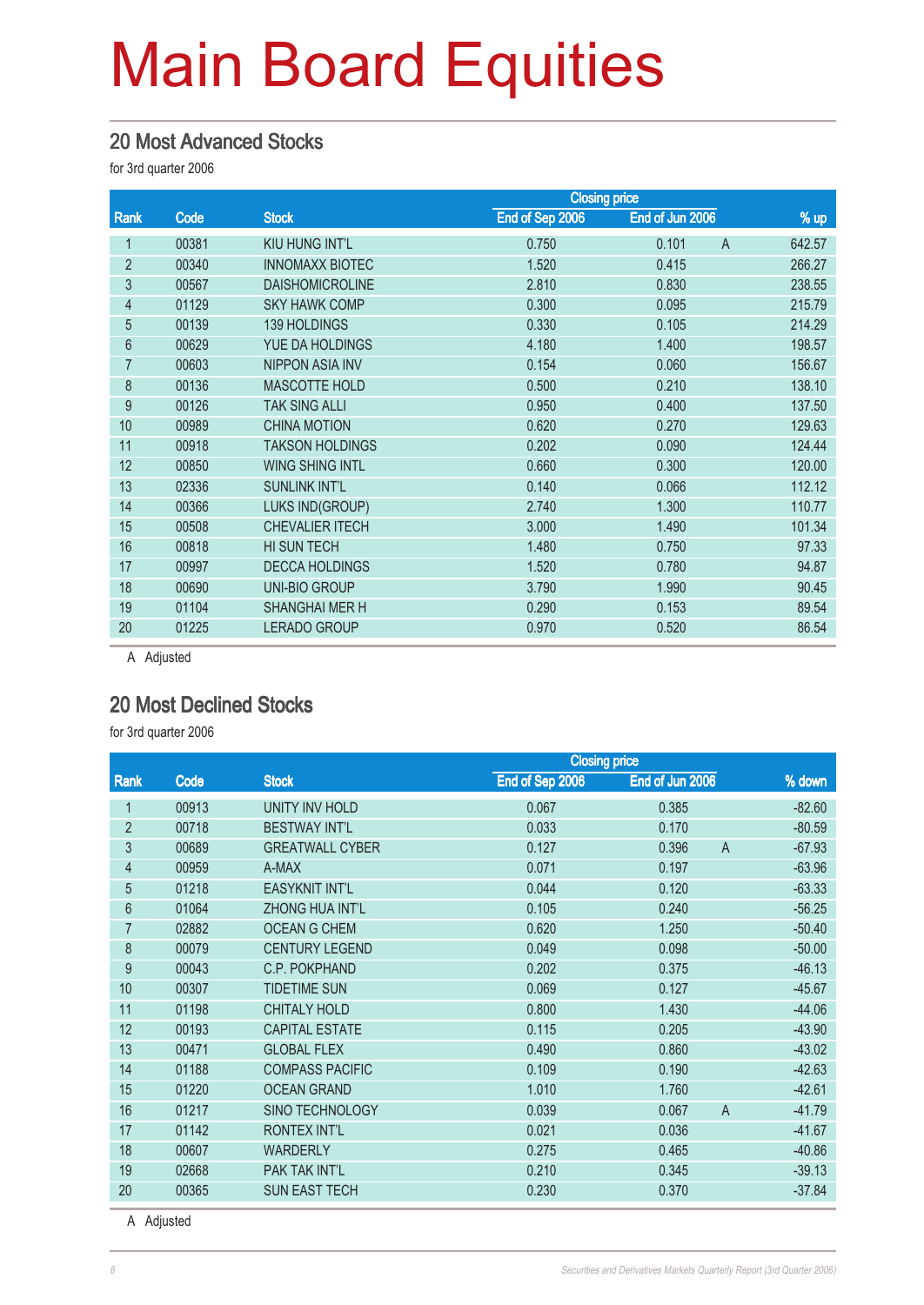#### 20 Most Active Stocks by Value

for 3rd quarter 2006

| Rank           | Code  | <b>Stock</b>           | Turnover (HK\$ mil.) | % of total |
|----------------|-------|------------------------|----------------------|------------|
| 1              | 00005 | <b>HSBC HOLDINGS</b>   | 125,303.49           | 10.12      |
| $\overline{2}$ | 02628 | <b>CHINA LIFE</b>      | 70,962.77            | 5.73       |
| 3              | 00941 | <b>CHINA MOBILE</b>    | 63,445.66            | 5.13       |
| $\overline{4}$ | 00939 | <b>CCB</b>             | 54,458.21            | 4.40       |
| 5              | 00857 | <b>PETROCHINA</b>      | 51,156.70            | 4.13       |
| $6\phantom{a}$ | 03988 | <b>BANK OF CHINA</b>   | 44,602.13            | 3.60       |
| $\overline{7}$ | 00013 | <b>HUTCHISON</b>       | 35,225.64            | 2.85       |
| 8              | 02388 | <b>BOC HONG KONG</b>   | 30,998.46            | 2.50       |
| 9              | 00883 | <b>CNOOC</b>           | 30,962.52            | 2.50       |
| 10             | 00386 | SINOPEC CORP           | 26,546.13            | 2.14       |
| 11             | 00016 | <b>SHK PPT</b>         | 25,397.86            | 2.05       |
| 12             | 00001 | <b>CHEUNG KONG</b>     | 22,274.99            | 1.80       |
| 13             | 00388 | <b>HKEX</b>            | 21,104.99            | 1.71       |
| 14             | 03968 | <b>CM BANK</b>         | 20,142.32            | 1.63       |
| 15             | 03328 | <b>BANKCOMM</b>        | 19,769.11            | 1.60       |
| 16             | 00330 | <b>ESPRIT HOLDINGS</b> | 19,431.34            | 1.57       |
| 17             | 02600 | <b>CHALCO</b>          | 15,365.00            | 1.24       |
| 18             | 00728 | CHINA TELECOM          | 14,714.67            | 1.19       |
| 19             | 02318 | <b>PING AN</b>         | 13,786.28            | 1.11       |
| 20             | 00019 | <b>SWIRE PACIFIC A</b> | 12,386.16            | 1.00       |
| <b>Total</b>   |       |                        | 718,034.42           | 58.01      |

### 20 Most Active Stocks by Shares

for 3rd quarter 2006

| Rank           | Code  | <b>Stock</b>           | <b>Turnover (Mil. shs)</b> | % of total |
|----------------|-------|------------------------|----------------------------|------------|
| $\mathbf{1}$   | 00939 | <b>CCB</b>             | 15,984.74                  | 5.29       |
| $\overline{2}$ | 03988 | <b>BANK OF CHINA</b>   | 12,879.71                  | 4.26       |
| 3              | 00412 | <b>HERITAGE INT'L</b>  | 11,186.41                  | 3.70       |
| 4              | 00959 | A-MAX                  | 6,182.47                   | 2.05       |
| $\overline{5}$ | 00491 | SEE CORPORATION        | 6,138.37                   | 2.03       |
| $6\phantom{a}$ | 00857 | <b>PETROCHINA</b>      | 5,968.28                   | 1.98       |
| 7              | 00386 | SINOPEC CORP           | 5,755.50                   | 1.90       |
| 8              | 00728 | <b>CHINA TELECOM</b>   | 5,532.14                   | 1.83       |
| 9              | 02628 | <b>CHINA LIFE</b>      | 5,167.40                   | 1.71       |
| 10             | 00419 | <b>ASIAN UNION</b>     | 5,044.01                   | 1.67       |
| 11             | 00883 | <b>CNOOC</b>           | 4,723.05                   | 1.56       |
| 12             | 00340 | <b>INNOMAXX BIOTEC</b> | 4,039.89                   | 1.34       |
| 13             | 00680 | <b>NAN HAI CORP</b>    | 3,930.16                   | 1.30       |
| 14             | 03328 | <b>BANKCOMM</b>        | 3,878.61                   | 1.28       |
| 15             | 00718 | <b>BESTWAY INT'L</b>   | 3,710.13                   | 1.23       |
| 16             | 00981 | <b>SMIC</b>            | 3,008.05                   | 1.00       |
| 17             | 00910 | <b>GOOD FELLOW GP</b>  | 2,931.40                   | 0.97       |
| 18             | 00555 | <b>REX FINANCIAL H</b> | 2,929.00                   | 0.97       |
| 19             | 02600 | <b>CHALCO</b>          | 2,857.23                   | 0.95       |
| 20             | 00530 | <b>FORTUNA INT'L</b>   | 2,496.15                   | 0.83       |
| Total          |       |                        | 114,342.72                 | 37.84      |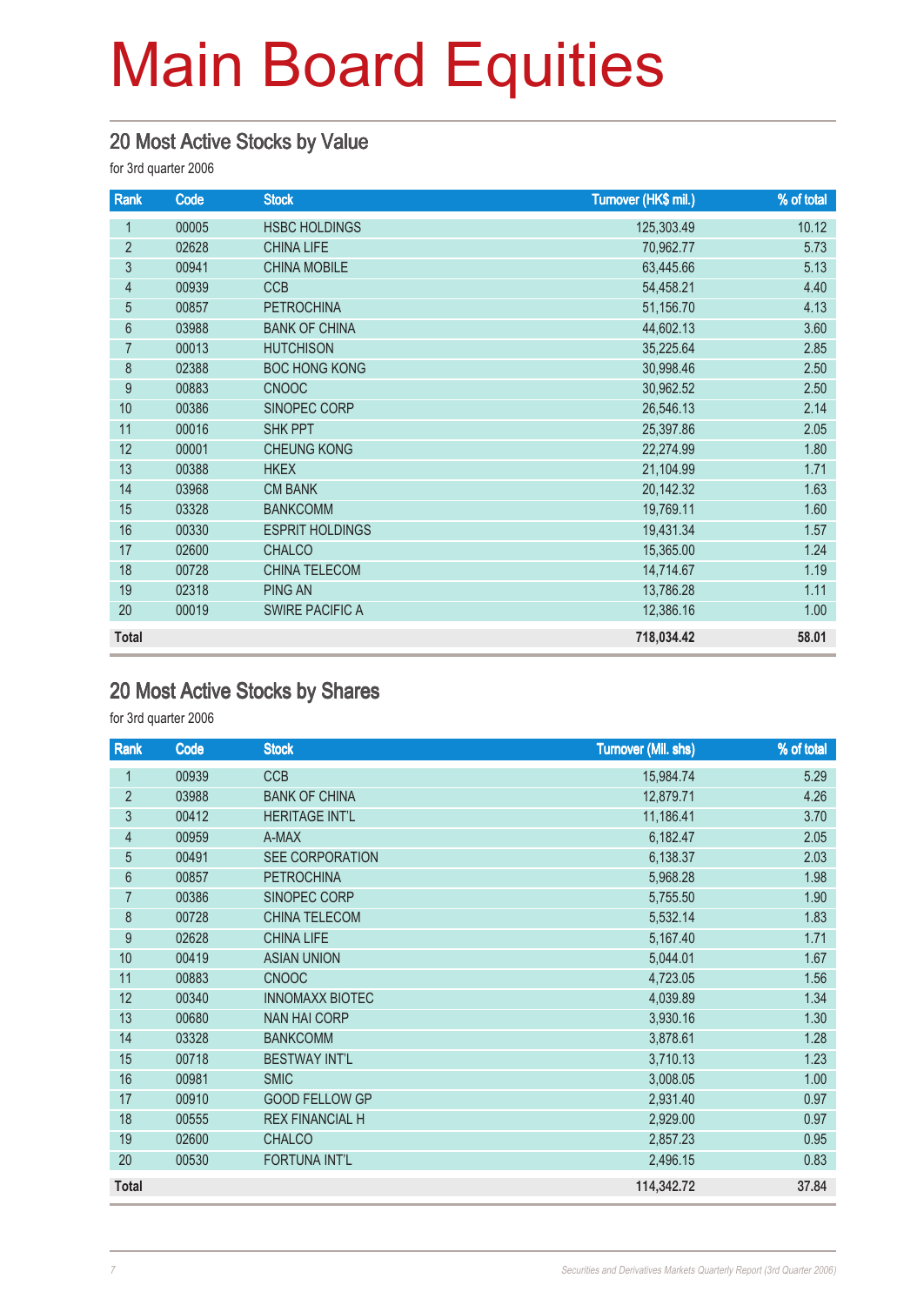#### Market Capitalisation of Listed Companies for Main Board

|                | HK\$ mil.     |
|----------------|---------------|
| Q3             | 7,543,892.66  |
| Q4             | 8,113,333.48  |
| Q1             | 9,331,784.89  |
| Q <sub>2</sub> | 9,758,372.27  |
| Q3             | 10,525,904.43 |
|                |               |

#### Market Capitalisation by Classifications

Quarter-end figures

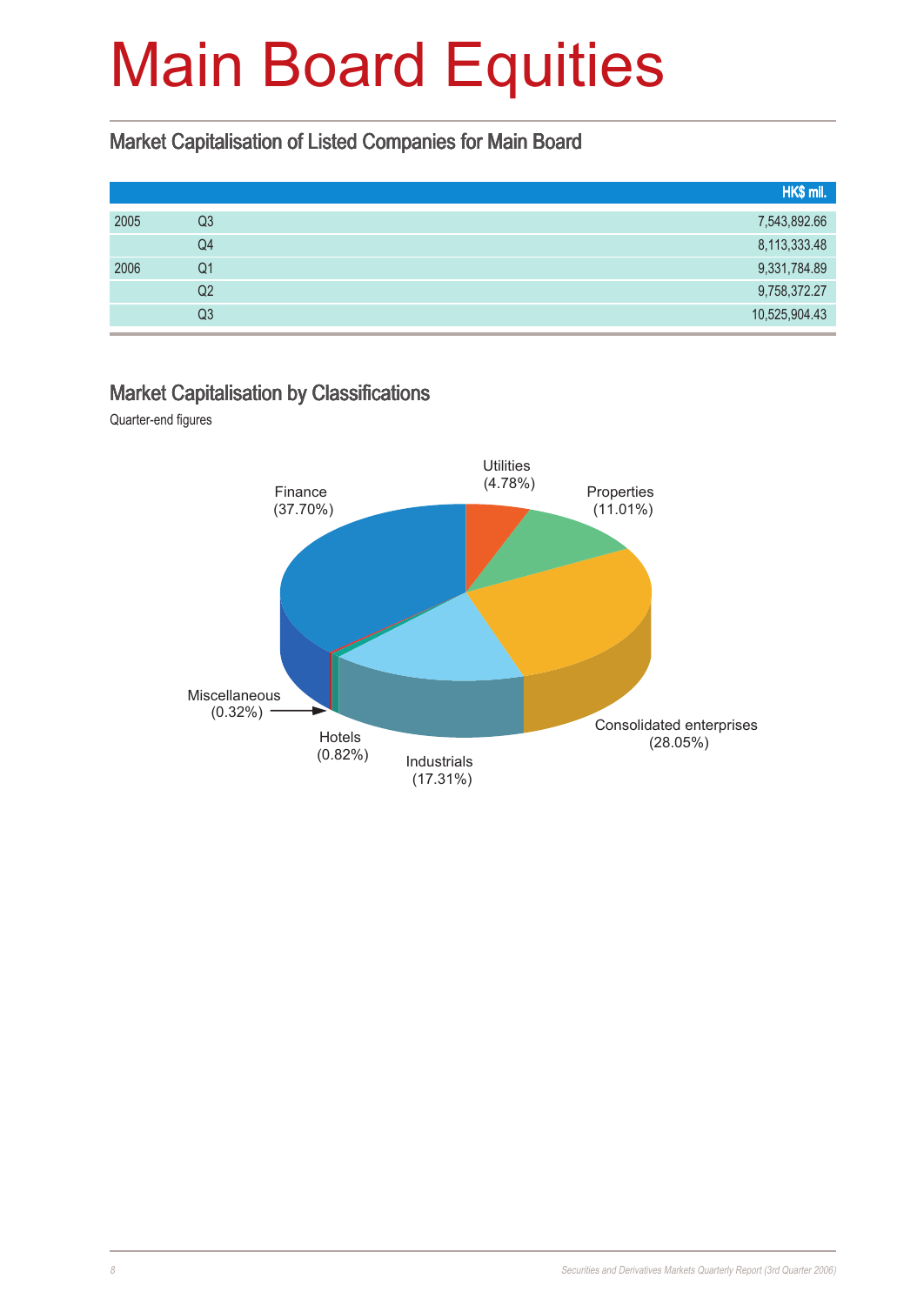#### 50 Leading Companies by Market Capitalisation

as at the 3rd quarter end 2006

| <b>Rank</b>              | Code  | <b>Company</b>                                         | Market capitalisation (HK\$ mil.) | % of market total |
|--------------------------|-------|--------------------------------------------------------|-----------------------------------|-------------------|
| 1                        | 00005 | <b>HSBC Holdings plc</b>                               | 1,637,702.25                      | 15.56             |
| $\overline{2}$           | 00941 | China Mobile Ltd.                                      | 1,096,422.38                      | 10.42             |
| $\overline{3}$           | 00939 | China Construction Bank Corporation - H Shares         | 757,202.21                        | 7.19              |
| $\overline{\mathcal{A}}$ | 00013 | Hutchison Whampoa Ltd.                                 | 293,319.91                        | 2.79              |
| $\overline{5}$           | 00883 | CNOOC Ltd.                                             | 280,769.02                        | 2.67              |
| $\boldsymbol{6}$         | 02888 | <b>Standard Chartered PLC</b>                          | 269,510.77                        | 2.56              |
| 7                        | 03988 | Bank of China Ltd. - H Shares                          | 254,667.84                        | 2.42              |
| $\bf 8$                  | 00016 | Sun Hung Kai Properties Ltd.                           | 211,930.43                        | 2.01              |
| $\overline{9}$           | 00001 | Cheung Kong (Holdings) Ltd.                            | 193,747.15                        | 1.84              |
| 10                       | 00011 | Hang Seng Bank Ltd.                                    | 188,220.92                        | 1.79              |
| 11                       | 02388 | BOC Hong Kong (Holdings) Ltd.                          | 185,023.65                        | 1.76              |
| 12                       | 00857 | PetroChina Co. Ltd. - H Shares                         | 176,808.78                        | 1.68              |
| 13                       | 02038 | Foxconn International Holdings Ltd.                    | 167, 135.32                       | 1.59              |
| 14                       | 03328 | Bank of Communications Co., Ltd. - H Shares            | 126,623.93                        | 1.20              |
| 15                       | 00019 | Swire Pacific Ltd.                                     | 119,523.39                        | 1.14              |
| 16                       | 00002 | CLP Holdings Ltd.                                      | 113,669.21                        | 1.08              |
| 17                       | 02628 | China Life Insurance Co. Ltd. - H Shares               | 113,403.51                        | 1.08              |
| 18                       | 00066 | MTR Corporation Ltd.                                   | 108,144.42                        | 1.03              |
| 19                       | 00003 | Hong Kong and China Gas Co. Ltd., The                  | 100,589.96                        | 0.96              |
| 20                       | 00762 | China Unicom Ltd.                                      | 96,731.56                         | 0.92              |
| 21                       | 00906 | China Netcom Group Corporation (Hong Kong) Ltd.        | 92,716.30                         | 0.88              |
| 22                       | 00330 | Esprit Holdings Ltd.                                   | 86,708.74                         | 0.82              |
| 23                       | 00386 | China Petroleum & Chemical Corporation - H Shares      | 81,217.56                         | 0.77              |
| 24                       | 00012 | Henderson Land Development Co. Ltd.                    | 79,478.60                         | 0.76              |
| 25                       | 00006 | Hongkong Electric Holdings Ltd.                        | 77,793.84                         | 0.74              |
| 26                       | 02318 | Ping An Insurance (Group) Co. of China Ltd. - H Shares | 71,642.02                         | 0.68              |
| 27                       | 02332 | Hutchison Telecommunications International Ltd.        | 65,490.09                         | 0.62              |
| 28                       | 00004 | Wharf (Holdings) Ltd., The                             | 65,358.31                         | 0.62              |
| 29                       | 00494 | Li & Fung Ltd.                                         | 62,814.91                         | 0.60              |
| 30                       | 00293 | Cathay Pacific Airways Ltd.                            | 62,749.05                         | 0.60              |
| 31                       | 00101 | Hang Lung Properties Ltd.                              | 62,100.67                         | 0.59              |
| 32                       | 00388 | Hong Kong Exchanges and Clearing Ltd.                  | 60,541.38                         | 0.58              |
| 33                       | 00083 | Sino Land Co. Ltd.                                     | 59,387.69                         | 0.56              |
| 34                       | 00023 | Bank of East Asia, Ltd., The                           | 54,715.01                         | 0.52              |
| 35                       | 01038 | Cheung Kong Infrastructure Holdings Ltd.               | 53,762.91                         | 0.51              |
| 36                       | 00144 | China Merchants Holdings (International) Co. Ltd.      | 52,994.05                         | 0.50              |
| 37                       | 00267 | CITIC Pacific Ltd.                                     | 52,659.44                         | 0.50              |
| 38                       | 00017 | New World Development Co. Ltd.                         | 49,169.33                         | 0.47              |
| 39                       | 00069 | Shangri-La Asia Ltd.                                   | 43,954.60                         | 0.42              |
| 40                       | 00097 | Henderson Investment Ltd.                              | 42,845.42                         | 0.41              |
| 41                       | 01088 | China Shenhua Energy Co. Ltd. - H Shares               | 42,618.22                         | 0.40              |
| 42                       | 00688 | China Overseas Land & Investment Ltd.                  | 41,570.20                         | 0.39              |
| 43                       | 00291 | China Resources Enterprise, Ltd.                       | 39,435.78                         | 0.37              |
| 44                       | 00551 | Yue Yuen Industrial (Holdings) Ltd.                    | 39,197.93                         | 0.37              |
| 45                       | 00728 | China Telecom Corporation Ltd. - H Shares              | 39,134.30                         | 0.37              |
| 46                       | 02689 | Nine Dragons Paper (Holdings) Ltd.                     | 36,561.50                         | 0.35              |
| 47                       | 00683 | Kerry Properties Ltd.                                  | 34,948.33                         | 0.33              |
| 48                       | 01199 | COSCO Pacific Ltd.                                     | 34,588.57                         | 0.33              |
| 49                       | 00053 | Guoco Group Ltd.                                       | 32,724.16                         | 0.31              |
| 50                       | 00322 | Tingyi (Cayman Islands) Holdings Corp.                 | 32,526.27                         | 0.31              |
| Total                    |       |                                                        | 8,142,551.79                      | 77.36             |
| <b>Market Total</b>      |       |                                                        | 10,525,904.43                     | 100.00            |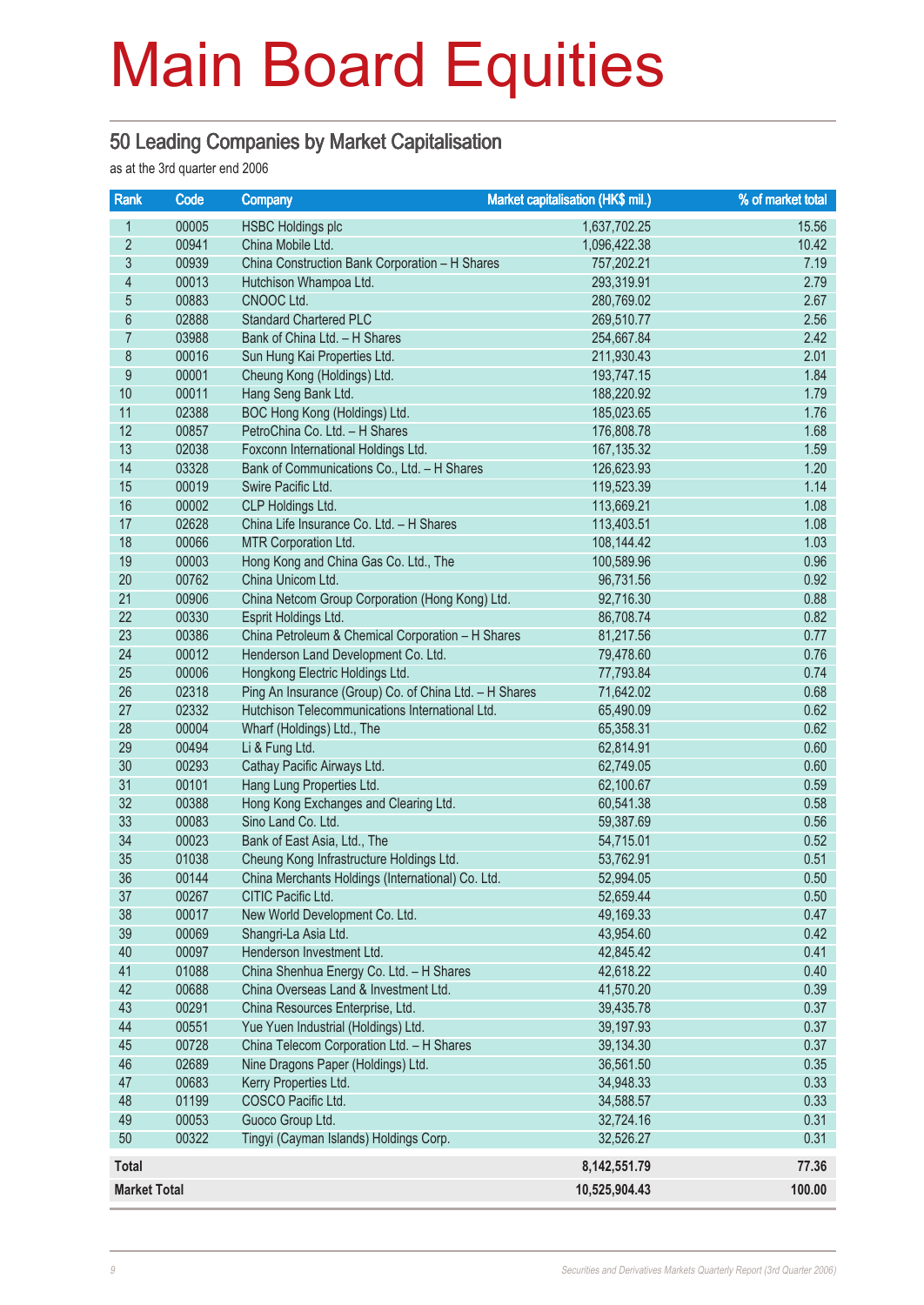### Short Selling (value)

|    | Short selling turnover (HK\$ mil.) | Equity turnover (HK\$ mil.)* | <b>%</b> of equity total |
|----|------------------------------------|------------------------------|--------------------------|
| Q3 | 46,081.50                          | 1,029,556.93                 | 4.48                     |
| Q4 | 34,186.15                          | 880,119.81                   | 3.88                     |
| Q1 | 70.396.37                          | 1,526,959.89                 | 4.61                     |
| Q2 | 109.766.40                         | 1,604,845.70                 | 6.84                     |
| Q3 | 86,732.08                          | 1,240,771.48                 | 6.99                     |
|    |                                    |                              |                          |

\* Equity turnover value for Main Board and GEM

### **Short Selling (share)**

|      |    | <b>Short selling turnover (Mil. shs)</b> | Equity turnover (Mil. shs)* | % of equity total |
|------|----|------------------------------------------|-----------------------------|-------------------|
| 2005 | Q3 | 5.042.44                                 | 296,868.85                  | 1.70              |
|      | Q4 | 3,485.75                                 | 243,763.95                  | 1.43              |
| 2006 | Q1 | 8,217.68                                 | 446,859.71                  | 1.84              |
|      | Q2 | 11.849.29                                | 431,301.85                  | 2.75              |
|      | Q3 | 8,812.81                                 | 299,041.19                  | 2.95              |

\* Equity turnover in share for Main Board and GEM

#### New Listing Companies Statistics - Equities

|      |                | No. of newly listed companies | Funds raised (HK\$ mil.) |
|------|----------------|-------------------------------|--------------------------|
| 2005 | Q3             | 9                             | 4,068.68                 |
|      | Q4             | 29                            | 95,791.29                |
| 2006 | Q1             | 12                            | 11,694.58                |
|      | Q2             | 10                            | 93,595.65                |
|      | Q <sub>3</sub> | 10                            | 31,907.28                |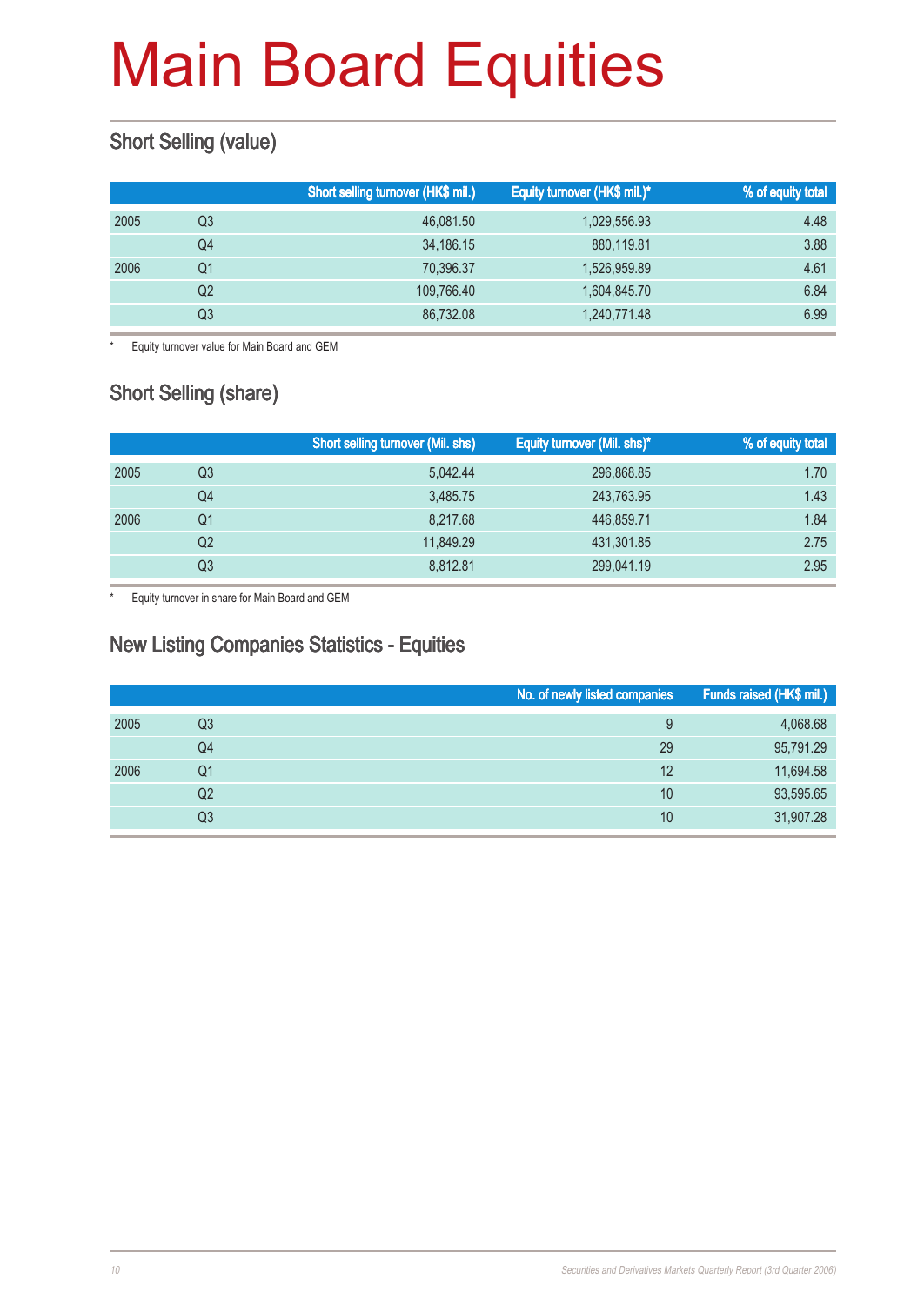#### Newly Listed Companies

for 3rd quarter 2006

| Code         | <b>Company name</b>                       | <b>Listing date</b> | No. of issued shares | Funds raised (HK\$ mil.) |
|--------------|-------------------------------------------|---------------------|----------------------|--------------------------|
| 00352        | Fortune Sun (China) Holdings Ltd.         | 2006/07/05          | 200,000,000          | 74.50                    |
| 00813        | Shimao Property Holdings Ltd.             | 2006/07/05          | 3,064,887,164        | 4,277.45                 |
| 03900        | Greentown China Holdings Ltd.             | 2006/07/13          | 1,347,402,500        | 3,069.15                 |
| 03989        | Hembly International Holdings Ltd.        | 2006/07/13          | 250.080.000          | 131.38                   |
| 03899        | Enric Energy Equipment Holdings Ltd.      | 2006/07/20          | 445,200,000          |                          |
| 03322        | Win Hanverky Holdings Ltd.                | 2006/09/06          | 1,245,000,000        | 786.60                   |
| 03303        | Jutal Offshore Oil Services Ltd.          | 2006/09/21          | 400,000,000          | 138,00                   |
| 03968        | China Merchants Bank Co., Ltd. - H Shares | 2006/09/22          | 2,662,000,000        | 20,691.00                |
| 03983        | China BlueChemical Ltd. - H Shares        | 2006/09/29          | 1,540,000,000        | 2,660.00                 |
| 02700        | Smart Union Group (Holdings) Ltd.         | 2006/09/29          | 240,000,000          | 79.20                    |
| <b>Total</b> |                                           |                     |                      | 31,907.28                |

#### Withrawal of Listed Companies

for 3rd quarter 2006

| <b>Code</b> | <b>Company name</b>                  | <b>Last trading date</b> | <b>Delisted date</b> |
|-------------|--------------------------------------|--------------------------|----------------------|
| 00712       | China Resources Cement Holdings Ltd. | 2006/07/13               | 2006/07/26           |
| 00708       | People's Food Holdings Ltd.          | 2006/08/03               | 2006/08/09           |
| 00396       | Gold-Face Holdings Ltd.              | 2003/05/16               | 2006/09/20           |
| 00623       | SNP Leefung Holdings Ltd.            | 2006/09/18               | 2006/09/27           |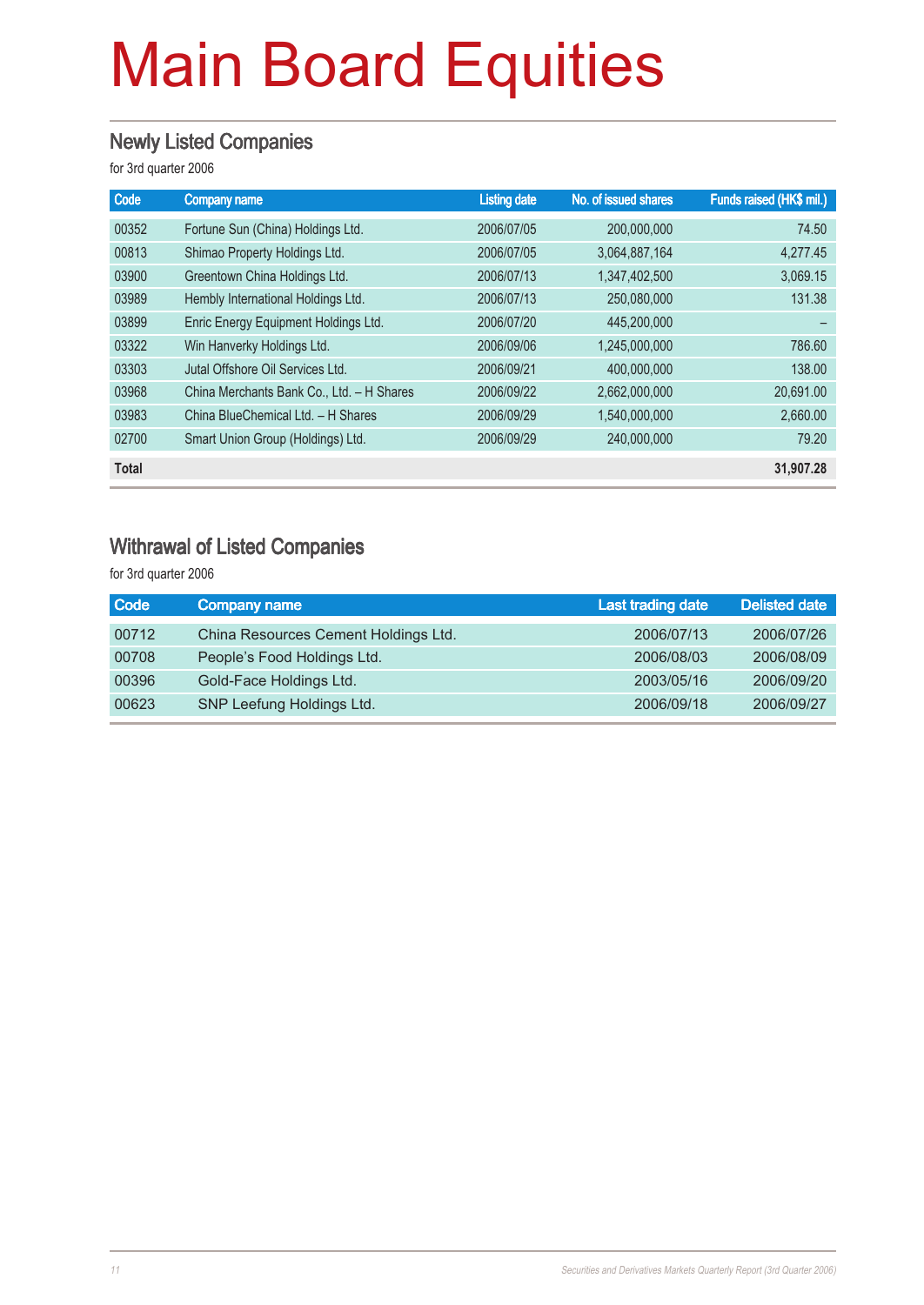#### Company Name Changes

for 3rd quarter 2006

| Code  | Old name                                   | New name                                       | <b>Effective date</b> | <b>Adoption date</b> |
|-------|--------------------------------------------|------------------------------------------------|-----------------------|----------------------|
| 00199 | Cheung Tai Hong Holdings Ltd.              | Macau Prime Properties Holdings Ltd.           | 2006/05/23            | 2006/07/05           |
| 00279 | Inner Mongolia Development (Holdings) Ltd. | Freeman Corporation Ltd.                       | 2006/06/14            | 2006/07/07           |
| 00665 | Tai Fook Securities Group Ltd. *           | Taifook Securities Group Ltd.                  | 2006/06/06            | 2006/07/07           |
| 02371 | ZZNode Holdings Co. Ltd.                   | ZZNode Technologies Co. Ltd.                   | 2006/05/17            | 2006/07/14           |
| 00979 | China Nan Feng Group Ltd.                  | Green Energy Group Ltd.                        | 2006/06/07            | 2006/07/19           |
| 00061 | Technology Venture Holdings Ltd.           | Venture International Investment Holdings Ltd. | 2006/05/31            | 2006/07/21           |
| 00419 | Universal Holdings Ltd.                    | Asian Union New Media (Group) Ltd.             | 2006/06/29            | 2006/08/15           |
| 00616 | Asia Alliance Holdings Ltd.                | Easyknit Enterprises Holdings Ltd.             | 2006/08/10            | 2006/08/25           |
| 00905 | Haywood Investments Ltd.                   | Apex Capital Ltd.                              | 2006/06/23            | 2006/08/25           |
| 00632 | China Merchants DiChain (Asia) Ltd.        | Pearl Oriental Innovation Ltd.                 | 2006/08/02            | 2006/09/07           |
| 00979 | Green Energy Group Ltd.#                   | Green Energy Group Ltd.                        | 2006/08/22            | 2006/09/07           |
| 00091 | New Smart Holdings Ltd.                    | New Smart Energy Group Ltd.                    | 2006/09/22            | 2006/09/26           |

Change of English name only

# Change of Chinese name only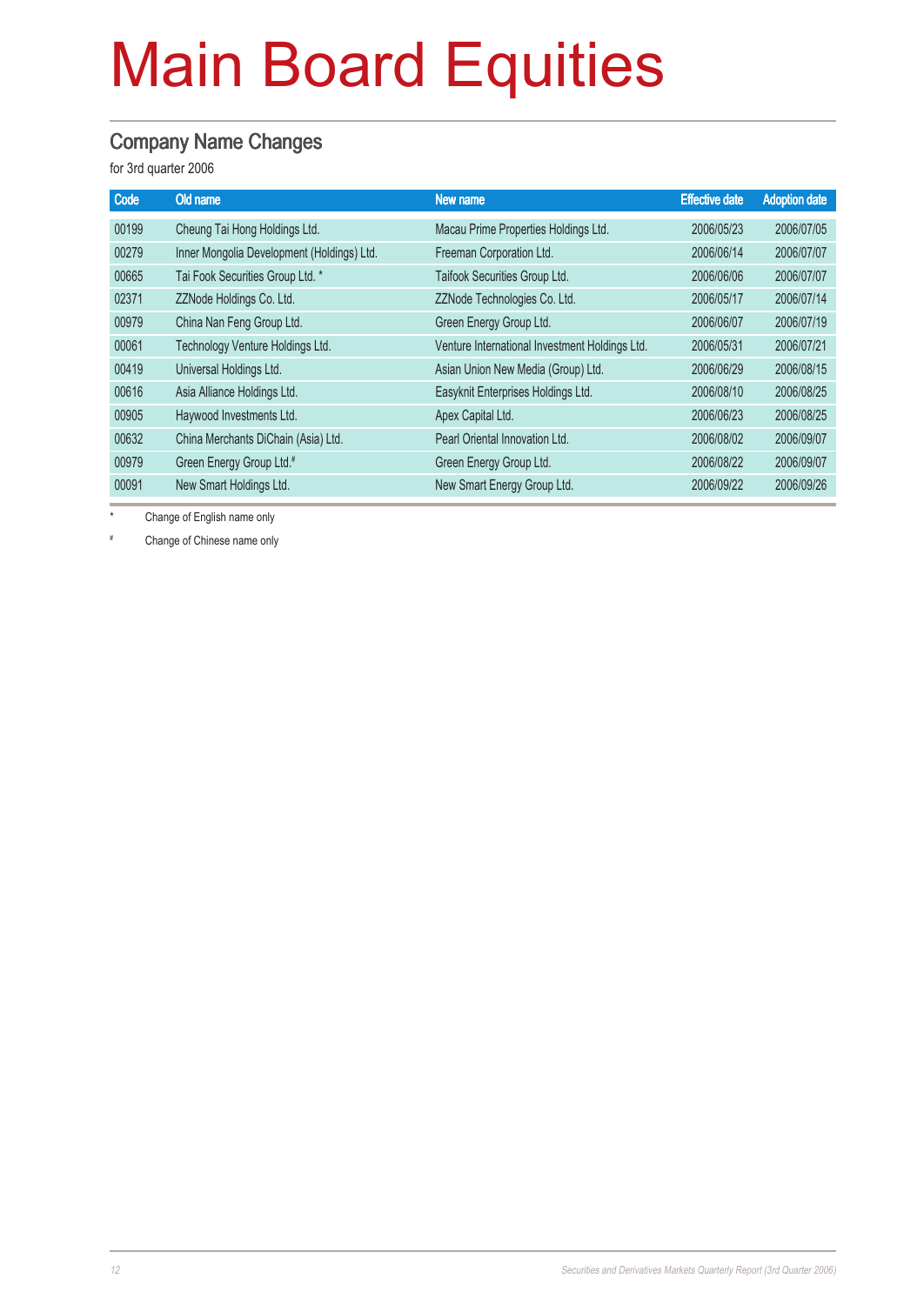#### Bonus Issues / Bonus Warrants

for 3rd quarter 2006

| Code  | Company                                | <b>Particulars</b>           | Ex-date    |
|-------|----------------------------------------|------------------------------|------------|
| 00059 | Skyfame Realty (Holdings) Ltd.         | 10 2008 wts for 13 offer shs | 2006/07/06 |
| 02324 | Sino Katalytics Investment Corporation | 1 for $1$                    | 2006/07/17 |
| 01222 | Wang On Group Ltd.                     | 1 for $10$                   | 2006/08/10 |
| 00952 | Quam Ltd.                              | 1 for $4$                    | 2006/09/07 |
| 00690 | Uni-Bio Science Group Ltd.             | 2 2008 wts for 10            | 2006/09/18 |

#### Share Split / Consolidation

for 3rd quarter 2006

| Code  | Company                                       | <b>Particulars</b>       | <b>Effective date</b> |
|-------|-----------------------------------------------|--------------------------|-----------------------|
| 00767 | Pacific Plywood Holdings Ltd.                 | Consolidation 10 into 1  | 2006/07/20            |
| 00689 | Great Wall Cybertech Ltd.                     | Consolidation 100 into 1 | 2006/08/01            |
| 00585 | Imagi International Holdings Ltd.             | Split 1 into 5           | 2006/09/22            |
| 02777 | Guangzhou R&F Properties Co., Ltd. - H Shares | Split 1 into 4           | 2006/09/28            |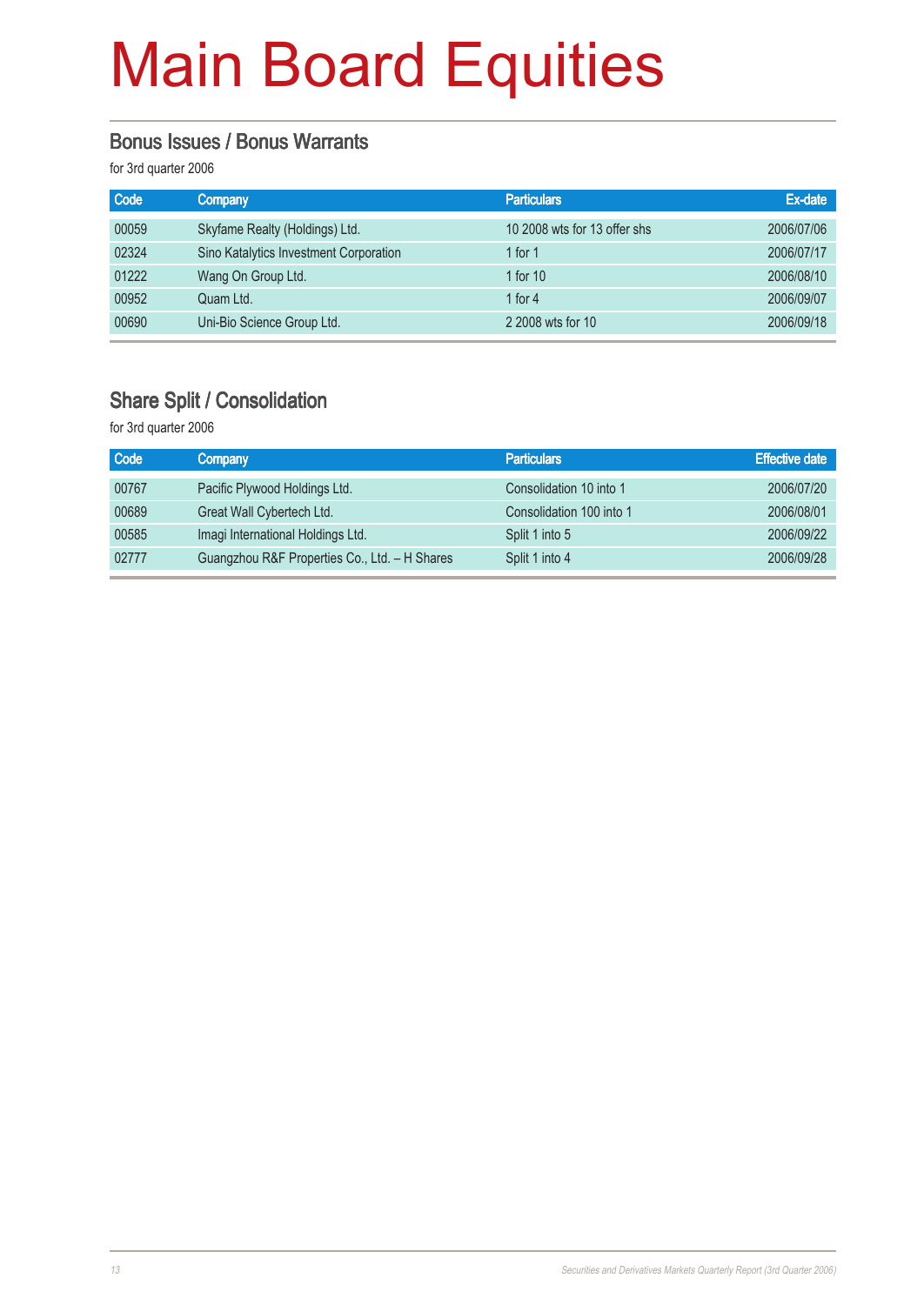### Rights Issues & Open Offers

for 3rd quarter 2006

| <b>Month</b> | Code  | <b>Company</b>                       | <b>Ratio</b>                            | Funds raised (HK\$ mil.) |
|--------------|-------|--------------------------------------|-----------------------------------------|--------------------------|
| Jul          | 02349 | Wah Yuen Holdings Ltd.               | Rts 3 for 2 @\$0.10                     | 32.10                    |
|              | 01104 | Shanghai Merchants Holdings Ltd.     | Rts 2 for 1 @\$0.10                     | 82.60                    |
|              | 00905 | Apex Capital Ltd.                    | Open offer 1 for 2 @\$0.07              | 5.60                     |
|              | 00167 | <b>IDT</b> International Ltd.        | Rts 1 for 5 @\$0.30                     | 125.11                   |
|              | 00059 | Skyfame Realty (Holdings) Ltd.       | Open offer 13 for 40 @\$0.90            | 240.59                   |
|              |       |                                      | with Bonus 10 2008 wts for 13 offer shs |                          |
| Aug          | 00381 | Kiu Hung International Holdings Ltd. | Open offer 7 for 20 @\$0.05             | 38.74                    |
|              | 00767 | Pacific Plywood Holdings Ltd.        | Open offer 1 for 1 @\$0.025             | 13.95                    |
|              | 00119 | Poly (Hong Kong) Investments Ltd.    | Rts 1 for 2 @\$1.35                     | 605.43                   |
|              | 00305 | Magnum International Holdings Ltd.   | Rts 1 for 2 @\$0.03155                  | 9.70                     |
| Sep          | 00729 | Carico Holdings Ltd.                 | Open offer 1 for 1 @\$0.12              | 99.55                    |
|              | 00535 | Frasers Property (China) Ltd.        | Rts 1 for 2 @\$0.12                     | 273.70                   |
|              | 00689 | Great Wall Cybertech Ltd.            | Open offer 9 for 5 @\$0.06              | 8.72                     |
|              | 01217 | Sino Technology Investments Co. Ltd. | Rts 1 for 2 @\$0.04                     | 4.00                     |
| <b>Total</b> |       |                                      |                                         | 1,539.79                 |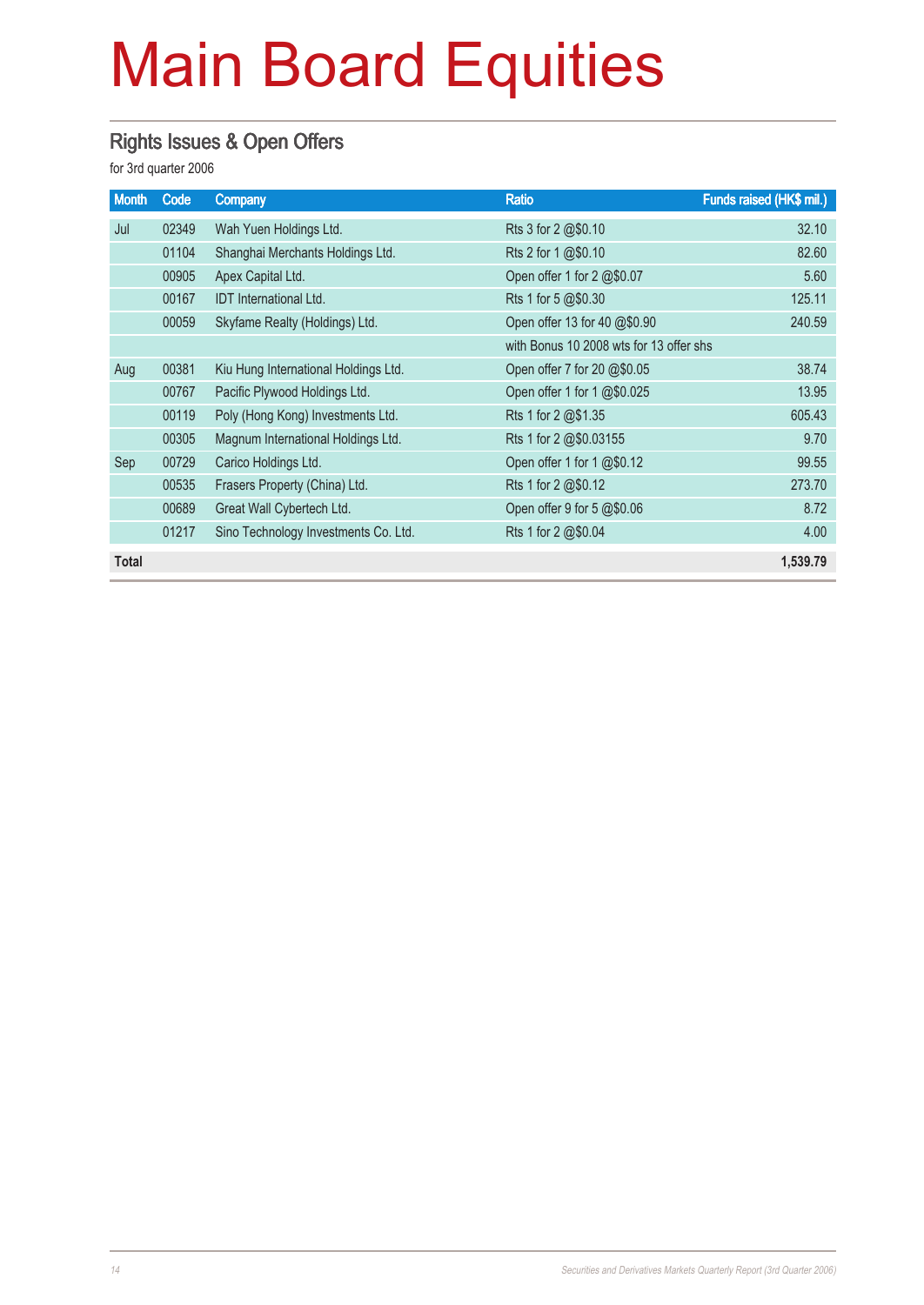### Placing\*

|              |       |                        | No. of new    | <b>Placing price</b> | <b>Funds raised</b> |
|--------------|-------|------------------------|---------------|----------------------|---------------------|
| <b>Month</b> | Code  | <b>Company</b>         | shares placed | (HK\$)               | $(HK$$ mil.)        |
| 2006         |       |                        |               |                      |                     |
| Jun **       | 00544 | <b>DAIDO GROUP</b>     | 480,000,000   | 0.116                | 55.68               |
|              | 00467 | <b>ORIENT RES GP</b>   | 1,699,998,000 | 0.100                | 170.00              |
|              | 00868 | <b>XINYI GLASS</b>     | 61,718,000    | 3.100                | 191.33              |
|              | 00256 | <b>CHINA HAIDIAN</b>   | 247,200,000   | 0.200                | 49.44               |
|              | 00039 | <b>WEALTHMARK INTL</b> | 12,000,000    | 0.540                | 6.48                |
|              | 00497 | <b>CAPITAL STRAT</b>   | 313,500,000   | 1.590                | 498.47              |
|              | 00200 | <b>MELCO INT'L DEV</b> | 63,600,000    | 19.100               | 1,214.76            |
|              | 00199 | <b>MACAU PRIME PPT</b> | 833,332,000   | 0.600                | 500.00              |
|              | 02028 | <b>JOLIMARK</b>        | 60,000,000    | 1.470                | 88.20               |
|              | 01125 | <b>LAI FUNG HOLD</b>   | 1,610,000,000 | 0.400                | 644.00              |
|              | 00208 | POLYTEC ASSET          | 2,811,411,970 | 1.980                | 5,566.60            |
|              | 00190 | HK CONSTRUCTION        | 465,681,854   | 1.044                | 486.17              |
|              | 00736 | <b>NORTHERN INT'L</b>  | 58,000,000    | 0.230                | 13.34               |
|              | 01166 | SOLARTECH INT'L        | 93,000,000    | 1.000                | 93.00               |
|              | 00850 | <b>WING SHING INTL</b> | 86,000,000    | 0.285                | 24.51               |
| Jul          | 01139 | <b>VICTORY GROUP</b>   | 25,800,000    | 0.140                | 3.61                |
|              | 00326 | <b>CHINA STAR ENT</b>  | 80,000,000    | 0.365                | 29.20               |
|              | 00738 | LE SAUNDA HOLD         | 100,000,000   | 1.100                | 110.00              |
|              | 00193 | <b>CAPITAL ESTATE</b>  | 264,000,000   | 0.201                | 53.06               |
|              | 00555 | <b>REX FINANCIAL H</b> | 600,000,000   | 0.200                | 120.00              |
|              | 00500 | <b>DVN (HOLDINGS)</b>  | 58,500,000    | 1.200                | 70.20               |
|              | 00091 | <b>NEW SMART</b>       | 146,000,000   | 0.450                | 65.70               |
|              | 03318 | <b>CHINA FLAVORS</b>   | 36,563,000    | 3.150                | 115.17              |
|              | 00500 | <b>DVN (HOLDINGS)</b>  | 58,500,000    | 1.200                | 70.20               |
|              | 00943 | <b>EFORCE HOLDINGS</b> | 360,000,000   | 0.050                | 18.00               |
|              | 00476 | CHINA ELEGANCE         | 150,000,000   | 0.055                | 8.25                |
|              | 00439 | <b>CLIMAX INT'L</b>    | 39,000,000    | 0.210                | 8.19                |
|              | 02698 | <b>WEIQIAO TEXTILE</b> | 68,936,500    | 12.050               | 830.68              |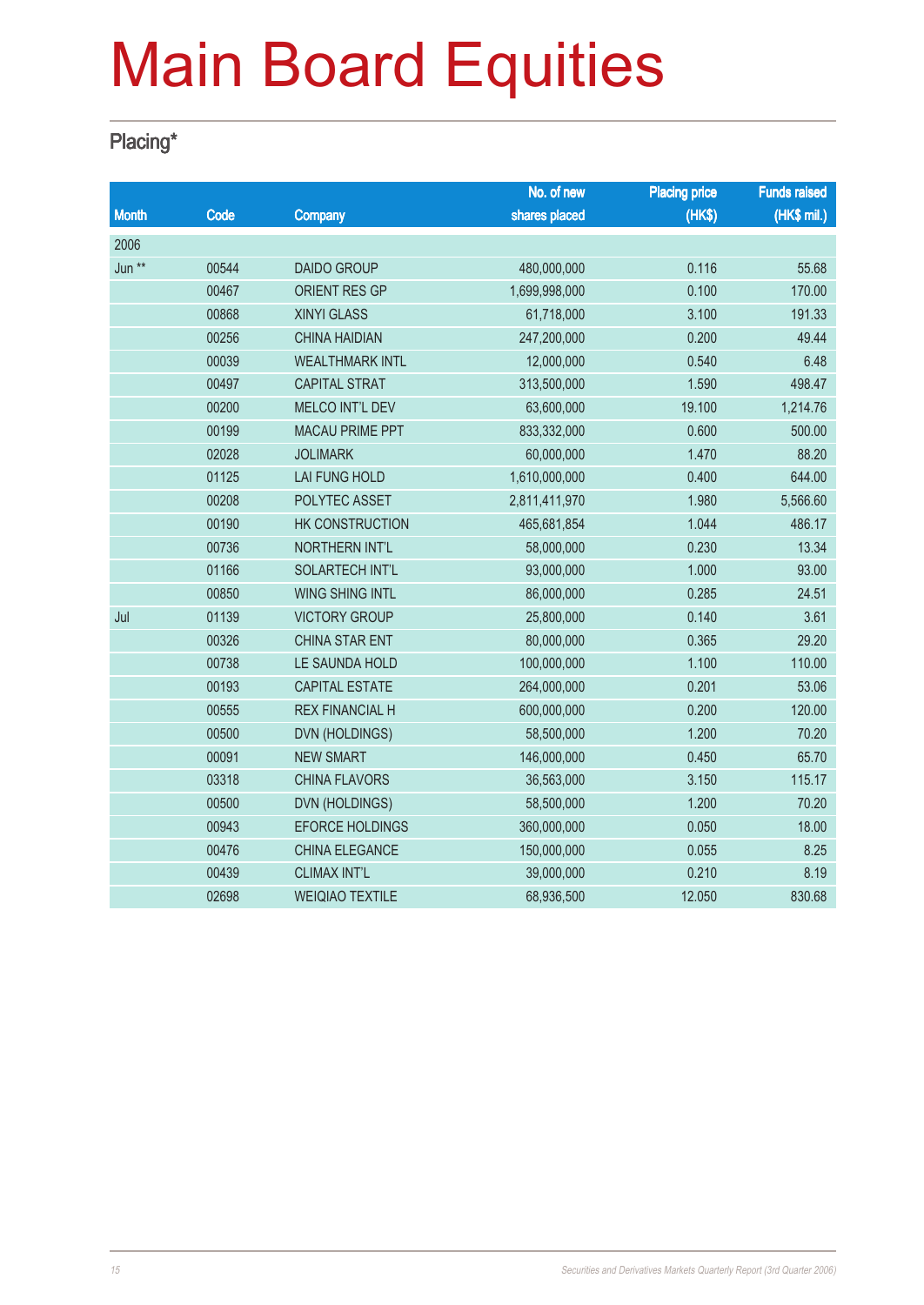|              |       |                        | No. of new    | <b>Placing price</b> | <b>Funds raised</b> |
|--------------|-------|------------------------|---------------|----------------------|---------------------|
| <b>Month</b> | Code  | <b>Company</b>         | shares placed | (HKS)                | (HK\$ mil.)         |
| Aug          | 00086 | <b>SUN HUNG KAI CO</b> | 248,000,000   | 7.000                | 1,736.00            |
|              | 00989 | <b>CHINA MOTION</b>    | 25,000,000    | 0.189                | 4.73                |
|              | 00131 | <b>CHEUK NANG HOLD</b> | 11,000,000    | 4.000                | 44.00               |
|              | 00555 | <b>REX FINANCIAL H</b> | 730,000,000   | 0.350                | 255.50              |
|              | 02028 | <b>JOLIMARK</b>        | 23,000,000    | 1.340                | 30.82               |
|              | 00690 | UNI-BIO GROUP          | 108,000,000   | 2.500                | 270.00              |
|              | 02324 | <b>SINO KATALYTICS</b> | 22,900,000    | 0.400                | 9.16                |
|              | 01063 | <b>SUNCORP TECH</b>    | 82,000,000    | 1.750                | 143.50              |
|              | 01226 | <b>GARRON INT'L</b>    | 4,000,000     | 0.350                | 1.40                |
|              | 00217 | <b>CHINA CHENGTONG</b> | 332,000,000   | 0.300                | 99.60               |
|              | 00901 | RADFORD CAPITAL        | 125,000,000   | 0.093                | 11.63               |
|              | 03389 | XINYU HENGDELI         | 148,500,000   | 3.100                | 460.35              |
|              | 00260 | <b>SINOGAS</b>         | 125,000,000   | 0.530                | 66.25               |
|              | 00739 | <b>ZHEJIANG GLASS</b>  | 142,120,000   | 1.800                | 255.82              |
|              | 00382 | <b>HUALING</b>         | 640,000,000   | 0.130                | 83.20               |
|              | 00260 | <b>SINOGAS</b>         | 40,000,000    | 0.530                | 21.20               |
| Sep          | 00753 | <b>AIR CHINA</b>       | 1,179,151,364 | 3.450                | 4,068.07            |
| <b>Total</b> |       |                        |               |                      | 18,665.46           |

\* Due to the reporting time-lag, placing figures for the quarter are provisional.

\*\* Supplementary information update for previous quarters.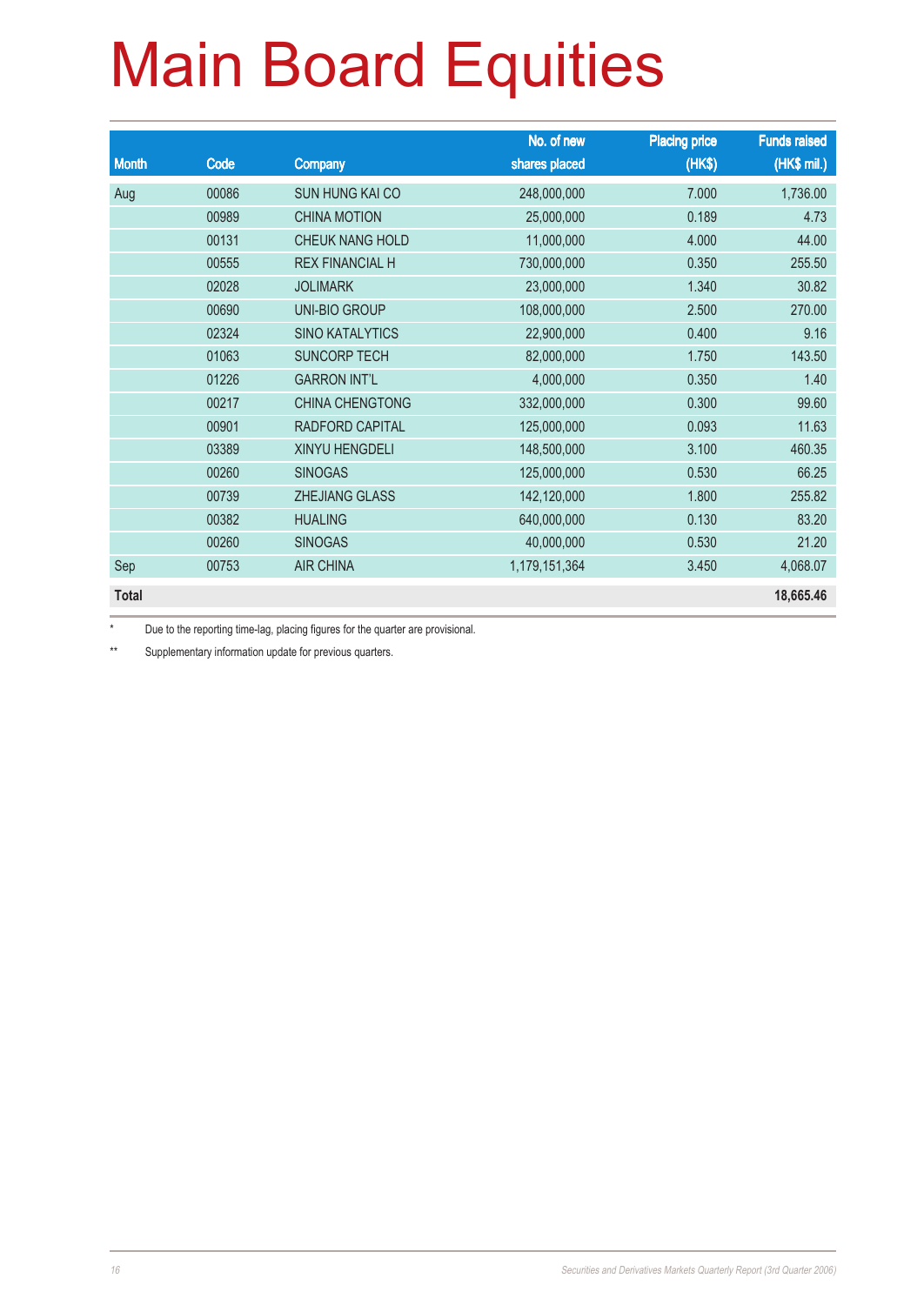#### Warrant Trading Statistics

|      |                | <b>Equity wts</b><br>(HK\$ mil.) | <b>Derivative wts</b><br>(HK\$ mil.) | <b>Total</b><br>(HK\$ mil.) |
|------|----------------|----------------------------------|--------------------------------------|-----------------------------|
| 2005 | Q <sub>3</sub> | 471.64                           | 282,999.55                           | 283,471.19                  |
|      | Q <sub>4</sub> | 167.88                           | 244,145.28                           | 244,313.16                  |
| 2006 | Q1             | 527.28                           | 376,960.34                           | 377,487.62                  |
|      | Q2             | 369.42                           | 374,903.79                           | 375,273.21                  |
|      | Q <sub>3</sub> | 1,091.78                         | 439,291.20                           | 440,382.98                  |

### Warrant Market Value

|      |                |               | <b>Equity wts</b> |               | <b>Derivative wts</b> |           | <b>Total</b> |
|------|----------------|---------------|-------------------|---------------|-----------------------|-----------|--------------|
|      |                | <b>Number</b> | (HK\$ mil.)       | <b>Number</b> | (HK\$ mil.)           | Total no. | (HK\$ mil.)  |
| 2005 | Q3             | 27            | 1,603.62          | 1.192         | 139,464.18            | 1.219     | 141,067.81   |
|      | Q4             | 27            | 1.156.84          | 1.304         | 98.490.16             | 1.331     | 99,646.99    |
| 2006 | Q1             | 26            | 1.884.97          | 1.366         | 168,304.43            | 1,392     | 170,189.40   |
|      | Q <sub>2</sub> | 29            | 1.862.10          | 1.481         | 158,960,38            | 1.510     | 160.822.48   |
|      | Q3             | 28            | 2,779.41          | 1.606         | 137,208.61            | 1.634     | 139,988.02   |

### New Listing Statistics – Warrants

|      |    | No. of newly listed<br>equity wts | No. of newly listed<br>derivative wts | <b>Amount raised</b><br>(HK\$ mil.) |
|------|----|-----------------------------------|---------------------------------------|-------------------------------------|
| 2005 | Q3 | 5                                 | 559                                   | 52,123.22                           |
|      | Q4 |                                   | 444                                   | 33,880.97                           |
| 2006 | Q1 | C                                 | 546                                   | 45,628.02                           |
|      | Q2 | 6                                 | 566                                   | 47,806.22                           |
|      | Q3 | 3                                 | 716                                   | 63,478.06                           |

## Newly Listed Equity Warrants

for 3rd quarter 2006

|              |                                                     | <b>Initial issued</b> |                     |               | <b>Amount raised</b> |
|--------------|-----------------------------------------------------|-----------------------|---------------------|---------------|----------------------|
| Code         | <b>Equity warrants</b>                              | amount (HK\$)         | <b>Listing date</b> | <b>Expiry</b> | (HK\$ mil.)          |
| 00473        | Anex International Holdings Ltd. Warrants 2008      | 30,745,670            | 2006/07/05          | 2008/07/04    |                      |
| 00580        | China Overseas Land & Investment Ltd. Warrants 2007 | 3,650,393,030         | 2006/07/18          | 2007/07/17    |                      |
| 00584        | Skyfame Realty (Holdings) Ltd. Warrants 2008        | 226, 197, 642         | 2006/08/07          | 2008/08/02    |                      |
| <b>Total</b> |                                                     |                       |                     |               |                      |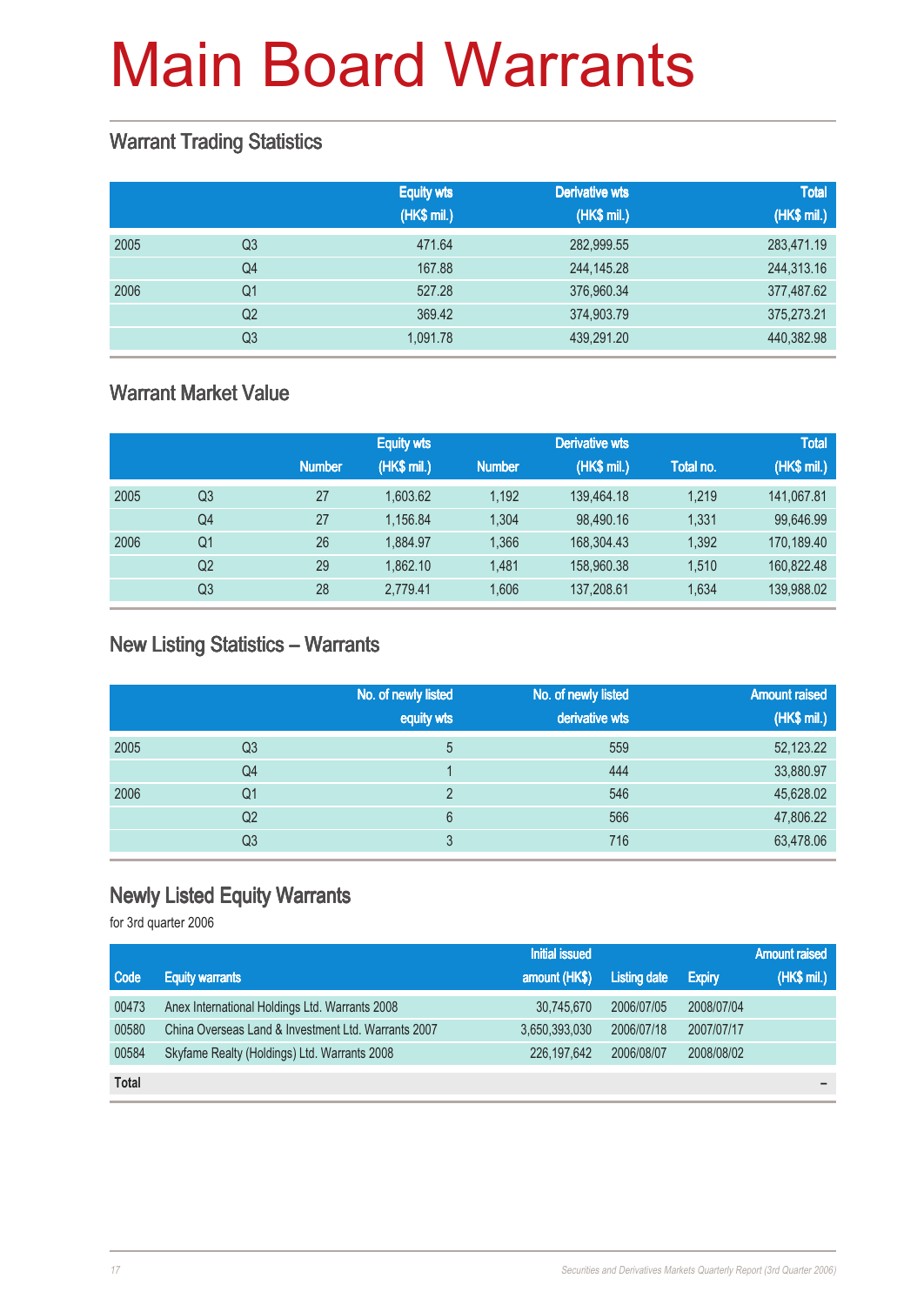### Newly Listed Derivative Warrants

for 3rd quarter 2006

|          |                                                              |               |                     |               | <b>Amount</b> |
|----------|--------------------------------------------------------------|---------------|---------------------|---------------|---------------|
|          |                                                              | No. of        |                     |               | raised        |
| Code     | <b>Derivative warrants</b>                                   | issue (units) | <b>Listing date</b> | <b>Expiry</b> | (HK\$ mil.)   |
| 09363    | Credit Suisse - BOC HK European Warrants May 2007            | 40,000,000    | 2006/07/03          | 2007/05/28    | 43.64         |
| 09364    | Credit Suisse - HSBC European Put Warrants Jan 2007          | 50,000,000    | 2006/07/03          | 2007/01/29    | 16.50         |
| 09366    | Credit Suisse - Hutchison European Warrants Jan 2007 B       | 50,000,000    | 2006/07/03          | 2007/01/29    | 30.80         |
| 09367    | Credit Suisse - PetroChina European Warrants Jan 2007        | 80,000,000    | 2006/07/03          | 2007/01/29    | 40.64         |
| 04485 #  | ABN AMRO Bank N.V. - HSBC European Warrants Sep 2006 A       | 100,000,000   | 2006/07/03          | 2006/09/11    | 38.00         |
| 03633    | Macquarie Bank Ltd. - HKEx European Warrants Oct 2006 A      | 100,000,000   | 2006/07/03          | 2006/10/31    | 34.50         |
| 09370    | Macquarie Bank Ltd. - Ch Life European Put Wts Jan 2007 A    | 100,000,000   | 2006/07/04          | 2007/01/30    | 60.60         |
| 09371    | KBC Fin Products Int'l Ltd. - CCB European Warrants Jan 2007 | 368,000,000   | 2006/07/04          | 2007/01/08    | 95.68         |
| 09372    | SGA Societe Generale Acceptance N.V. - CK(H) Eur Wt Jan 2007 | 208,000,000   | 2006/07/05          | 2007/01/15    | 99.84         |
| 09373    | SGA Societe Generale Acceptance N.V. - CCB Euro Wts Jan 2007 | 400,000,000   | 2006/07/05          | 2007/01/15    | 100.00        |
| 09374    | SGA Societe Generale Acceptance N.V. - HWL Eu Put Wt Jan 07  | 238,000,000   | 2006/07/05          | 2007/01/15    | 99.96         |
| 09375    | SGA Societe Generale Acceptance N.V. - SHK P Eu Put Wt Jan07 | 196,000,000   | 2006/07/05          | 2007/01/15    | 99.96         |
| 09376    | SGA Societe Generale Acceptance N.V. - CK(H) Eu Put Wt Jan07 | 179,000,000   | 2006/07/05          | 2007/01/15    | 100.24        |
| 03753 #  | Fortis Bank S.A./N.V. - HKEx European Warrants Oct 2006      | 91,000,000    | 2006/07/05          | 2006/10/27    | 10.10         |
| 09394    | ABN AMRO Bank N.V. - CC Bank European Warrants Jan 2007      | 250,000,000   | 2006/07/05          | 2007/01/22    | 68.75         |
| 09395    | ABN AMRO Bank N.V. - Sinopec Corp European Wts Jan 2007 B    | 200,000,000   | 2006/07/05          | 2007/01/09    | 91.00         |
| 09396    | ABN AMRO Bank N.V. - HSBC European Warrants Jan 2007         | 100,000,000   | 2006/07/05          | 2007/01/15    | 71.00         |
| 09377    | Deutsche Bank AG - China Mobile European Warrants Jan 2007   | 100,000,000   | 2006/07/05          | 2007/01/29    | 46.00         |
| 09378    | Deutsche Bank AG - China Mobile European Put Wts Feb 2007 C  | 100,000,000   | 2006/07/05          | 2007/02/05    | 31.00         |
| 09379    | Deutsche Bank AG - CC Bank European Warrants Jan 2007        | 100,000,000   | 2006/07/05          | 2007/01/29    | 43.00         |
| 09380    | Deutsche Bank AG - Hutchison European Warrants Feb 2007      | 100,000,000   | 2006/07/05          | 2007/02/28    | 45.00         |
| 09385    | Fortis Bank S.A./N.V. - MTRC European Warrants Feb 2007      | 120,000,000   | 2006/07/05          | 2007/02/16    | 30.96         |
| 09384    | Fortis Bank S.A./N.V. - Hutchison European Warrants Jun 2007 | 30,000,000    | 2006/07/05          | 2007/06/28    | 15.69         |
| 09381    | Fortis Bank S.A./N.V. - Cheung Kong European Wts Feb 2007    | 28,000,000    | 2006/07/05          | 2007/02/05    | 24.78         |
| 09386    | Fortis Bank S.A./N.V. - PetroChina European Wts Jan 2007     | 29,000,000    | 2006/07/05          | 2007/01/08    | 37.03         |
| 09383    | Fortis Bank S.A./N.V. - HSBC European Warrants Mar 2007 B    | 18,000,000    | 2006/07/05          | 2007/03/30    | 13.88         |
| 09382    | Fortis Bank S.A./N.V. - HSBC European Warrants Mar 2007 A    | 18,000,000    | 2006/07/05          | 2007/03/30    | 30.58         |
| $03642*$ | Deutsche Bank AG - China Mobile European Put Wts Oct 2006 C  | 100,000,000   | 2006/07/05          | 2006/10/23    | 13.10         |
| 04679 #  | KBC Fin Products Int'l Ltd. - CCB European Wts Sep 2006 A    | 400,000,000   | 2006/07/05          | 2006/09/05    | 69.20         |
| 09399    | KBC Fin Products Int'l Ltd. - HSBC European Wts Jan 2007     | 148,000,000   | 2006/07/06          | 2007/01/08    | 94.72         |
| 09397    | SGA Societe Generale Acceptance N.V. - ALUCO Eur Wt Jan 2007 | 116,000,000   | 2006/07/06          | 2007/01/15    | 99.76         |
| 09398    | SGA Societe Generale Acceptance N.V. - C Life Eu Wt Jan 07 B | 85,000,000    | 2006/07/06          | 2007/01/29    | 99.45         |
| 09400    | Goldman Sachs SP (Asia) - China Life European Wts Jan 2007 B | 100,000,000   | 2006/07/07          | 2007/01/08    | 152.00        |
| 09401    | Goldman Sachs SP (Asia) - China Life European Wts Mar 2007   | 100,000,000   | 2006/07/07          | 2007/03/26    | 25.00         |
| 09416    | Goldman Sachs SP (Asia) - China Life Euro Put Wts Jan 2007   | 50,000,000    | 2006/07/07          | 2007/01/08    | 85.00         |
| 09402    | Goldman Sachs SP (Asia) - HSBC European Warrants Jan 2007    | 200,000,000   | 2006/07/07          | 2007/01/08    | 114.00        |
| 09417    | Goldman Sachs SP (Asia) - HSBC European Put Wts Jan 2007     | 200,000,000   | 2006/07/07          | 2007/01/08    | 120.00        |
| 09403    | Goldman Sachs SP (Asia) - SHK Ppt European Wts Jan 2007 A    | 250,000,000   | 2006/07/07          | 2007/01/08    | 87.50         |
| 09418    | KBC Fin Products Int'l Ltd. - HKEx European Wts Jan 2007     | 128,000,000   | 2006/07/07          | 2007/01/15    | 97.28         |
| 09419    | KBC Fin Products Int'l Ltd. - HKEx European Wts Feb 2007     | 188,000,000   | 2006/07/07          | 2007/02/02    | 95.88         |
| 09421    | KBC Fin Products Int'l Ltd. - HWL European Wts Feb 2007 A    | 248,000,000   | 2006/07/07          | 2007/02/01    | 96.72         |
| 09422    | KBC Fin Products Int'l Ltd. - SHK Ppt European Wts Jan 2007  | 368,000,000   | 2006/07/07          | 2007/01/09    | 99.36         |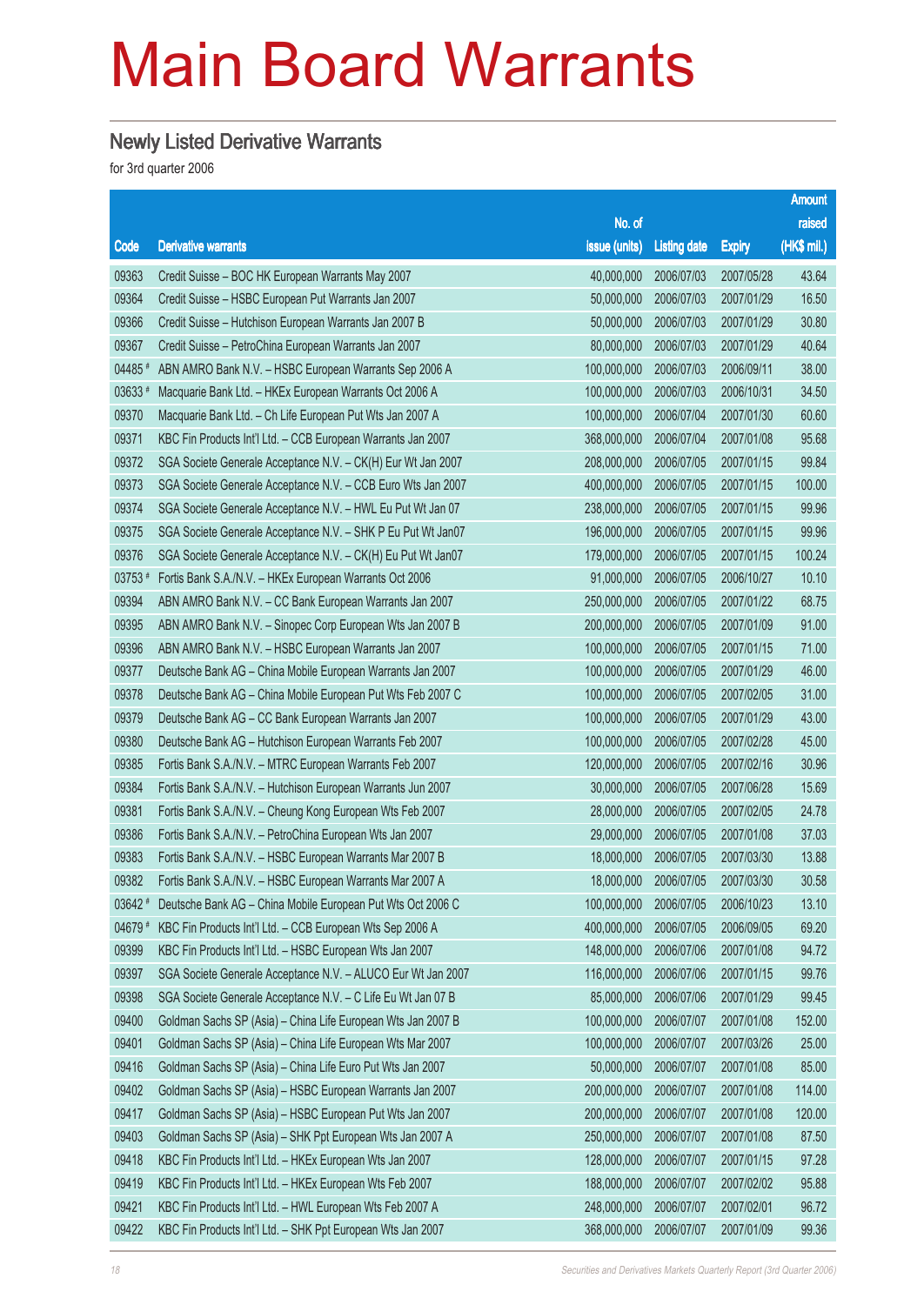|                |                                                                                        |                            |                          |                          | <b>Amount</b>  |
|----------------|----------------------------------------------------------------------------------------|----------------------------|--------------------------|--------------------------|----------------|
|                |                                                                                        | No. of                     |                          |                          | raised         |
| Code           | <b>Derivative warrants</b>                                                             | issue (units)              | <b>Listing date</b>      | <b>Expiry</b>            | (HK\$ mil.)    |
| 09456          | ABN AMRO Bank N.V. - BOCL European Warrants Apr 2007 A                                 | 300,000,000                | 2006/07/10               | 2007/04/23               | 145.50         |
| 09455          | ABN AMRO Bank N.V. - BOCL European Warrants Jan 2007 A                                 | 300,000,000                | 2006/07/10               | 2007/01/22               | 75.00          |
| 09457          | ABN AMRO Bank N.V. - BOCL European Warrants Apr 2007 B                                 | 300,000,000                | 2006/07/10               | 2007/04/23               | 75.00          |
| 09454          | ABN AMRO Bank N.V. - China Mobile European Wts Jan 2007 B                              | 100,000,000                | 2006/07/10               | 2007/01/17               | 43.00          |
| 09423          | BNP Paribas Arbit Issu B.V. - BOCL European Wts Jan 2007                               | 300,000,000                | 2006/07/10               | 2007/01/10               | 84.00          |
| 09424          | BNP Paribas Arbit Issu B.V. - BOCL European Wts Mar 2007 A                             | 300,000,000                | 2006/07/10               | 2007/03/05               | 81.00          |
| 09448          | Citigroup Global Mkt H Inc. - BOCL European Wts Jan 2007 A                             | 280,000,000                | 2006/07/10               | 2007/01/10               | 112.00         |
| 09449          | Citigroup Global Mkt H Inc. - BOCL European Wts Jan 2007 B                             | 280,000,000                | 2006/07/10               | 2007/01/10               | 81.20          |
| 09450          | Citigroup Global Mkt H Inc. - BOCL European Put Wts Jan 2007                           | 100,000,000                | 2006/07/10               | 2007/01/10               | 38.50          |
| 09472          | Calyon Fin P (G) Ltd. - BOCL European Warrants Jan 2007 B                              | 300,000,000                | 2006/07/10               | 2007/01/15               | 90.00          |
| 09471          | Calyon Fin P (G) Ltd. - BOCL European Warrants Jan 2007 A                              | 300,000,000                | 2006/07/10               | 2007/01/15               | 123.00         |
| 09473          | Calyon Fin P (G) Ltd. - Sinopec Corp European Wts Feb 2007                             | 300,000,000                | 2006/07/10               | 2007/02/05               | 216.00         |
| 09465          | CC Rabobank B.A. - BOCL European Warrants Mar 2007                                     | 100,000,000                | 2006/07/10               | 2007/03/28               | 45.00          |
| 09466          | CC Rabobank B.A. - BOCL European Warrants Jun 2007                                     | 100,000,000                | 2006/07/10               | 2007/06/08               | 45.00          |
| 09467          | CC Rabobank B.A. - BOC HK European Warrants Jun 2008                                   | 150,000,000                | 2006/07/10               | 2008/06/18               | 37.50          |
| 09470          | CC Rabobank B.A. - HKEx European Warrants Apr 2008                                     | 150,000,000                | 2006/07/10               | 2008/04/17               | 136.50         |
| 09425          | Credit Suisse - BOCL European Warrants Jan 2007                                        | 100,000,000                | 2006/07/10               | 2007/01/29               | 37.50          |
| 09426          | Credit Suisse - BOCL European Warrants Jun 2007                                        | 100,000,000                | 2006/07/10               | 2007/06/18               | 32.70          |
| 09427          | Deutsche Bank AG - BOCL European Warrants Jan 2007                                     | 100,000,000                | 2006/07/10               | 2007/01/29               | 35.00          |
| 09428          | Deutsche Bank AG - BOCL European Warrants Feb 2007                                     | 100,000,000                | 2006/07/10               | 2007/02/26               | 25.00          |
| 09430<br>09444 | Deutsche Bank AG - BOCL European Warrants Mar 2007                                     | 100,000,000                | 2006/07/10               | 2007/03/12               | 49.00<br>58.28 |
| 09445          | HK Bank - BOCL European Warrants Jan 2007<br>HK Bank - BOCL European Warrants Mar 2007 | 188,000,000<br>188,000,000 | 2006/07/10<br>2006/07/10 | 2007/01/31<br>2007/03/21 | 52.64          |
| 09431          | J P Morgan Int'l Der. Ltd. - BOCL European Warrants Jan 2007                           | 400,000,000                | 2006/07/10               | 2007/01/30               | 100.00         |
| 09437          | J P Morgan Int'l Der. Ltd. - Ping An European Wts Jan 2007                             | 400,000,000                | 2006/07/10               | 2007/01/30               | 100.00         |
| 09436          | J P Morgan Int'l Der. Ltd. - Sinopec Corp Euro Wts Jan 2007                            | 260,000,000                | 2006/07/10               | 2007/01/30               | 98.80          |
| 09460          | KBC Fin Products Int'l Ltd. - BOCL European Wts Feb 2007                               | 328,000,000                | 2006/07/10               | 2007/02/01               | 95.12          |
| 09458          | KBC Fin Products Int'l Ltd. - BOCL European Wts Jan 2007 A                             | 208,000,000                | 2006/07/10               | 2007/01/10               | 93.60          |
| 09459          | KBC Fin Products Int'l Ltd. - BOCL European Wts Jan 2007 B                             | 258,000,000                | 2006/07/10               | 2007/01/10               | 95.46          |
| 09451          | Macquarie Bank Ltd. - BOCL European Warrants Jan 2007 A                                | 200,000,000                | 2006/07/10               | 2007/01/30               | 66.20          |
| 09452          | Macquarie Bank Ltd. - BOCL European Warrants Feb 2007                                  | 200,000,000                | 2006/07/10               | 2007/02/27               | 61.80          |
| 09453          | Macquarie Bank Ltd. - HKEx European Warrants Jan 2007 A                                | 150,000,000                | 2006/07/10               | 2007/01/30               | 111.00         |
| 09446          | MSDW Asia Sec Products LLC - BOCL European Warrants Jan 2007                           | 220,000,000                | 2006/07/10               | 2007/01/12               | 96.80          |
| 09447          | MSDW Asia Sec Products LLC - BOCL European Warrants Feb 2007                           | 340,000,000                | 2006/07/10               | 2007/02/28               | 98.60          |
| 09443          | SGA Societe Generale Acceptance N.V. - BOCL Eu Wt Apr 2007 A                           | 323,000,000                | 2006/07/10               | 2007/04/30               | 100.13         |
| 09440          | SGA Societe Generale Acceptance N.V. - BOCL Eu Wt Jan 2007 A                           | 385,000,000                | 2006/07/10               | 2007/01/15               | 100.10         |
| 09441          | SGA Societe Generale Acceptance N.V. - BOCL Eu Wt Jan 2007 B                           | 278,000,000                | 2006/07/10               | 2007/01/29               | 100.08         |
| 09476          | UBS AG - BOCL European Put Warrants Feb 2007                                           | 100,000,000                | 2006/07/10               | 2007/02/28               | 27.00          |
| 09474          | UBS AG - BOCL European Warrants Feb 2007 A                                             | 100,000,000                | 2006/07/10               | 2007/02/28               | 35.50          |
| 09475          | UBS AG - BOCL European Warrants Feb 2007 B                                             | 100,000,000                | 2006/07/10               | 2007/02/28               | 25.50          |
| 09480          | BNP Paribas Arbit Issu B.V. - HSI European Warrants Jan 2007                           | 400,000,000                | 2006/07/11               | 2007/01/30               | 100.00         |
| 09479          | BNP Paribas Arbit Issu B.V. - CC Bank European Wts Jan 2007                            | 200,000,000                | 2006/07/11               | 2007/01/22               | 50.00          |
| 09511          | BNP Paribas Arbit Issu B.V. - PetroChina Euro Wts Jan 2007                             | 110,000,000                | 2006/07/11               | 2007/01/22               | 96.80          |
| 09521          | Goldman Sachs SP (Asia) - BOCL European Warrants Jan 2007                              | 100,000,000                | 2006/07/11               | 2007/01/15               | 28.00          |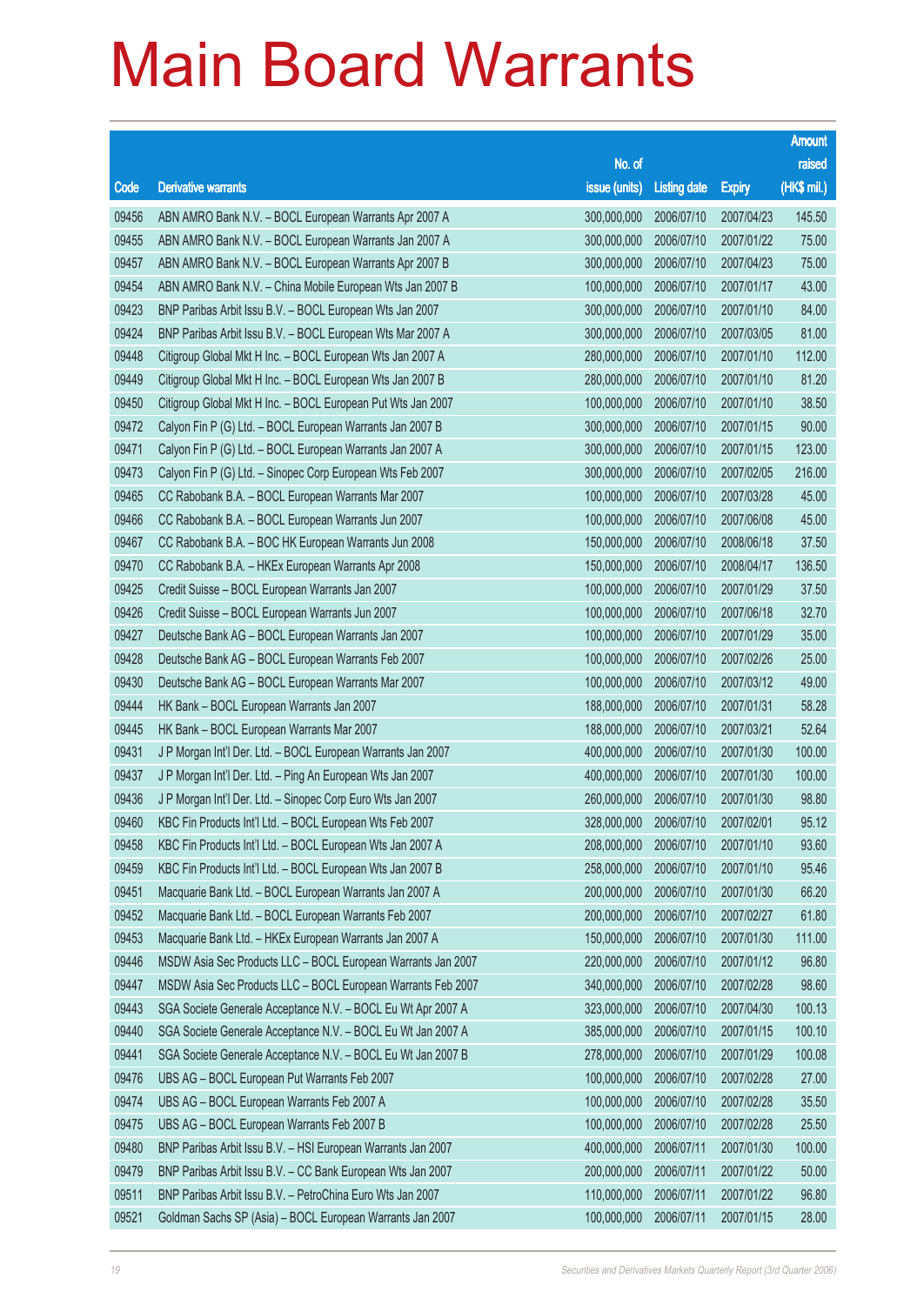|         |                                                              |                        |                     |               | <b>Amount</b> |
|---------|--------------------------------------------------------------|------------------------|---------------------|---------------|---------------|
|         |                                                              | No. of                 |                     |               | raised        |
| Code    | <b>Derivative warrants</b>                                   | issue (units)          | <b>Listing date</b> | <b>Expiry</b> | (HK\$ mil.)   |
| 09525   | Goldman Sachs SP (Asia) - BOCL European Warrants Feb 2007    | 100,000,000            | 2006/07/11          | 2007/02/26    | 25.00         |
| 09526   | Macquarie Bank Ltd. - BOCL European Warrants Jan 2007 B      | 180,000,000            | 2006/07/11          | 2007/01/11    | 71.82         |
| 09527   | Macquarie Bank Ltd. - BOCL European Warrants Jan 2007 C      | 250,000,000            | 2006/07/11          | 2007/01/31    | 62.50         |
| 09514   | SGA Societe Generale Acceptance N.V. - CHALCO Eur Wt Apr 07A | 120,000,000            | 2006/07/11          | 2007/04/02    | 99.60         |
| 09515   | SGA Societe Generale Acceptance N.V. - CP&CC Eur Wt Jan 2007 | 192,000,000            | 2006/07/11          | 2007/01/15    | 99.84         |
| 09519   | SGA Societe Generale Acceptance N.V. - Hua P Eur Wt Jan 2007 | 217,000,000            | 2006/07/11          | 2007/01/15    | 99.82         |
| 09513   | SGA Societe Generale Acceptance N.V. - PetCh Eur Wt Jan 2007 | 112,000,000            | 2006/07/11          | 2007/01/15    | 99.68         |
| 09520   | SGA Societe Generale Acceptance N.V. - PetCh Eu Put Wt Jan07 | 98,000,000             | 2006/07/11          | 2007/01/15    | 99.96         |
| 04999 # | KBC Fin Products Int'l Ltd. - SHK P European Wts Dec 2006 A  | 200,000,000            | 2006/07/11          | 2006/12/15    | 97.00         |
| 09528   | Citigroup Global Mkt H Inc. - Ping An European Wts Jan 2007  | 150,000,000            | 2006/07/12          | 2007/01/30    | 46.50         |
| 09536   | Deutsche Bank AG - HSCEI European Warrants Jan 2007          | 200,000,000            | 2006/07/12          | 2007/01/30    | 58.00         |
| 09540   | Deutsche Bank AG - HSCEI European Put Warrants Jan 2007      | 200,000,000            | 2006/07/12          | 2007/01/30    | 50.00         |
| 09529   | Macquarie Bank Ltd. - Huaneng European Warrants Jan 2007     | 100,000,000            | 2006/07/12          | 2007/01/15    | 29.50         |
| 09537   | KBC Fin Products Int'l Ltd. - BOCL European Wts Mar 2007 A   | 400,000,000            | 2006/07/12          | 2007/03/01    | 100.00        |
| 09539   | KBC Fin Products Int'l Ltd. - BOCL European Put Wts Jan 2007 | 228,000,000            | 2006/07/12          | 2007/01/12    | 94.85         |
| 09541   | KBC Fin Products Int'l Ltd. - Huaneng European Wts Jan 2007  | 288,000,000            | 2006/07/12          | 2007/01/12    | 100.80        |
| 09542   | KBC Fin Products Int'l Ltd. - PetroChina Euro Wts Feb 2007   | 168,000,000            | 2006/07/12          | 2007/02/05    | 94.08         |
| 09544   | Goldman Sachs SP (Asia) - HSCEI European Put Wts Jan 2007 B  | 400,000,000            | 2006/07/13          | 2007/01/30    | 100.00        |
| 09545   | Goldman Sachs SP (Asia) - HSBC European Warrants Feb 2007    | 200,000,000            | 2006/07/13          | 2007/02/05    | 84.00         |
| 09552   | Goldman Sachs SP (Asia) - SHK Ppt European Wts Jan 2007 B    | 150,000,000            | 2006/07/13          | 2007/01/15    | 84.00         |
| 09569   | Goldman Sachs SP (Asia) - Sinopec Corp European Wts Jan 2007 | 200,000,000            | 2006/07/13          | 2007/01/15    | 116.00        |
| 09570   | Goldman Sachs SP (Asia) - PetroChina European Wts Jan 2007   | 100,000,000            | 2006/07/13          | 2007/01/15    | 102.00        |
| 09565   | Goldman Sachs SP (Asia) - BankComm European Wts Jan 2007     | 200,000,000            | 2006/07/13          | 2007/01/15    | 96.00         |
| 09568   | Goldman Sachs SP (Asia) - China Mobile Euro Wts Jan 2007 B   | 300,000,000            | 2006/07/13          | 2007/01/29    | 108.00        |
| 09567   | Goldman Sachs SP (Asia) - China Mobile Euro Wts Jan 2007 A   | 250,000,000            | 2006/07/13          | 2007/01/15    | 112.50        |
| 09571   | Goldman Sachs SP (Asia) - China Mobile Euro Put Wts Jan 2007 | 200,000,000            | 2006/07/13          | 2007/01/15    | 94.00         |
| 09566   | Goldman Sachs SP (Asia) - CC Bank European Warrants Jan 2007 | 350,000,000 2006/07/13 |                     | 2007/01/15    | 101.50        |
| 09553   | SGA Societe Generale Acceptance N.V. - BOCL Eu Wt Jan 2007 C | 392,000,000            | 2006/07/13          | 2007/01/29    | 99.96         |
| 09557   | SGA Societe Generale Acceptance N.V. - BOCL Eu Wt Apr 2007 B | 345,000,000            | 2006/07/13          | 2007/04/30    | 100.05        |
| 09558   | SGA Societe Generale Acceptance N.V. - HSI Euro Wts Jan 2007 | 364,000,000            | 2006/07/13          | 2007/01/30    | 100.10        |
| 09562   | SGA Societe Generale Acceptance N.V. - HSI Eu Put Wt Jan 07A | 400,000,000            | 2006/07/13          | 2007/01/30    | 100.00        |
| 09563   | SGA Societe Generale Acceptance N.V. - HSI Eu Put Wt Jan 07B | 286,000,000            | 2006/07/13          | 2007/01/30    | 100.10        |
| 09572   | Macquarie Bank Ltd. - BOCL European Put Warrants Jan 2007    | 100,000,000            | 2006/07/13          | 2007/01/30    | 25.20         |
| 03681#  | CC Rabobank B.A. - HKEx European Warrants Nov 2006           | 100,000,000            | 2006/07/13          | 2006/11/28    | 32.00         |
| 04567 # | Deutsche Bank AG - China Life European Put Warrants Nov 2006 | 100,000,000            | 2006/07/13          | 2006/11/27    | 53.00         |
| 09586   | Macquarie Bank Ltd. - CNOOC European Warrants Jan 2007       | 100,000,000            | 2006/07/14          | 2007/01/31    | 44.70         |
| 09588   | Macquarie Bank Ltd. - HSBC European Warrants Jan 2007 A      | 200,000,000            | 2006/07/14          | 2007/01/31    | 92.60         |
| 09589   | Macquarie Bank Ltd. - PetroChina European Warrants Jan 2007  | 150,000,000            | 2006/07/14          | 2007/01/31    | 98.10         |
| 09601   | ABN AMRO Bank N.V. - BOCL European Warrants Jan 2007 B       | 300,000,000            | 2006/07/14          | 2007/01/22    | 132.00        |
| 09602   | ABN AMRO Bank N.V. - China Life European Warrants Jan 2007   | 60,000,000             | 2006/07/14          | 2007/01/18    | 57.60         |
| 09600   | ABN AMRO Bank N.V. - China Mobile European Wts Jan 2007 C    | 200,000,000            | 2006/07/14          | 2007/01/16    | 50.00         |
| 09603   | ABN AMRO Bank N.V. - PetroChina European Warrants Jan 2007   | 100,000,000            | 2006/07/14          | 2007/01/23    | 86.00         |
| 09604   | ABN AMRO Bank N.V. - China Mobile Euro Put Wts Jan 2007 D    | 200,000,000            | 2006/07/14          | 2007/01/16    | 86.00         |
| 09576   | Deutsche Bank AG - Cheung Kong European Warrants Jan 2007    | 100,000,000            | 2006/07/14          | 2007/01/30    | 71.00         |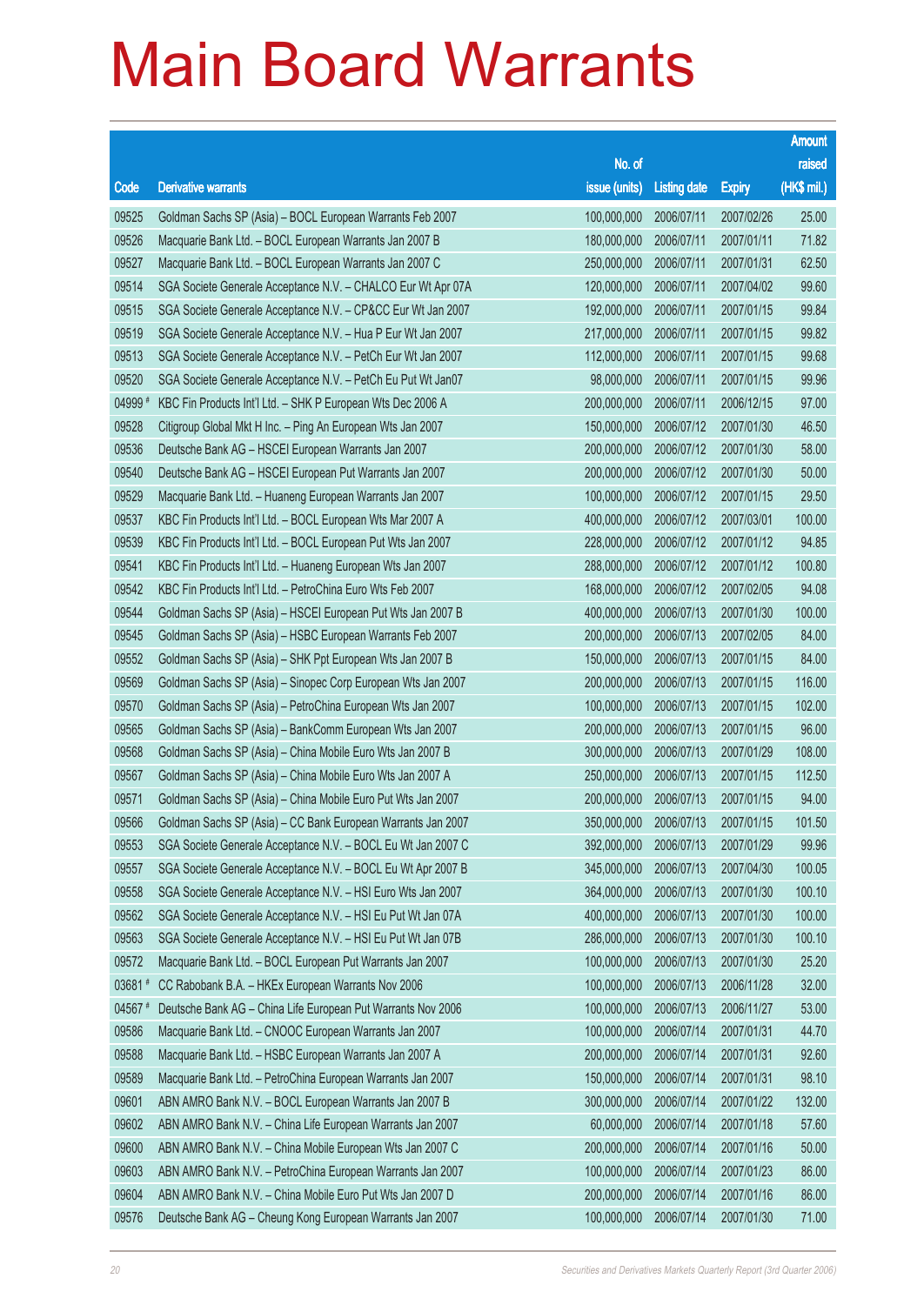|         |                                                              |                        |                     |               | <b>Amount</b> |
|---------|--------------------------------------------------------------|------------------------|---------------------|---------------|---------------|
|         |                                                              | No. of                 |                     |               | raised        |
| Code    | <b>Derivative warrants</b>                                   | issue (units)          | <b>Listing date</b> | <b>Expiry</b> | (HK\$ mil.)   |
| 09577   | Deutsche Bank AG - Cheung Kong European Warrants Feb 2007    | 100,000,000            | 2006/07/14          | 2007/02/27    | 54.00         |
| 09578   | Deutsche Bank AG - CC Bank European Warrants Feb 2007        | 100,000,000            | 2006/07/14          | 2007/02/12    | 39.00         |
| 09585   | Deutsche Bank AG - CC Bank European Warrants Mar 2007 A      | 100,000,000            | 2006/07/14          | 2007/03/19    | 28.00         |
| 09626   | Goldman Sachs SP (Asia) - HSI European Put Wts Jan 2007 C    | 400,000,000            | 2006/07/17          | 2007/01/30    | 100.00        |
| 09627   | Goldman Sachs SP (Asia) - HSI European Put Wts Feb 2007 C    | 400,000,000            | 2006/07/17          | 2007/02/27    | 100.00        |
| 09621   | Goldman Sachs SP (Asia) - HSI European Warrants Jan 2007 A   | 400,000,000            | 2006/07/17          | 2007/01/30    | 104.00        |
| 09622   | Goldman Sachs SP (Asia) - HSI European Warrants Jan 2007 B   | 400,000,000            | 2006/07/17          | 2007/01/30    | 100.00        |
| 09624   | Goldman Sachs SP (Asia) - HSI European Warrants Feb 2007 B   | 400,000,000            | 2006/07/17          | 2007/02/27    | 108.00        |
| 09623   | Goldman Sachs SP (Asia) - HSI European Warrants Feb 2007 A   | 350,000,000            | 2006/07/17          | 2007/02/27    | 101.50        |
| 09640   | ABN AMRO Bank N.V. - BOCL European Warrants Jan 2007 C       | 200,000,000            | 2006/07/18          | 2007/01/19    | 73.00         |
| 09641   | ABN AMRO Bank N.V. - BOCL European Warrants Feb 2007         | 200,000,000            | 2006/07/18          | 2007/02/13    | 50.00         |
| 09629   | J P Morgan Int'l Der. Ltd. - Shinsei Bank Euro Wts Apr 2007  | 150,000,000            | 2006/07/18          | 2007/04/10    | 67.50         |
| 09628   | J P Morgan Int'l Der. Ltd. - Seven & I European Wts Apr 2007 | 300,000,000            | 2006/07/18          | 2007/04/10    | 75.00         |
| 09630   | J P Morgan Int'l Der. Ltd. - Toray Ind European Wts Apr 2007 | 120,000,000            | 2006/07/18          | 2007/04/10    | 84.00         |
| 09427 # | Deutsche Bank AG - BOCL European Warrants Jan 2007           | 200,000,000            | 2006/07/18          | 2007/01/29    | 77.00         |
| 09644   | Deutsche Bank AG - BOCL European Put Warrants Feb 2007       | 100,000,000            | 2006/07/19          | 2007/02/27    | 27.00         |
| 09653   | Goldman Sachs SP (Asia) - HSI European Warrants Mar 2007 B   | 400,000,000            | 2006/07/19          | 2007/03/29    | 100.00        |
| 09652   | Goldman Sachs SP (Asia) - HSI European Warrants Mar 2007 A   | 350,000,000            | 2006/07/19          | 2007/03/29    | 105.00        |
| 09657   | Goldman Sachs SP (Asia) - HSI European Put Wts Mar 2007 D    | 400,000,000            | 2006/07/19          | 2007/03/29    | 100.00        |
| 09656   | Goldman Sachs SP (Asia) - HSI European Put Wts Mar 2007 C    | 400,000,000            | 2006/07/19          | 2007/03/29    | 100.00        |
| 09605   | KBC Fin Products Int'l Ltd. - HSCEI European Wts Jan 2007    | 400,000,000            | 2006/07/17          | 2007/01/30    | 104.00        |
| 09614   | KBC Fin Products Int'l Ltd. - HSI European Warrants Jan 2007 | 400,000,000            | 2006/07/17          | 2007/01/30    | 100.00        |
| 09615   | KBC Fin Products Int'l Ltd. - CCB European Warrants Feb 2007 | 400,000,000            | 2006/07/17          | 2007/02/01    | 100.00        |
| 09618   | KBC Fin Products Int'l Ltd. - HSCEI Euro Put Wts Jan 2007    | 400,000,000            | 2006/07/17          | 2007/01/30    | 100.00        |
| 09619   | KBC Fin Products Int'l Ltd. - HSI Euro Put Wts Jan 2007 A    | 400,000,000            | 2006/07/17          | 2007/01/30    | 100.00        |
| 09631   | Macquarie Bank Ltd. - HSBC European Warrants Jan 2007 B      | 200,000,000            | 2006/07/18          | 2007/01/31    | 78.40         |
| 09632   | Macquarie Bank Ltd. - MTRC European Warrants Jun 2007 C      | 200,000,000 2006/07/18 |                     | 2007/06/29    | 50.80         |
| 09633   | MSDW Asia Sec Products LLC - CLP European Warrants Feb 2007  | 180,000,000            | 2006/07/18          | 2007/02/06    | 49.68         |
| 09634   | MSDW Asia Sec Products LLC - HSBC European Warrants Mar 2007 | 150,000,000            | 2006/07/18          | 2007/03/06    | 97.95         |
| 09639   | MSDW Asia Sec Products LLC - HSI European Warrants Jan 2007  | 400,000,000            | 2006/07/18          | 2007/01/30    | 100.00        |
| 09645   | KBC Fin Products Int'l Ltd. - BOCL European Wts Jan 2007 C   | 400,000,000            | 2006/07/19          | 2007/01/19    | 100.00        |
| 09648   | KBC Fin Products Int'l Ltd. - BOCom European Wts Jan 2007 B  | 288,000,000            | 2006/07/19          | 2007/01/22    | 80.64         |
| 09649   | KBC Fin Products Int'l Ltd. - Ch Life Euro Wts Jan 2007 B    | 108,000,000            | 2006/07/19          | 2007/01/19    | 89.64         |
| 09651   | KBC Fin Products Int'l Ltd. - HSBC European Wts Feb 2007 A   | 248,000,000            | 2006/07/19          | 2007/02/02    | 99.20         |
| 09683   | BNP Paribas Arbit Issu B.V. - CHALCO European Wts Jan 2007   | 75,000,000             | 2006/07/20          | 2007/01/22    | 66.75         |
| 09684   | BNP Paribas Arbit Issu B.V. - BOCL European Wts Mar 2007 B   | 300,000,000            | 2006/07/20          | 2007/03/08    | 75.00         |
| 09685   | BNP Paribas Arbit Issu B.V. - BOCL European Put Wts Jan 2007 | 100,000,000            | 2006/07/20          | 2007/01/22    | 57.00         |
| 09686   | BNP Paribas Arbit Issu B.V. - China Life Euro Wts Jan 2007   | 120,000,000            | 2006/07/20          | 2007/01/22    | 160.80        |
| 09658   | Calyon Fin P (G) Ltd. - China Life European Wts Jul 2007     | 300,000,000            | 2006/07/20          | 2007/07/10    | 76.80         |
| 09666   | Calyon Fin P (G) Ltd. - HSBC European Warrants Jun 2007      | 300,000,000            | 2006/07/20          | 2007/06/04    | 366.00        |
| 09667   | Calyon Fin P (G) Ltd. - HSBC European Warrants Jan 2007      | 300,000,000            | 2006/07/20          | 2007/01/22    | 282.00        |
| 09681   | Citigroup Global Mkt H Inc. - China Life Euro Wts Mar 2007 B | 280,000,000            | 2006/07/20          | 2007/03/29    | 77.00         |
| 09682   | Citigroup Global Mkt H Inc. - China Life Euro Wts May 2007   | 280,000,000            | 2006/07/20          | 2007/05/30    | 72.80         |
| 09695   | SGA Societe Generale Acceptance N.V. - HSCEI Eu Wt Jan 07 A  | 385,000,000            | 2006/07/20          | 2007/01/30    | 100.10        |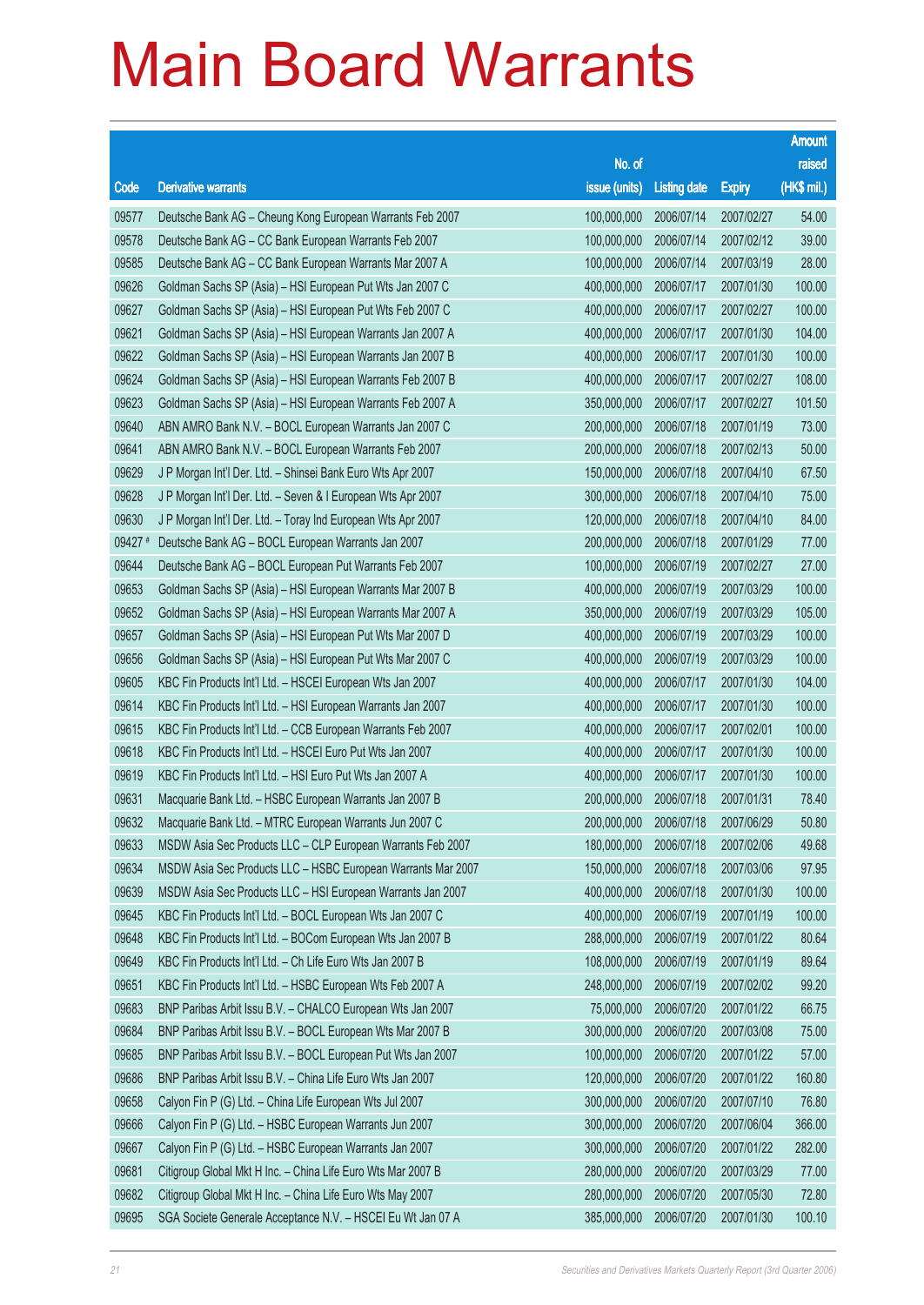|           |                                                              |               |                     |               | <b>Amount</b> |
|-----------|--------------------------------------------------------------|---------------|---------------------|---------------|---------------|
|           |                                                              | No. of        |                     |               | raised        |
| Code      | <b>Derivative warrants</b>                                   | issue (units) | <b>Listing date</b> | <b>Expiry</b> | (HK\$ mil.)   |
| 09696     | SGA Societe Generale Acceptance N.V. - HSCEI Eu Wt Jan 07 B  | 400,000,000   | 2006/07/20          | 2007/01/30    | 100.00        |
| 09705     | SGA Societe Generale Acceptance N.V. - HSCEI Eu Wt Jan 07 C  | 400,000,000   | 2006/07/20          | 2007/01/30    | 100.00        |
| 09706     | SGA Societe Generale Acceptance N.V.-HSCEI Eu Put Wt Jan 07D | 400,000,000   | 2006/07/20          | 2007/01/30    | 100.00        |
| 09707     | SGA Societe Generale Acceptance N.V.-HSCEI Eu Put Wt Jan 07E | 400,000,000   | 2006/07/20          | 2007/01/30    | 100.00        |
| 02253 #   | Deutsche Bank AG - Nikkei 225 Index European Wts Sep 2006 B  | 480,000,000   | 2006/07/20          | 2006/09/07    | 10.08         |
| $03574$ # | Deutsche Bank AG - Hutchison European Warrants Oct 2006 A    | 110,000,000   | 2006/07/20          | 2006/10/06    | 10.12         |
| 04909 #   | SGA Societe Generale Acceptance N.V. - HSI Eur Wt Nov 2006 C | 400,000,000   | 2006/07/20          | 2006/11/29    | 71.20         |
| 09708     | Macquarie Bank Ltd. - HSI European Warrants Jan 2007 A       | 388,000,000   | 2006/07/21          | 2007/01/30    | 97.78         |
| 09709     | Macquarie Bank Ltd. - HSCEI European Warrants Jan 2007       | 188,000,000   | 2006/07/21          | 2007/01/30    | 47.56         |
| 03762 #   | SGA Societe Generale Acceptance N.V. - HSI Eur Wt Oct 2006 A | 400,000,000   | 2006/07/21          | 2006/10/27    | 38.80         |
| 09721     | BOCI Asia Ltd. - Tracker Fund European Warrants Jan 2007     | 80,000,000    | 2006/07/24          | 2007/01/31    | 96.80         |
| 09719     | BOCI Asia Ltd. - BOCL European Warrants Jun 2007             | 100,000,000   | 2006/07/24          | 2007/06/04    | 25.00         |
| 09717     | Goldman Sachs SP (Asia) - HSI European Put Wts Jan 2007 D    | 400,000,000   | 2006/07/24          | 2007/01/30    | 100.00        |
| 09718     | Goldman Sachs SP (Asia) - HSI European Put Wts Feb 2007 D    | 400,000,000   | 2006/07/24          | 2007/02/27    | 100.00        |
| $02125$ # | Deutsche Bank AG - Nikkei 225 Index European Wts Dec 2006    | 400,000,000   | 2006/07/24          | 2006/12/07    | 36.00         |
| 09934 #   | Deutsche Bank AG - Nikkei 225 Index European Wts Sep 2006 A  | 200,000,000   | 2006/07/24          | 2006/09/07    | 20.60         |
| 03692 #   | Macquarie Bank Ltd. - HSI European Warrants Oct 2006 C       | 500,000,000   | 2006/07/24          | 2006/10/27    | 54.00         |
| 09724     | BOCI Asia Ltd. - Hutchison European Warrants May 2007        | 300,000,000   | 2006/07/25          | 2007/05/18    | 225.00        |
| 09728     | BOCI Asia Ltd. - Hutchison European Put Warrants May 2007    | 300,000,000   | 2006/07/25          | 2007/05/18    | 225.00        |
| 09729     | BOCI Asia Ltd. - Foxconn European Warrants Mar 2007          | 700,000,000   | 2006/07/25          | 2007/03/30    | 245.00        |
| 09722     | Deutsche Bank AG - HSI European Warrants Jan 2007 A          | 200,000,000   | 2006/07/25          | 2007/01/30    | 52.00         |
| 09723     | Deutsche Bank AG - HSI European Warrants Jan 2007 B          | 200,000,000   | 2006/07/25          | 2007/01/30    | 50.00         |
| 09726     | Deutsche Bank AG - HSI European Put Warrants Jan 2007 C      | 200,000,000   | 2006/07/25          | 2007/01/30    | 56.00         |
| 09727     | Deutsche Bank AG - HSI European Put Warrants Jan 2007 D      | 200,000,000   | 2006/07/25          | 2007/01/30    | 56.00         |
| 09731     | Goldman Sachs SP (Asia) - Hutchison European Wts Jan 2007 B  | 350,000,000   | 2006/07/25          | 2007/01/29    | 105.00        |
| 09730     | Goldman Sachs SP (Asia) - Hutchison European Wts Jan 2007 A  | 250,000,000   | 2006/07/25          | 2007/01/29    | 112.50        |
| 09732     | Goldman Sachs SP (Asia) - Hutchison European Wts Mar 2007    | 250,000,000   | 2006/07/25          | 2007/03/26    | 105.00        |
| 09733     | Deutsche Bank AG - China Life European Warrants Feb 2007     | 100,000,000   | 2006/07/26          | 2007/02/05    | 125.00        |
| 09734     | Deutsche Bank AG - China Mobile European Warrants Feb 2007 A | 100,000,000   | 2006/07/26          | 2007/02/05    | 41.00         |
| 09735     | UBS AG - BOCom European Warrants Mar 2007 B                  | 100,000,000   | 2006/07/26          | 2007/03/28    | 52.00         |
| 09736     | UBS AG - Sinopec European Warrants Apr 2007                  | 100,000,000   | 2006/07/26          | 2007/04/23    | 45.00         |
| 09737     | UBS AG - HSBC European Warrants Feb 2007 B                   | 100,000,000   | 2006/07/26          | 2007/02/28    | 57.00         |
| 09738     | UBS AG - PetroChina European Warrants Mar 2007               | 100,000,000   | 2006/07/26          | 2007/03/28    | 76.00         |
| 09739     | UBS AG - SHK P European Warrants Mar 2007                    | 100,000,000   | 2006/07/26          | 2007/03/28    | 31.50         |
| 09742     | KBC Fin Products Int'l Ltd. - HWL European Wts Feb 2007 B    | 208,000,000   | 2006/07/26          | 2007/02/15    | 99.84         |
| 09740     | KBC Fin Products Int'l Ltd. - Ch Mobile Euro Wts Feb 2007 A  | 200,000,000   | 2006/07/26          | 2007/02/08    | 96.00         |
| 09741     | KBC Fin Products Int'l Ltd. - HSI Euro Put Wts Jan 2007 B    | 400,000,000   | 2006/07/26          | 2007/01/30    | 100.00        |
| 09744     | KBC Fin Products Int'l Ltd. - Ch Mob Euro Put Wts Feb 2007 D | 288,000,000   | 2006/07/26          | 2007/02/01    | 95.04         |
| 09743     | Calyon Fin P (G) Ltd. - China Life European Wts Mar 2007     | 300,000,000   | 2006/07/27          | 2007/03/26    | 84.90         |
| 09745     | Calyon Fin P (G) Ltd. - SHK Ppt European Warrants Feb 2007   | 300,000,000   | 2006/07/27          | 2007/02/21    | 168.00        |
| 09747     | Macquarie Bank Ltd. - BOCom European Warrants Jan 2007 B     | 100,000,000   | 2006/07/27          | 2007/01/31    | 41.30         |
| 09748     | Macquarie Bank Ltd. - CCB European Warrants Jan 2007         | 250,000,000   | 2006/07/27          | 2007/01/31    | 83.25         |
| 09749     | Macquarie Bank Ltd. - Ch Mobile European Warrants Jan 2007   | 200,000,000   | 2006/07/27          | 2007/01/31    | 68.80         |
| 09755     | Macquarie Bank Ltd. - HSBC European Warrants Jan 2007 C      | 200,000,000   | 2006/07/27          | 2007/01/31    | 108.80        |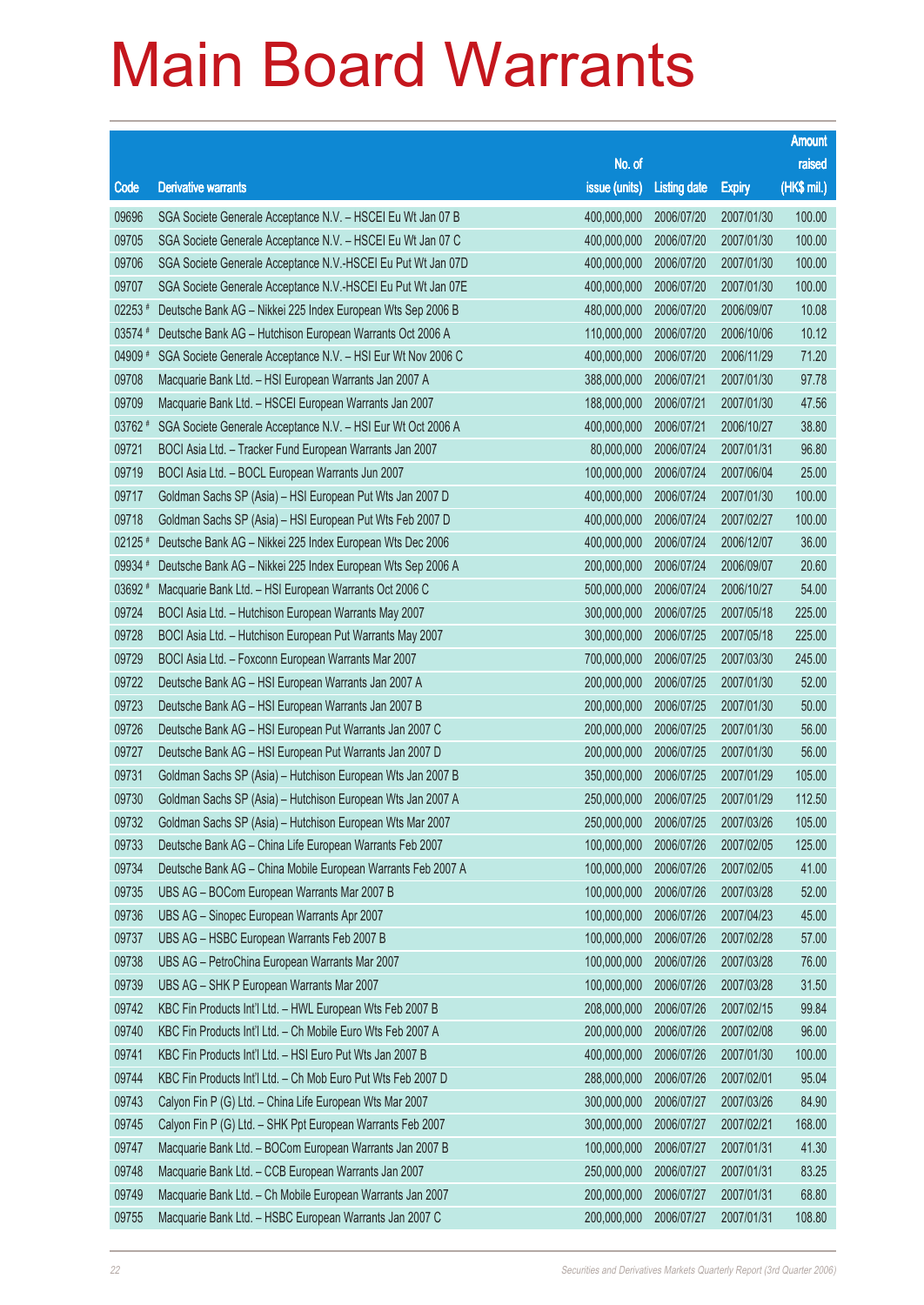|         |                                                              |                        |                     |               | <b>Amount</b> |
|---------|--------------------------------------------------------------|------------------------|---------------------|---------------|---------------|
|         |                                                              | No. of                 |                     |               | raised        |
| Code    | <b>Derivative warrants</b>                                   | issue (units)          | <b>Listing date</b> | <b>Expiry</b> | (HK\$ mil.)   |
| 09756   | Macquarie Bank Ltd. - Ping An European Warrants Jan 2007     | 100,000,000            | 2006/07/27          | 2007/01/31    | 35.00         |
| 09774   | BOCI Asia Ltd. - Cheung Kong European Warrants Feb 2007      | 800,000,000            | 2006/07/28          | 2007/02/23    | 600.00        |
| 09775   | BOCI Asia Ltd. - HSBC European Warrants Feb 2007             | 800,000,000            | 2006/07/28          | 2007/02/28    | 880.00        |
| 09779   | Citigroup Global Mkt H Inc. - BOCL European Wts Apr 2007 A   | 280,000,000            | 2006/07/28          | 2007/04/23    | 89.60         |
| 09781   | Citigroup Global Mkt H Inc. - BOCL European Wts Apr 2007 B   | 280,000,000            | 2006/07/28          | 2007/04/23    | 70.00         |
| 09782   | Citigroup Global Mkt H Inc. - BOCL Euro Put Wts Apr 2007     | 100,000,000            | 2006/07/28          | 2007/04/23    | 36.50         |
| 09784   | CC Rabobank B.A. - BOCL European Warrants Apr 2007           | 100,000,000            | 2006/07/28          | 2007/04/27    | 42.00         |
| 09790   | CC Rabobank B.A. - HSBC European Warrants Jul 2007           | 100,000,000            | 2006/07/28          | 2007/07/27    | 63.00         |
| 09791   | CC Rabobank B.A. - SHK Ppt European Warrants Apr 2007        | 100,000,000            | 2006/07/28          | 2007/04/18    | 68.00         |
| 09776   | Goldman Sachs SP (Asia) - Cheung Kong European Wts Jan 2007  | 200,000,000            | 2006/07/28          | 2007/01/29    | 88.00         |
| 09778   | Goldman Sachs SP (Asia) - Cheung Kong European Wts Apr 2007  | 150,000,000            | 2006/07/28          | 2007/04/30    | 84.00         |
| 09762   | Macquarie Bank Ltd. - BOCHK European Warrants Jan 2007       | 200,000,000            | 2006/07/28          | 2007/01/30    | 121.00        |
| 09763   | Macquarie Bank Ltd. - HKEx European Warrants Jan 2007 B      | 100,000,000            | 2006/07/28          | 2007/01/30    | 72.90         |
| 09766   | Macquarie Bank Ltd. - HKEx European Warrants Jan 2007 C      | 100,000,000            | 2006/07/28          | 2007/01/30    | 31.70         |
| 09767   | Macquarie Bank Ltd. - HWL European Warrants Jan 2007         | 200,000,000            | 2006/07/28          | 2007/01/30    | 51.00         |
| 09757   | Macquarie Bank Ltd. - HSI European Warrants Jan 2007 B       | 388,000,000            | 2006/07/28          | 2007/01/30    | 97.00         |
| 09761   | Macquarie Bank Ltd. - HSI European Put Warrants Jan 2007     | 388,000,000            | 2006/07/28          | 2007/01/30    | 136.58        |
| 09785   | Macquarie Bank Ltd. - Ch Life European Warrants Jan 2007     | 100,000,000            | 2006/07/28          | 2007/01/30    | 86.50         |
| 09789   | Macquarie Bank Ltd. - Ch Life European Put Wts Jan 2007 B    | 80,000,000             | 2006/07/28          | 2007/01/30    | 66.88         |
| 03960 # | Credit Suisse - HSBC European Warrants Aug 2006              | 300,000,000            | 2006/07/28          | 2006/08/28    | 52.80         |
| 09794   | ABN AMRO Bank N.V. - China Mobile European Wts Feb 2007 A    | 200,000,000            | 2006/07/31          | 2007/02/05    | 50.00         |
| 09795   | ABN AMRO Bank N.V. - Hutchison European Warrants Feb 2007    | 200,000,000            | 2006/07/31          | 2007/02/21    | 97.00         |
| 09798   | ABN AMRO Bank N.V. - China Mobile European Put Wts Feb 2007B | 200,000,000            | 2006/07/31          | 2007/02/05    | 82.00         |
| 09797   | UBS AG - BOCHK European Warrants May 2007                    | 100,000,000            | 2006/08/01          | 2007/05/28    | 41.00         |
| 09822   | UBS AG - CK(H) European Warrants Mar 2007                    | 100,000,000            | 2006/08/01          | 2007/03/26    | 48.50         |
| 09823   | UBS AG - HSCEI European Warrants Feb 2007                    | 100,000,000            | 2006/08/01          | 2007/02/27    | 25.00         |
| 09824   | UBS AG - HWL European Warrants Apr 2007                      | 100,000,000 2006/08/01 |                     | 2007/04/16    | 33.50         |
| 09827   | UBS AG - PICC European Warrants Jul 2007                     | 100,000,000            | 2006/08/01          | 2007/07/23    | 39.00         |
| 09828   | J P Morgan Int'l Der. Ltd. - N225 Index Euro Wts Mar 2007 C  | 300,000,000            | 2006/08/02          | 2007/03/08    | 84.00         |
| 09832   | J P Morgan Int'l Der. Ltd. - N225 Idx Euro Put Wts Mar 2007D | 300,000,000            | 2006/08/02          | 2007/03/08    | 84.00         |
| 03727 # | ABN AMRO Bank N.V. - China Mobile Euro Put Wts Oct 2006 D    | 140,000,000            | 2006/08/02          | 2006/10/23    | 10.08         |
| 03710 # | Goldman Sachs SP (Asia) - HSI European Put Warrants Oct 2006 | 400,000,000            | 2006/08/02          | 2006/10/27    | 47.60         |
| 04922#  | KBC Fin Products Int'l Ltd. - HSI Euro Put Wts Nov 2006 E    | 600,000,000            | 2006/08/02          | 2006/11/29    | 75.00         |
| 03666 # | Macquarie Bank Ltd. - HSI European Put Warrants Oct 2006 B   | 1,000,000,000          | 2006/08/02          | 2006/10/27    | 910.00        |
| 09829   | BNP Paribas Arbit Issu B.V. - BankComm European Wts Feb 2007 | 120,000,000            | 2006/08/03          | 2007/02/05    | 45.60         |
| 09831   | BNP Paribas Arbit Issu B.V. - Sinopec Corp Euro Wts Feb 2007 | 100,000,000            | 2006/08/03          | 2007/02/05    | 56.00         |
| 09837   | BNP Paribas Arbit Issu B.V. - CNOOC European Wts Feb 2007    | 100,000,000            | 2006/08/03          | 2007/02/05    | 62.00         |
| 09838   | BNP Paribas Arbit Issu B.V. - Link REIT Euro Wts Mar 2007    | 140,000,000            | 2006/08/03          | 2007/03/19    | 35.00         |
| 04833#  | UBS AG - China Mobile European Put Warrants Dec 2006         | 200,000,000            | 2006/08/03          | 2006/12/11    | 31.60         |
| 09869   | ABN AMRO Bank N.V. - BankComm European Warrants Mar 2007 A   | 100,000,000            | 2006/08/04          | 2007/03/05    | 44.00         |
| 09906   | ABN AMRO Bank N.V. - CC Bank European Warrants Mar 2007      | 300,000,000            | 2006/08/04          | 2007/03/26    | 75.00         |
| 09910   | ABN AMRO Bank N.V. - PetroChina European Warrants Feb 2007 B | 100,000,000            | 2006/08/04          | 2007/02/26    | 62.00         |
| 09895   | ABN AMRO Bank N.V. - HSBC European Warrants Feb 2007 C       | 110,000,000            | 2006/08/04          | 2007/02/26    | 43.45         |
| 09896   | ABN AMRO Bank N.V. - HSBC European Warrants Feb 2007 D       | 110,000,000            | 2006/08/04          | 2007/02/26    | 27.50         |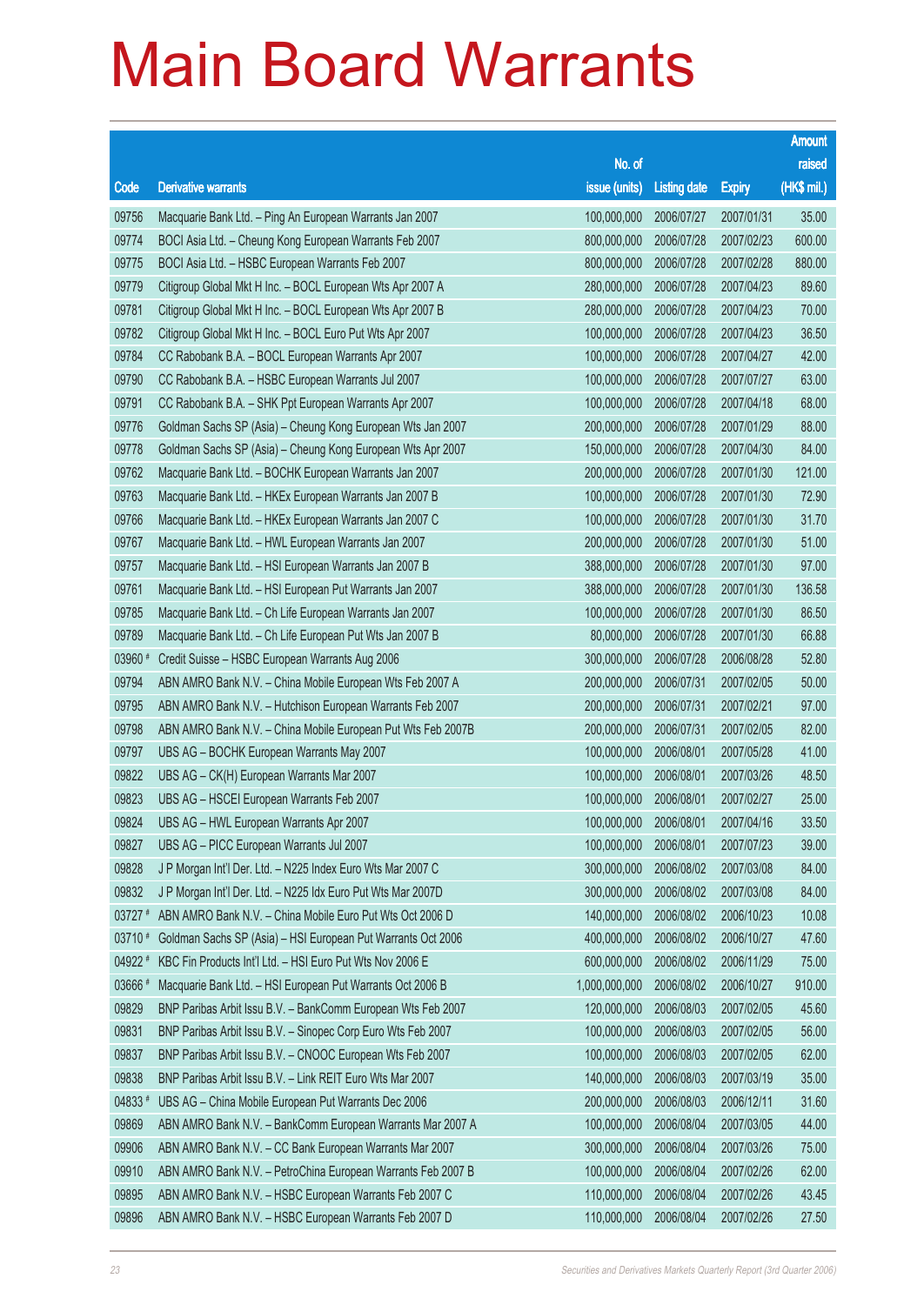|         |                                                               |               |                     |               | <b>Amount</b> |
|---------|---------------------------------------------------------------|---------------|---------------------|---------------|---------------|
|         |                                                               | No. of        |                     |               | raised        |
| Code    | <b>Derivative warrants</b>                                    | issue (units) | <b>Listing date</b> | <b>Expiry</b> | (HK\$ mil.)   |
| 09907   | ABN AMRO Bank N.V. - China Mobile European Wts Feb 2007 C     | 150,000,000   | 2006/08/04          | 2007/02/12    | 37.50         |
| 09911   | ABN AMRO Bank N.V. - China Mobile Euro Put Wts Feb 2007 D     | 150,000,000   | 2006/08/04          | 2007/02/12    | 40.50         |
| 09864   | BNP Paribas Arbit Issu B.V. - HSBC European Wts Feb 2007      | 100,000,000   | 2006/08/04          | 2007/02/08    | 44.00         |
| 09865   | BNP Paribas Arbit Issu B.V. - MTRC European Wts May 2007      | 80,000,000    | 2006/08/04          | 2007/05/14    | 20.00         |
| 09868   | BNP Paribas Arbit Issu B.V. - SHK Ppt European Wts Feb 2007   | 100,000,000   | 2006/08/04          | 2007/02/08    | 48.00         |
| 09932   | Citigroup Global Mkt H Inc. - CC Bank European Wts Feb 2007   | 320,000,000   | 2006/08/04          | 2007/02/12    | 80.00         |
| 09930   | Deutsche Bank AG - China Mobile European Warrants Feb 2007 B  | 100,000,000   | 2006/08/04          | 2007/02/05    | 47.00         |
| 04593   | Deutsche Bank AG - China Mobile European Put Wts Feb 2007 D   | 100,000,000   | 2006/08/04          | 2007/02/05    | 33.00         |
| 09870   | Macquarie Bank Ltd. - Ch Mobile European Warrants Feb 2007 A  | 200,000,000   | 2006/08/04          | 2007/02/27    | 62.20         |
| 09889   | Macquarie Bank Ltd. - Ch Mobile European Put Wts Feb 2007     | 150,000,000   | 2006/08/04          | 2007/02/27    | 44.70         |
| 09890   | Macquarie Bank Ltd. - Esprit European Warrants Mar 2007       | 100,000,000   | 2006/08/04          | 2007/03/29    | 68.20         |
| 09931   | Macquarie Bank Ltd. - Ch Merchants European Wts Feb 2007      | 200,000,000   | 2006/08/04          | 2007/02/28    | 87.00         |
| 04839 # | KBC Fin Products Int'l Ltd. - Ch Mob Euro Put Wts Nov 2006 D  | 384,000,000   | 2006/08/04          | 2006/11/20    | 77.95         |
| 04578 # | KBC Fin Products Int'l Ltd. - CCB European Wts Nov 2006 A     | 612,000,000   | 2006/08/04          | 2006/11/01    | 134.03        |
| 03766 # | SGA Societe Generale Acceptance N.V. - HSI Eu Put Wt Oct 06B  | 430,000,000   | 2006/08/04          | 2006/10/27    | 67.94         |
| 04903   | BNP Paribas Arbit Issu B.V. - China Mobile Euro Wts Feb 2007  | 180,000,000   | 2006/08/07          | 2007/02/12    | 77.40         |
| 04905   | BNP Paribas Arbit Issu B.V. - China Life Euro Wts Jun 2007    | 200,000,000   | 2006/08/07          | 2007/06/29    | 52.00         |
| 04907   | BNP Paribas Arbit Issu B.V. - Ch Mobile Eur Put Wts Feb 2007  | 180,000,000   | 2006/08/07          | 2007/02/12    | 97.20         |
| 04904   | BNP Paribas Arbit Issu B.V. - HSI European Wts Feb 2007 A     | 400,000,000   | 2006/08/07          | 2007/02/27    | 104.00        |
| 04963   | BNP Paribas Arbit Issu B.V. - HSI European Put Wts Feb 2007   | 400,000,000   | 2006/08/07          | 2007/02/27    | 100.00        |
| 03400   | CC Rabobank B.A. - Ping An European Warrants Jun 2007         | 100,000,000   | 2006/08/07          | 2007/06/28    | 45.00         |
| 04906   | CC Rabobank B.A. - BankComm European Warrants Aug 2007        | 100,000,000   | 2006/08/07          | 2007/08/28    | 30.00         |
| 04964   | CC Rabobank B.A. - China Life European Warrants Jun 2007 B    | 100,000,000   | 2006/08/07          | 2007/06/28    | 25.00         |
| 04965   | CC Rabobank B.A. - China Life European Warrants Aug 2007      | 100,000,000   | 2006/08/07          | 2007/08/28    | 25.00         |
| 04594   | Deutsche Bank AG - BankComm European Warrants Feb 2007 A      | 100,000,000   | 2006/08/07          | 2007/02/07    | 48.00         |
| 04595   | Deutsche Bank AG - BankComm European Warrants Feb 2007 B      | 100,000,000   | 2006/08/07          | 2007/02/07    | 31.00         |
| 04596   | Deutsche Bank AG - China Life European Warrants Mar 2007 A    | 100,000,000   | 2006/08/07          | 2007/03/05    | 111.00        |
| 04902   | Deutsche Bank AG - China Life European Put Wts Mar 2007 B     | 100,000,000   | 2006/08/07          | 2007/03/05    | 112.00        |
| 03401   | KBC Fin Products Int'l Ltd. - Ch Mobile Euro Wts Feb 2007 B   | 248,000,000   | 2006/08/07          | 2007/02/12    | 96.72         |
| 03402   | KBC Fin Products Int'l Ltd. - Ch Mobile Euro Wts Feb 2007 C   | 368,000,000   | 2006/08/07          | 2007/02/12    | 95.68         |
| 03403   | KBC Fin Products Int'l Ltd. - HSBC European Wts Feb 2007 B    | 268,000,000   | 2006/08/07          | 2007/02/07    | 96.48         |
| 03404   | KBC Fin Products Int'l Ltd. - HSBC European Wts Feb 2007 C    | 368,000,000   | 2006/08/07          | 2007/02/14    | 99.36         |
| 03405   | KBC Fin Products Int'l Ltd. - Ch Mob Euro Put Wts Feb 2007 E  | 288,000,000   | 2006/08/07          | 2007/02/07    | 95.04         |
| 03408   | Deutsche Bank AG - Hutchison European Warrants Mar 2007       | 100,000,000   | 2006/08/08          | 2007/03/29    | 35.00         |
| 03409   | Deutsche Bank AG - PetroChina European Warrants Feb 2007      | 100,000,000   | 2006/08/08          | 2007/02/27    | 93.00         |
| 03410   | Goldman Sachs SP (Asia) - China Mobile Euro Wts Feb 2007 A    | 250,000,000   | 2006/08/08          | 2007/02/12    | 107.50        |
| 03414   | Goldman Sachs SP (Asia) - China Mobile Euro Wts Feb 2007 B    | 250,000,000   | 2006/08/08          | 2007/02/26    | 87.50         |
| 03415   | Goldman Sachs SP (Asia) - Ch Mobile Euro Put Wts Feb 2007 D   | 250,000,000   | 2006/08/08          | 2007/02/12    | 107.50        |
| 03417   | Goldman Sachs SP (Asia) - HSI European Warrants Feb 2007 E    | 400,000,000   | 2006/08/08          | 2007/02/27    | 100.00        |
| 03418   | SGA Societe Generale Acceptance N.V. - CLife Eu Put Wt Apr07A | 70,000,000    | 2006/08/08          | 2007/04/02    | 100.10        |
| 03419   | SGA Societe Generale Acceptance N.V. - C Mob Eur Wt Feb 2007  | 227,000,000   | 2006/08/08          | 2007/02/12    | 99.88         |
| 03420   | SGA Societe Generale Acceptance N.V. - HKEx Eur Wts Feb 2007  | 152,000,000   | 2006/08/08          | 2007/02/12    | 100.32        |
| 03425   | SGA Societe Generale Acceptance N.V. - PetCh Eu Put Wt Feb07  | 81,000,000    | 2006/08/08          | 2007/02/12    | 100.44        |
| 03426   | SGA Societe Generale Acceptance N.V. - C Mob Eu Put Wt Feb07  | 189,000,000   | 2006/08/08          | 2007/02/12    | 100.17        |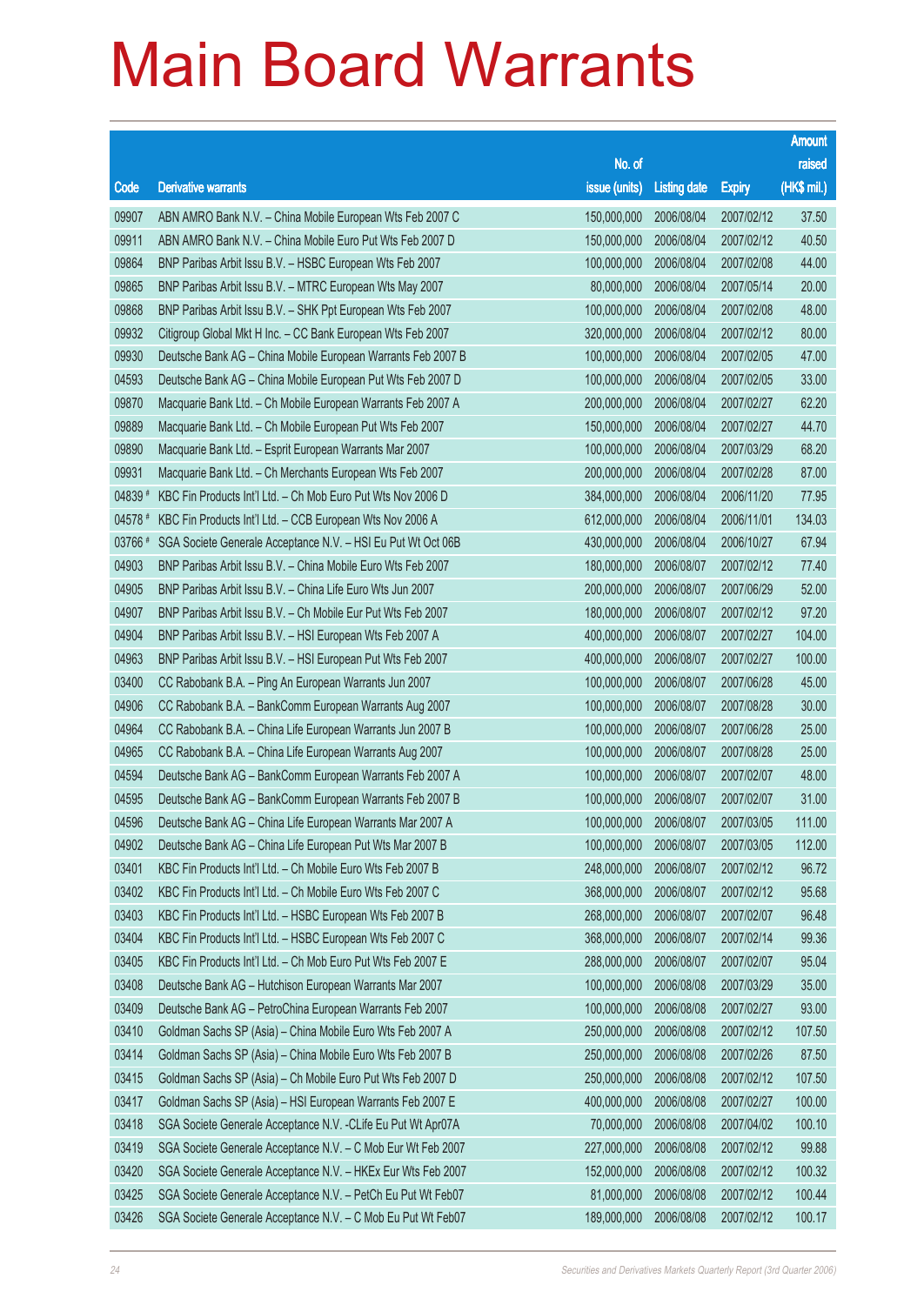|         |                                                                      |                        |                     |               | <b>Amount</b> |
|---------|----------------------------------------------------------------------|------------------------|---------------------|---------------|---------------|
|         |                                                                      | No. of                 |                     |               | raised        |
| Code    | <b>Derivative warrants</b>                                           | issue (units)          | <b>Listing date</b> | <b>Expiry</b> | (HK\$ mil.)   |
| 03433   | ABN AMRO Bank N.V. - HSBC European Warrants May 2007                 | 100,000,000            | 2006/08/09          | 2007/05/10    | 50.00         |
| 03432   | ABN AMRO Bank N.V. - Oil Future European Warrants Feb 2007           | 40,000,000             | 2006/08/09          | 2007/02/21    | 13.80         |
| 03436   | ABN AMRO Bank N.V. - Oil Future European Put Wts Feb 2007            | 40,000,000             | 2006/08/09          | 2007/07/21    | 10.00         |
| 03427   | Credit Suisse - Cheung Kong European Warrants Apr 2007               | 100,000,000            | 2006/08/09          | 2007/04/03    | 76.40         |
| 03428   | Credit Suisse - China Mobile European Warrants May 2007 B            | 100,000,000            | 2006/08/09          | 2007/05/03    | 63.00         |
| 03429   | Credit Suisse - China Tel European Warrants Apr 2007                 | 100,000,000            | 2006/08/09          | 2007/04/03    | 30.60         |
| 03431   | Credit Suisse - Huaneng Power European Warrants Apr 2007             | 100,000,000            | 2006/08/09          | 2007/04/03    | 32.30         |
| 03406   | Deutsche Bank AG - HSBC European Warrants Feb 2007                   | 100,000,000            | 2006/08/09          | 2007/02/27    | 89.00         |
| 03407   | Deutsche Bank AG - HSBC European Warrants Apr 2007                   | 100,000,000            | 2006/08/09          | 2007/04/10    | 64.00         |
| 03439   | KBC Fin Products Int'l Ltd. - HSCEI Euro Put Wts Mar 2007            | 400,000,000            | 2006/08/09          | 2007/03/29    | 100.00        |
| 03438   | KBC Fin Products Int'l Ltd. - SHK P European Put Wt Feb 2007         | 208,000,000            | 2006/08/09          | 2007/02/14    | 91.52         |
| 03437   | KBC Fin Products Int'l Ltd. - C Mob European Wts Feb 2007 F          | 368,000,000            | 2006/08/09          | 2007/02/12    | 99.36         |
| 03435   | KBC Fin Products Int'l Ltd. - HSI European Wts Feb 2007 A            | 400,000,000            | 2006/08/09          | 2007/02/27    | 100.00        |
| 03434   | KBC Fin Products Int'l Ltd. - HSCEI European Wts Mar 2007            | 400,000,000            | 2006/08/09          | 2007/03/29    | 100.00        |
| 04556 # | Deutsche Bank AG - CC Bank European Warrants Oct 2006 A              | 200,000,000            | 2006/08/09          | 2006/10/03    | 52.00         |
| 04649 # | Deutsche Bank AG - CC Bank European Warrants Nov 2006 A              | 200,000,000            | 2006/08/09          | 2006/11/21    | 36.00         |
| 03440   | Calyon Fin P (G) Ltd. - CC Bank European Warrants Mar 2007 A         | 300,000,000            | 2006/08/10          | 2007/03/19    | 82.80         |
| 03441   | Calyon Fin P (G) Ltd. - HSBC European Warrants Apr 2007              | 300,000,000            | 2006/08/10          | 2007/04/17    | 198.00        |
| 03442   | Calyon Fin P (G) Ltd. - Hutchison European Warrants Feb 2007         | 300,000,000            | 2006/08/10          | 2007/02/28    | 135.00        |
| 03443   | SGA Societe Generale Acceptance N.V. - HSI Eur Wts Feb 2007D         | 333,000,000            | 2006/08/10          | 2007/02/27    | 99.90         |
| 03447   | SGA Societe Generale Acceptance N.V. - HSI Eu Put Wt Feb 07A         | 400,000,000            | 2006/08/10          | 2007/02/27    | 100.00        |
| 03452   | SGA Societe Generale Acceptance N.V. - HSI Eu Put Wt Feb 07B         | 357,000,000            | 2006/08/10          | 2007/02/27    | 101.75        |
| 03444   | KBC Fin Products Int'l Ltd. - C Life European Wts Feb 2007 B         | 148,000,000            | 2006/08/10          | 2007/02/12    | 196.84        |
| 03445   | KBC Fin Products Int'l Ltd. - C Mob European Wts Feb 2007 G          | 168,000,000            | 2006/08/10          | 2007/02/15    | 94.08         |
| 09427 # | Deutsche Bank AG - BOCL European Warrants Jan 2007                   | 200,000,000            | 2006/08/10          | 2007/01/29    | 36.80         |
| 04722 # | ABN AMRO Bank N.V. - Hutchison European Warrants Oct 2006 A          | 100,000,000            | 2006/08/11          | 2006/10/04    | 23.90         |
|         | 09446 # MSDW Asia Sec Products LLC - BOCL European Warrants Jan 2007 | 500,000,000 2006/08/11 |                     | 2007/01/12    | 92.00         |
| 03446   | BOCI Asia Ltd. - CC Bank European Warrants May 2007                  | 100,000,000            | 2006/08/14          | 2007/05/18    | 40.00         |
| 03453   | BOCI Asia Ltd. - HSBC European Put Warrants Mar 2007                 | 300,000,000            | 2006/08/14          | 2007/03/02    | 225.00        |
| 03454   | BOCI Asia Ltd. - PetroChina European Warrants Mar 2007               | 100,000,000            | 2006/08/14          | 2007/03/09    | 100.00        |
| 03455   | Citigroup Global Mkt H Inc. - Huaneng Power Euro Wt Feb 2007         | 130,000,000            | 2006/08/14          | 2007/02/14    | 51.35         |
| 03515 # | Citigroup Global Mkt H Inc. - CC Bank European Wts Sep 2006          | 250,000,000            | 2006/08/14          | 2006/09/29    | 10.25         |
| 09678 # | Credit Suisse - SMIC European Warrants Mar 2007                      | 980,000,000            | 2006/08/14          | 2007/03/08    | 19.60         |
| 03457   | Citigroup Global Mkt H Inc. - HK Gas European Wts Mar 2007           | 80,000,000             | 2006/08/15          | 2007/03/19    | 76.00         |
| 03464   | J P Morgan Int'l Der. Ltd. - CHALCO European Wts Feb 2007            | 200,000,000            | 2006/08/15          | 2007/02/16    | 100.00        |
| 03465   | J P Morgan Int'l Der. Ltd. - Ch Ship Cont Euro Wts Feb 2007          | 400,000,000            | 2006/08/15          | 2007/02/16    | 100.00        |
| 03467   | J P Morgan Int'l Der. Ltd. - HKEx European Warrants Feb 2007         | 333,000,000            | 2006/08/15          | 2007/02/16    | 99.90         |
| 03466   | J P Morgan Int'l Der. Ltd. - HK Gas European Wts Feb 2007            | 200,000,000            | 2006/08/15          | 2007/02/16    | 100.00        |
| 03468   | J P Morgan Int'l Der. Ltd. - MTRC European Warrants Feb 2007         | 125,000,000            | 2006/08/15          | 2007/02/16    | 100.00        |
| 03458   | SGA Societe Generale Acceptance N.V. - BOCom Eu Wts Feb 2007         | 256,000,000            | 2006/08/15          | 2007/02/15    | 99.84         |
| 03459   | SGA Societe Generale Acceptance N.V. - CCB Euro Wts Feb 2007         | 333,000,000            | 2006/08/15          | 2007/02/15    | 99.90         |
| 03462   | SGA Societe Generale Acceptance N.V. - SHK P Euro Wts Feb 07         | 170,000,000            | 2006/08/15          | 2007/02/15    | 100.30        |
| 03463   | SGA Societe Generale Acceptance N.V. - CCB Eu Put Wts Feb 07         | 385,000,000            | 2006/08/15          | 2007/02/15    | 100.10        |
| 03460   | SGA Societe Generale Acceptance N.V. - CLife Eu Put Wt Feb07         | 76,000,000             | 2006/08/15          | 2007/02/15    | 100.32        |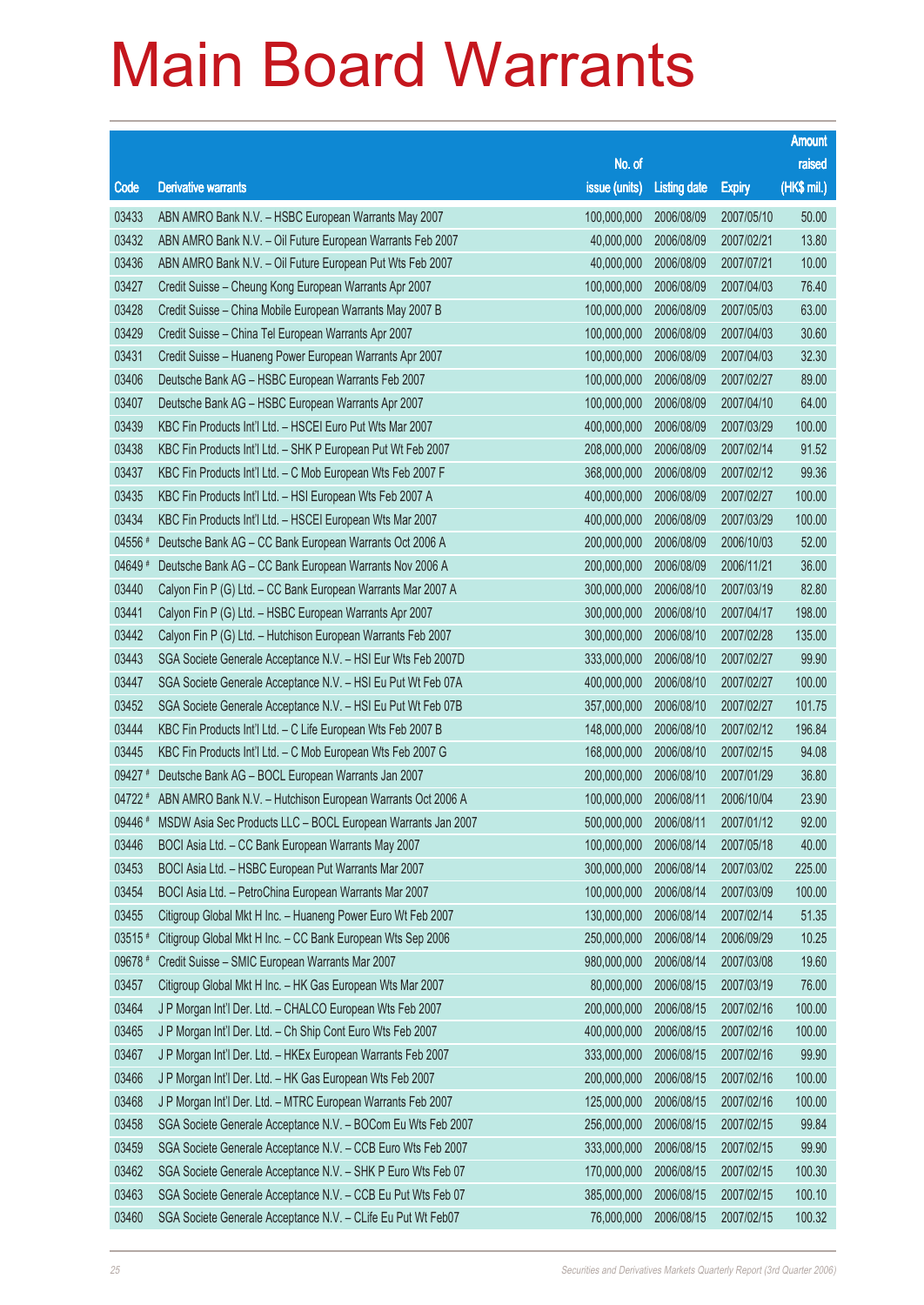|         |                                                              |                        |                     |               | <b>Amount</b> |
|---------|--------------------------------------------------------------|------------------------|---------------------|---------------|---------------|
|         |                                                              | No. of                 |                     |               | raised        |
| Code    | <b>Derivative warrants</b>                                   | issue (units)          | <b>Listing date</b> | <b>Expiry</b> | (HK\$ mil.)   |
| 03461   | SGA Societe Generale Acceptance N.V. - HSI Eu Put Wts Feb07C | 303,000,000            | 2006/08/15          | 2007/02/27    | 99.99         |
| 03851   | Deutsche Bank AG - HSI European Put Warrants Nov 2006        | 400,000,000            | 2006/08/15          | 2006/11/29    | 49.60         |
| 03489   | Citigroup Global Mkt H Inc. - Hutchison Euro Wts Mar 2007    | 170,000,000            | 2006/08/16          | 2007/03/29    | 82.45         |
| 03469   | Deutsche Bank AG - HSI European Warrants Feb 2007 A          | 200,000,000            | 2006/08/16          | 2007/02/27    | 50.00         |
| 03470   | Deutsche Bank AG - HSI European Warrants Feb 2007 B          | 200,000,000            | 2006/08/16          | 2007/02/27    | 50.00         |
| 03473   | Deutsche Bank AG - HSI European Put Warrants Feb 2007        | 200,000,000            | 2006/08/16          | 2007/02/27    | 50.00         |
| 03490   | Deutsche Bank AG - China Mobile European Warrants Feb 2007 E | 100,000,000            | 2006/08/16          | 2007/02/27    | 36.00         |
| 03471   | Macquarie Bank Ltd. - Cheung Kong European Warrants Feb 2007 | 150,000,000            | 2006/08/16          | 2007/02/27    | 75.90         |
| 03472   | Macquarie Bank Ltd. - Hutchison European Warrants Feb 2007   | 200,000,000            | 2006/08/16          | 2007/02/27    | 77.60         |
| 03477   | Macquarie Bank Ltd. - Swire Pac A European Warrants Feb 2007 | 100,000,000            | 2006/08/16          | 2007/02/27    | 47.40         |
| 03480   | SGA Societe Generale Acceptance N.V. - CLife Eu Wts Mar 07 A | 78,000,000             | 2006/08/16          | 2007/03/26    | 99.84         |
| 03479   | SGA Societe Generale Acceptance N.V. - HWL Euro Wts Feb 2007 | 286,000,000            | 2006/08/16          | 2007/02/16    | 100.10        |
| 03478   | SGA Societe Generale Acceptance N.V. - HSBC Eur Wts Feb 2007 | 175,000,000            | 2006/08/16          | 2007/02/16    | 99.75         |
| 03481   | SGA Societe Generale Acceptance N.V. - SHKP Eu Put Wt Feb 07 | 179,000,000            | 2006/08/16          | 2007/02/16    | 100.24        |
| 03487   | SGA Societe Generale Acceptance N.V. - HWL Eu Put Wt Feb 07  | 256,000,000            | 2006/08/16          | 2007/02/16    | 99.84         |
| 03486   | SGA Societe Generale Acceptance N.V. - HSBC Eu Put Wt Feb 07 | 175,000,000            | 2006/08/16          | 2007/02/16    | 99.75         |
| 04657 # | Deutsche Bank AG - BankComm European Warrants Oct 2006       | 100,000,000            | 2006/08/16          | 2006/10/10    | 39.50         |
| 04686#  | Fortis Bank S.A./N.V. - Hutchison European Warrants Nov 2006 | 113,800,000            | 2006/08/16          | 2006/11/13    | 10.01         |
| 03645   | Citigroup Global Mkt H Inc. - SHK Ppt European Wts Feb 2007  | 120,000,000            | 2006/08/17          | 2007/02/27    | 70.80         |
| 03491   | Fortis Bank S.A./N.V. - CHALCO European Warrants Feb 2007    | 33,000,000             | 2006/08/17          | 2007/02/27    | 16.83         |
| 03492   | Fortis Bank S.A./N.V. - China Life European Wts Jun 2007     | 300,000,000            | 2006/08/17          | 2007/06/28    | 78.00         |
| 03493   | Fortis Bank S.A./N.V. - SHK Ppt European Warrants Feb 2007   | 39,000,000             | 2006/08/17          | 2007/02/27    | 17.55         |
| 02403   | KBC Fin Products Int'l Ltd. - SHK Ppt European Wts Feb 2007  | 168,000,000            | 2006/08/17          | 2007/02/21    | 92.40         |
| 03646   | KBC Fin Products Int'l Ltd. - Cheung Kong Euro Wts Feb 2007  | 128,000,000            | 2006/08/17          | 2007/02/21    | 94.72         |
| 02402   | KBC Fin Products Int'l Ltd. - Hutchison Euro Wts Feb 2007 C  | 288,000,000            | 2006/08/17          | 2007/02/21    | 97.92         |
| 02400   | KBC Fin Products Int'l Ltd. - CC Bank European Wts Mar 2007A | 180,000,000            | 2006/08/17          | 2007/03/01    | 97.20         |
| 02401   | KBC Fin Products Int'l Ltd. - CC Bank European Wts Mar 2007B | 288,000,000 2006/08/17 |                     | 2007/03/15    | 97.92         |
| 03496   | Macquarie Bank Ltd. - China Mobile European Wts Feb 2007 B   | 200,000,000            | 2006/08/17          | 2007/02/27    | 51.40         |
| 03498   | Macquarie Bank Ltd. - Hang Seng Bank European Wts Mar 2007   | 100,000,000            | 2006/08/17          | 2007/03/29    | 26.10         |
| 03500   | Macquarie Bank Ltd. - PetroChina European Warrants Feb 2007  | 150,000,000            | 2006/08/17          | 2007/02/27    | 85.35         |
| 03644   | Macquarie Bank Ltd. - Ping An European Warrants Feb 2007     | 150,000,000            | 2006/08/17          | 2007/02/27    | 47.85         |
| 03494   | SGA Societe Generale Acceptance N.V. - CTel Eur Wts Mar 2007 | 385,000,000            | 2006/08/17          | 2007/03/05    | 100.10        |
| 03499   | SGA Societe Generale Acceptance N.V. - CTel Eu Put Wt Mar 07 | 370,000,000            | 2006/08/17          | 2007/03/05    | 99.90         |
| 03495   | SGA Societe Generale Acceptance N.V. - HSI Eur Wts Feb 2007E | 370,000,000            | 2006/08/17          | 2007/02/27    | 99.90         |
| 03890 # | KBC Fin Products Int'l Ltd. - Ch Life Euro Wts Nov 2006 B    | 110,000,000            | 2006/08/17          | 2006/11/16    | 96.80         |
| 03862 # | SGA Societe Generale Acceptance N.V. - CCB Eur Wt Nov 2006 C | 455,000,000            | 2006/08/17          | 2006/11/20    | 78.26         |
| 02412   | Citigroup Global Mkt H Inc. - PetroChina Euro Wts Mar 2007 A | 110,000,000            | 2006/08/18          | 2007/03/29    | 84.15         |
| 02413   | Deutsche Bank AG - CHALCO European Warrants Feb 2007         | 40,000,000             | 2006/08/18          | 2007/02/27    | 21.60         |
| 02414   | Deutsche Bank AG - China Life European Warrants Aug 2007     | 200,000,000            | 2006/08/18          | 2007/08/07    | 50.00         |
| 02416   | Deutsche Bank AG - MTR Corp European Warrants Aug 2007       | 200,000,000            | 2006/08/18          | 2007/08/07    | 50.00         |
| 02415   | Deutsche Bank AG - HKEx European Warrants Feb 2007           | 200,000,000            | 2006/08/18          | 2007/02/27    | 100.00        |
| 02405   | Macquarie Bank Ltd. - China Unicom European Wts Feb 2007     | 100,000,000            | 2006/08/18          | 2007/02/27    | 40.90         |
| 02404   | Macquarie Bank Ltd. - CNOOC European Warrants Feb 2007       | 100,000,000            | 2006/08/18          | 2007/02/27    | 40.20         |
| 02408   | Macquarie Bank Ltd. - CNOOC European Put Warrants Feb 2007   | 100,000,000            | 2006/08/18          | 2007/02/27    | 31.40         |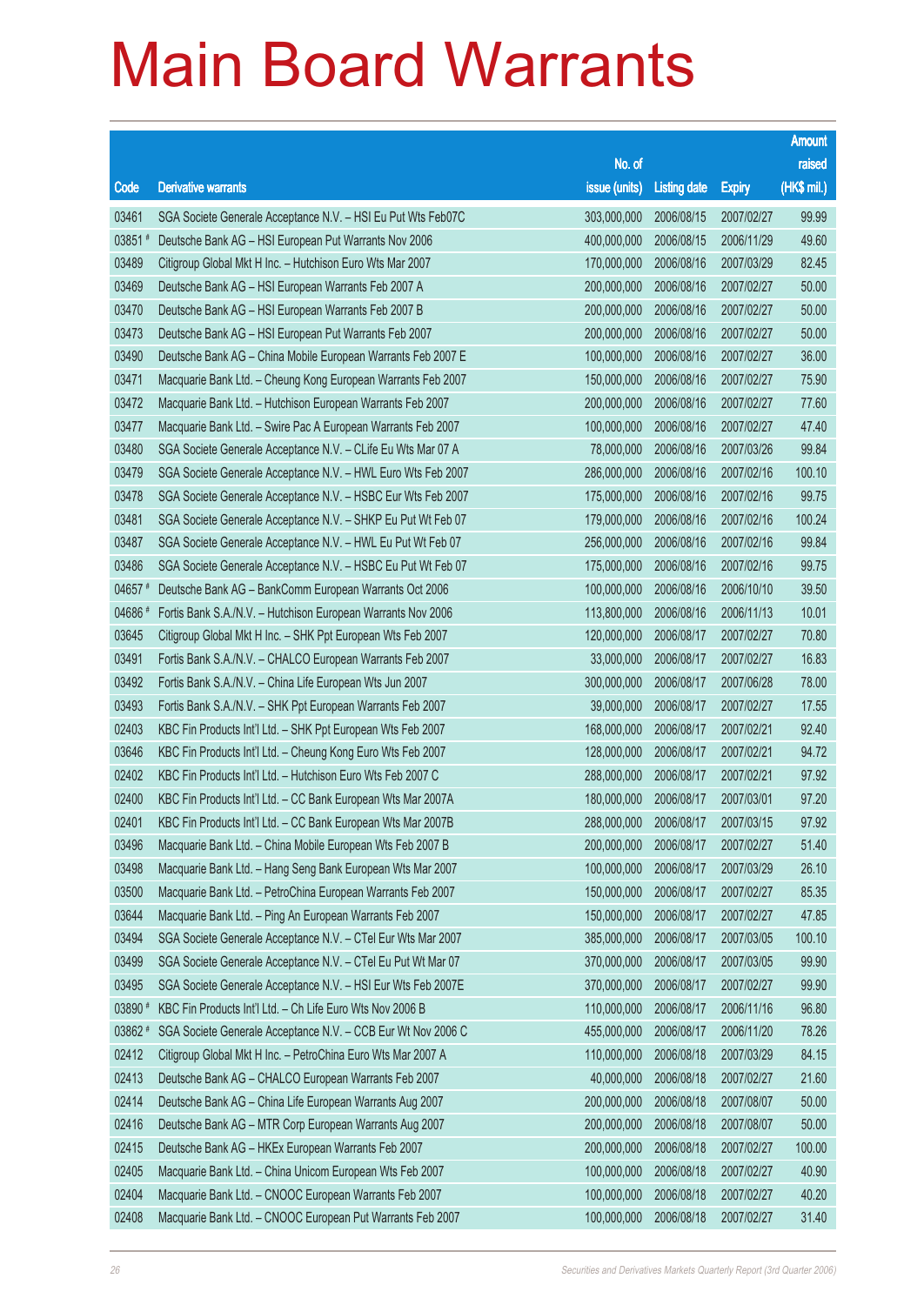|         |                                                              |                        |                     |               | <b>Amount</b> |
|---------|--------------------------------------------------------------|------------------------|---------------------|---------------|---------------|
|         |                                                              | No. of                 |                     |               | raised        |
| Code    | <b>Derivative warrants</b>                                   | issue (units)          | <b>Listing date</b> | <b>Expiry</b> | (HK\$ mil.)   |
| 02406   | Macquarie Bank Ltd. - Sh Petrochem European Wts Feb 2007     | 100,000,000            | 2006/08/18          | 2007/02/27    | 41.20         |
| 02407   | Macquarie Bank Ltd. - HSI European Warrants Feb 2007 A       | 388,000,000            | 2006/08/18          | 2007/02/27    | 103.60        |
| 02409   | Macquarie Bank Ltd. - HSI European Warrants Feb 2007 B       | 388,000,000            | 2006/08/18          | 2007/02/27    | 97.78         |
| 02410   | Macquarie Bank Ltd. - HSI European Put Warrants Feb 2007 C   | 388,000,000            | 2006/08/18          | 2007/02/27    | 134.64        |
| 02411   | Macquarie Bank Ltd. - HSI European Put Warrants Feb 2007 D   | 388,000,000            | 2006/08/18          | 2007/02/27    | 154.81        |
| 02417   | BNP Paribas Arbit Issu B.V. - HSI European Wts Feb 2007 B    | 400,000,000            | 2006/08/21          | 2007/02/27    | 100.00        |
| 02418   | Citigroup Global Mkt H Inc. - HKEx European Wts Mar 2007     | 120,000,000            | 2006/08/21          | 2007/03/19    | 60.00         |
| 02419   | UBS AG - HKEx European Warrants Feb 2007                     | 100,000,000            | 2006/08/21          | 2007/02/27    | 32.00         |
| 09427 # | Deutsche Bank AG - BOCL European Warrants Jan 2007           | 300,000,000            | 2006/08/21          | 2007/01/29    | 50.10         |
| 02421   | Calyon Fin P (G) Ltd. - China Life European Wts Jun 2007 B   | 300,000,000            | 2006/08/22          | 2007/06/11    | 75.00         |
| 02424   | Calyon Fin P (G) Ltd. - China Mobile Euro Put Wts Feb 2007   | 300,000,000            | 2006/08/22          | 2007/02/23    | 126.00        |
| 02420   | Calyon Fin P (G) Ltd. - China Mobile European Wts Feb 2007   | 300,000,000            | 2006/08/22          | 2007/02/23    | 147.00        |
| 02422   | Calyon Fin P (G) Ltd. - PetroChina European Wts Feb 2007     | 300,000,000            | 2006/08/22          | 2007/02/23    | 225.00        |
| 02434   | Citigroup Global Mkt H Inc. - Foxconn European Wts Mar 2007  | 230,000,000            | 2006/08/22          | 2007/03/29    | 67.85         |
| 02432   | CC Rabobank B.A. - CC Bank European Warrants Jun 2007        | 100,000,000            | 2006/08/22          | 2007/06/08    | 28.00         |
| 02433   | CC Rabobank B.A. - PetroChina European Warrants Apr 2007     | 100,000,000            | 2006/08/22          | 2007/04/18    | 77.00         |
| 02435   | DBS Bank Ltd. - Foxconn European Warrants Mar 2007           | 500,000,000            | 2006/08/22          | 2007/03/23    | 195.00        |
| 02429   | Goldman Sachs SP (Asia) - China Life European Wts Apr 2007 A | 400,000,000            | 2006/08/22          | 2007/04/30    | 100.00        |
| 02430   | Goldman Sachs SP (Asia) - HSI European Warrants Mar 2007 E   | 400,000,000            | 2006/08/22          | 2007/03/29    | 100.00        |
| 02431   | Goldman Sachs SP (Asia) - HSI European Put Wts Feb 2007 F    | 400,000,000            | 2006/08/22          | 2007/02/27    | 100.00        |
| 02423   | J P Morgan Int'l Der. Ltd. - BOCL European Wts Feb 2007      | 400,000,000            | 2006/08/22          | 2007/02/27    | 100.00        |
| 02425   | J P Morgan Int'l Der. Ltd. - BOC HK European Wts Feb 2007    | 333,000,000            | 2006/08/22          | 2007/02/27    | 99.90         |
| 02428   | J P Morgan Int'l Der. Ltd. - PCCW European Warrants Feb 2007 | 400,000,000            | 2006/08/22          | 2007/02/27    | 100.00        |
| 02427   | J P Morgan Int'l Der. Ltd. - China Unicom Euro Wts Feb 2007  | 285,000,000            | 2006/08/22          | 2007/02/27    | 99.75         |
| 02426   | J P Morgan Int'l Der. Ltd. - Cathay Pac Euro Wts Feb 2007    | 200,000,000            | 2006/08/22          | 2007/02/27    | 100.00        |
| 02436   | KBC Fin Products Int'l Ltd. - HSI European Wts Feb 2007 B    | 368,000,000            | 2006/08/22          | 2007/02/27    | 99.36         |
| 02437   | KBC Fin Products Int'l Ltd. - HSI European Wts Feb 2007 C    | 368,000,000 2006/08/22 |                     | 2007/02/27    | 99.36         |
| 02438   | KBC Fin Products Int'l Ltd. - HSI European Wts Feb 2007 D    | 400,000,000            | 2006/08/22          | 2007/02/27    | 100.00        |
| 02439   | KBC Fin Products Int'l Ltd. - PetroChina Euro Wts Mar 2007   | 168,000,000            | 2006/08/22          | 2007/03/01    | 191.52        |
| 02440   | KBC Fin Products Int'l Ltd. - PetroCh Euro Put Wts Feb 2007  | 218,000,000            | 2006/08/22          | 2007/02/22    | 67.58         |
| 03720 # | Macquarie Bank Ltd. - HSI European Put Warrants Oct 2006 F   | 1,000,000,000          | 2006/08/22          | 2006/10/27    | 74.00         |
| 02445   | ABN AMRO Bank N.V. - BankComm European Warrants Mar 2007 B   | 100,000,000            | 2006/08/23          | 2007/03/05    | 25.00         |
| 02446   | ABN AMRO Bank N.V. - Huaneng Power European Wts Mar 2007     | 100,000,000            | 2006/08/23          | 2007/03/12    | 25.00         |
| 02447   | ABN AMRO Bank N.V. - Ping An European Warrants Mar 2007      | 100,000,000            | 2006/08/23          | 2007/03/26    | 25.00         |
| 02448   | Calyon Fin P (G) Ltd. - China Life European Wts Jun 2007 C   | 300,000,000            | 2006/08/23          | 2007/06/01    | 75.00         |
| 02442   | KBC Fin Products Int'l Ltd. - HSI Euro Put Wts Feb 2007 E    | 400,000,000            | 2006/08/23          | 2007/02/27    | 100.00        |
| 02443   | KBC Fin Products Int'l Ltd. - HSI Euro Put Wts Feb 2007 F    | 400,000,000            | 2006/08/23          | 2007/02/27    | 100.00        |
| 02444   | KBC Fin Products Int'l Ltd. - HSI Euro Put Wts Feb 2007 G    | 400,000,000            | 2006/08/23          | 2007/02/27    | 100.00        |
| 02441   | KBC Fin Products Int'l Ltd. - BOC HK European Wts Dec 2007   | 400,000,000            | 2006/08/23          | 2007/12/03    | 100.00        |
| 03888#  | KBC Fin Products Int'l Ltd. - CCB European Warrants Dec 2006 | 632,000,000            | 2006/08/23          | 2006/12/01    | 58.78         |
| 02458   | BOCI Asia Ltd. - Foxconn European Warrants Apr 2007          | 300,000,000            | 2006/08/24          | 2007/04/20    | 129.00        |
| 02457   | BOCI Asia Ltd. - China Telecom European Warrants Apr 2007    | 80,000,000             | 2006/08/24          | 2007/04/27    | 20.80         |
| 02460   | Calyon Fin P (G) Ltd. - China Life Euro Put Wts Aug 2007     | 300,000,000            | 2006/08/24          | 2007/08/06    | 75.00         |
| 02450   | Deutsche Bank AG - HSI European Warrants Feb 2007 C          | 200,000,000            | 2006/08/24          | 2007/02/27    | 50.00         |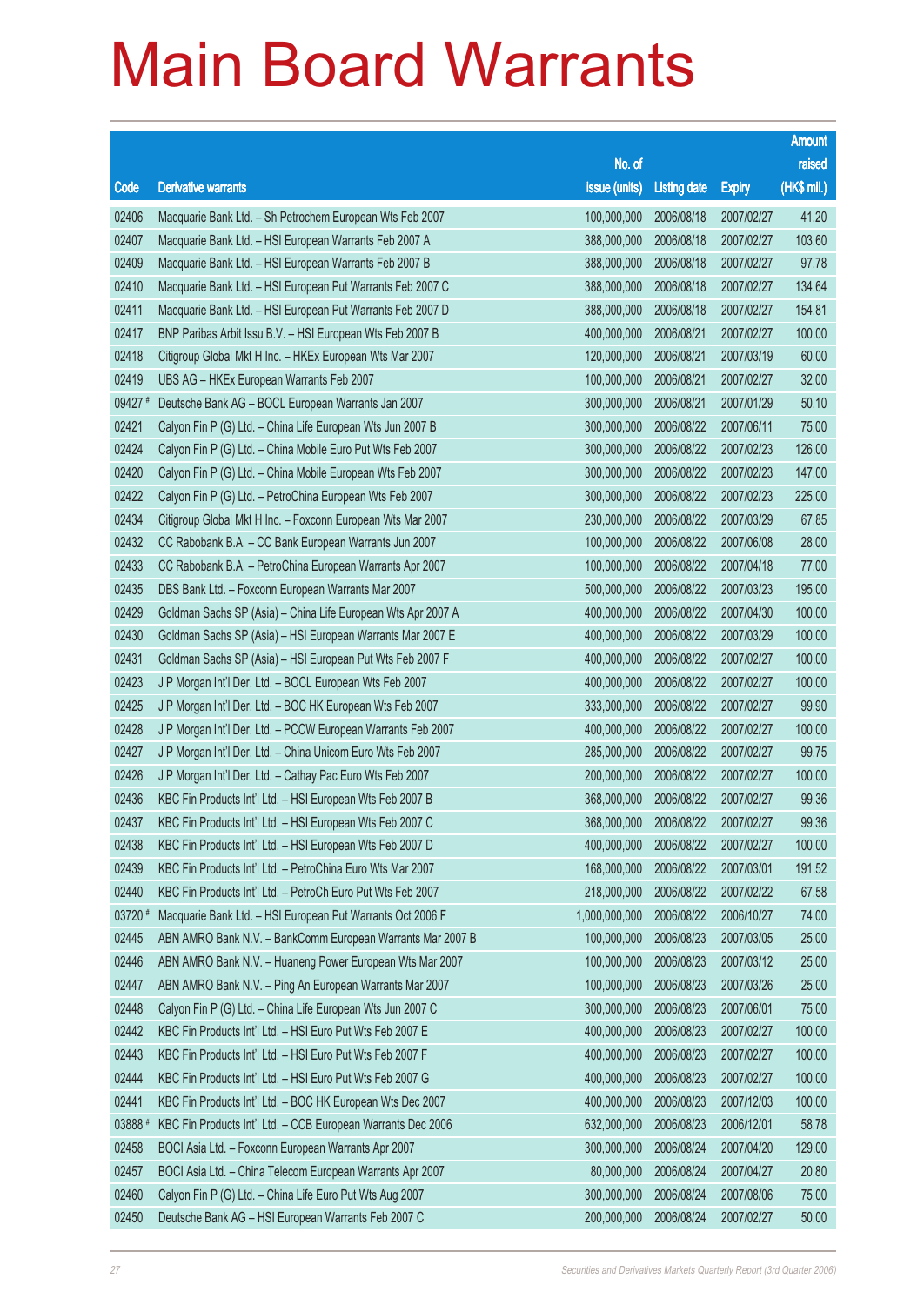|           |                                                              |               |                     |               | <b>Amount</b> |
|-----------|--------------------------------------------------------------|---------------|---------------------|---------------|---------------|
|           |                                                              | No. of        |                     |               | raised        |
| Code      | <b>Derivative warrants</b>                                   | issue (units) | <b>Listing date</b> | <b>Expiry</b> | (HK\$ mil.)   |
| 02461     | Goldman Sachs SP (Asia) - China Mobile Euro Wts Feb 2007 C   | 300,000,000   | 2006/08/24          | 2007/02/26    | 90.00         |
| 02465     | Goldman Sachs SP (Asia) - Ch Mobile Euro Put Wts Feb 2007 E  | 200,000,000   | 2006/08/24          | 2007/02/26    | 102.00        |
| 02459     | Goldman Sachs SP (Asia) - HSI European Warrants Mar 2007 F   | 400,000,000   | 2006/08/24          | 2007/03/29    | 100.00        |
| 02449     | Macquarie Bank Ltd. - Foxconn European Warrants Feb 2007     | 88,000,000    | 2006/08/24          | 2007/02/27    | 23.14         |
| 02455     | SGA Societe Generale Acceptance N.V. - BOCL Eu Put Wt Mar 07 | 385,000,000   | 2006/08/24          | 2007/03/05    | 100.10        |
| 02456     | SGA Societe Generale Acceptance N.V. - BOCL Eu Put Wt Apr 07 | 303,000,000   | 2006/08/24          | 2007/04/30    | 99.99         |
| 02452     | SGA Societe Generale Acceptance N.V. - BOCL Eu Wt Mar 2007 B | 400,000,000   | 2006/08/24          | 2007/03/05    | 100.00        |
| 02451     | SGA Societe Generale Acceptance N.V. - BOCL Eu Wt Mar 2007 A | 303,000,000   | 2006/08/24          | 2007/03/05    | 99.99         |
| 02453     | SGA Societe Generale Acceptance N.V. - CLife Eu Wts Mar 07 B | 80,000,000    | 2006/08/24          | 2007/03/05    | 100.80        |
| 02454     | SGA Societe Generale Acceptance N.V. - Ch Mob Eu Wts Mar 07A | 208,000,000   | 2006/08/24          | 2007/03/09    | 99.84         |
| 03847 #   | Deutsche Bank AG - HSI European Warrants Nov 2006            | 200,000,000   | 2006/08/24          | 2006/11/29    | 30.40         |
| $02129$ # | Deutsche Bank AG - Nikkei 225 Index Euro Put Wts Dec 2006    | 300,000,000   | 2006/08/24          | 2006/12/07    | 26.40         |
| 02462     | Calyon Fin P (G) Ltd. - Foxconn European Warrants Feb 2007   | 300,000,000   | 2006/08/25          | 2007/02/26    | 76.50         |
| 04655     | Deutsche Bank AG - DJIA European Put Warrants Dec 2006       | 150,000,000   | 2006/08/25          | 2006/12/15    | 11.10         |
| 03844 #   | KBC Fin Products Int'l Ltd. - HSI European Wts Nov 2006 F    | 600,000,000   | 2006/08/25          | 2006/11/29    | 73.20         |
| 02468     | Goldman Sachs SP (Asia) - N225 Index Euro Wts Mar 2007       | 240,000,000   | 2006/08/28          | 2007/03/09    | 60.00         |
| 02472     | Goldman Sachs SP (Asia) - N225 Index Euro Put Wts Mar 2007   | 210,000,000   | 2006/08/28          | 2007/03/09    | 60.90         |
| 02467     | KBC Fin Products Int'l Ltd. - Foxconn European Wts Mar 2007A | 368,000,000   | 2006/08/28          | 2007/03/02    | 125.12        |
| 02466     | KBC Fin Products Int'l Ltd. - BOCL European Wts Mar 2007 B   | 368,000,000   | 2006/08/28          | 2007/03/01    | 99.36         |
| 02463     | Macquarie Bank Ltd. - China Life European Wts Feb 2007 B     | 88,000,000    | 2006/08/28          | 2007/02/28    | 104.90        |
| 02464     | Macquarie Bank Ltd. - China Life European Wts Feb 2007 C     | 168,000,000   | 2006/08/28          | 2007/02/28    | 116.59        |
| 02477     | Citigroup Global Mkt H Inc. - China Life Euro Wts Apr 2007   | 50,000,000    | 2006/08/29          | 2007/04/27    | 85.00         |
| 02469     | MSDW Asia Sec Products LLC - BOCL European Wts Apr 2007      | 240,000,000   | 2006/08/29          | 2007/04/10    | 98.40         |
| 02471     | UBS AG - China Mobile European Warrants Mar 2007             | 100,000,000   | 2006/08/29          | 2007/03/12    | 27.00         |
| 02473     | UBS AG - China Tel European Warrants May 2007                | 100,000,000   | 2006/08/29          | 2007/05/14    | 25.00         |
| 02474     | UBS AG - Foxconn European Warrants Apr 2007                  | 100,000,000   | 2006/08/29          | 2007/04/10    | 26.00         |
| 02475     | UBS AG - Ping An European Warrants Mar 2007                  | 100,000,000   | 2006/08/29          | 2007/03/12    | 26.00         |
| 02476     | UBS AG - China Mobile European Put Warrants Mar 2007         | 100,000,000   | 2006/08/29          | 2007/03/12    | 32.00         |
| 02470     | UBS AG - China Life European Put Warrants Mar 2007           | 100,000,000   | 2006/08/29          | 2007/03/12    | 56.00         |
| 02480     | Citigroup Global Mkt H Inc. - HSBC European Wts Apr 2007 A   | 120,000,000   | 2006/08/30          | 2007/04/27    | 83.04         |
| 02478     | Credit Suisse - SMIC European Warrants Nov 2007              | 500,000,000   | 2006/08/30          | 2007/11/28    | 128.00        |
| 02481     | KBC Fin Products Int'l Ltd. - HSBC European Put Wts Mar 2007 | 368,000,000   | 2006/08/30          | 2007/03/01    | 99.36         |
| 02479     | Macquarie Bank Ltd. - PetroChina European Warrants Apr 2007  | 150,000,000   | 2006/08/30          | 2007/04/27    | 73.35         |
| 03875 #   | ABN AMRO Bank N.V. - PetroChina European Warrants Nov 2006 C | 150,000,000   | 2006/08/30          | 2006/11/20    | 12.45         |
| 02482     | Deutsche Bank AG - DJIA Index European Warrants Jun 2007     | 50,000,000    | 2006/08/31          | 2007/06/18    | 15.50         |
| 02486     | Deutsche Bank AG - DJIA Index European Put Warrants Jun 2007 | 50,000,000    | 2006/08/31          | 2007/06/18    | 13.00         |
| 02484     | ABN AMRO Bank N.V. - China Life European Put Wts Mar 2007    | 100,000,000   | 2006/09/01          | 2007/03/19    | 33.50         |
| 02485     | ABN AMRO Bank N.V. - SHK Ppt European Put Warrants Mar 2007  | 100,000,000   | 2006/09/01          | 2007/03/19    | 35.50         |
| 02483     | J P Morgan Int'l Der. Ltd. - N225 Index Euro Wts Mar 2007 E  | 330,000,000   | 2006/09/01          | 2007/03/08    | 105.60        |
| 02487     | J P Morgan Int'l Der. Ltd. - N225 Idx Eur Put Wts Mar 2007 F | 300,000,000   | 2006/09/01          | 2007/03/08    | 102.00        |
| 02488     | Macquarie Bank Ltd. - BOCL European Warrants Mar 2007 A      | 180,000,000   | 2006/09/01          | 2007/03/29    | 72.18         |
| 02489     | Macquarie Bank Ltd. - BOCL European Warrants Mar 2007 B      | 200,000,000   | 2006/09/01          | 2007/03/29    | 60.20         |
| 02492     | Macquarie Bank Ltd. - BOCL European Put Warrants Jul 2007    | 200,000,000   | 2006/09/01          | 2007/07/30    | 51.00         |
| 02490     | Macquarie Bank Ltd. - HSI European Put Warrants Mar 2007 A   | 388,000,000   | 2006/09/01          | 2007/03/29    | 98.94         |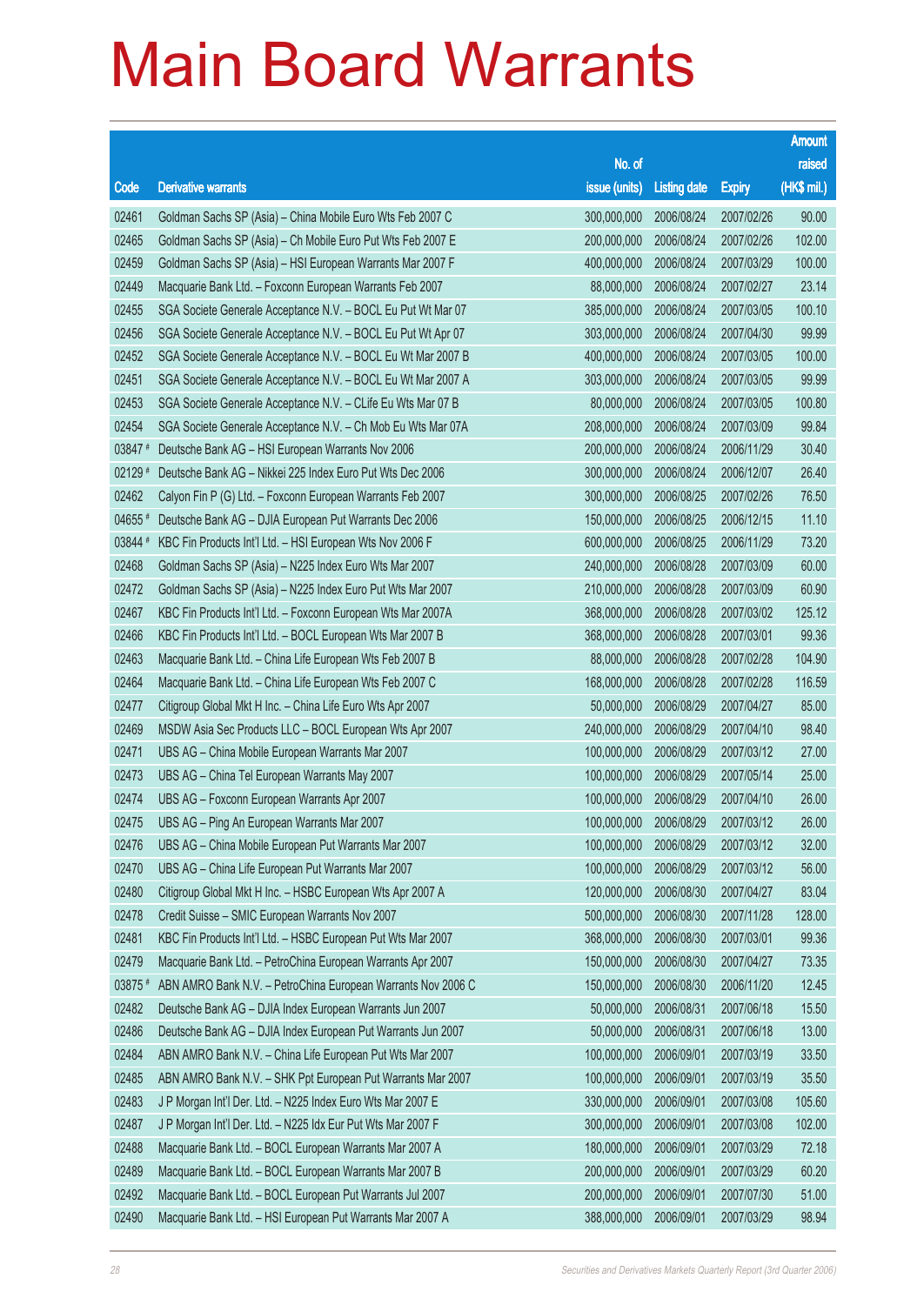|         |                                                                      |                        |                     |               | <b>Amount</b> |
|---------|----------------------------------------------------------------------|------------------------|---------------------|---------------|---------------|
|         |                                                                      | No. of                 |                     |               | raised        |
| Code    | <b>Derivative warrants</b>                                           | issue (units)          | <b>Listing date</b> | <b>Expiry</b> | (HK\$ mil.)   |
|         | 04567 # Deutsche Bank AG - China Life European Put Warrants Nov 2006 | 200,000,000            | 2006/09/01          | 2006/11/27    | 24.00         |
|         | 02164 # UBS AG - CHALCO European Warrants Dec 2006                   | 200,000,000            | 2006/09/01          | 2006/12/11    | 66.00         |
| 02491   | Deutsche Bank AG - CC Bank European Warrants Mar 2007 B              | 100,000,000            | 2006/09/04          | 2007/03/29    | 29.00         |
| 02493   | SGA Societe Generale Acceptance N.V. - C MOB Eur Wt Mar 07 B         | 230,000,000            | 2006/09/04          | 2007/03/09    | 100.05        |
| 02495   | SGA Societe Generale Acceptance N.V. - Petch Eur Wt Mar 07 A         | 152,000,000            | 2006/09/04          | 2007/03/09    | 100.32        |
| 02497   | SGA Societe Generale Acceptance N.V. - CMob Eu Put Wt Mar 07         | 256,000,000            | 2006/09/04          | 2007/03/09    | 99.84         |
| 02494   | SGA Societe Generale Acceptance N.V. - HSI Euro Wts Mar 07 A         | 333,000,000            | 2006/09/04          | 2007/03/29    | 99.90         |
| 01232   | BOCI Asia Ltd. - China Mobile European Warrants Jun 2007             | 300,000,000            | 2006/09/05          | 2007/06/01    | 141.00        |
| 01233   | BOCI Asia Ltd. - Sinopec Corp European Warrants Apr 2007             | 100,000,000            | 2006/09/05          | 2007/04/20    | 40.00         |
| 02498   | BNP Paribas Arbit Issu B.V. - BOCL European Wts Mar 2007 C           | 200,000,000            | 2006/09/05          | 2007/03/08    | 52.00         |
| 02499   | BNP Paribas Arbit Issu B.V. - China Life Euro Wts Mar 2007           | 100,000,000            | 2006/09/05          | 2007/03/12    | 95.00         |
| 02496   | BNP Paribas Arbit Issu B.V. - HSCEI European Wts Mar 2007            | 200,000,000            | 2006/09/05          | 2007/03/29    | 50.00         |
| 01230   | BNP Paribas Arbit Issu B.V. - HSCEI Euro Put Wts Mar 2007            | 200,000,000            | 2006/09/05          | 2007/03/29    | 52.00         |
| 01234   | Calyon Fin P (G) Ltd. - China Life European Wts Apr 2007 B           | 300,000,000            | 2006/09/05          | 2007/04/23    | 75.00         |
| 01236   | Calyon Fin P (G) Ltd. - PetroChina European Wts Mar 2007 A           | 200,000,000            | 2006/09/05          | 2007/03/19    | 166.00        |
| 01231   | Deutsche Bank AG - Nikkei 225 Index European Wts Jun 2007            | 100,000,000            | 2006/09/05          | 2007/06/08    | 34.00         |
| 01235   | Deutsche Bank AG - Nikkei 225 Index Euro Put Wts Jun 2007            | 100,000,000            | 2006/09/05          | 2007/06/08    | 27.00         |
| 03891#  | SGA Societe Generale Acceptance N.V. - HSI Eur Wt Nov 2006 A         | 415,000,000            | 2006/09/05          | 2006/11/29    | 35.69         |
| 01239   | BNP Paribas Arbit Issu B.V. - Foxconn European Wts Mar 2007          | 80,000,000             | 2006/09/06          | 2007/03/12    | 24.00         |
| 01240   | BNP Paribas Arbit Issu B.V. - HSI Euro Put Warrants Mar 2007         | 400,000,000            | 2006/09/06          | 2007/03/29    | 104.00        |
| 01248   | Calyon Fin P (G) Ltd. - CC Bank European Warrants Mar 2007 B         | 300,000,000            | 2006/09/06          | 2007/03/12    | 87.00         |
| 01252   | Goldman Sachs SP (Asia) - Foxconn European Wts Mar 2007 A            | 300,000,000            | 2006/09/06          | 2007/03/12    | 114.00        |
| 01253   | Goldman Sachs SP (Asia) - Foxconn European Wts Mar 2007 B            | 300,000,000            | 2006/09/06          | 2007/03/12    | 90.00         |
| 01250   | Goldman Sachs SP (Asia) - CC Bank European Wts Mar 2007              | 300,000,000            | 2006/09/06          | 2007/03/12    | 75.00         |
| 01251   | Goldman Sachs SP (Asia) - CC Bank European Wts May 2007              | 300,000,000            | 2006/09/06          | 2007/05/28    | 132.00        |
| 01254   | Goldman Sachs SP (Asia) - CC Bank European Put Wts Mar 2007          | 300,000,000            | 2006/09/06          | 2007/03/12    | 105.00        |
| 01249   | KBC Fin Products Int'l Ltd. - Hutchison Eur Put Wts Mar 2007         | 288,000,000 2006/09/06 |                     | 2007/03/12    | 83.52         |
| 01242   | KBC Fin Products Int'l Ltd. - N225 Idx Euro Put Wts Mar 07 D         | 400,000,000            | 2006/09/06          | 2007/03/09    | 100.00        |
| 01241   | KBC Fin Products Int'l Ltd. - N225 Idx Euro Put Wts Mar 07 C         | 400,000,000            | 2006/09/06          | 2007/03/09    | 100.00        |
| 01237   | KBC Fin Products Int'l Ltd. - N225 Index Euro Wts Mar 2007 A         | 338,000,000            | 2006/09/06          | 2007/03/09    | 98.02         |
| 01238   | KBC Fin Products Int'l Ltd. - N225 Index Euro Wts Mar 2007 B         | 400,000,000            | 2006/09/06          | 2007/03/09    | 100.00        |
| 01243   | UBS AG - CHALCO European Warrants Sep 2007                           | 100,000,000            | 2006/09/06          | 2007/09/10    | 83.00         |
| 01244   | UBS AG - CC Bank European Warrants May 2007                          | 100,000,000            | 2006/09/06          | 2007/05/22    | 25.00         |
| 01245   | UBS AG - Esprit European Warrants Sep 2007                           | 100,000,000            | 2006/09/06          | 2007/09/10    | 71.00         |
| 01246   | UBS AG - HSBC European Put Warrants Apr 2007                         | 100,000,000            | 2006/09/06          | 2007/04/16    | 55.00         |
| 01247   | UBS AG - Jiangxi Copper European Warrants Dec 2007                   | 100,000,000            | 2006/09/06          | 2007/12/10    | 25.00         |
| 03866 # | KBC Fin Products Int'l Ltd. - HSI Euro Put Wts Nov 2006 C            | 682,000,000            | 2006/09/06          | 2006/11/29    | 94.12         |
| 01255   | J P Morgan Int'l Der. Ltd. - BankComm European Wts Mar 2007          | 400,000,000            | 2006/09/07          | 2007/03/13    | 100.00        |
| 01256   | J P Morgan Int'l Der. Ltd. - BEA European Warrants May 2007          | 400,000,000            | 2006/09/07          | 2007/05/30    | 100.00        |
| 01257   | J P Morgan Int'l Der. Ltd. - CC Bank European Wts Mar 2007           | 400,000,000            | 2006/09/07          | 2007/03/29    | 100.00        |
| 01259   | J P Morgan Int'l Der. Ltd. - Shenhua European Wts Mar 2007           | 87,000,000             | 2006/09/07          | 2007/03/13    | 100.05        |
| 01260   | J P Morgan Int'l Der. Ltd. - Foxconn European Wts Mar 2007           | 400,000,000            | 2006/09/07          | 2007/03/13    | 100.00        |
| 01258   | J P Morgan Int'l Der. Ltd. - China Life Euro Wts Mar 2007 A          | 113,000,000            | 2006/09/07          | 2007/03/13    | 99.44         |
| 01262   | SGA Societe Generale Acceptance N.V. - BOCL Eu Wt Mar 2007 C         | 278,000,000            | 2006/09/07          | 2007/03/26    | 98.69         |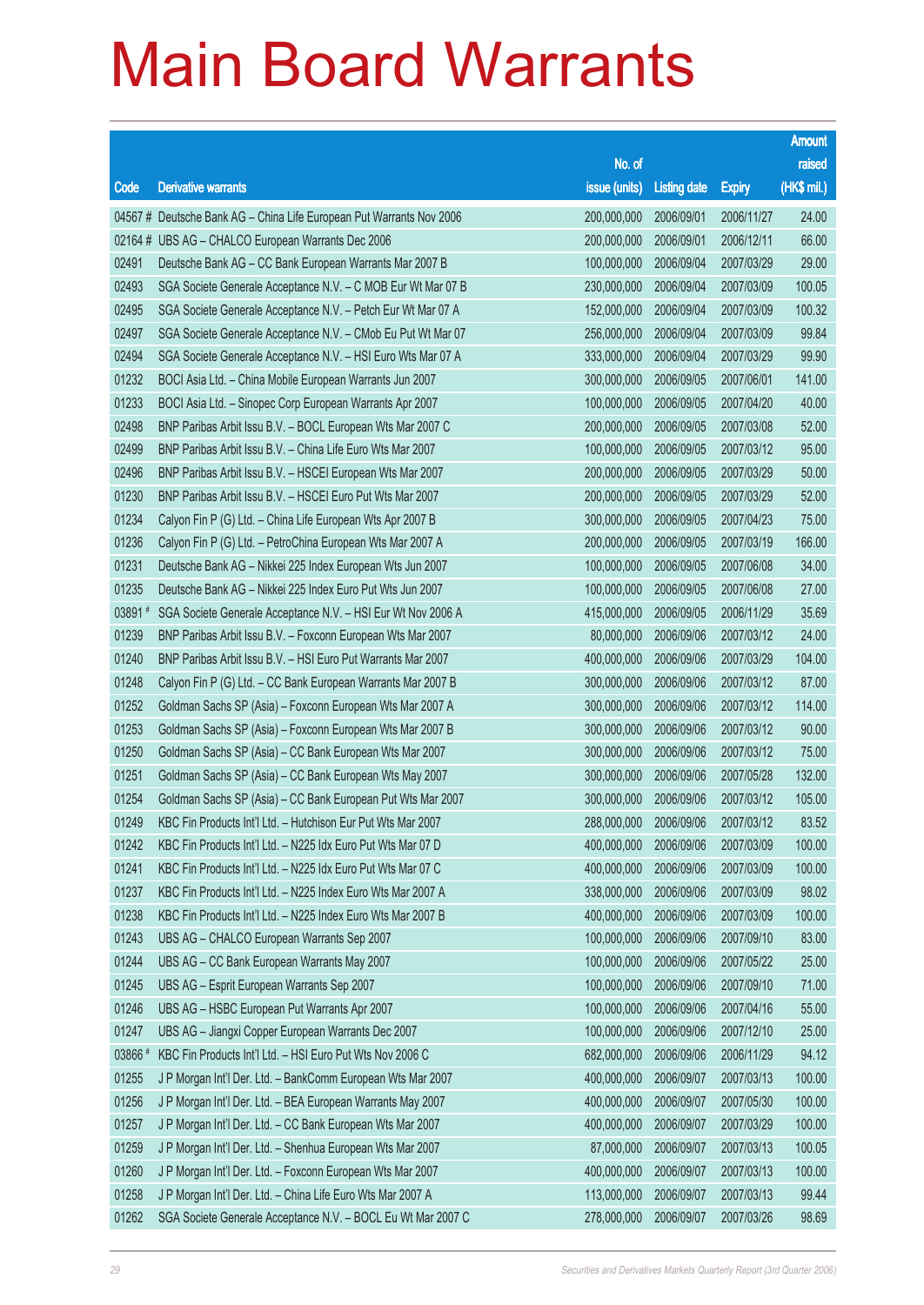|         |                                                              |                        |                     |               | <b>Amount</b> |
|---------|--------------------------------------------------------------|------------------------|---------------------|---------------|---------------|
|         |                                                              | No. of                 |                     |               | raised        |
| Code    | <b>Derivative warrants</b>                                   | issue (units)          | <b>Listing date</b> | <b>Expiry</b> | (HK\$ mil.)   |
| 01263   | SGA Societe Generale Acceptance N.V. - BOCHK Eu Wts Mar 07 B | 111,000,000            | 2006/09/07          | 2007/03/19    | 99.90         |
| 01261   | SGA Societe Generale Acceptance N.V. - CCB Euro Wts Mar 07   | 345,000,000            | 2006/09/07          | 2007/03/26    | 100.05        |
| 01265   | SGA Societe Generale Acceptance N.V. - CCB Eur Put Wt Mar 07 | 400,000,000            | 2006/09/07          | 2007/03/26    | 100.00        |
| 01264   | SGA Societe Generale Acceptance N.V. - CLife Eu Put Wt Mar07 | 73,000,000             | 2006/09/07          | 2007/03/12    | 100.01        |
| 09619#  | KBC Fin Products Int'l Ltd. - HSI Euro Put Wts Jan 2007 A    | 600,000,000            | 2006/09/07          | 2007/01/30    | 62.40         |
| 01275   | BNP Paribas Arbit Issu B.V. - BOCHK European Wts Mar 2007    | 50,000,000             | 2006/09/08          | 2007/03/12    | 19.00         |
| 01276   | BNP Paribas Arbit Issu B.V. - HKEx European Wts Apr 2007     | 100,000,000            | 2006/09/08          | 2007/04/30    | 53.00         |
| 01277   | BNP Paribas Arbit Issu B.V. - HSBC European Wts Apr 2007     | 100,000,000            | 2006/09/08          | 2007/04/13    | 42.00         |
| 01279   | Calyon Fin P (G) Ltd. - CHALCO European Warrants Jul 2007    | 100,000,000            | 2006/09/08          | 2007/07/23    | 39.00         |
| 01278   | Calyon Fin P (G) Ltd. - CC Bank European Put Wts Mar 2007    | 200,000,000            | 2006/09/08          | 2007/03/26    | 50.00         |
| 01269   | Macquarie Bank Ltd. - BOCHK European Warrants May 2007       | 88,000,000             | 2006/09/08          | 2007/05/30    | 55.18         |
| 01272   | Macquarie Bank Ltd. - CHALCO European Warrants May 2007      | 88,000,000             | 2006/09/08          | 2007/05/30    | 32.91         |
| 01273   | Macquarie Bank Ltd. - Jiangxi Copper European Wts May 2007   | 88,000,000             | 2006/09/08          | 2007/05/30    | 92.49         |
| 01274   | Macquarie Bank Ltd. - Wharf European Warrants Jun 2007       | 88,000,000             | 2006/09/08          | 2007/06/28    | 22.79         |
| 01268   | SGA Societe Generale Acceptance N.V. - N225 Euro Wts Mar 07C | 400,000,000            | 2006/09/08          | 2007/03/08    | 100.00        |
| 01267   | SGA Societe Generale Acceptance N.V. - N225 Euro Wts Mar 07B | 333,000,000            | 2006/09/08          | 2007/03/08    | 99.90         |
| 01266   | SGA Societe Generale Acceptance N.V. - N225 Euro Wts Mar 07A | 278,000,000            | 2006/09/08          | 2007/03/08    | 100.08        |
| 01271   | SGA Societe Generale Acceptance N.V. - N225 Eu Put Wt Mar07E | 256,000,000            | 2006/09/08          | 2007/03/08    | 99.84         |
| 01270   | SGA Societe Generale Acceptance N.V. - N225 Eu Put Wt Mar07D | 323,000,000            | 2006/09/08          | 2007/03/08    | 100.13        |
| 09430 # | Deutsche Bank AG - BOCL European Warrants Mar 2007           | 200,000,000            | 2006/09/08          | 2007/03/12    | 49.40         |
| 01286   | Goldman Sachs SP (Asia) - BOCL European Warrants Mar 2007    | 250,000,000            | 2006/09/11          | 2007/03/12    | 85.00         |
| 01287   | Goldman Sachs SP (Asia) - BOCL European Warrants Apr 2007    | 250,000,000            | 2006/09/11          | 2007/04/30    | 62.50         |
| 01290   | Goldman Sachs SP (Asia) - China Shenhua Euro Wts Apr 2007    | 150,000,000            | 2006/09/11          | 2007/04/30    | 37.50         |
| 01293   | Goldman Sachs SP (Asia) - PetroChina European Wts Mar 2007 A | 150,000,000            | 2006/09/11          | 2007/03/12    | 124.50        |
| 01294   | Goldman Sachs SP (Asia) - PetroChina European Wts Mar 2007 B | 150,000,000            | 2006/09/11          | 2007/03/12    | 76.50         |
| 01288   | Goldman Sachs SP (Asia) - Sinopec Corp Euro Wts Mar 2007 A   | 150,000,000            | 2006/09/11          | 2007/03/12    | 72.00         |
| 01289   | Goldman Sachs SP (Asia) - Sinopec Corp Euro Wts Mar 2007 B   | 150,000,000 2006/09/11 |                     | 2007/03/12    | 48.00         |
| 01291   | Goldman Sachs SP (Asia) - HSCEI European Warrants Mar 2007   | 400,000,000            | 2006/09/11          | 2007/03/29    | 100.00        |
| 01292   | Goldman Sachs SP (Asia) - HSCEI European Put Wts Apr 2007    | 400,000,000            | 2006/09/11          | 2007/04/27    | 104.00        |
| 01284   | HK Bank - China Life European Warrants Aug 2007              | 100,000,000            | 2006/09/11          | 2007/08/31    | 25.00         |
| 01285   | HK Bank - China Life European Put Warrants Mar 2007          | 200,000,000            | 2006/09/11          | 2007/03/30    | 100.00        |
| 01281   | SGA Societe Generale Acceptance N.V. - CK(H) Euro Wts Mar 07 | 238,000,000            | 2006/09/11          | 2007/03/12    | 98.77         |
| 01283   | SGA Societe Generale Acceptance N.V. - HWL Euro Wts Mar 2007 | 294,000,000            | 2006/09/11          | 2007/03/19    | 101.43        |
| 01280   | SGA Societe Generale Acceptance N.V. - CHALCO Eur Wt Apr 07B | 141,000,000            | 2006/09/11          | 2007/04/02    | 100.11        |
| 01282   | SGA Societe Generale Acceptance N.V. - HSI Eu Put Wt Mar 07C | 303,000,000            | 2006/09/11          | 2007/03/29    | 99.99         |
| 01301   | HK Bank - HKEx European Warrants Mar 2007                    | 88,000,000             | 2006/09/12          | 2007/03/30    | 33.44         |
| 01295   | Macquarie Bank Ltd. - BankComm European Put Wts Mar 2007     | 100,000,000            | 2006/09/12          | 2007/03/29    | 26.30         |
| 01304   | Macquarie Bank Ltd. - China Mobile European Put Wts Apr 2007 | 168,000,000            | 2006/09/12          | 2007/04/30    | 56.11         |
| 01302   | Macquarie Bank Ltd. - Foxconn European Warrants Mar 2007     | 88,000,000             | 2006/09/12          | 2007/03/30    | 30.01         |
| 01306   | Macquarie Bank Ltd. - Foxconn European Put Warrants Mar 2007 | 68,000,000             | 2006/09/12          | 2007/03/30    | 17.00         |
| 01307   | Macquarie Bank Ltd. - SHK Ppt European Put Warrants Apr 2007 | 88,000,000             | 2006/09/12          | 2007/04/30    | 30.71         |
| 01303   | Macquarie Bank Ltd. - SHK Ppt European Warrants Apr 2007     | 150,000,000            | 2006/09/12          | 2007/04/30    | 53.70         |
| 01300   | SGA Societe Generale Acceptance N.V. - HSBC Eur Wts Apr 2008 | 111,000,000            | 2006/09/12          | 2008/04/07    | 99.90         |
| 01297   | SGA Societe Generale Acceptance N.V. - CP&CC Euro Wts Mar 07 | 250,000,000            | 2006/09/12          | 2007/03/12    | 100.00        |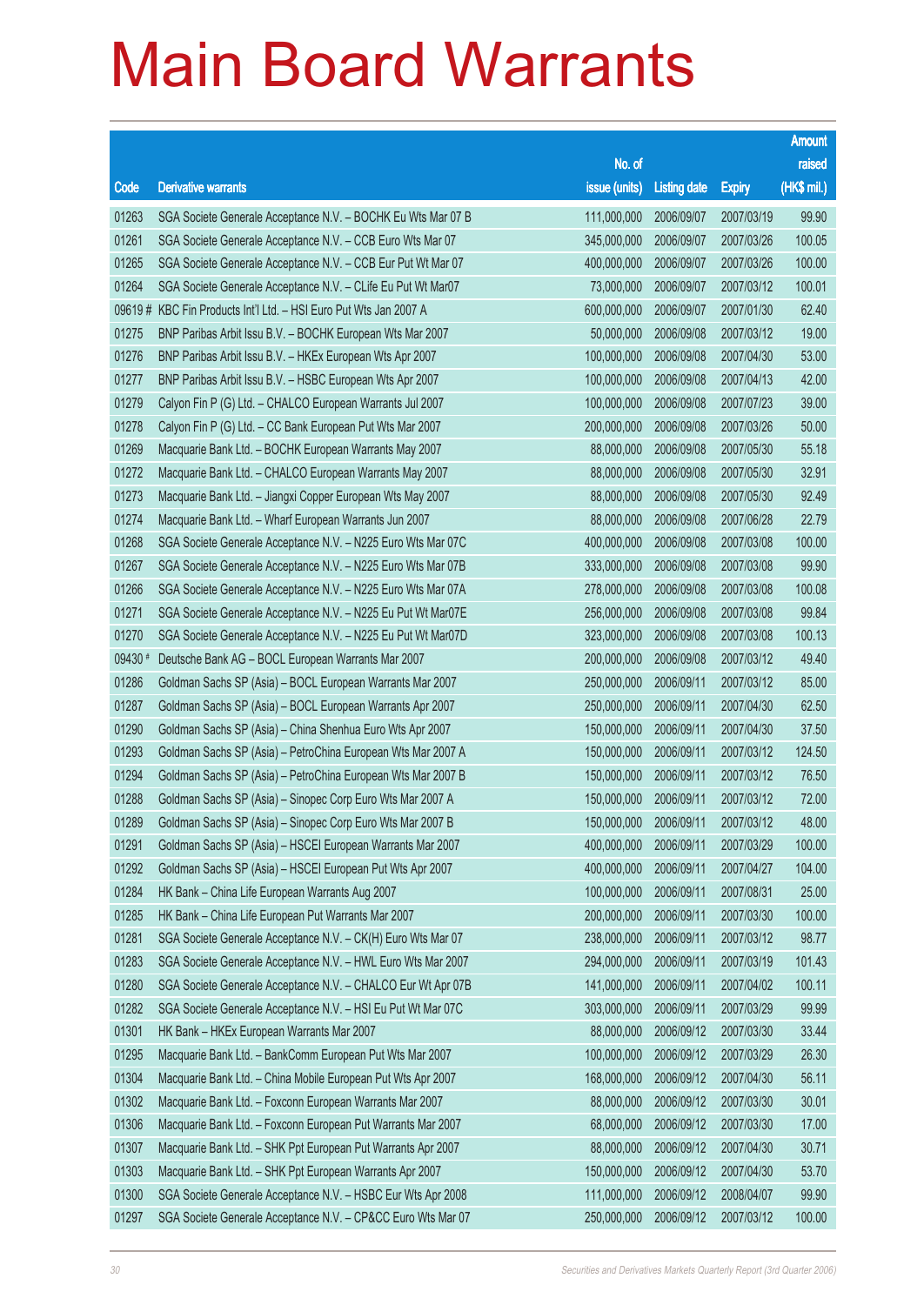|         |                                                              |                        |                     |               | <b>Amount</b> |
|---------|--------------------------------------------------------------|------------------------|---------------------|---------------|---------------|
|         |                                                              | No. of                 |                     |               | raised        |
| Code    | <b>Derivative warrants</b>                                   | issue (units)          | <b>Listing date</b> | <b>Expiry</b> | (HK\$ mil.)   |
| 01298   | SGA Societe Generale Acceptance N.V. - CNOOC Euro Wts Mar 07 | 190,000,000            | 2006/09/12          | 2007/03/12    | 100.70        |
| 01296   | SGA Societe Generale Acceptance N.V. - CLife Euro Wts Apr 08 | 400,000,000            | 2006/09/12          | 2008/04/07    | 100.00        |
| 01299   | SGA Societe Generale Acceptance N.V. - HSI Euro Wts Mar 07 B | 400,000,000            | 2006/09/12          | 2007/03/29    | 100.00        |
| 01310   | BNP Paribas Arbit Issu B.V. - HSI European Put Wts Apr 2007  | 400,000,000            | 2006/09/13          | 2007/04/27    | 100.00        |
| 01311   | CC Rabobank B.A. - Foxconn European Warrants Jun 2007        | 100,000,000            | 2006/09/13          | 2007/06/08    | 54.00         |
| 01313   | CC Rabobank B.A. - Foxconn European Warrants Aug 2007        | 100,000,000            | 2006/09/13          | 2007/08/28    | 58.00         |
| 01305   | Deutsche Bank AG - China Life European Warrants Mar 2007 C   | 100,000,000            | 2006/09/13          | 2007/03/29    | 106.00        |
| 01308   | Deutsche Bank AG - China Mobile European Warrants Mar 2007   | 100,000,000            | 2006/09/13          | 2007/03/29    | 29.00         |
| 01309   | Deutsche Bank AG - China Life European Put Wts Mar 2007 D    | 100,000,000            | 2006/09/13          | 2007/03/29    | 86.00         |
| 01312   | Deutsche Bank AG - China Mobile European Put Wts Mar 2007    | 100,000,000            | 2006/09/13          | 2007/03/29    | 32.00         |
| 01314   | KBC Fin Products Int'l Ltd. - Sinopec Euro Put Wts Mar 2007  | 308,000,000            | 2006/09/13          | 2007/03/13    | 89.32         |
| 01323   | Calyon Fin P (G) Ltd. - China Life European Wts Jun 2007 D   | 300,000,000            | 2006/09/14          | 2007/06/27    | 76.50         |
| 01325   | Calyon Fin P (G) Ltd. - Foxconn European Warrants Mar 2007   | 150,000,000            | 2006/09/14          | 2007/03/15    | 48.00         |
| 01324   | Calyon Fin P (G) Ltd. - Esprit European Warrants May 2007    | 100,000,000            | 2006/09/14          | 2007/05/09    | 58.00         |
| 01315   | Deutsche Bank AG - BOCL European Put Warrants Jun 2007       | 100,000,000            | 2006/09/14          | 2007/06/28    | 25.00         |
| 01316   | Deutsche Bank AG - BankComm European Put Warrants Mar 2007   | 100,000,000            | 2006/09/14          | 2007/03/19    | 25.00         |
| 01320   | J P Morgan Int'l Der. Ltd. - Link REIT Euro Wts Mar 2007     | 166,000,000            | 2006/09/14          | 2007/03/20    | 99.60         |
| 01319   | J P Morgan Int'l Der. Ltd. - JX Copper European Wts Mar 2007 | 166,000,000            | 2006/07/14          | 2007/03/14    | 99.60         |
| 01317   | J P Morgan Int'l Der. Ltd. - China Life Euro Wts Mar 2007 B  | 160,000,000            | 2006/09/14          | 2007/03/14    | 99.20         |
| 01321   | J P Morgan Int'l Der. Ltd. - PICC P&C European Wts Mar 2007  | 400,000,000            | 2006/09/14          | 2007/03/16    | 100.00        |
| 01322   | J P Morgan Int'l Der. Ltd. - Sh Petrochem Euro Wts Mar 2007  | 333,000,000            | 2006/09/14          | 2007/03/16    | 99.90         |
| 01318   | J P Morgan Int'l Der. Ltd. - HS Bank European Wts Mar 2007   | 400,000,000            | 2006/09/14          | 2007/03/29    | 100.00        |
| 01326   | KBC Fin Products Int'l Ltd. - Foxconn European Wts Mar 2007B | 300,000,000            | 2006/09/14          | 2007/03/14    | 96.00         |
| 03588 # | ABN AMRO Bank N.V. - Sinopec Corp European Wts Nov 2006 A    | 100,000,000            | 2006/09/14          | 2006/11/02    | 14.60         |
| 03850 # | Deutsche Bank AG - HSBC European Warrants Nov 2006 B         | 100,000,000            | 2006/09/14          | 2006/11/13    | 19.20         |
| 01332   | BOCI Asia Ltd. - China Mobile European Put Warrants Apr 2007 | 300,000,000            | 2006/09/15          | 2007/04/25    | 150.00        |
| 01333   | BOCI Asia Ltd. - CNOOC European Warrants Jun 2007            | 100,000,000 2006/09/15 |                     | 2007/06/13    | 48.00         |
| 01334   | BOCI Asia Ltd. - Foxconn European Warrants May 2007          | 300,000,000            | 2006/09/15          | 2007/05/07    | 105.00        |
| 01335   | BOCI Asia Ltd. - Kingboard European Warrants Jun 2007        | 300,000,000            | 2006/09/15          | 2007/06/04    | 99.00         |
| 01336   | BOCI Asia Ltd. - Techtronic European Warrants Jun 2007       | 500,000,000            | 2006/09/15          | 2007/06/15    | 130.00        |
| 01337   | Deutsche Bank AG - Sinopec Corp European Warrants Mar 2007   | 100,000,000            | 2006/09/15          | 2007/03/26    | 37.00         |
| 01341   | Deutsche Bank AG - Sinopec Corp European Put Wts Mar 2007    | 100,000,000            | 2006/09/15          | 2007/03/26    | 29.00         |
| 01327   | SGA Societe Generale Acceptance N.V. - BOCL Eu Wt Apr 2007 C | 385,000,000            | 2006/09/15          | 2007/04/30    | 100.10        |
| 01328   | SGA Societe Generale Acceptance N.V. - CCB Euro Wts May 2007 | 370,000,000            | 2006/09/15          | 2007/05/21    | 99.90         |
| 01329   | SGA Societe Generale Acceptance N.V. - CLife Eur Wt May 2007 | 52,000,000             | 2006/09/15          | 2007/05/07    | 100.88        |
| 01330   | SGA Societe Generale Acceptance N.V. - HSBC Eur Wts Apr 07 A | 167,000,000            | 2006/09/15          | 2007/04/02    | 100.20        |
| 01331   | SGA Societe Generale Acceptance N.V. - Petch Eur Wt Mar 07 B | 147,000,000            | 2006/09/15          | 2007/03/19    | 99.96         |
| 03847#  | Deutsche Bank AG - HSI European Warrants Nov 2006            | 200,000,000            | 2006/09/15          | 2006/11/29    | 16.00         |
| 01345   | Citigroup Global Mkt H Inc. - CC Bank Euro Wts Apr 2007 A    | 320,000,000            | 2006/09/18          | 2007/04/23    | 134.40        |
| 01346   | Citigroup Global Mkt H Inc. - CC Bank Euro Wts Apr 2007 B    | 320,000,000            | 2006/09/18          | 2007/04/23    | 81.60         |
| 01339   | Fortis Bank S.A./N.V. - Bank of EA European Wts Jul 2007     | 60,000,000             | 2006/09/18          | 2007/07/03    | 15.00         |
| 01340   | Fortis Bank S.A./N.V. - China Mobile European Wts Sep 2007   | 68,000,000             | 2006/09/18          | 2007/09/28    | 35.36         |
| 01342   | Fortis Bank S.A./N.V. - HKEx European Warrants Apr 2007      | 60,000,000             | 2006/09/18          | 2007/04/18    | 25.62         |
| 01343   | Fortis Bank S.A./N.V. - HKEx European Warrants Jul 2007      | 48,000,000             | 2006/09/18          | 2007/07/03    | 13.92         |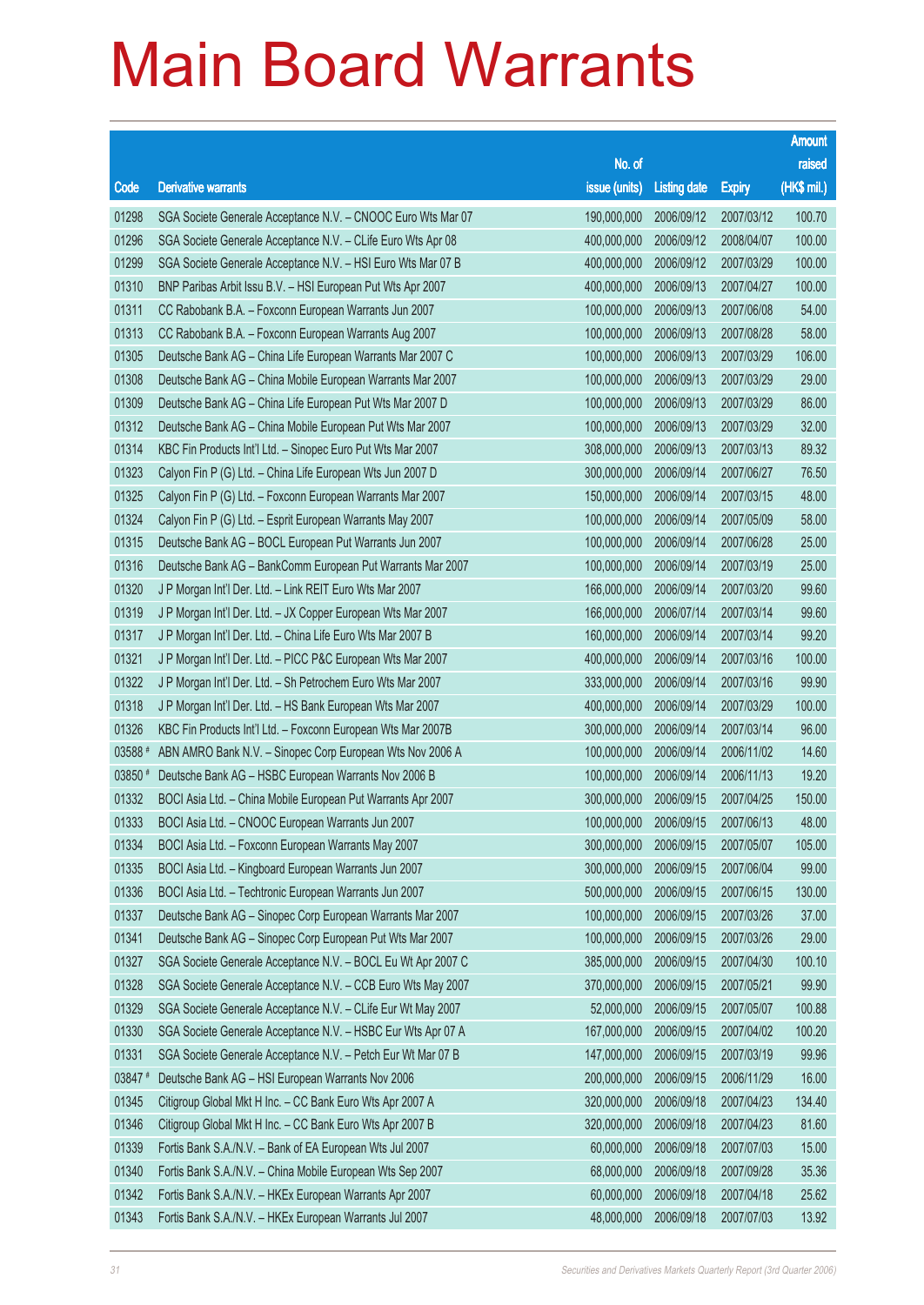|         |                                                              |                        |                     |               | <b>Amount</b> |
|---------|--------------------------------------------------------------|------------------------|---------------------|---------------|---------------|
|         |                                                              | No. of                 |                     |               | raised        |
| Code    | <b>Derivative warrants</b>                                   | issue (units)          | <b>Listing date</b> | <b>Expiry</b> | (HK\$ mil.)   |
| 01351   | Goldman Sachs SP (Asia) - HSI European Put Wts Mar 2007 G    | 360,000,000            | 2006/09/18          | 2007/03/29    | 100.80        |
| 01347   | Goldman Sachs SP (Asia) - BankComm European Wts Mar 2007     | 350,000,000            | 2006/09/18          | 2007/03/19    | 101.50        |
| 01348   | Goldman Sachs SP (Asia) - China Life European Wts Jun 2007 B | 400,000,000            | 2006/09/18          | 2007/06/25    | 100.00        |
| 01349   | Goldman Sachs SP (Asia) - China Life European Wts Aug 2007   | 400,000,000            | 2006/09/18          | 2007/08/27    | 100.00        |
| 01350   | Goldman Sachs SP (Asia) - Foxconn European Put Wts Mar 2007  | 270,000,000            | 2006/09/18          | 2007/03/19    | 99.90         |
| 01352   | KBC Fin Products Int'l Ltd. - BOC HK European Wts Mar 2007   | 208,000,000            | 2006/09/18          | 2007/03/19    | 193.44        |
| 01353   | KBC Fin Products Int'l Ltd. - Sinopec Corp Euro Wts Apr 2007 | 248,000,000            | 2006/09/18          | 2007/04/02    | 94.24         |
| 01354   | Macquarie Bank Ltd. - China Overseas European Wts Apr 2007   | 88,000,000             | 2006/09/18          | 2007/04/30    | 56.06         |
| 01355   | Macquarie Bank Ltd. - Zijin Mining European Wts Apr 2007     | 88,000,000             | 2006/09/18          | 2007/04/30    | 33.79         |
| 01338   | Macquarie Bank Ltd. - HSBC European Put Warrants Mar 2007    | 150,000,000            | 2006/09/18          | 2007/03/30    | 61.80         |
| 01344   | UBS AG - Agile Ppt European Warrants May 2007                | 100,000,000            | 2006/09/18          | 2007/05/29    | 140.00        |
| 03639 # | Deutsche Bank AG - Nikkei 225 Index European Wts Mar 2007 A  | 200,000,000            | 2006/09/18          | 2007/03/08    | 22.00         |
| 01357   | Citigroup Global Mkt H Inc. - HSBC European Wts Mar 2007     | 85,000,000             | 2006/09/19          | 2007/03/29    | 69.70         |
| 01358   | Citigroup Global Mkt H Inc. - HSBC European Wts Apr 2007 B   | 200,000,000            | 2006/09/19          | 2007/04/27    | 57.00         |
| 01356   | UBS AG - Bank of EA European Warrants Jun 2007               | 100,000,000            | 2006/09/19          | 2007/06/25    | 28.00         |
| 09604 # | ABN AMRO Bank N.V. - China Mobile Euro Put Wts Jan 2007 D    | 100,000,000            | 2006/09/19          | 2007/01/16    | 11.00         |
| 01362   | ABN AMRO Bank N.V. - China Mobile European Put Wts Mar 2007  | 100,000,000            | 2006/09/20          | 2007/03/26    | 30.00         |
| 01363   | ABN AMRO Bank N.V. - Foxconn European Warrants Apr 2007      | 100,000,000            | 2006/09/20          | 2007/04/20    | 25.00         |
| 01364   | Citigroup Global Mkt H Inc. - PetroChina Euro Wts Mar 2007 B | 100,000,000            | 2006/09/20          | 2007/03/29    | 104.50        |
| 01365   | Citigroup Global Mkt H Inc. - PetroChina Euro Wts Mar 2007 C | 100,000,000            | 2006/09/20          | 2007/03/29    | 73.50         |
| 01366   | Macquarie Bank Ltd. - Agile Ppt European Warrants Jun 2007   | 88,000,000             | 2006/09/20          | 2007/06/04    | 69.08         |
| 01367   | Macquarie Bank Ltd. - Zijin Mining European Put Wts Apr 2007 | 88,000,000             | 2006/09/20          | 2007/04/30    | 27.72         |
| 01359   | SGA Societe Generale Acceptance N.V. - BOCL Eur Wts Apr 2008 | 263,000,000            | 2006/09/20          | 2008/04/07    | 101.26        |
| 01360   | SGA Societe Generale Acceptance N.V. - CCB Euro Wts Apr 2008 | 227,000,000            | 2006/09/20          | 2008/04/07    | 99.88         |
| 01361   | SGA Societe Generale Acceptance N.V. - PetCh Eur Wts Apr 08  | 75,000,000             | 2006/09/20          | 2008/04/07    | 99.75         |
| 01371   | Calyon Fin P (G) Ltd. - Hutchison European Warrants May 2007 | 300,000,000            | 2006/09/21          | 2007/05/09    | 129.00        |
| 01370   | Calyon Fin P (G) Ltd. - Agile Ppt European Warrants Mar 2007 | 100,000,000 2006/09/21 |                     | 2007/03/21    | 85.00         |
| 01373   | Calyon Fin P (G) Ltd. - Zijin Mining European Wts Mar 2007   | 100,000,000            | 2006/09/21          | 2007/03/21    | 37.00         |
| 01368   | Citigroup Global Mkt H Inc. - China Mobile Euro Wts Apr 2007 | 150,000,000            | 2006/09/21          | 2007/04/27    | 93.00         |
| 01369   | Citigroup Global Mkt H Inc. - BankComm European Wts Apr 2007 | 280,000,000            | 2006/09/21          | 2007/04/27    | 74.20         |
| 01372   | Citigroup Global Mkt H Inc. - Ch Mobile Eur Put Wts Apr 2007 | 150,000,000            | 2006/09/21          | 2007/04/27    | 80.25         |
| 09394 # | ABN AMRO Bank N.V. - CC Bank European Warrants Jan 2007      | 250,000,000            | 2006/09/21          | 2007/01/22    | 10.50         |
| 02105   | ABN AMRO Bank N.V. - China Life European Warrants Sep 2007 B | 100,000,000            | 2006/09/22          | 2007/09/27    | 25.00         |
| 02107   | ABN AMRO Bank N.V. - HSBC European Put Warrants Apr 2007     | 100,000,000            | 2006/09/22          | 2007/04/18    | 34.00         |
| 01375   | Deutsche Bank AG - PetroChina European Warrants Apr 2007     | 100,000,000            | 2006/09/22          | 2007/04/02    | 78.00         |
| 01374   | Deutsche Bank AG - HSBC European Put Warrants Apr 2007       | 100,000,000            | 2006/09/22          | 2007/04/02    | 34.00         |
| 01376   | Macquarie Bank Ltd. - Esprit European Warrants Apr 2007      | 88,000,000             | 2006/09/22          | 2007/04/26    | 42.68         |
| 01378   | SGA Societe Generale Acceptance N.V. - HSBC Eur Wts Apr 07 B | 217,000,000            | 2006/09/22          | 2007/04/02    | 99.82         |
| 01379   | SGA Societe Generale Acceptance N.V. - Huaneng Eu Wts Apr 07 | 244,000,000            | 2006/09/22          | 2007/04/16    | 100.04        |
| 01380   | SGA Societe Generale Acceptance N.V. - SHK Ppt Eu Wts Apr 07 | 185,000,000            | 2006/09/22          | 2007/04/02    | 99.90         |
| 01377   | SGA Societe Generale Acceptance N.V. - BOCom Eu Wts Mar 2007 | 238,000,000            | 2006/09/22          | 2007/03/26    | 99.96         |
| 02100   | UBS AG - Nine Dragon European Warrants May 2007              | 100,000,000            | 2006/09/22          | 2007/05/28    | 103.00        |
| 02101   | UBS AG - Swire Pac A European Warrants May 2007              | 100,000,000            | 2006/09/22          | 2007/05/28    | 47.00         |
| 02104   | UBS AG - Zijin Mining European Warrants May 2007             | 100,000,000            | 2006/09/22          | 2007/05/28    | 38.00         |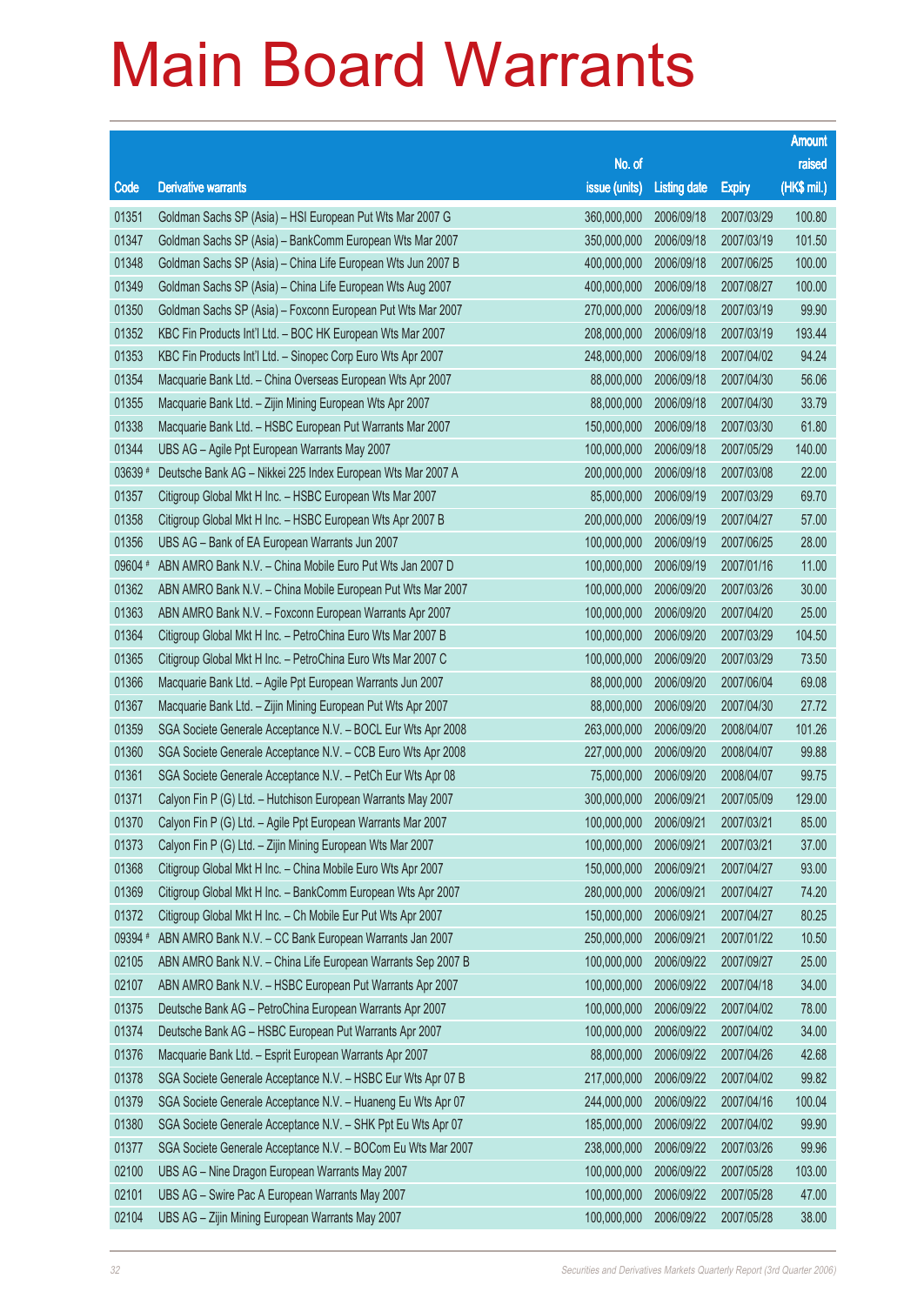|         |                                                               |                        |                     |               | <b>Amount</b> |
|---------|---------------------------------------------------------------|------------------------|---------------------|---------------|---------------|
|         |                                                               | No. of                 |                     |               | raised        |
| Code    | <b>Derivative warrants</b>                                    | issue (units)          | <b>Listing date</b> | <b>Expiry</b> | (HK\$ mil.)   |
| 02110   | Macquarie Bank Ltd. - China Life European Put Wts Mar 2007    | 88,000,000             | 2006/09/25          | 2007/03/30    | 67.50         |
| 02121   | Citigroup Global Mkt H Inc. - HSI European Warrants Mar 2007  | 300,000,000            | 2006/09/26          | 2007/03/29    | 108.00        |
| 02127   | Citigroup Global Mkt H Inc. - HSI European Put Wts Mar 2007   | 300,000,000            | 2006/09/26          | 2007/03/29    | 90.00         |
| 02113   | Deutsche Bank AG - HSI European Warrants Mar 2007 A           | 200,000,000            | 2006/09/26          | 2007/03/29    | 72.00         |
| 02117   | Deutsche Bank AG - HSI European Put Warrants Mar 2007 B       | 200,000,000            | 2006/09/26          | 2007/03/29    | 50.00         |
| 02115   | SGA Societe Generale Acceptance N.V. - N225 Eur Wts Jun 2007  | 244,000,000            | 2006/09/26          | 2007/06/07    | 100.04        |
| 02119   | SGA Societe Generale Acceptance N.V. - N225 Eu Put Wt Jun07A  | 385,000,000            | 2006/09/26          | 2007/06/07    | 100.10        |
| 02120   | SGA Societe Generale Acceptance N.V. - N225 Eu Put Wt Jun07B  | 303,000,000            | 2006/09/26          | 2007/06/07    | 99.99         |
| 02156   | ABN AMRO Bank N.V. - BankComm European Warrants Mar 2007 C    | 100,000,000            | 2006/09/27          | 2007/03/27    | 26.00         |
| 02157   | ABN AMRO Bank N.V. - BOC HK European Warrants Apr 2007        | 50,000,000             | 2006/09/27          | 2007/04/16    | 12.50         |
| 02159   | ABN AMRO Bank N.V. - CC Bank European Warrants Apr 2007 A     | 200,000,000            | 2006/09/27          | 2007/04/10    | 50.00         |
| 02161   | ABN AMRO Bank N.V. - Sinopec Corp European Wts Apr 2007 A     | 150,000,000            | 2006/09/27          | 2007/04/02    | 37.50         |
| 02130   | BNP Paribas Arbit Issu B.V. - China Mobile Euro Wts Mar 2007  | 150,000,000            | 2006/09/27          | 2007/03/28    | 49.50         |
| 02132   | BNP Paribas Arbit Issu B.V. - China Life Euro Wts Jul 2007    | 300,000,000            | 2006/09/27          | 2007/07/16    | 78.00         |
| 02141   | BNP Paribas Arbit Issu B.V. - Ch Mob Euro Put Wts Mar 2007    | 150,000,000            | 2006/09/27          | 2007/03/28    | 82.50         |
| 02133   | BNP Paribas Arbit Issu B.V. - HSI European Warrants Mar 2007  | 400,000,000            | 2006/09/27          | 2007/03/29    | 100.00        |
| 02155   | Citigroup Global Mkt H Inc. - Sinopec Corp Euro Wts Mar 2007  | 200,000,000            | 2006/09/27          | 2007/03/29    | 64.00         |
| 02134   | Deutsche Bank AG - China Life European Warrants Apr 2007 A    | 100,000,000            | 2006/09/27          | 2007/04/10    | 96.00         |
| 02145   | Deutsche Bank AG - China Life European Put Warrants Apr 2007  | 100,000,000            | 2006/09/27          | 2007/04/10    | 90.00         |
| 02181   | KBC Fin Products Int'l Ltd. - BOC HK European Wts Apr 2007    | 168,000,000            | 2006/09/27          | 2007/04/10    | 189.84        |
| 02183   | KBC Fin Products Int'l Ltd. - China Life Euro Wts Apr 2007    | 108,000,000            | 2006/09/27          | 2007/04/02    | 96.12         |
| 02182   | KBC Fin Products Int'l Ltd. - China Life Euro Wts Mar 2007    | 80,000,000             | 2006/09/27          | 2007/03/29    | 99.20         |
| 02179   | KBC Fin Products Int'l Ltd. - BankComm European Wts Mar 2007  | 248,000,000            | 2006/09/27          | 2007/03/27    | 94.24         |
| 02180   | KBC Fin Products Int'l Ltd. - BankComm European Wts Apr 2007  | 158,000,000            | 2006/09/27          | 2007/04/02    | 94.80         |
| 02124   | Macquarie Bank Ltd. - China Resources European Wts Aug 2007   | 88,000,000             | 2006/09/27          | 2007/08/28    | 22.44         |
| 02123   | Macquarie Bank Ltd. - Cathay Pacific European Wts Jun 2008 B  | 200,000,000            | 2006/09/27          | 2008/06/27    | 51.60         |
| 02177   | Macquarie Bank Ltd. - China Life European Wts Mar 2007 A      | 128,000,000 2006/09/27 |                     | 2007/03/30    | 95.62         |
| 02178   | Macquarie Bank Ltd. - China Life European Wts Mar 2007 B      | 168,000,000            | 2006/09/27          | 2007/03/30    | 84.50         |
| 02173   | Macquarie Bank Ltd. - CC Bank European Put Warrants Mar 2007  | 200,000,000            | 2006/09/27          | 2007/03/30    | 51.20         |
| 02162   | Macquarie Bank Ltd. - CC Bank European Warrants Mar 2007      | 300,000,000            | 2006/09/27          | 2007/03/30    | 80.10         |
| 02147   | SGA Societe Generale Acceptance N.V. - CK(H) Eu Put Wt Apr07  | 185,000,000            | 2006/09/27          | 2007/04/20    | 99.90         |
| 02149   | SGA Societe Generale Acceptance N.V. - CLife Eu Put Wt Apr07B | 75,000,000             | 2006/09/27          | 2007/04/02    | 100.50        |
| 02150   | SGA Societe Generale Acceptance N.V. - CMob Eu Put Wt Apr07A  | 213,000,000            | 2006/09/27          | 2007/04/20    | 100.11        |
| 02152   | SGA Societe Generale Acceptance N.V. - CP&CC Eu Put Wt Apr07  | 213,000,000            | 2006/09/27          | 2007/04/20    | 100.11        |
| 02154   | SGA Societe Generale Acceptance N.V. - Ping An Eu Wt Apr 07B  | 286,000,000            | 2006/09/27          | 2007/04/17    | 100.10        |
| 09379 # | Deutsche Bank AG - CC Bank European Warrants Jan 2007         | 200,000,000            | 2006/09/27          | 2007/01/29    | 49.40         |
| 02401#  | KBC Fin Products Int'l Ltd. - CC Bank European Wts Mar 2007B  | 400,000,000            | 2006/09/27          | 2007/03/15    | 93.20         |
| 04907#  | BNP Paribas Arbit Issu B.V. - Ch Mobile Eur Put Wts Feb 2007  | 120,000,000            | 2006/09/27          | 2007/02/12    | 18.12         |
| 03851 # | Deutsche Bank AG - HSI European Put Warrants Nov 2006         | 250,000,000            | 2006/09/27          | 2006/11/29    | 11.25         |
| 02184   | Deutsche Bank AG - HSI European Warrants Mar 2007 C           | 200,000,000            | 2006/09/28          | 2007/03/29    | 50.00         |
| 02189   | Deutsche Bank AG - HSI European Put Warrants Mar 2007 D       | 200,000,000            | 2006/09/28          | 2007/03/29    | 66.00         |
| 02213   | KBC Fin Products Int'l Ltd. - Ch Life Euro Put Wts Apr 2007   | 168,000,000            | 2006/09/28          | 2007/04/02    | 92.40         |
| 02211   | KBC Fin Products Int'l Ltd. - HSI European Wts Mar 2007 C     | 400,000,000            | 2006/09/28          | 2007/03/29    | 100.00        |
| 02215   | KBC Fin Products Int'l Ltd. - HSI Euro Put Wts Mar 2007 A     | 400,000,000            | 2006/09/28          | 2007/03/29    | 100.00        |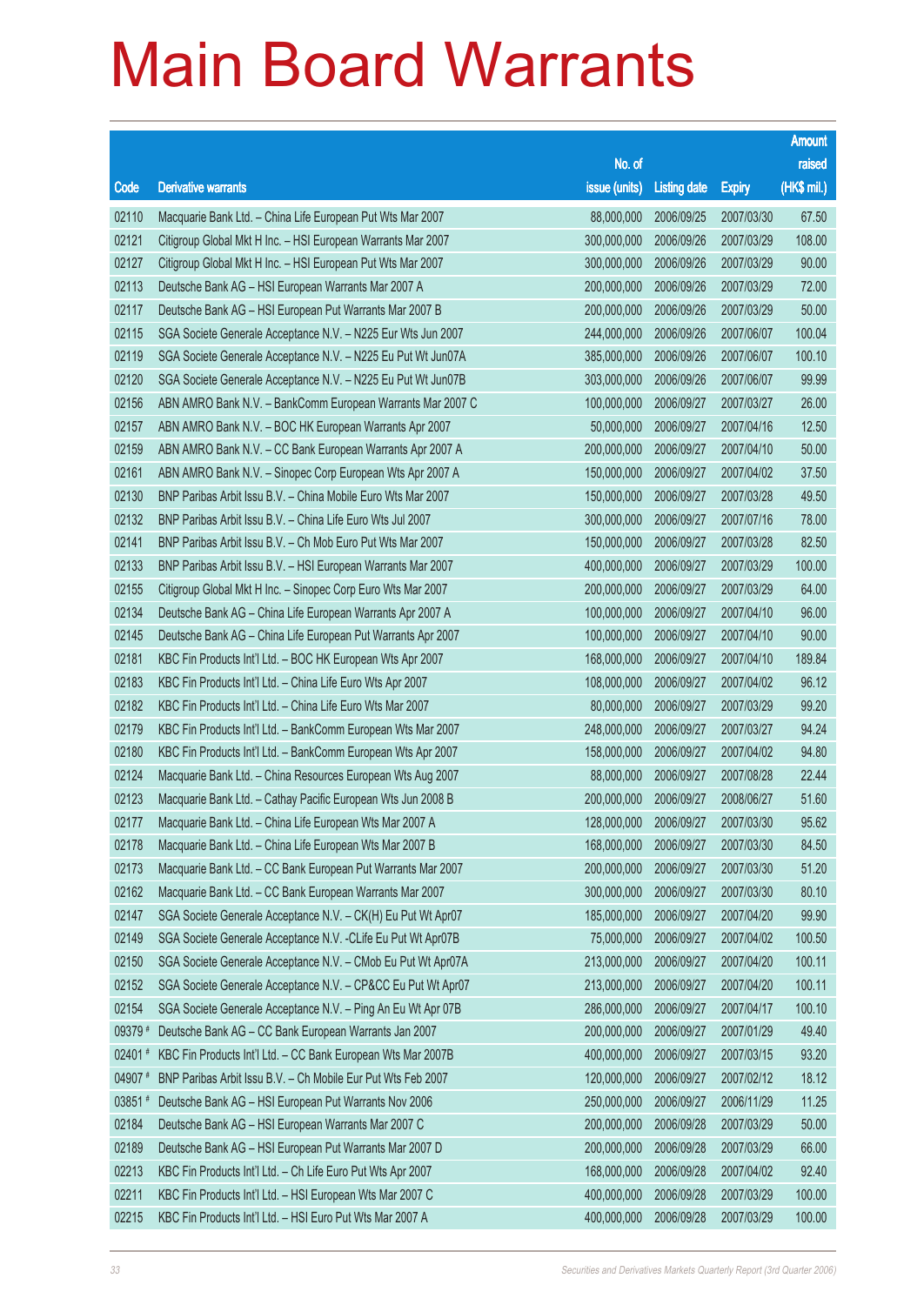|       |                                                              |                        |                     |               | <b>Amount</b> |
|-------|--------------------------------------------------------------|------------------------|---------------------|---------------|---------------|
|       |                                                              | No. of                 |                     |               | raised        |
| Code  | <b>Derivative warrants</b>                                   | issue (units)          | <b>Listing date</b> | <b>Expiry</b> | (HK\$ mil.)   |
| 02218 | KBC Fin Products Int'l Ltd. - HSI Euro Put Wts Mar 2007 B    | 400,000,000            | 2006/09/28          | 2007/03/29    | 100.00        |
| 02201 | Macquarie Bank Ltd. - BankComm European Warrants Mar 2007    | 150,000,000            | 2006/09/28          | 2007/03/29    | 48.00         |
| 02204 | Macquarie Bank Ltd. - BankComm European Put Wts Apr 2007     | 100,000,000            | 2006/09/28          | 2007/04/27    | 27.90         |
| 02206 | Macquarie Bank Ltd. - HSBC European Warrants Mar 2007 A      | 250,000,000            | 2006/09/28          | 2007/03/30    | 85.75         |
| 02208 | Macquarie Bank Ltd. - HSBC European Warrants Mar 2007 B      | 250,000,000            | 2006/09/28          | 2007/03/30    | 67.00         |
| 02210 | Macquarie Bank Ltd. - HSBC European Put Warrants Apr 2007    | 150,000,000            | 2006/09/28          | 2007/04/30    | 70.20         |
| 02205 | Macquarie Bank Ltd. - Sinopec Corp European Wts Mar 2007     | 200,000,000            | 2006/09/28          | 2007/03/29    | 53.00         |
| 02209 | Macquarie Bank Ltd. - Sinopec Corp European Put Wts Mar 2007 | 100,000,000            | 2006/09/28          | 2007/03/29    | 29.60         |
| 02185 | Macquarie Bank Ltd. - HSI European Warrants Mar 2007 B       | 388,000,000            | 2006/09/28          | 2007/03/29    | 123.38        |
| 02186 | Macquarie Bank Ltd. - HSI European Warrants Mar 2007 C       | 388,000,000            | 2006/09/28          | 2007/03/29    | 107.48        |
| 02187 | Macquarie Bank Ltd. - HSI European Warrants Mar 2007 D       | 388,000,000            | 2006/09/28          | 2007/03/29    | 99.72         |
| 02191 | Macquarie Bank Ltd. - HSI European Put Warrants Mar 2007 E   | 388,000,000            | 2006/09/28          | 2007/03/29    | 98.94         |
| 02192 | Macquarie Bank Ltd. - HSI European Put Warrants Mar 2007 F   | 388,000,000            | 2006/09/28          | 2007/03/29    | 99.33         |
| 09024 | ABN AMRO Bank N.V. - CC Bank European Warrants Apr 2007 B    | 300,000,000            | 2006/09/29          | 2007/04/04    | 75.00         |
| 09026 | ABN AMRO Bank N.V. - CM Bank European Warrants Mar 2007 A    | 70,000,000             | 2006/09/29          | 2007/03/30    | 39.90         |
| 09027 | ABN AMRO Bank N.V. - CM Bank European Warrants Mar 2007 B    | 70,000,000             | 2006/09/29          | 2007/03/30    | 82.60         |
| 09028 | ABN AMRO Bank N.V. - CM Bank European Warrants Sep 2007      | 250,000,000            | 2006/09/29          | 2007/09/17    | 62.50         |
| 02238 | BOCI Asia Ltd. - BOCL European Warrants Aug 2007             | 200,000,000            | 2006/09/29          | 2007/08/10    | 66.00         |
| 02239 | BOCI Asia Ltd. - BankComm European Warrants Aug 2007         | 100,000,000            | 2006/09/29          | 2007/08/07    | 35.00         |
| 02245 | BOCI Asia Ltd. - China Life European Warrants Aug 2007       | 500,000,000            | 2006/09/29          | 2007/08/03    | 135.00        |
| 02249 | BOCI Asia Ltd. - CM Bank European Warrants Aug 2007          | 20,000,000             | 2006/09/29          | 2007/08/15    | 10.00         |
| 02221 | BNP Paribas Arbit Issu B.V. - CM Bank European Wts Mar 2007  | 100,000,000            | 2006/09/29          | 2007/03/29    | 27.00         |
| 02224 | BNP Paribas Arbit Issu B.V. - CM Bank European Wts May 2007  | 100,000,000            | 2006/09/29          | 2007/05/31    | 26.00         |
| 09061 | BNP Paribas Arbit Issu B.V. - CM Bank European Wts Sep 2007  | 200,000,000            | 2006/09/29          | 2007/09/28    | 52.00         |
| 02219 | Calyon Fin P (G) Ltd. - China Life European Wts May 2007     | 300,000,000            | 2006/09/29          | 2007/05/21    | 76.50         |
| 02220 | Calyon Fin P (G) Ltd. - PetroChina European Wts Mar 2007 B   | 150,000,000            | 2006/09/29          | 2007/03/29    | 145.50        |
| 09062 | Calyon Fin P (G) Ltd. - CM Bank European Warrants Mar 2007 A | 200,000,000 2006/09/29 |                     | 2007/03/29    | 122.00        |
| 09064 | Calyon Fin P (G) Ltd. - CM Bank European Warrants Mar 2007 B | 200,000,000            | 2006/09/29          | 2007/03/29    | 56.00         |
| 09032 | Citigroup Global Mkt H Inc. - CM Bank Euro Wts Mar 2007 A    | 100,000,000            | 2006/09/29          | 2007/03/29    | 165.50        |
| 09033 | Citigroup Global Mkt H Inc. - CM Bank Euro Wts Mar 2007 B    | 100,000,000            | 2006/09/29          | 2007/03/29    | 118.00        |
| 09034 | Citigroup Global Mkt H Inc. - CM Bank Euro Wts Mar 2007 C    | 110,000,000            | 2006/09/29          | 2007/03/29    | 80.74         |
| 09029 | Deutsche Bank AG - CM Bank European Warrants Apr 2007 A      | 200,000,000            | 2006/09/29          | 2007/04/02    | 198.00        |
| 09030 | Deutsche Bank AG - CM Bank European Warrants Apr 2007 B      | 200,000,000            | 2006/09/29          | 2007/04/16    | 148.00        |
| 09031 | Deutsche Bank AG - CM Bank European Warrants Apr 2007 C      | 200,000,000            | 2006/09/29          | 2007/04/16    | 224.00        |
| 09048 | DBS Bank Ltd. - CM Bank European Warrants Apr 2007           | 100,000,000            | 2006/09/29          | 2007/04/10    | 70.00         |
| 02274 | Goldman Sachs SP (Asia) - China Mobile Euro Wts Apr 2007 B   | 300,000,000            | 2006/09/29          | 2007/04/02    | 102.00        |
| 02263 | Goldman Sachs SP (Asia) - China Life European Wts Apr 2007 B | 100,000,000            | 2006/09/29          | 2007/04/02    | 120.00        |
| 09005 | Goldman Sachs SP (Asia) - HKEx European Warrants Apr 2007    | 150,000,000            | 2006/09/29          | 2007/04/02    | 99.00         |
| 09008 | Goldman Sachs SP (Asia) - China Mobile Euro Put Wts Apr 2007 | 300,000,000            | 2006/09/29          | 2007/04/02    | 132.00        |
| 09006 | Goldman Sachs SP (Asia) - China Life Euro Put Wts Apr 2007   | 100,000,000            | 2006/09/29          | 2007/04/02    | 148.00        |
| 09070 | Goldman Sachs SP (Asia) - CM Bank European Wts Apr 2007 A    | 100,000,000            | 2006/09/29          | 2007/04/02    | 119.00        |
| 09073 | Goldman Sachs SP (Asia) - CM Bank European Wts Apr 2007 B    | 100,000,000            | 2006/09/29          | 2007/04/02    | 72.00         |
| 09035 | HK Bank - CM Bank European Warrants Mar 2007                 | 88,000,000             | 2006/09/29          | 2007/03/30    | 61.60         |
| 09036 | HK Bank - CM Bank European Warrants May 2007                 | 88,000,000             | 2006/09/29          | 2007/05/18    | 107.36        |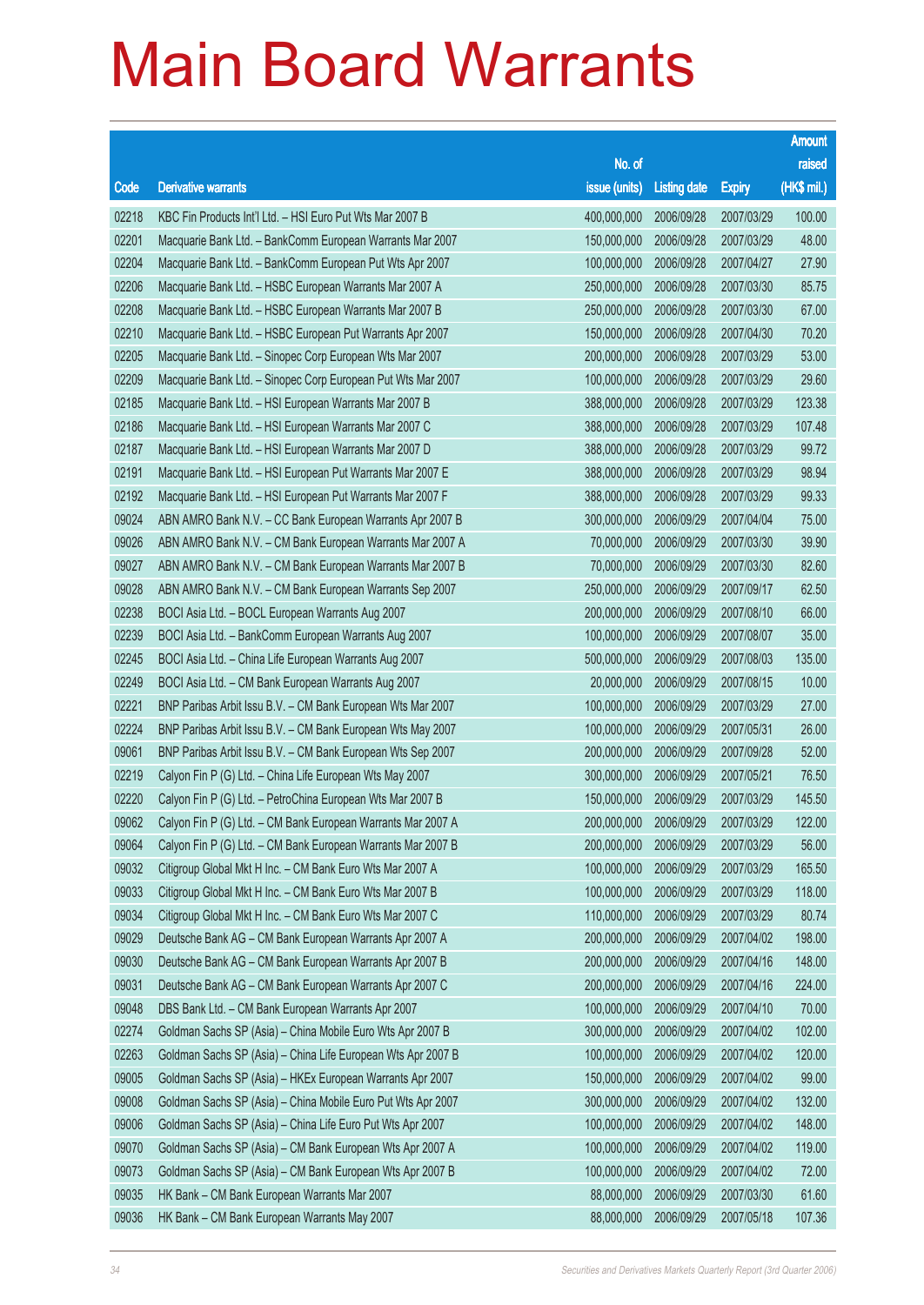|              |                                                              |               |                     |               | <b>Amount</b> |
|--------------|--------------------------------------------------------------|---------------|---------------------|---------------|---------------|
|              |                                                              | No. of        |                     |               | raised        |
| Code         | <b>Derivative warrants</b>                                   | issue (units) | <b>Listing date</b> | <b>Expiry</b> | (HK\$ mil.)   |
| 09047        | HK Bank - CM Bank European Warrants Dec 2007                 | 68,000,000    | 2006/09/29          | 2007/12/14    | 136.00        |
| 02231        | J P Morgan Int'l Der. Ltd. - China Mobile Euro Wts Nov 2007  | 182,000,000   | 2006/09/29          | 2007/11/01    | 100.10        |
| 02233        | J P Morgan Int'l Der. Ltd. - China Unicom Euro Wts Nov 2007  | 148,000,000   | 2006/09/29          | 2007/11/01    | 100.64        |
| 02234        | J P Morgan Int'l Der. Ltd. - Foxconn European Wts May 2007   | 400,000,000   | 2006/09/29          | 2007/05/30    | 100.00        |
| 02237        | J P Morgan Int'l Der. Ltd. - Ping An European Wts May 2007   | 400,000,000   | 2006/09/29          | 2007/05/30    | 100.00        |
| 02225        | J P Morgan Int'l Der. Ltd. - CM Bank European Wts Jun 2007 A | 400,000,000   | 2006/09/29          | 2007/06/01    | 100.00        |
| 02228        | J P Morgan Int'l Der. Ltd. - CM Bank European Wts Jun 2007 C | 400,000,000   | 2006/09/29          | 2007/06/01    | 100.00        |
| 02227        | J P Morgan Int'l Der. Ltd. - CM Bank European Wts Jun 2007 B | 400,000,000   | 2006/09/29          | 2007/06/01    | 100.00        |
| 09056        | KBC Fin Products Int'l Ltd. - BankComm Euro Put Wts Mar 2007 | 388,000,000   | 2006/09/29          | 2007/03/29    | 97.00         |
| 09057        | KBC Fin Products Int'l Ltd. - CM Bank European Wts Mar 2007  | 208,000,000   | 2006/09/29          | 2007/03/29    | 95.68         |
| 09058        | KBC Fin Products Int'l Ltd. - CM Bank Euro Wts Apr 2007 A    | 118,000,000   | 2006/09/29          | 2007/04/02    | 99.12         |
| 09059        | KBC Fin Products Int'l Ltd. - CM Bank Euro Wts Apr 2007 B    | 400,000,000   | 2006/09/29          | 2007/04/02    | 100.00        |
| 09060        | KBC Fin Products Int'l Ltd. - HSI European Wts Mar 2007 D    | 400,000,000   | 2006/09/29          | 2007/03/29    | 100.00        |
| 09076        | Macquarie Bank Ltd. - CM Bank European Warrants Aug 2007     | 388,000,000   | 2006/09/29          | 2007/08/31    | 97.78         |
| 09074        | Macquarie Bank Ltd. - CM Bank European Warrants Mar 2007 A   | 200,000,000   | 2006/09/29          | 2007/03/30    | 175.80        |
| 09075        | Macquarie Bank Ltd. - CM Bank European Warrants Mar 2007 B   | 200,000,000   | 2006/09/29          | 2007/03/30    | 104.60        |
| 09081        | Macquarie Bank Ltd. - CM Bank European Put Warrants Mar 2007 | 100,000,000   | 2006/09/29          | 2007/03/30    | 50.40         |
| 09065        | CC Rabobank B.A. - CM Bank European Warrants Mar 2007        | 160,000,000   | 2006/09/29          | 2007/03/30    | 152.00        |
| 09068        | CC Rabobank B.A. - CM Bank European Warrants Jun 2007        | 160,000,000   | 2006/09/29          | 2007/06/08    | 200.00        |
| 09069        | CC Rabobank B.A. - CM Bank European Warrants Jul 2007        | 160,000,000   | 2006/09/29          | 2007/07/18    | 201.60        |
| 02250        | SGA Societe Generale Acceptance N.V. - CLife Eur Wt Apr 2007 | 76,000,000    | 2006/09/29          | 2007/04/02    | 100.32        |
| 02262        | SGA Societe Generale Acceptance N.V. - Ping An Eur Wt May 07 | 286,000,000   | 2006/09/29          | 2007/05/09    | 100.10        |
| 02254        | SGA Societe Generale Acceptance N.V. - CMob Eu Put Wt Apr07B | 192,000,000   | 2006/09/29          | 2007/04/30    | 99.84         |
| 02256        | SGA Societe Generale Acceptance N.V. - HSBC Eu Put Wt Apr 07 | 154,000,000   | 2006/09/29          | 2007/04/23    | 100.10        |
| 02255        | SGA Societe Generale Acceptance N.V. - HSI Eu Put Wt Mar 07D | 313,000,000   | 2006/09/29          | 2007/03/29    | 100.16        |
| 09023        | SGA Societe Generale Acceptance N.V. - CMB Euro Wts Mar 07 C | 182,000,000   | 2006/09/29          | 2007/03/29    | 100.10        |
| 09009        | SGA Societe Generale Acceptance N.V. - CMB Euro Wts Mar 07 A | 81,000,000    | 2006/09/29          | 2007/03/29    | 100.44        |
| 09021        | SGA Societe Generale Acceptance N.V. - CMB Euro Wts Mar 07 B | 137,000,000   | 2006/09/29          | 2007/03/29    | 100.01        |
| 09054        | UBS AG - CM Bank European Warrants Apr 2007                  | 100,000,000   | 2006/09/29          | 2007/04/16    | 52.00         |
| 09055        | UBS AG - HK Gas European Warrants May 2007                   | 100,000,000   | 2006/09/29          | 2007/05/28    | 72.00         |
| 09082        | UBS AG - China Life European Warrants May 2007               | 100,000,000   | 2006/09/29          | 2007/05/28    | 25.00         |
| 04593 #      | Deutsche Bank AG - China Mobile European Put Wts Feb 2007 D  | 150,000,000   | 2006/09/29          | 2007/02/05    | 14.40         |
| 03864 #      | SGA Societe Generale Acceptance N.V. - HSBC Eu Wt Dec 2006 A | 100,000,000   | 2006/09/29          | 2006/12/11    | 29.50         |
| <b>Total</b> |                                                              |               |                     |               | 63,478.06     |

# Further issue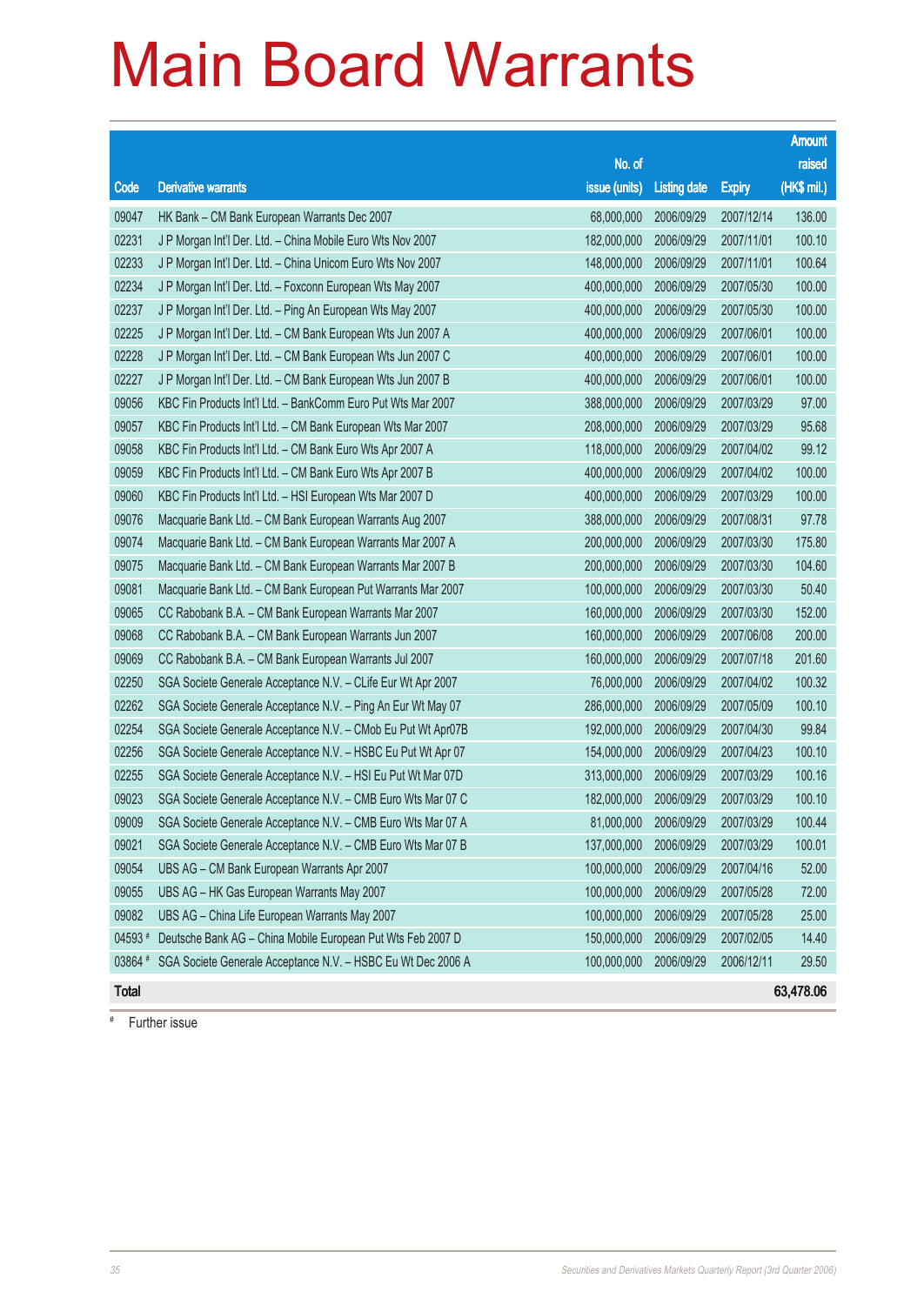# Main Board Debt Securities

#### Debt Securities Trading Statistics

|      |    |                                | <b>Turnover value</b>   |  |  |
|------|----|--------------------------------|-------------------------|--|--|
|      |    | Exchange fund notes (HK\$ mil) | Market total (HK\$ mil) |  |  |
| 2005 | Q3 | -                              | 1.77                    |  |  |
|      | Q4 | $\overline{\phantom{0}}$       | 1.02                    |  |  |
| 2006 | Q1 |                                | 0.68                    |  |  |
|      | Q2 | $\overline{\phantom{0}}$       | 1.37                    |  |  |
|      | Q3 |                                | 2.55                    |  |  |

#### Debt Securities Nominal Value

|      |    | No. of issues | Nominal value (HK\$ mil.) |
|------|----|---------------|---------------------------|
| 2005 | Q3 | 165           | 439,309.57                |
|      | Q4 | 166           | 445,999.99                |
| 2006 | Q1 | 165           | 429,539.14                |
|      | Q2 | 174           | 423,962.36                |
|      | Q3 | 173           | 425,875.43                |

#### New Listing Statistics – Debt Securities

|      |    | No. of newly listed debt securities | Amount raised (HK\$ mil.) |
|------|----|-------------------------------------|---------------------------|
| 2005 | Q3 | 8                                   | 23,207.35                 |
|      | Q4 |                                     | 17,366.80                 |
| 2006 | Q1 | 10                                  | 17,683.07                 |
|      | Q2 | 15                                  | 13,752.98                 |
|      | Q3 | 9                                   | 13,323.62                 |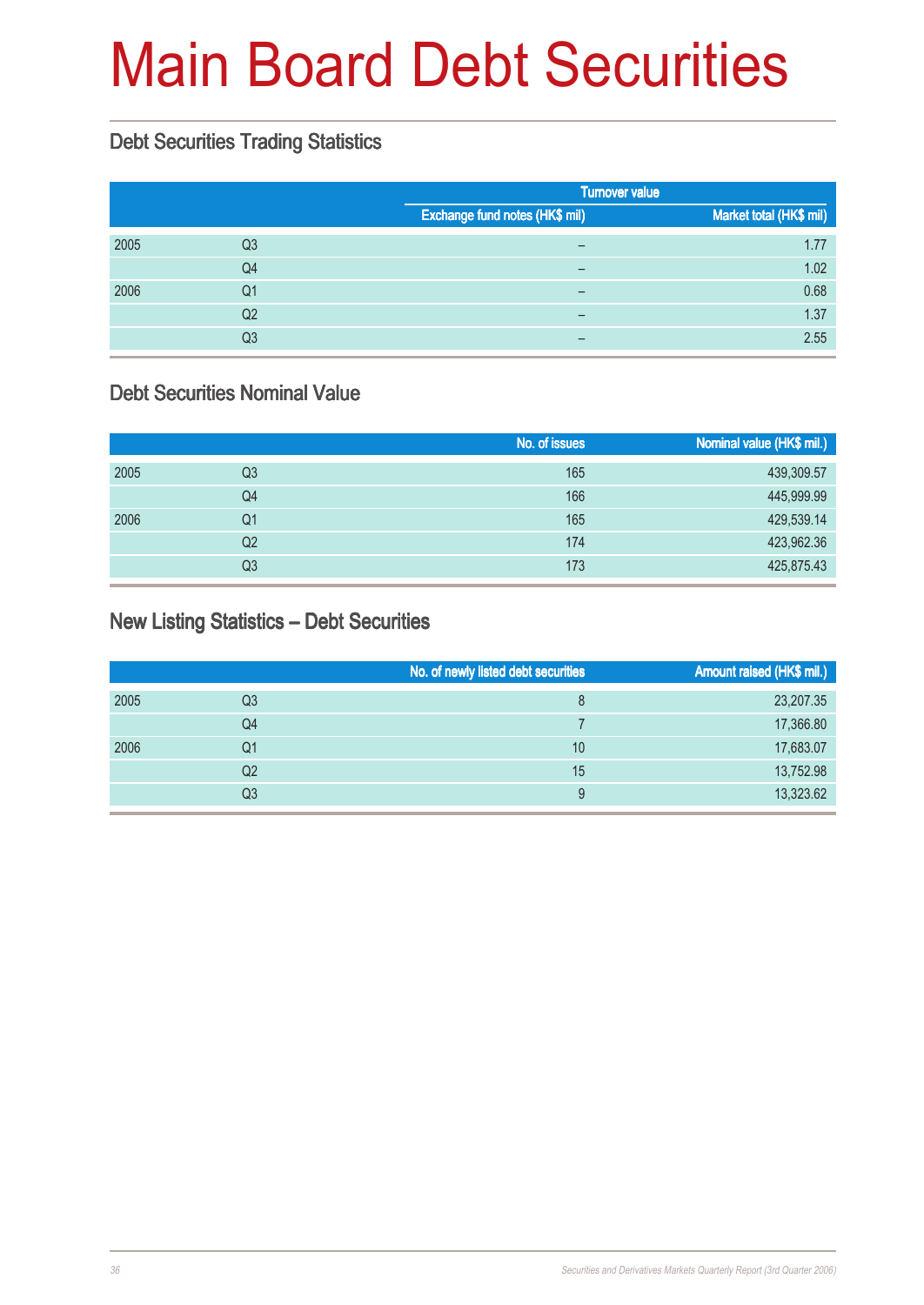# Main Board Debt Securities

#### Newly Listed Debt Securities

for 3rd quarter 2006

|        |                                           |                  |                     |                 | <b>Amount raised</b> |
|--------|-------------------------------------------|------------------|---------------------|-----------------|----------------------|
| Code   | <b>Debt securities</b>                    | <b>Principal</b> | <b>Listing date</b> | <b>Maturity</b> | (HK\$ mil.)          |
| 02551  | Hang Seng Bank Ltd. Floating Rate         |                  |                     |                 |                      |
|        | Subordinated Notes due 2016               | USD450,000,000   | 2006/07/06          | 2006/07/06      | 3,505.40             |
| 01501  | The Link Finance (Cayman) 2006 Ltd. 5.12% |                  |                     |                 |                      |
|        | Guaranteed Notes due 2009                 | HKD1.400.000.000 | 2006/08/07          | 2009/08/04      | 1.400.00             |
| 01502  | The Link Finance (Cayman) 2006 Ltd. 5.00% |                  |                     |                 |                      |
|        | Guaranteed Notes due 2008                 | HKD1,400,000,000 | 2006/08/07          | 2008/08/04      | 1,400.00             |
| 01503  | The Link Finance (Cayman) 2006 Ltd.       |                  |                     |                 |                      |
|        | Floating Rate Guaranteed Notes due 2008   | HKD800,000,000   | 2006/08/07          | 2008/08/04      | 800.00               |
| 02552  | Sinochem Hong Kong Holdings Ltd.          |                  |                     |                 |                      |
|        | Zero Coupon Convertible Bonds due 2011    | HKD1,300,000,000 | 2006/08/08          | 2011/08/07      | 1,300.00             |
| 02553  | Shui On Construction and Materials Ltd.   |                  |                     |                 |                      |
|        | Zero Coupon Convertible Bonds due 2009    | HKD930,000,000   | 2006/08/09          | 2009/07/31      | 930.00               |
| 04154  | Hong Kong Monetary Authority 4.35%        |                  |                     |                 |                      |
|        | Exchange Fund Notes 2008                  | HKD1,200,000,000 | 2006/08/15          | 2008/08/14      | 1,206.24             |
| 04155  | Hong Kong Monetary Authority 4.40%        |                  |                     |                 |                      |
|        | Exchange Fund Notes due 2013              | HKD600,000,000   | 2006/08/23          | 2013/08/22      | 606.42               |
| 04156  | Hong Kong Monetary Authority 3.97%        |                  |                     |                 |                      |
|        | Exchange Fund Notes due 2011              | HKD1,000,000,000 | 2006/09/19          | 2011/09/19      | 999.20               |
| 04128# | Hong Kong Monetary Authority 3.18%        |                  |                     |                 |                      |
|        | Exchange Fund Notes due 2009              | HKD1,200,000,000 | 2006/09/19          | 2009/09/28      | 1,176.36             |
|        |                                           |                  |                     |                 | 13,323.62            |

# Further issue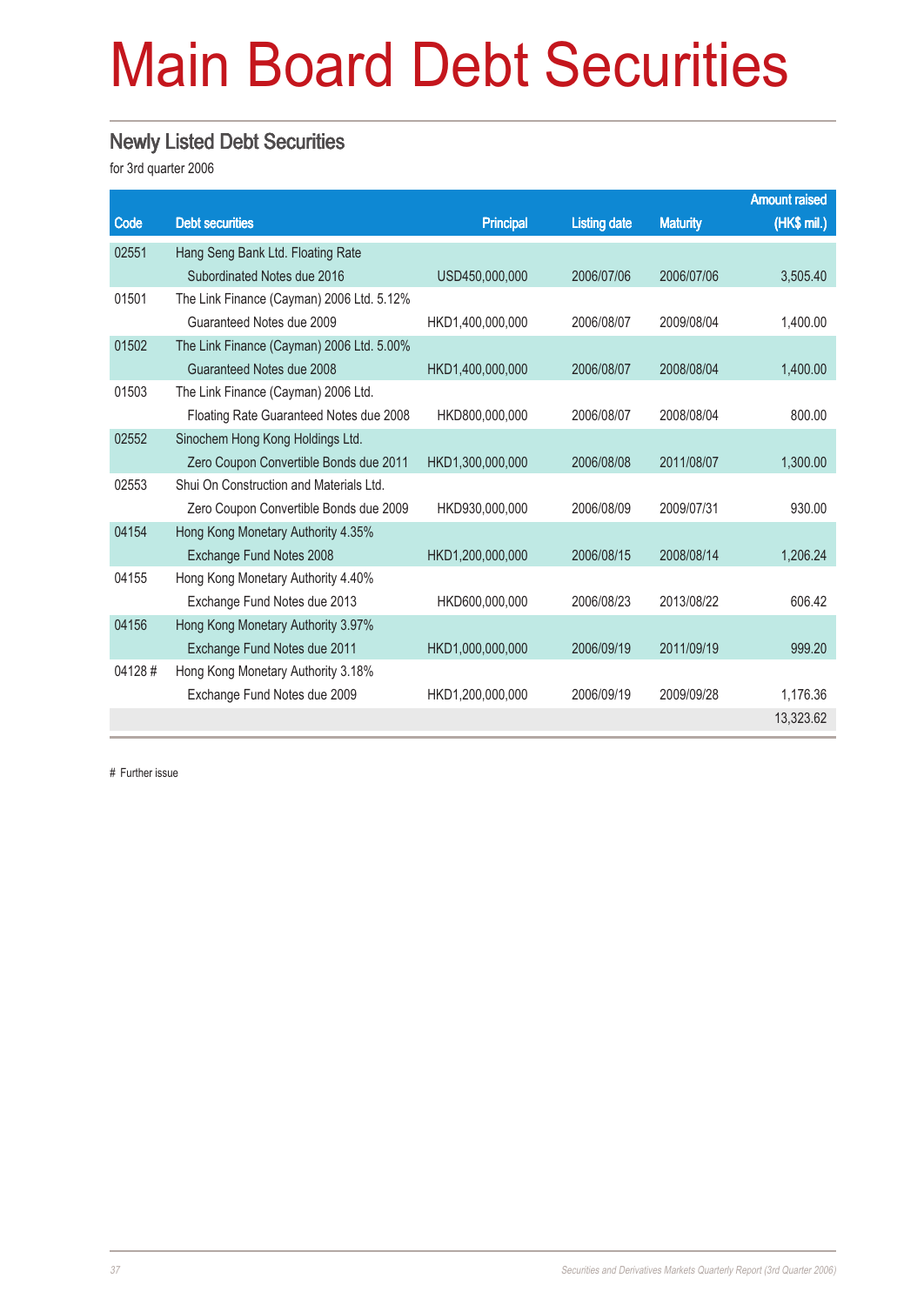# Main Board Unit Trusts and Mutual Funds

### Unit Trusts and Mutual Funds Trading Statistics

|      |                |                        | <b>Real Estate</b>       |                          |              |                   |
|------|----------------|------------------------|--------------------------|--------------------------|--------------|-------------------|
|      |                | <b>Exchange Traded</b> | <b>Investment</b>        |                          |              |                   |
|      |                | Fund (ETF)             | <b>Trusts (REITs)</b>    | <b>Others</b>            | <b>Total</b> | % of market total |
|      |                | (HK\$ mil.)            | (HK\$ mil.)              | (HK\$ mil.)              | (HK\$ mil.)  | (HK\$ mil.)       |
| 2005 | Q <sub>3</sub> | 8,189.94               | $\overline{\phantom{0}}$ | 0.02                     | 8,189.96     | 0.62              |
|      | Q <sub>4</sub> | 4,777.92               | 30,907.66                |                          | 35,685.58    | 3.09              |
| 2006 | Q <sub>1</sub> | 13,579.85              | 14,892.52                | 0.96                     | 28,473.33    | 1.48              |
|      | Q <sub>2</sub> | 16,144.95              | 14,665.27                |                          | 30,810.22    | 1.54              |
|      | Q <sub>3</sub> | 11,032.74              | 8,629.10                 | $\overline{\phantom{0}}$ | 19,661.83    | 1.16              |

Note: 1. The first REITs – The Link Real Estate Investment Trusts – was listed on the 2005/11/25.

2. Transaction in foreign currencies are excluded.

### Unit Trusts and Mutual Funds Market Value

|                |               |                 |                     | <b>Real Estate</b> |                |               |               |              |
|----------------|---------------|-----------------|---------------------|--------------------|----------------|---------------|---------------|--------------|
|                |               | <b>Exchange</b> |                     | <b>Investment</b>  |                |               |               |              |
|                |               |                 |                     | <b>Trusts</b>      |                |               |               |              |
|                | No. of        | (ETF)           | No. of              | (REITs)            | No. of         | <b>Others</b> | No. of        | <b>Total</b> |
|                | <b>issues</b> | (HK\$ mil.)     | <b>issues</b>       | (HK\$ mil.)        | <b>issues</b>  | (HK\$ mil.)   | <b>issues</b> | (HK\$ mil.)  |
| Q <sub>3</sub> | 8             | 54, 183. 57     | -                   |                    | $\overline{2}$ | 11.91         | 10            | 54, 195. 48  |
| Q4             | 8             | 54, 134. 38     | 3                   | 37,935.43          | $\overline{2}$ | 11.70         | 13            | 92,081.51    |
| Q <sub>1</sub> | 8             | 60,248.19       | 3                   | 41,968.29          | $\overline{2}$ | 16.50         | 13            | 102,232.97   |
| Q <sub>2</sub> | 8             | 63,150.09       | $\overline{4}$      | 48,986.55          | $\overline{2}$ | 19.19         | 14            | 112,155.84   |
| Q <sub>3</sub> | 8             | 69,999.80       | $\overline{4}$      | 50,956.33          |                |               | 13            | 120,956.12   |
|                |               |                 | <b>Traded Funds</b> |                    |                |               |               |              |

#### New Listing Statistics – Unit Trust and Mutual Funds

|      |                | No. of newly listed         | <b>Funds raised</b> |
|------|----------------|-----------------------------|---------------------|
|      |                | unit trust and mutual funds | (HK\$ mil.)         |
| 2005 | Q <sub>3</sub> |                             | 7,800.00            |
|      | Q4             | 3                           | 25,811.35           |
| 2006 | Q <sub>1</sub> |                             |                     |
|      | Q <sub>2</sub> |                             | 6,294.52            |
|      | Q3             |                             |                     |

#### Newly Listed Unit Trust and Mutual Funds

for 3rd quarter 2006

|            |                             |                     |                           | <b>Amount raised</b> |                         |
|------------|-----------------------------|---------------------|---------------------------|----------------------|-------------------------|
| Code       | Unit trust and Mutual funds | <b>Fund manager</b> | <b>Issue price (HK\$)</b> |                      | (HK\$ mil) Listing date |
| <b>Nil</b> |                             |                     |                           |                      |                         |
|            |                             |                     |                           |                      |                         |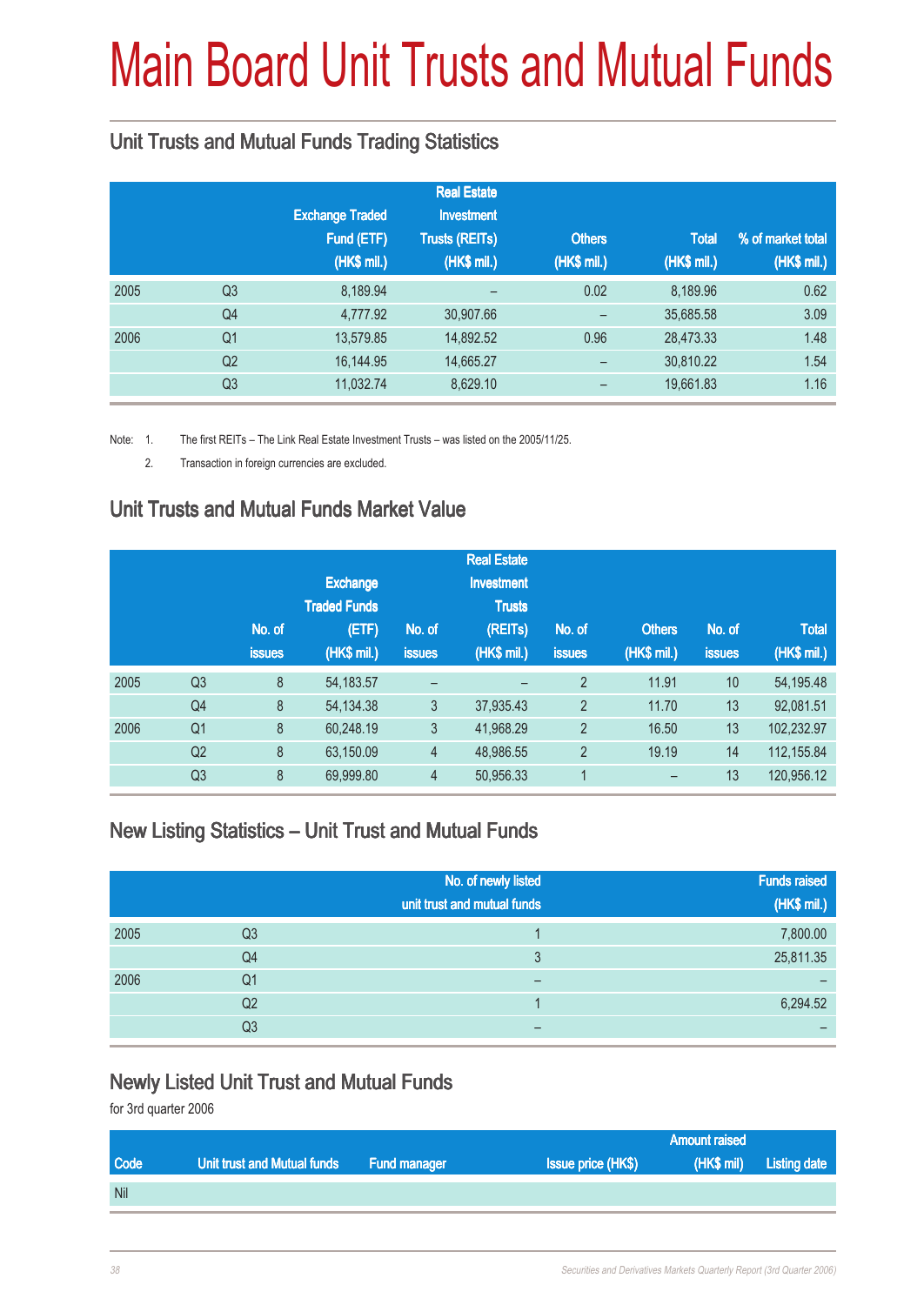# Main Board Callable Bull/Bear Contracts

### Callable Bull/Bear Contracts Trading Statistics

|      | Market value (HK\$ mil.)                           | Turnover value (HK\$ mil.) |
|------|----------------------------------------------------|----------------------------|
| n.a. | n.a.                                               | n.a.                       |
| n.a. | n.a.                                               | n.a.                       |
| n.a. | n.a.                                               | n.a.                       |
| 11   | 928.23                                             | 204.22                     |
| 35   | 2,001.51                                           | 5,696.94                   |
|      | Q <sub>3</sub><br>Q4<br>Q1<br>Q <sub>2</sub><br>Q3 | <b>Number</b>              |

Note: Callable Bull / Bear Contracts commenced trading on 12 June 2006

### New Listings Statistics - Callable Bull/Bear Contracts

|    | No. of newly listed CBBC | Amount raised (HK\$ mil.) |
|----|--------------------------|---------------------------|
| Q3 | n.a.                     | n.a.                      |
| Q4 | n.a.                     | n.a.                      |
| Q1 | n.a.                     | n.a.                      |
| Q2 | 11                       | 896.80                    |
| Q3 | 29                       | 1,218.55                  |
|    |                          |                           |

Note: Callable Bull / Bear Contracts commenced trading on 12 June 2006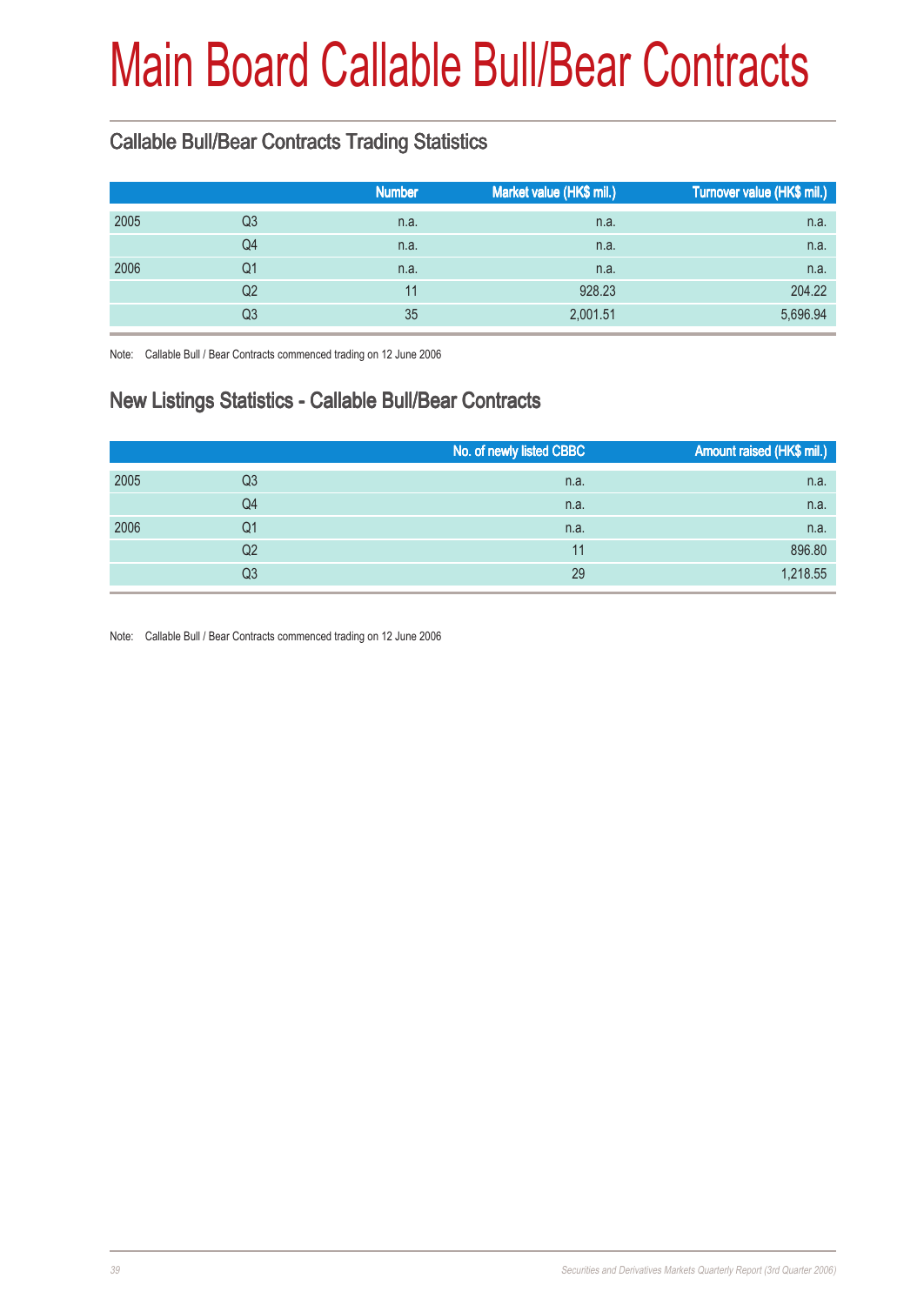## Main Board Callable Bull/Bear Contracts

#### Newly Listed Callable Bull/Bear Contracts

for 3rd quarter 2006

|        |                                                      |                      |                     |               | <b>Amount raised</b> |
|--------|------------------------------------------------------|----------------------|---------------------|---------------|----------------------|
| Code   | <b>Callable Bull/Bear Contracts</b>                  | No. of issue (units) | <b>Listing date</b> | <b>Expiry</b> | (HK\$ mil.)          |
| 06208  | Deutsche Bank AG - HSBC R Bull CBBC Jan 2007 A       | 50,000,000           | 2006/07/04          | 2007/01/08    | 93.00                |
| 06209  | Deutsche Bank AG - HSI R Bear CBBC Jan 2007 A        | 50,000,000           | 2006/07/10          | 2007/01/30    | 14.50                |
| 06210  | UBS AG - HSI R Bull CBBC Dec 2006 A                  | 100,000,000          | 2006/07/12          | 2006/12/28    | 36.00                |
| 06212  | UBS AG - HSCEI R Bull CBBC Dec 2006 A                | 100.000.000          | 2006/07/12          | 2006/12/28    | 28.00                |
| 06214  | UBS AG - HSI R Bear CBBC Dec 2006 B                  | 100,000,000          | 2006/07/12          | 2006/12/28    | 30.50                |
| 06213  | ABN AMRO Bank N.V. - HSCEI R Bull CBBC Dec 2006 A    | 300,000,000          | 2006/07/18          | 2006/12/28    | 75.00                |
| 06217  | ABN AMRO Bank N.V. - HSCEI R Bear CBBC Dec 2006 B    | 300,000,000          | 2006/07/18          | 2006/12/28    | 81.30                |
| 06215  | Deutsche Bank AG - HSCEI R Bull CBBC Jan 2007 A      | 50,000,000           | 2006/07/25          | 2007/01/30    | 14.00                |
| 06216  | Goldman Sachs SP (Asia) - HSI R Bear CBBC Dec 2006 C | 50,000,000           | 2006/08/03          | 2006/12/28    | 14.00                |
| 06219  | ABN AMRO Bank N.V. - HSI R Bull CBBC Jan 2007 A      | 300,000,000          | 2006/08/08          | 2007/01/30    | 127.50               |
| 06223  | ABN AMRO Bank N.V. - HSI R Bear CBBC Jan 2007 B      | 300,000,000          | 2006/08/08          | 2007/01/30    | 79.50                |
| 06218  | Deutsche Bank AG - HSI R Bull CBBC Feb 2007 A        | 50,000,000           | 2006/08/08          | 2007/02/27    | 17.00                |
| 06222  | Deutsche Bank AG - HSI R Bear CBBC Feb 2007 B        | 50,000,000           | 2006/08/08          | 2007/02/27    | 13.50                |
| 06220  | UBS AG - HSI R Bull CBBC Feb 2007 A                  | 100,000,000          | 2006/08/21          | 2007/02/27    | 25.00                |
| 06224  | UBS AG - HSI R Bear CBBC Feb 2007 B                  | 100,000,000          | 2006/08/21          | 2007/02/27    | 25.00                |
| 06221  | UBS AG - HSCEI R Bear CBBC Feb 2007 A                | 100,000,000          | 2006/08/21          | 2007/02/27    | 25.00                |
| 06222# | Deutsche Bank AG - HSI R Bear CBBC Feb 2007 B        | 100,000,000          | 2006/08/22          | 2007/02/27    | 16.90                |
| 06225  | Deutsche Bank AG - HSI R Bull CBBC Feb 2007 C        | 100,000,000          | 2006/08/24          | 2007/02/27    | 27.00                |
| 06229  | Deutsche Bank AG - HSI R Bear CBBC Feb 2007 D        | 100,000,000          | 2006/08/24          | 2007/02/27    | 25.00                |
| 06227  | ABN AMRO Bank N.V. - HSI R Bear CBBC Jan 2007 C      | 300,000,000          | 2006/08/25          | 2007/01/30    | 75.00                |
| 06226  | ABN AMRO Bank N.V. - HSI R Bear CBBC Mar 2007 A      | 300,000,000          | 2006/08/25          | 2007/03/29    | 75.00                |
| 06228  | Deutsche Bank AG - HSCEI R Bear CBBC Mar 2007 A      | 50,000,000           | 2006/08/31          | 2007/03/29    | 12.50                |
| 06231  | ABN AMRO Bank N.V. - HSCEI R Bear CBBC Jan 2007 A    | 150,000,000          | 2006/09/01          | 2007/01/30    | 39.00                |
| 06230  | ABN AMRO Bank N.V. - HSI R Bull CBBC Feb 2007 A      | 150,000,000          | 2006/09/01          | 2007/02/27    | 37.50                |
| 06234  | ABN AMRO Bank N.V. - HSI R Bear CBBC Feb 2007 B      | 150,000,000          | 2006/09/01          | 2007/02/27    | 39.45                |
| 06232  | UBS AG - HSCEI R Bull CBBC Mar 2007 A                | 100,000,000          | 2006/09/04          | 2007/03/29    | 25.00                |
| 06233  | UBS AG - HSI R Bear CBBC Mar 2007 A                  | 100,000,000          | 2006/09/04          | 2007/03/29    | 25.00                |
| 06222# | Deutsche Bank AG – HSI R Bear CBBC Feb 2007 B        | 200,000,000          | 2006/09/04          | 2007/02/27    | 47.40                |
| 06235  | Deutsche Bank AG - HSI R Bull CBBC Mar 2007 A        | 100,000,000          | 2006/09/19          | 2007/03/29    | 25.00                |
| 06236  | UBS AG - HSI R Bull CBBC Mar 2007 B                  | 100.000.000          | 2006/09/21          | 2007/03/29    | 25.00                |
| 06237  | Deutsche Bank AG - HSI R Bull CBBC Mar 2007 B        | 100,000,000          | 2006/09/28          | 2007/03/29    | 25.00                |
| Total  |                                                      |                      |                     |               | 1,218.55             |
|        |                                                      |                      |                     |               |                      |

# Further issue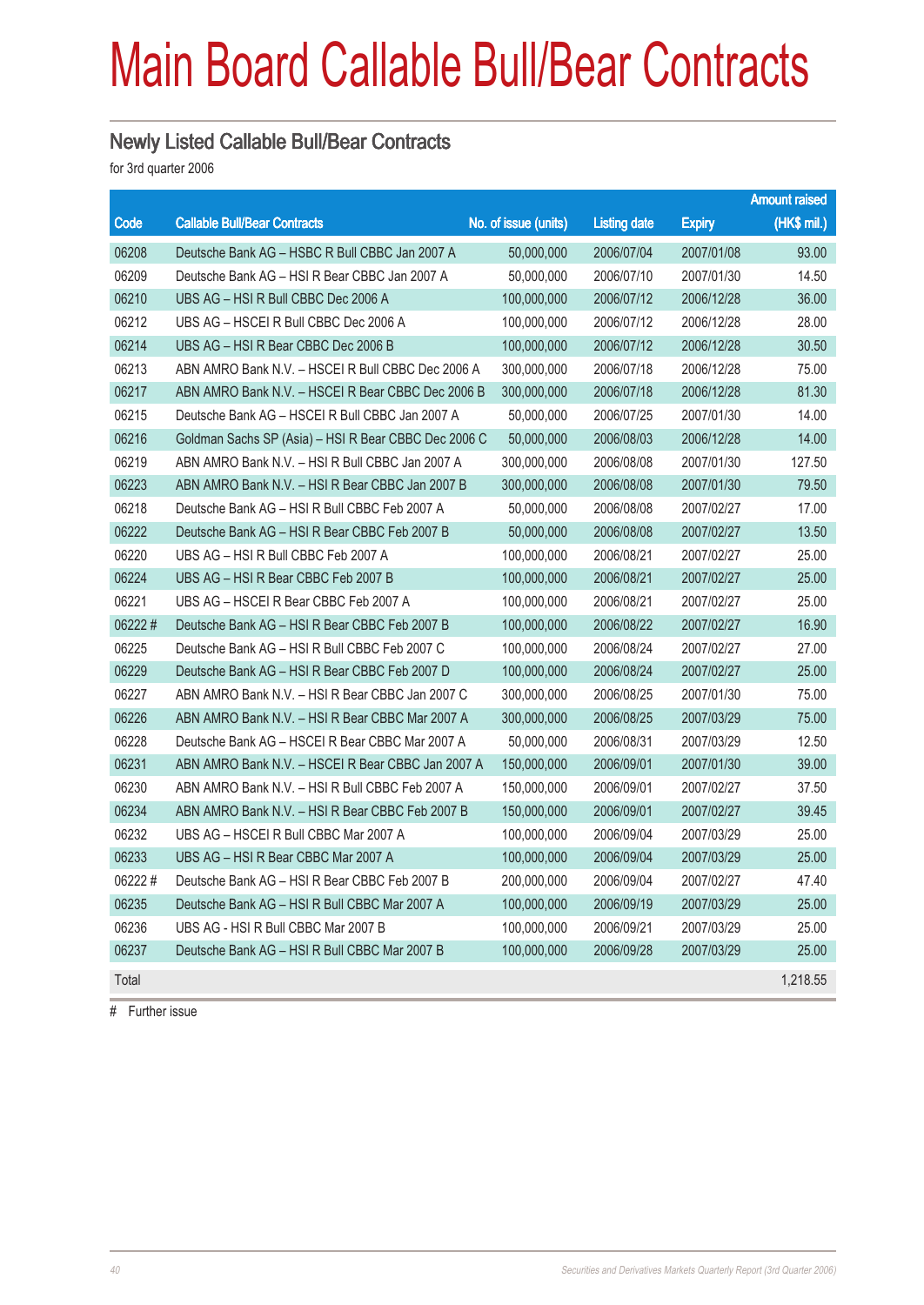# Main Board ELI & Trading Only Stocks

### Equity Linked Instrument Trading Statistics

|      |    | No. of issues | Turnover value (HK\$ mil.) |
|------|----|---------------|----------------------------|
| 2005 | Q3 | –             |                            |
|      | Q4 |               | -                          |
| 2006 | Q1 |               |                            |
|      | Q2 | –             |                            |
|      | Q3 | –             | -                          |
|      |    |               |                            |

### NASDAQ Stocks

|      |    | No. of issues | Turnover value (HK\$ mil.) |
|------|----|---------------|----------------------------|
| 2005 | Q3 |               | 3.97                       |
|      | Q4 |               | 1.73                       |
| 2006 | Q1 |               | 3.08                       |
|      | Q2 |               | 1.48                       |
|      | Q3 |               | 6.00                       |

#### iShares

|      |    | No. of issues | Turnover value (HK\$ mil.) |
|------|----|---------------|----------------------------|
| 2005 | Q3 |               | 0.04                       |
|      | Q4 |               | 0.05                       |
| 2006 | Q1 |               | 0.20                       |
|      | Q2 |               | 0.01                       |
|      | Q3 |               | 0.00                       |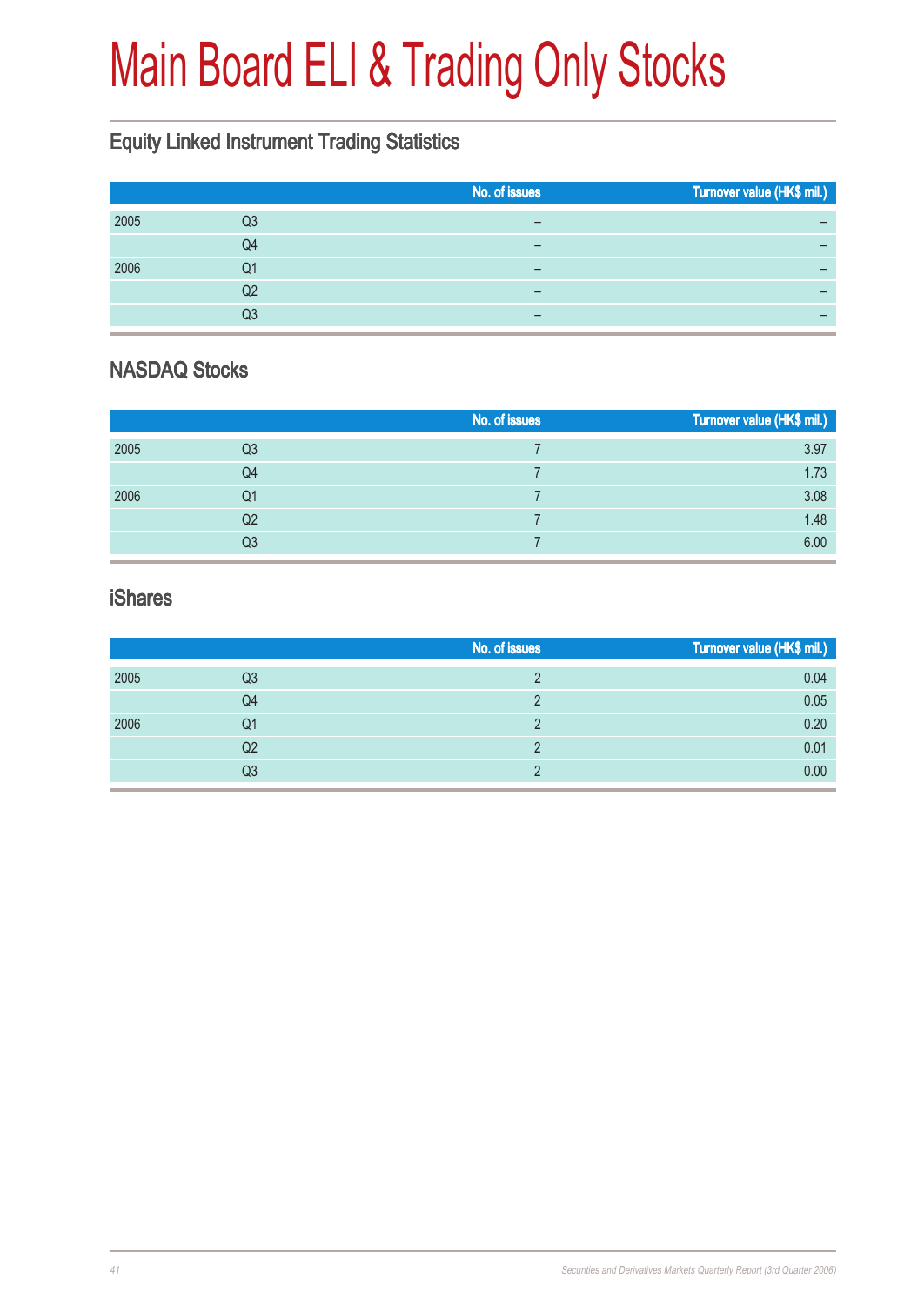### Equity Turnover – GEM

|      |                | Share (Mil. shs) | Value (HK\$ mil.) | No. of deals |
|------|----------------|------------------|-------------------|--------------|
| 2005 | Q3             | 12,180.25        | 7,474.59          | 165,454      |
|      | Q4             | 7,112.69         | 5,408.71          | 109,137      |
| 2006 | Q1             | 11,537.79        | 12,673.01         | 221,904      |
|      | Q <sub>2</sub> | 13,130.34        | 11,464.33         | 230,657      |
|      | Q3             | 11,928.67        | 8,747.10          | 234,288      |

### Equity Trading Statistics – GEM

|      |                | No. of<br>trading days | Average daily turnover<br>(HK\$ mil.) | <b>Average value</b><br>per deal |
|------|----------------|------------------------|---------------------------------------|----------------------------------|
| 2005 | Q <sub>3</sub> | 64                     | 116.79                                | 45,176                           |
|      | Q <sub>4</sub> | 62                     | 87.24                                 | 49,559                           |
| 2006 | Q <sub>1</sub> | 62                     | 204.40                                | 57,110                           |
|      | Q <sub>2</sub> | 59                     | 194.31                                | 49,703                           |
|      | Q3             | 65                     | 134.57                                | 37,335                           |

#### 20 Most Advanced GEM Stocks

for 3rd quarter 2006

|                |       | <b>Closing price</b>   |                 |                 |          |
|----------------|-------|------------------------|-----------------|-----------------|----------|
| Rank           | Code  | <b>Stock</b>           | End of Sep 2006 | End of Jun 2006 | % up     |
| 1              | 08279 | <b>MEGAINFO</b>        | 1.430           | 0.100           | 1,330.00 |
| $\overline{2}$ | 08029 | <b>GALILEO</b>         | 0.630           | 0.093           | 577.42   |
| 3              | 08025 | <b>AIR HOLDINGS</b>    | 0.118           | 0.022           | 436.36   |
| 4              | 08085 | <b>NCM HOLDINGS</b>    | 0.360           | 0.075           | 380.00   |
| 5              | 08119 | <b>THIZ TECHNOLOGY</b> | 0.075           | 0.028           | 167.86   |
| $6\phantom{a}$ | 08287 | <b>SAMPLE TECH</b>     | 17.580          | 6.750           | 160.44   |
| 7              | 08083 | <b>SYSCAN TECH</b>     | 0.094           | 0.044           | 113.64   |
| 8              | 08301 | <b>MINGWAH HI TECH</b> | 0.380           | 0.180           | 111.11   |
| 9              | 08158 | <b>BM INTELLIGENCE</b> | 0.073           | 0.036           | 102.78   |
| 10             | 08055 | PROSTICKS INT'L        | 0.200           | 0.101           | 98.02    |
| 11             | 08225 | <b>VENTUREPHARM</b>    | 0.500           | 0.290           | 72.41    |
| 12             | 08021 | <b>WLS HOLDINGS</b>    | 0.205           | 0.120           | 70.83    |
| 13             | 08206 | <b>CHINAINFO</b>       | 2.980           | 1.760           | 69.32    |
| 14             | 08117 | <b>CHINA ADVANCE</b>   | 0.360           | 0.215A          | 67.44    |
| 15             | 08208 | <b>CHANGMAOBIOCHEM</b> | 2.350           | 1.430           | 64.34    |
| 16             | 08149 | <b>EMER</b>            | 0.800           | 0.520           | 53.85    |
| 17             | 08290 | <b>TIANJINTIANLIAN</b> | 1.090           | 0.720           | 51.39    |
| 18             | 08008 | <b>SUNEVISION</b>      | 1.860           | 1.300           | 43.08    |
| 19             | 08186 | <b>MEDICAL CHI</b>     | 0.050           | 0.035           | 42.86    |
| 20             | 08129 | Q9 TECHNOLOGY          | 0.050           | 0.035           | 42.86    |

A Adjusted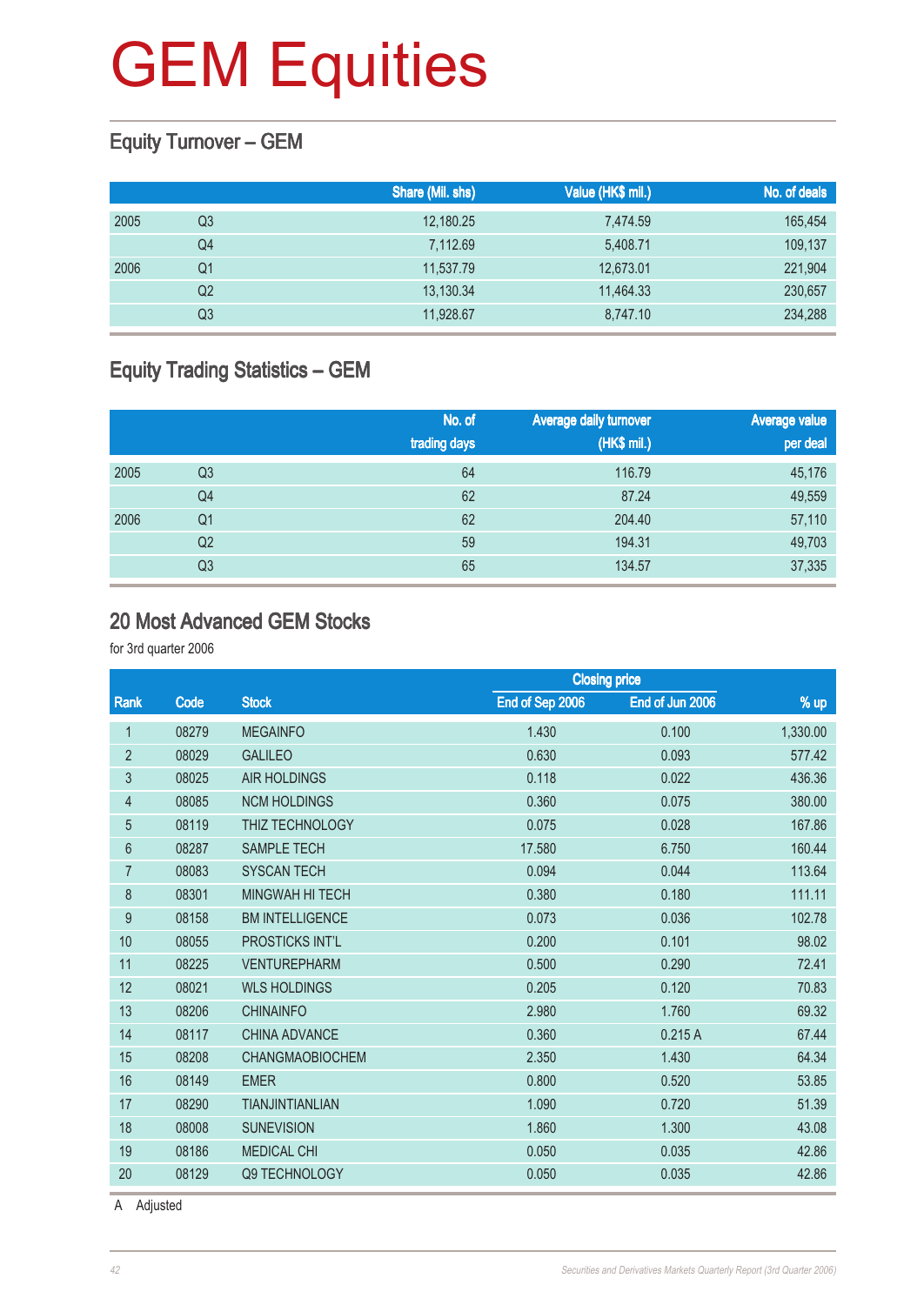### 20 Most Declined GEM Stocks

for 3rd quarter 2006

|                |       |                        |                 | <b>Closing price</b> |          |
|----------------|-------|------------------------|-----------------|----------------------|----------|
| Rank           | Code  | <b>Stock</b>           | End of Sep 2006 | End of Jun 2006      | % up     |
| $\mathbf 1$    | 08153 | <b>CCCTV GROUP</b>     | 0.275           | 1.000                | $-72.50$ |
| $\overline{2}$ | 08155 | <b>CAPITAL</b>         | 0.044           | 0.120                | $-63.33$ |
| 3              | 08172 | <b>SATELLITEDEVICE</b> | 0.072           | 0.172                | $-58.14$ |
| $\overline{4}$ | 08118 | <b>INT'L ENT</b>       | 1.550           | 3.500                | $-55.71$ |
| 5              | 08088 | <b>TECHPACIFIC CAP</b> | 0.480           | 1.000                | $-52.00$ |
| 6              | 08037 | LONGLIFE GROUP         | 0.172           | 0.305                | $-43.61$ |
| $\overline{7}$ | 08003 | <b>T S TELECOM</b>     | 0.180           | 0.310                | $-41.94$ |
| 8              | 08331 | <b>ZHEJIANG SHIBAO</b> | 0.750           | 1.290                | $-41.86$ |
| 9              | 08047 | <b>UB HOLDINGS</b>     | 0.175           | 0.300                | $-41.67$ |
| 10             | 08092 | <b>ITE HOLDINGS</b>    | 0.040           | 0.068                | $-41.18$ |
| 11             | 08089 | PROACTIVE TECH         | 0.045           | 0.076                | $-40.79$ |
| 12             | 08110 | <b>FIRST MOBILE</b>    | 0.092           | 0.154                | $-40.26$ |
| 13             | 08156 | <b>CHINA VANGUARD</b>  | 1.190           | 1.980                | $-39.90$ |
| 14             | 08282 | <b>TOM ONLINE</b>      | 1.220           | 1.910                | $-36.13$ |
| 15             | 08141 | <b>INSPUR INT'L</b>    | 0.580           | 0.870                | $-33.33$ |
| 16             | 08151 | <b>ESSEX BIO-TECH</b>  | 0.120           | 0.175                | $-31.43$ |
| 17             | 08197 | NORTHEAST TIGER        | 0.048           | 0.069                | $-30.43$ |
| 18             | 08227 | <b>HAITIAN ANTENNA</b> | 0.350           | 0.500                | $-30.00$ |
| 19             | 08086 | <b>EPRO</b>            | 0.070           | 0.100                | $-30.00$ |
| 20             | 08075 | <b>ROJAM</b>           | 0.213           | 0.300                | $-29.00$ |

A Adjusted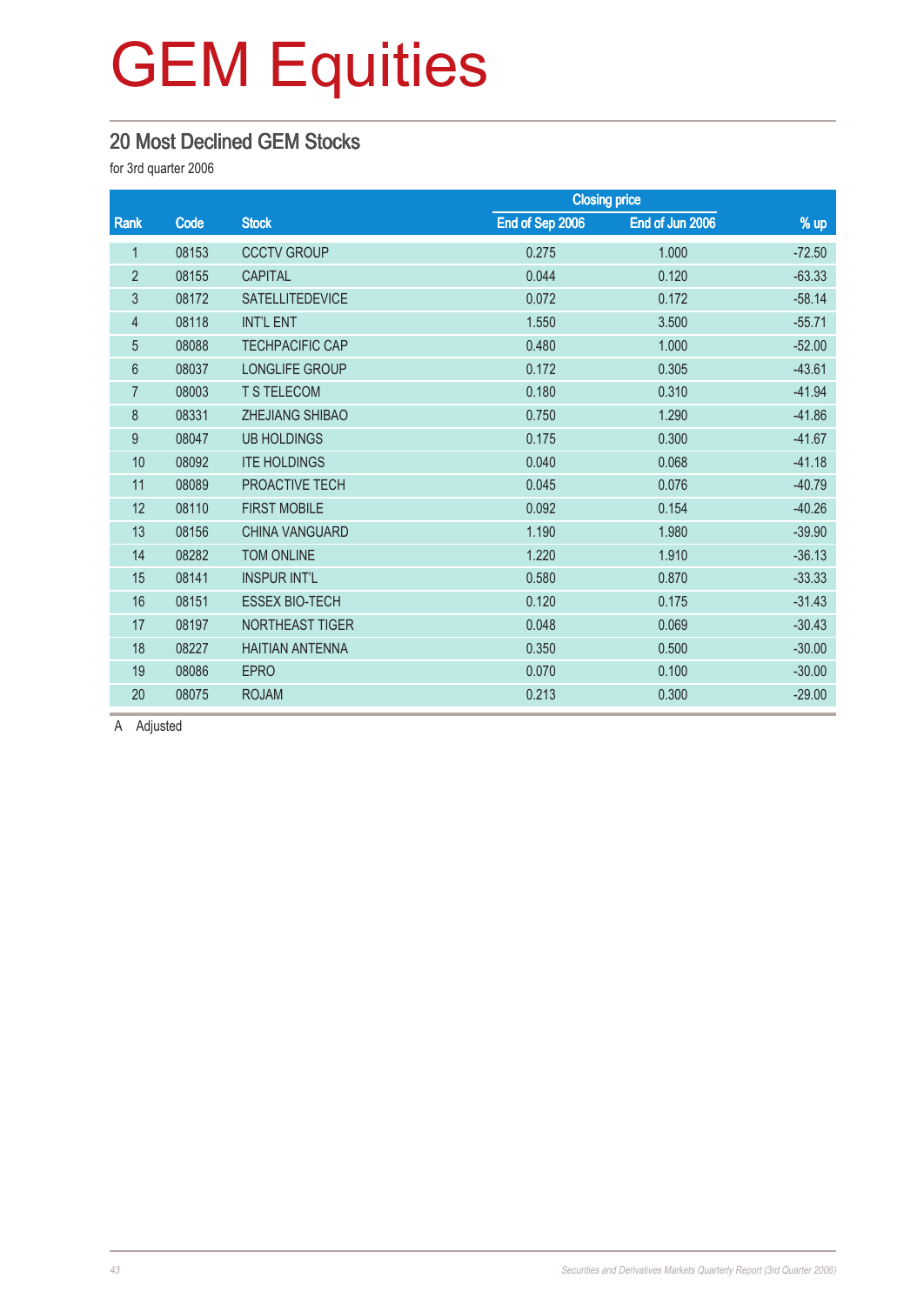### 20 Most Active GEM Stocks by Value

for 3rd quarter 2006

| Rank            | Code  | <b>Stock</b>           | Turnover (HK\$ mil.) | % of total |
|-----------------|-------|------------------------|----------------------|------------|
| $\mathbf{1}$    | 08245 | <b>JINGKELONG</b>      | 959.84               | 10.97      |
| $\overline{2}$  | 08277 | <b>WUMART</b>          | 781.83               | 8.94       |
| $\mathfrak{Z}$  | 08088 | <b>TECHPACIFIC CAP</b> | 688.46               | 7.87       |
| $\overline{4}$  | 08222 | <b>CKLIFE SCIENCES</b> | 449.80               | 5.14       |
| 5               | 08282 | <b>TOM ONLINE</b>      | 425.87               | 4.87       |
| $6\phantom{1}6$ | 08011 | <b>KANSTAR ENPAPER</b> | 347.99               | 3.98       |
| $\overline{7}$  | 08180 | <b>GOLDEN MEDITECH</b> | 309.35               | 3.54       |
| 8               | 08276 | <b>SUNSHINE</b>        | 248.52               | 2.84       |
| 9               | 08029 | <b>GALILEO</b>         | 232.09               | 2.65       |
| 10              | 08008 | <b>SUNEVISION</b>      | 219.44               | 2.51       |
| 11              | 08280 | <b>TIANYE WATER</b>    | 213.70               | 2.44       |
| 12              | 08208 | <b>CHANGMAOBIOCHEM</b> | 206.74               | 2.36       |
| 13              | 08201 | <b>CHINA FIRE</b>      | 202.27               | 2.31       |
| 14              | 08279 | <b>MEGAINFO</b>        | 193.58               | 2.21       |
| 15              | 08138 | <b>TOWN HEALTH</b>     | 191.20               | 2.19       |
| 16              | 08099 | ZHENGZHOU GAS          | 167.83               | 1.92       |
| 17              | 08287 | <b>SAMPLE TECH</b>     | 162.54               | 1.86       |
| 18              | 08161 | <b>CHINALOTSYNERGY</b> | 153.61               | 1.76       |
| 19              | 08206 | <b>CHINAINFO</b>       | 147.73               | 1.69       |
| 20              | 08212 | APTUS HOLDINGS         | 134.10               | 1.53       |
| <b>Total</b>    |       |                        | 6,436.48             | 73.58      |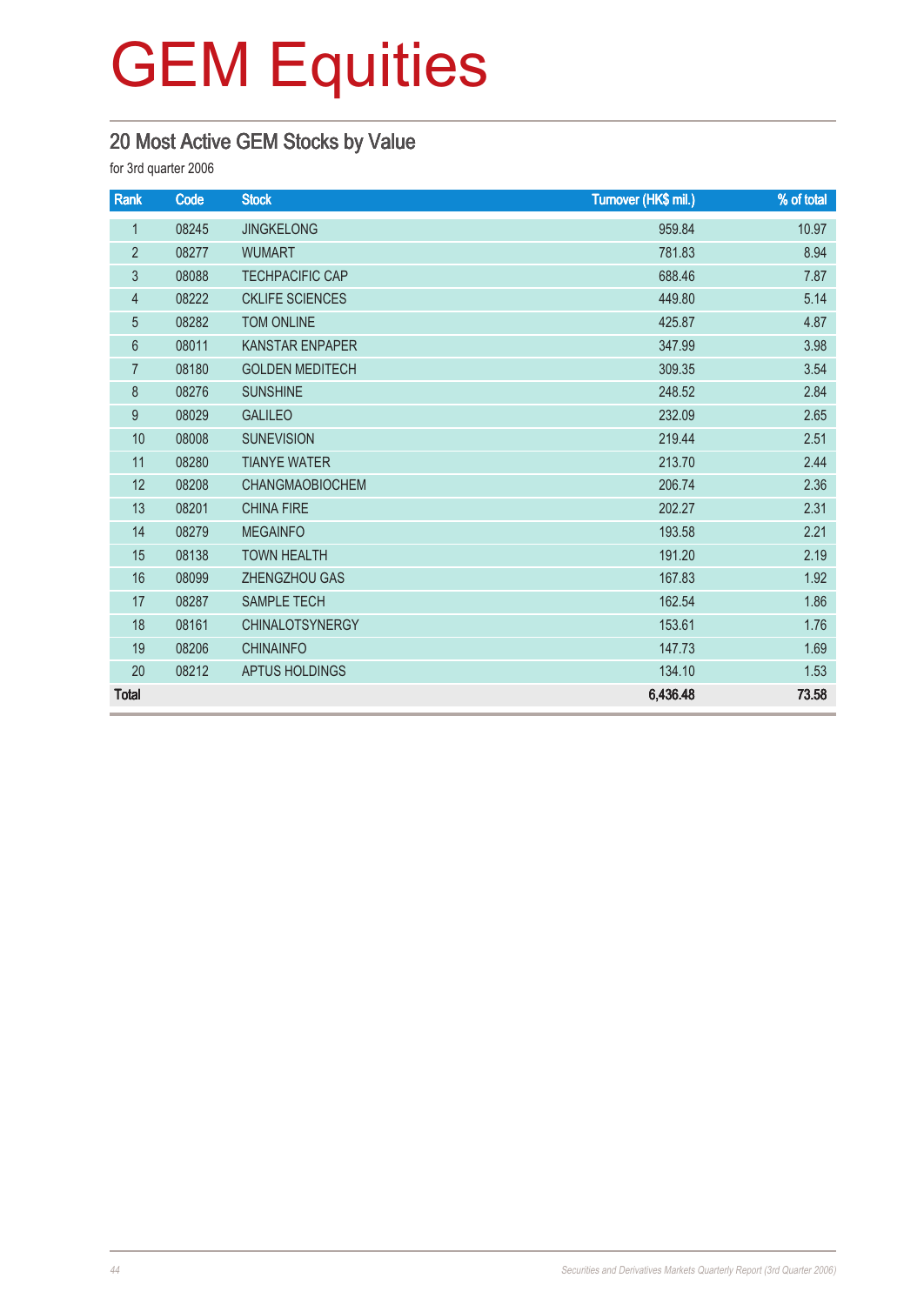### 20 Most Active GEM Stock by Shares

for 3rd quarter 2006

| Rank             | Code  | <b>Stock</b>             | <b>Turnover (Mil. shs)</b> | % of total |
|------------------|-------|--------------------------|----------------------------|------------|
| $\mathbf{1}$     | 08088 | <b>TECHPACIFIC CAP</b>   | 955.13                     | 8.01       |
| $\overline{2}$   | 08029 | <b>GALILEO</b>           | 776.42                     | 6.51       |
| $\mathfrak{Z}$   | 08138 | <b>TOWN HEALTH</b>       | 743.28                     | 6.23       |
| $\overline{4}$   | 08011 | <b>KANSTAR ENPAPER</b>   | 706.87                     | 5.93       |
| $\overline{5}$   | 08250 | <b>PLASMAGENE</b>        | 687.19                     | 5.76       |
| $6\,$            | 08222 | CK LIFE SCIENCES         | 583.33                     | 4.89       |
| $\overline{7}$   | 08129 | Q9 TECHNOLOGY            | 580.68                     | 4.87       |
| $\,8\,$          | 08279 | <b>MEGAINFO</b>          | 354.64                     | 2.97       |
| $\boldsymbol{9}$ | 08282 | <b>TOM ONLINE</b>        | 333.16                     | 2.79       |
| 10               | 08172 | SATELLITE DEVICE         | 318.89                     | 2.67       |
| 11               | 08201 | <b>CHINA FIRE</b>        | 263.05                     | 2.21       |
| 12               | 08178 | <b>XTEAM SOFTWARE</b>    | 258.24                     | 2.16       |
| 13               | 08046 | <b>TIGER TECH</b>        | 201.95                     | 1.69       |
| 14               | 08042 | KO YO GROUP              | 189.39                     | 1.59       |
| 15               | 08122 | CASH FIN SER GP          | 182.79                     | 1.53       |
| 16               | 08003 | T S TELECOM              | 180.48                     | 1.51       |
| 17               | 08099 | ZHENGZHOU GAS            | 178.41                     | 1.50       |
| 18               | 08245 | <b>JINGKELONG</b>        | 171.67                     | 1.44       |
| 19               | 08021 | <b>WLS HOLDINGS</b>      | 158.35                     | 1.33       |
| 20               | 08161 | <b>CHINA LOT SYNERGY</b> | 153.46                     | 1.29       |
| <b>Total</b>     |       |                          | 7,977.38                   | 66.88      |

### Market Capitalisation of Listed Companies for GEM

as at the quarter end

|      |    | HK\$ mil. |
|------|----|-----------|
| 2005 | Q3 | 72,282.93 |
|      | Q4 | 66,603.74 |
| 2006 | Q1 | 84,214.72 |
|      | Q2 | 82,030.68 |
|      | Q3 | 77,829.34 |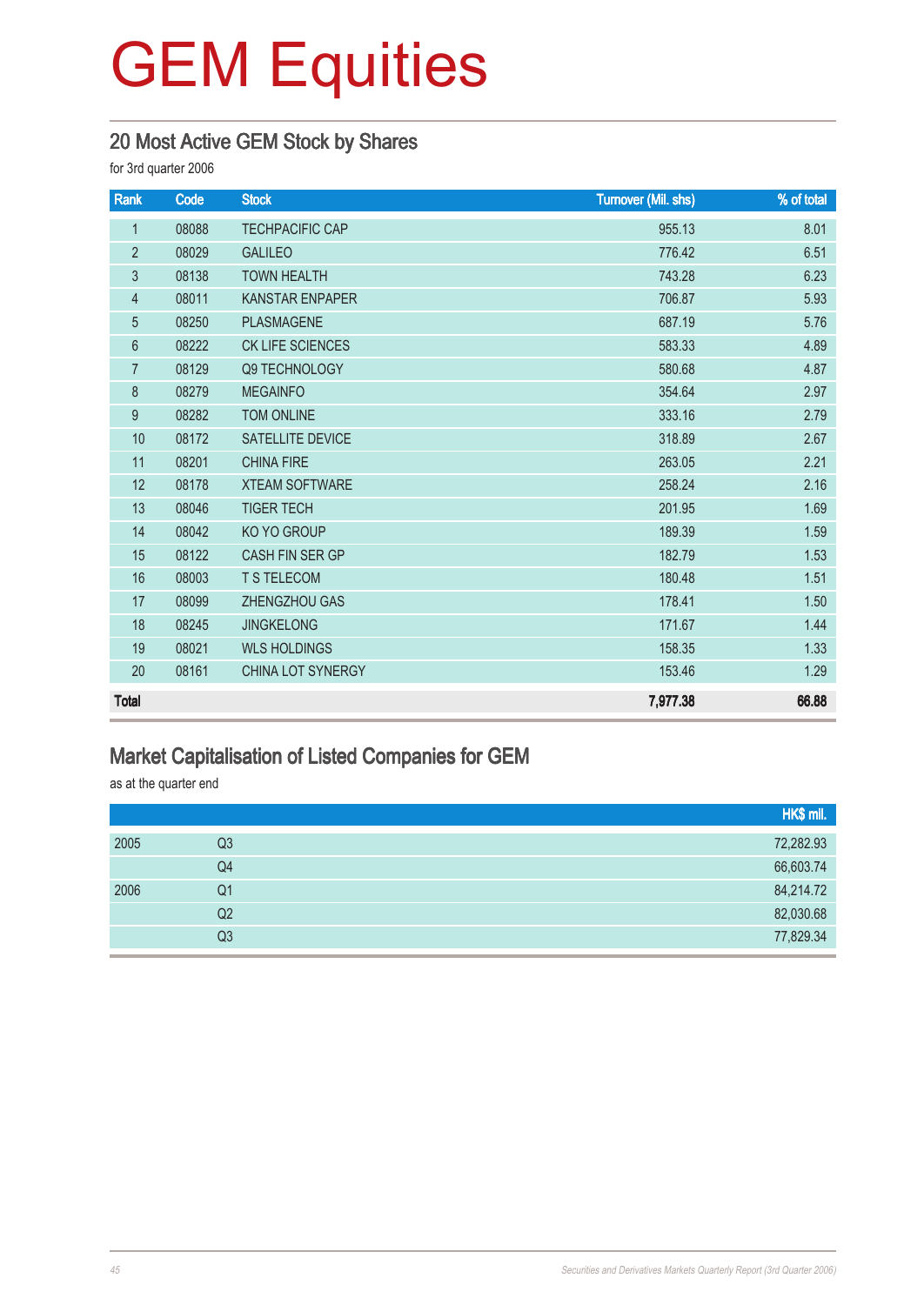### 50 Leading Companies by Market Capitalisation – GEM

as at the 3rd quarter end 2006

| Rank                | Code | Market capitalisation (HK\$ mil.)<br><b>Company</b>          |           | % of market total |
|---------------------|------|--------------------------------------------------------------|-----------|-------------------|
| 1                   | 8222 | CK Life Sciences Int'l., (Holdings) Inc.                     | 7,208.30  | 9.26              |
| $\overline{2}$      | 8002 | Phoenix Satellite Television Holdings Ltd.                   | 5,780.71  | 7.43              |
| $\overline{3}$      | 8282 | TOM Online Inc.                                              | 5,196.75  | 6.68              |
| 4                   | 8008 | Sunevision Holdings Ltd.                                     | 3,769.72  | 4.84              |
| 5                   | 8212 | Aptus Holdings Ltd.                                          | 3,737.31  | 4.80              |
| $\boldsymbol{6}$    | 8277 | Wumart Stores, Inc. - H Shares                               | 3,419.33  | 4.39              |
| 7                   | 8180 | Golden Meditech Co. Ltd.                                     | 3,012.20  | 3.87              |
| $\bf 8$             | 8117 | China Advance Holdings Ltd.                                  | 2,452.49  | 3.15              |
| $\boldsymbol{9}$    | 8052 | Convenience Retail Asia Ltd.                                 | 2,061.48  | 2.65              |
| 10                  | 8006 | China.com Inc.                                               | 2,023.65  | 2.60              |
| 11                  | 8201 | China Fire Safety Enterprise Group Holdings Ltd.             | 2,023.50  | 2.60              |
| 12                  | 8206 | Chinainfo Holdings Ltd.                                      | 1,891.37  | 2.43              |
| 13                  | 8276 | Century Sunshine Ecological Technology Holdings Ltd.         | 1,822.11  | 2.34              |
| 14                  | 8199 | Shandong Weigao Group Medical Polymer Co. Ltd. - H Shares    | 1,587.00  | 2.04              |
| 15                  | 8161 | China LotSynergy Holdings Ltd.                               | 1,577.60  | 2.03              |
| 16                  | 8088 | Techpacific Capital Ltd.                                     | 1,474.44  | 1.89              |
| 17                  | 8011 | Kanstar Environmental Paper Products Holdings Ltd.           | 1,420.00  | 1.82              |
| 18                  | 8138 | Town Health International Holdings Co. Ltd.                  | 1,273.71  | 1.64              |
| 19                  | 8061 | AcrossAsia Ltd.                                              | 1,012.92  | 1.30              |
| 20                  | 8069 | Tong Ren Tang Technologies Co. Ltd. - H Shares               | 981.34    | 1.26              |
| 21                  | 8292 | HC International, Inc.                                       | 861.42    | 1.11              |
| 22                  | 8216 | Chinasoft International Ltd.                                 | 838.74    | 1.08              |
| 23                  | 8245 | Beijing Jingkelong Co. Ltd. - H Shares                       | 818.20    | 1.05              |
| 24                  | 8279 | Megalnfo Holdings Ltd.                                       | 795.65    | 1.02              |
| 25                  | 8156 | China Vanguard Group Ltd.                                    | 742.62    | 0.95              |
| 26                  | 8261 | Shandong Molong Petroleum Machinery Co. Ltd. - H Shares      | 541.81    | 0.70              |
| 27                  | 8070 | Zhongyu Gas Holdings Ltd.                                    | 530.07    | 0.68              |
| 28                  | 8099 | Zhengzhou Gas Co. Ltd. - H Shares                            | 512.11    | 0.66              |
| 29                  | 8029 | Galileo Capital Group Ltd.                                   | 504.00    | 0.65              |
| 30                  | 8090 | EVI Education Asia Ltd.                                      | 498.00    | 0.64              |
| 31                  | 8196 | Launch Tech Co. Ltd. - H Shares                              | 451.44    | 0.58              |
| 32                  | 8122 | <b>CASH Financial Services Group Ltd.</b>                    | 435.03    | 0.56              |
| 33                  | 8208 | Changmao Biochemical Engineering Co. Ltd. - H Shares         | 431.70    | 0.55              |
| 34                  | 8259 | Yantai North Andre Juice Co. Ltd. - H Shares                 | 415.45    | 0.53              |
| 35                  | 8075 | Rojam Entertainment Holdings Ltd.                            | 410.26    | 0.53              |
| 36                  | 8101 | Value Convergence Holdings Ltd.                              | 384.25    | 0.49              |
| 37                  | 8118 | International Entertainment Corporation                      | 365.54    | 0.47              |
| 38                  | 8290 | Tianjin Tianlian Public Utilities Co., Ltd. - H Shares       | 359.70    | 0.46              |
| 39                  | 8287 | Nanjing Sample Technology Co. Ltd. - H Shares                | 358.63    | 0.46              |
| 40                  | 8280 | Xinjiang Tianye Water Saving Irrigation System Co Ltd -H Shs | 356.22    | 0.46              |
| 41                  | 8293 | Jinheng Automotive Safety Technology Holdings Ltd.           | 347.00    | 0.45              |
| 42                  | 8230 | Shenzhen Dongjiang Environmental Co. Ltd. - H Shares         | 341.57    | 0.44              |
| 43                  | 8317 | Finet Group Ltd.                                             | 339.97    | 0.44              |
| 44                  | 8177 | Sino Stride Technology (Holdings) Ltd.                       | 325.89    | 0.42              |
| 45                  | 8228 | Vertex Group Ltd.                                            | 325.58    | 0.42              |
| 46                  | 8262 | A - S China Plumbing Products Ltd.                           | 320.19    | 0.41              |
| 47                  | 8073 | Recruit Holdings Ltd.                                        | 310.09    | 0.40              |
| 48                  | 8042 | Ko Yo Ecological Agrotech (Group) Ltd.                       | 298.43    | 0.38              |
| 49                  | 8141 | Inspur International Ltd.                                    | 298.29    | 0.38              |
| 50                  | 8251 | Shanghai Donghua Petrochemical Co. Ltd. - H Shares           | 288.40    | 0.37              |
| <b>Total</b>        |      |                                                              | 67,532.21 | 86.77             |
| <b>Market Total</b> |      |                                                              | 77,829.34 | 100.00            |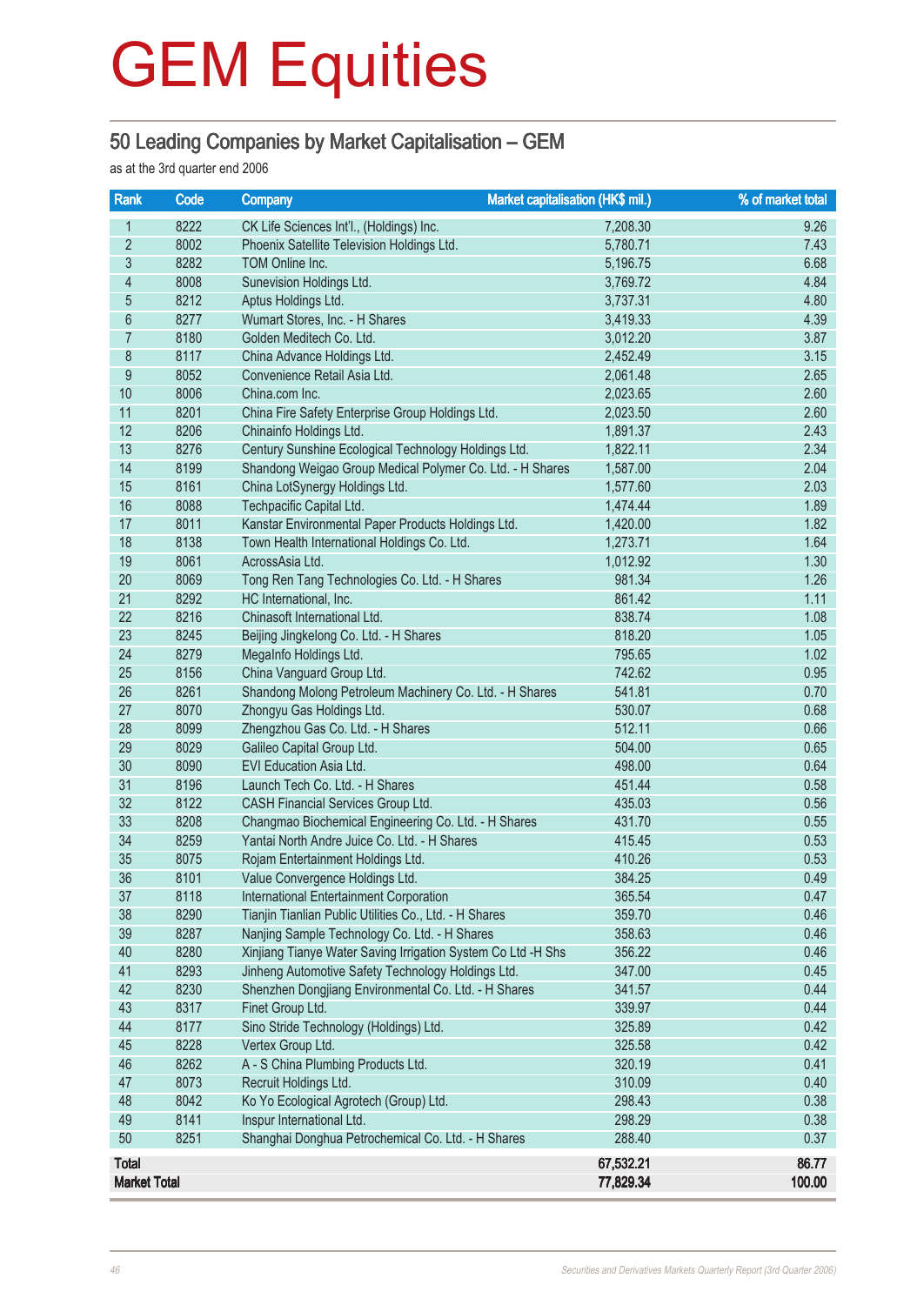#### New Listing Companies Statistics – GEM Equities

|      |    | No. of newly listed companies | Funds raised (HK\$ mil.) |
|------|----|-------------------------------|--------------------------|
| 2005 | Q3 |                               | 204.69                   |
|      | Q4 | 5                             | 378.75                   |
| 2006 | Q1 | 3                             | 453.33                   |
|      | Q2 |                               | 130.07                   |
|      | Q3 |                               | 683.10                   |

#### Newly Listed Companies for GEM

for 3rd quarter 2006

| <b>Code</b> | Company name                           |            | Listing date No. of issued shares | Funds raised (HK\$ mil.) |
|-------------|----------------------------------------|------------|-----------------------------------|--------------------------|
| 08245       | Beijing Jingkelong Co. Ltd. - H Shares | 2006/09/25 | 151,800,000                       | 683.10                   |
| Total       |                                        |            |                                   | 683.10                   |

#### Withdrawal of Listed Companies – GEM

for 3rd quarter 2006

| <b>Code</b> | <b>Company name</b>                        | Last trading date | <b>Delisted date</b> |
|-------------|--------------------------------------------|-------------------|----------------------|
| 08289       | Enric Energy Equipment Holdings Ltd. #     | 2006/07/19        | 2006/07/20           |
| 08036       | M Channel Corporation Ltd.                 | 2005/04/28        | 2006/08/11           |
| 08031       | Kinetana International Biotech Pharma Ltd. | 2005/04/18        | 2006/09/01           |

# Transfer listing on Main Board

### Company Name Changes for GEM

for 3rd quarter 2006

| Old name                       | New name                               | <b>Effective date</b> | Adoption date |
|--------------------------------|----------------------------------------|-----------------------|---------------|
| Vertex Communications &        | Vertex Group Ltd.                      | 2006/07/20            | 2006/07/20    |
| Technology Group Ltd.          |                                        |                       |               |
| B & B Group Holdings Ltd.      | China Vanguard Group Ltd.              | 2006/07/19            | 2006/07/26    |
| Lang Chao International Ltd. * | Inspur International Ltd.              | 2006/06/27            | 2006/08/07    |
| Shine Software (Holdings) Ltd. | China Leason Investment Group Co. Ltd. | 2006/07/25            | 2006/08/11    |
| <b>Grandy Corporation</b>      | Hua Xia Healthcare Holdings Ltd.       | 2006/08/03            | 2006/08/28    |
| Angels Technology Co. Ltd.     | DeTeam Co. Ltd.                        | 2006/09/11            | 2006/09/25    |
| IA International Holdings Ltd. | Union Bridge Holdings Ltd.             | 2006/08/10            | 2006/09/27    |
|                                |                                        |                       |               |

Change of English name only

# Change of Chinese name only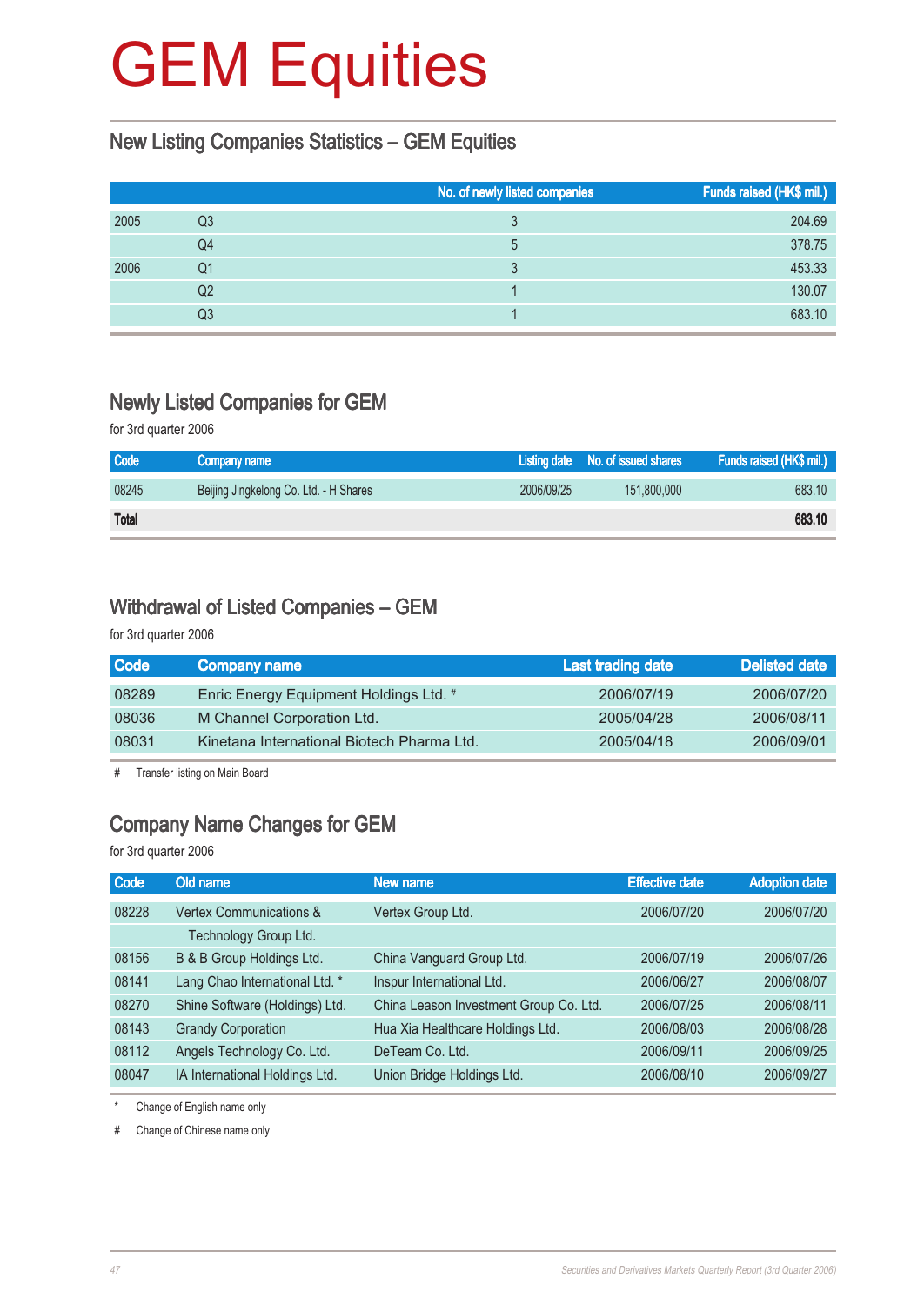#### Share Split/Consolidation for GEM

for 3rd quarter 2006

| <b>Code</b> | <b>Company</b>              | <b>Particulars</b>      | <b>Effective date</b> |
|-------------|-----------------------------|-------------------------|-----------------------|
| 08009       | iMerchants Ltd.             | Consolidation 10 into 1 | 2006/07/28            |
| 08117       | China Advance Holdings Ltd. | Split 1 into 20         | 2006/08/01            |

#### Rights Issues & Open Offers for GEM

for 3rd quarter 2006

| <b>Month</b> | Code  | Company                                  | <b>Ratio</b>                        | Funds raised (HK\$ mil.) |
|--------------|-------|------------------------------------------|-------------------------------------|--------------------------|
| Jul          | 08136 | FX Creations International Holdings Ltd. | Open offer 1 for $2 \text{ }@$0.06$ | 14.96                    |
|              | 08083 | SYSCAN Technology Holdings Ltd.          | Open offer 3 for 1 @\$0.03          | 9.21                     |
|              | 08172 | Satellite Devices Corporation            | Open offer 3 for 1 @\$0.065         | 25.68                    |
| Sep          | 08032 | GreaterChina Technology Group Ltd.       | Open offer 3 for 2 @\$0.015         | 18.31                    |
| <b>Total</b> |       |                                          |                                     | 68.16                    |

#### Placing\*

|                   |       |                       | No. of      |                      |                     |
|-------------------|-------|-----------------------|-------------|----------------------|---------------------|
|                   |       |                       | new shares  | <b>Placing price</b> | <b>Funds raised</b> |
| <b>Month</b>      | Code  | Company               | placed      | (HK\$)               | (HK\$ mil.)         |
| 2006              |       |                       |             |                      |                     |
| Jun <sup>**</sup> | 08112 | DETEAM CO LTD         | 48,960,000  | 0.223                | 10.92               |
|                   | 08190 | <b>GOLDING SOFT</b>   | 200,000,000 | 0.014                | 2.76                |
|                   | 08117 | <b>CHINA ADVANCE</b>  | 13,624,934  | 1.500                | 20.44               |
|                   | 08003 | <b>T S TELECOM</b>    | 56,400,000  | 0.105                | 5.92                |
|                   | 08047 | <b>UB HOLDINGS</b>    | 60,000,000  | 0.300                | 18.00               |
| Jul               | 08317 | <b>FINET GROUP</b>    | 24,200,000  | 0.850                | 20.57               |
| Sep               | 08202 | <b>INNO-TECH HOLD</b> | 28,000,000  | 0.160                | 4.48                |
| <b>Total</b>      |       |                       |             |                      | 83.08               |

Due to the reporting time-lag, placing figures for the quarter are provisional.

\*\* Supplementary information update for previous quarters.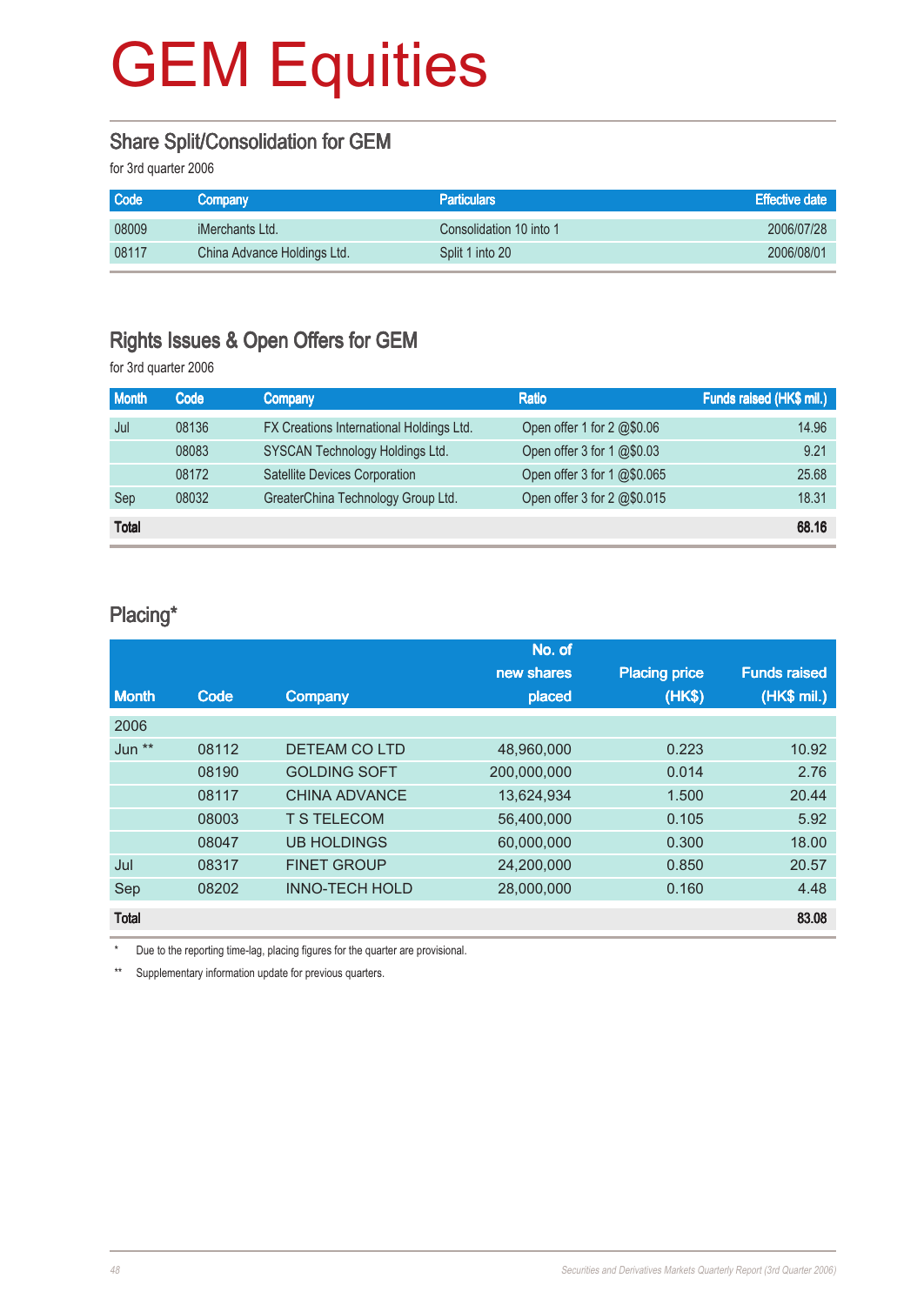## GEM Warrants

### Warrant Trading and Market Value Statistics – GEM

|    | <b>Number</b> | Turnover value (HK\$ mil.) | Market value (HK\$ mil.) |
|----|---------------|----------------------------|--------------------------|
| Q3 |               | –                          |                          |
| Q4 |               | –                          |                          |
| Q1 |               |                            |                          |
| Q2 |               |                            |                          |
| Q3 |               | –                          |                          |
|    |               |                            |                          |

### Newly Listed Equity GEM Warrants

for 3rd quarter 2006

|              |                        | Initial issued           |               | <b>Amount raised</b> |
|--------------|------------------------|--------------------------|---------------|----------------------|
| Code         | <b>Equity warrants</b> | amount (HK) Listing date | <b>Expiry</b> | (HK\$ mil.)          |
|              | n.a.                   |                          |               |                      |
| <b>Total</b> |                        |                          |               |                      |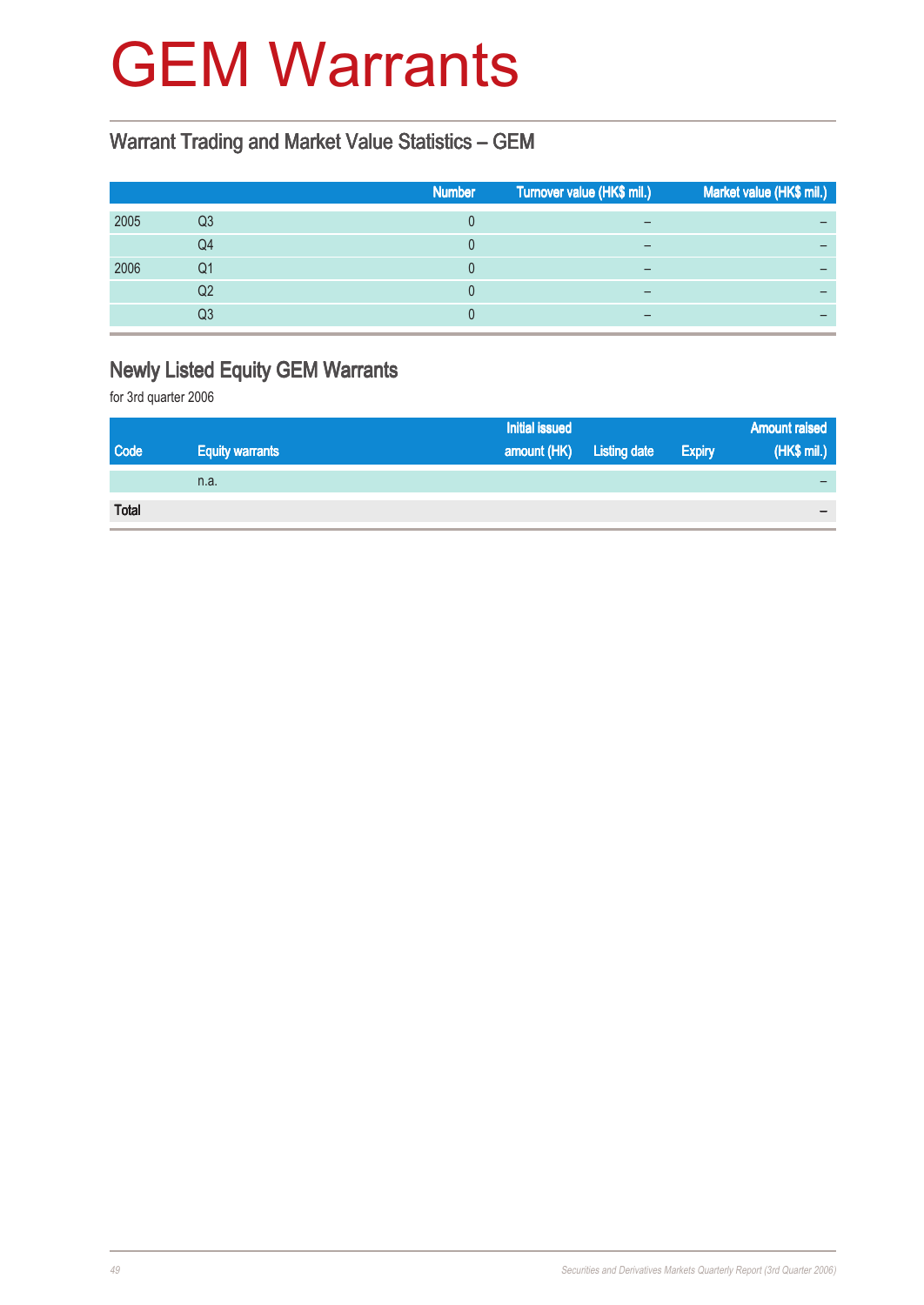# Stock Market Indices

### Hong Kong Stock Market Indices

|                                               | End of Sep 2006 | End of Jun 2006 |                                   |
|-----------------------------------------------|-----------------|-----------------|-----------------------------------|
| <b>Index</b>                                  | <b>Close</b>    | <b>Close</b>    | Change %                          |
| S&P/HKEx LargeCap Index                       | 20418.50        | 19114.74        | 6.82%<br>$+$                      |
|                                               |                 |                 |                                   |
| S&P/HKEx GEM Index                            | 1102.56         | 1178.32         | 6.43%<br>$\overline{\phantom{0}}$ |
|                                               |                 |                 |                                   |
| <b>HANG SENG INDEX</b>                        | 17543.05        | 16267.62        | 7.84%<br>$\ddot{}$                |
| <b>SECTORIAL INDICES</b>                      |                 |                 |                                   |
| Finance                                       | 30107.37        | 28721.55        | 4.83%<br>$+$                      |
| <b>Utilities</b>                              | 33061.03        | 31515.30        | 4.90%<br>$+$                      |
| Properties                                    | 20808.79        | 19576.66        | 6.29%<br>$+$                      |
| Commerce & Industry                           | 8874.77         | 7998.64         | $+ 10.95%$                        |
|                                               |                 |                 |                                   |
| HANG SENG COMPOSITE INDEX                     | 2335.32         | 2182.73         | 6.99%<br>$\ddot{}$                |
| HANG SENG CHINA-AFFILIATED CORPORATIONS INDEX | 2649.52         | 2303.55         | 15.02%<br>$+$                     |
| HANG SENG CHINA ENTERPRISES INDEX             | 7097.25         | 6784.60         | 4.61%<br>$\ddot{}$                |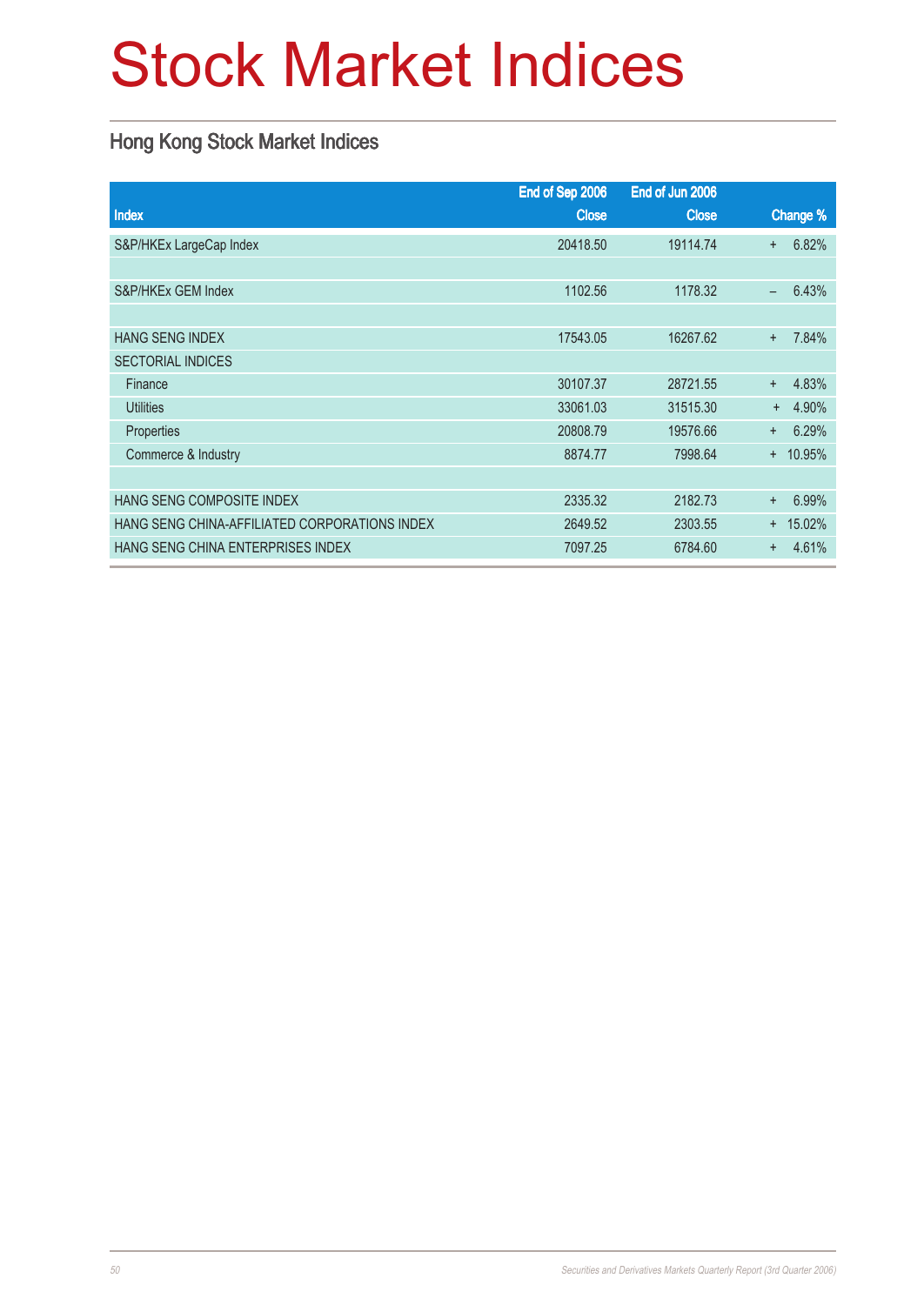## Stock Market Indices

### Hang Seng Index (2005/07/01 – 2006/09/30) Hang Seng 2006/09/30)



### S&P/HKEx LargeCap Index (2005/07/01 – 2006/09/30)



### S&P/HKEx GEM Index (2005/07/01 – 2006/09/30)

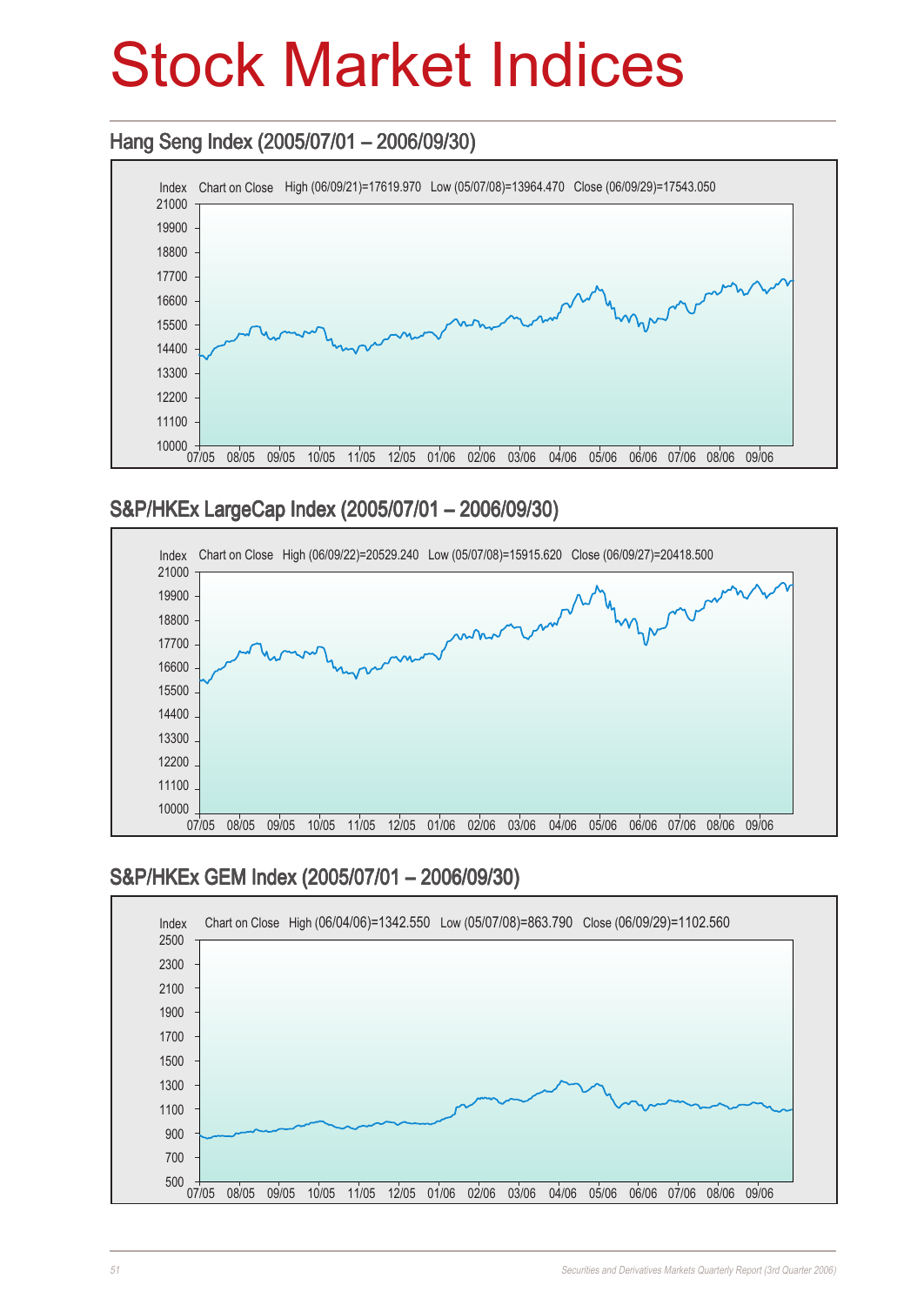# Stock Market Indices

### WORLD INDICES

|                             | End of Sep 2006 | End of Jun 2006 |                 |            |
|-----------------------------|-----------------|-----------------|-----------------|------------|
| <b>Index</b>                | <b>Close</b>    | <b>Close</b>    |                 | Change %   |
| <b>HONG KONG</b>            |                 |                 |                 |            |
| S&P/HKEx LargeCap Index     | 20418.50        | 19114.74        | $\ddot{}$       | 6.82%      |
| Hang Seng Index             | 17543.05        | 16267.62        | $\ddot{}$       | 7.84%      |
| <b>AUSTRALIA</b>            |                 |                 |                 |            |
| All Ordinaries Index        | 5113.00         | 5034.00         | $+$             | 1.57%      |
| <b>JAKARTA</b>              |                 |                 |                 |            |
| Composite Index             | 1534.62         | 1310.26         |                 | $+ 17.12%$ |
| <b>JAPAN</b>                |                 |                 |                 |            |
| Nikkei (225)                | 16127.58        | 15505.18        | $\ddot{}$       | 4.01%      |
| <b>KOREA</b>                |                 |                 |                 |            |
| Composite Index             | 1371.41         | 1295.15         | $\ddot{}$       | 5.89%      |
| <b>KUALA LUMPUR</b>         |                 |                 |                 |            |
| Composite Index             | 967.55          | 914.69          | $+$             | 5.78%      |
| <b>MANILA</b>               |                 |                 |                 |            |
| Composite Index             | 2556.71         | 2178.79         |                 | + 17.35%   |
| <b>NEW ZEALAND</b>          |                 |                 |                 |            |
| <b>NZSE (50)</b>            | 3589.34         | 3585.87         | $+$             | 0.10%      |
| <b>SHANGHAI</b>             |                 |                 |                 |            |
| A Shares Index              | 1840.31         | 1758.06         | $\ddot{}$       | 4.68%      |
| <b>B</b> Shares Index       | 107.80          | 92.39           |                 | + 16.68%   |
| <b>SHENZHEN</b>             |                 |                 |                 |            |
| A Shares Index              | 455.45          | 451.21          | $\ddot{}$       | 0.94%      |
| <b>B</b> Shares Index       | 323.36          | 295.10          | $\ddot{}$       | 9.58%      |
| <b>SINGAPORE</b>            |                 |                 |                 |            |
| <b>Straits Times Index</b>  | 2568.86         | 2435.39         | $\ddot{}$       | 5.48%      |
| <b>TAIWAN</b>               |                 |                 |                 |            |
| Taipei Weighted Stock Index | 6883.05         | 6704.41         | $\ddot{}$       | 2.66%      |
| <b>THAILAND</b>             |                 |                 |                 |            |
| <b>SET Index</b>            | 686.10          | 678.13          | $\ddot{}$       | 1.18%      |
| <b>NEW YORK</b>             |                 |                 |                 |            |
| <b>DJIA</b>                 | 11679.07        | 11150.22        | $^{+}$          | 4.74%      |
| Nasdaq Composite Index      | 2258.43         | 2172.09         | $\ddot{}$       | 3.97%      |
| <b>TORONTO</b>              |                 |                 |                 |            |
| S&P/TSX Composite Index     | 11761.27        | 11612.87        | $^{\mathrm{+}}$ | 1.28%      |
| <b>GERMANY</b>              |                 |                 |                 |            |
| DAX Capital Value Index     | 4031.16         | 3815.63         | $\ddot{}$       | 5.65%      |
| <b>LONDON</b>               |                 |                 |                 |            |
| <b>FTSE (100)</b>           | 5960.80         | 5833.42         | $\pm$           | 2.18%      |
|                             |                 |                 |                 |            |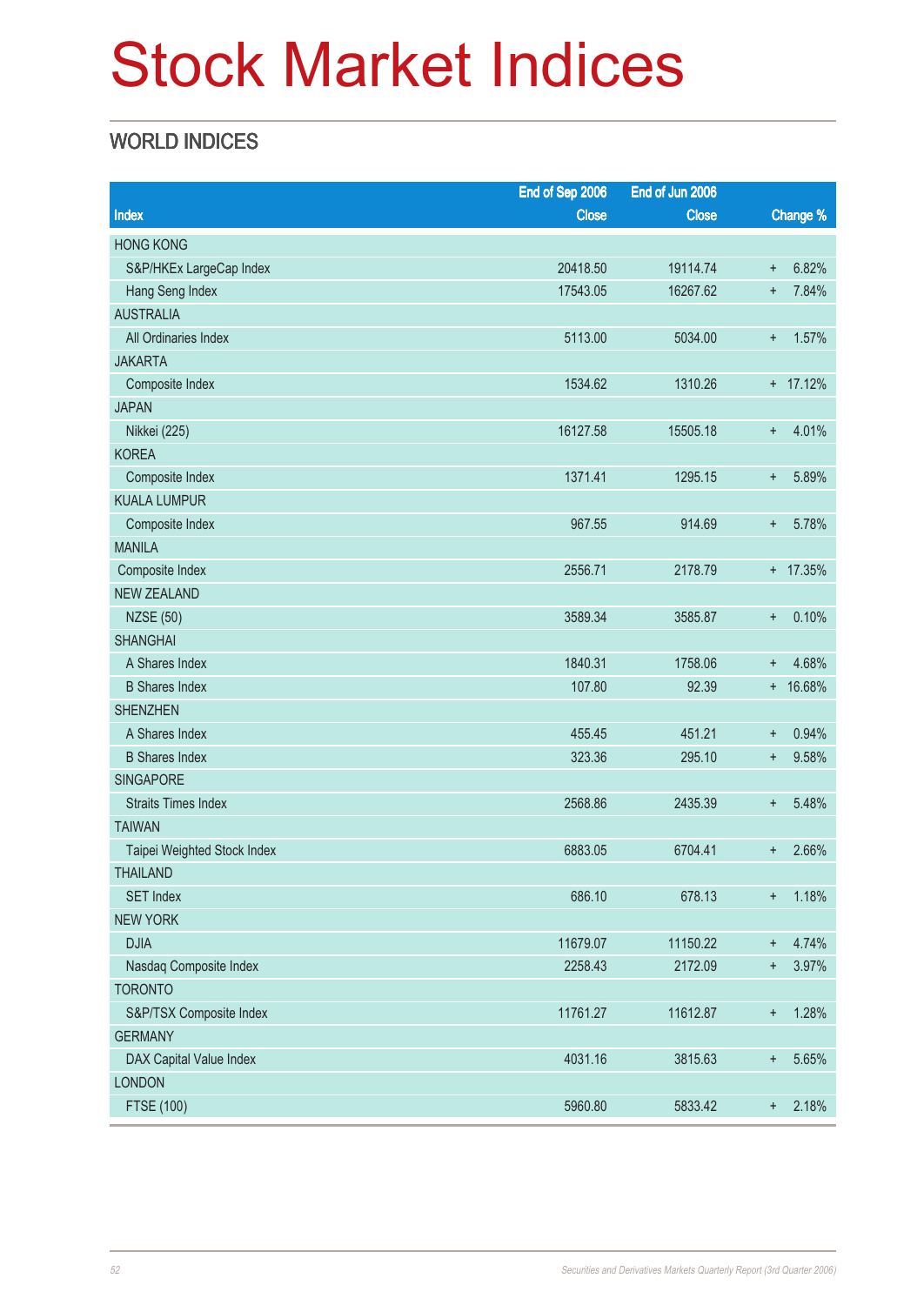### Contract Volume by Derivatives Products

|                                       | <b>Contracts</b> |                  |
|---------------------------------------|------------------|------------------|
| <b>Derivatives product</b>            | 3rd Quarter 2006 | 3rd Quarter 2005 |
| Hang Seng Index Futures               | 3,268,285        | 2,695,815        |
| Hang Seng Index Options               | 1,083,631        | 930,746          |
| Mini-Hang Seng Index Futures          | 567,298          | 399,188          |
| Mini-Hang Seng Index Options          | 16,185           | 8,645            |
| <b>H-shares Index Futures</b>         | 1,083,581        | 563,800          |
| H-shares Index Options                | 172,505          | 84,709           |
| FTSE/Xinhua China 25 Index Futures    | 2,763            | 795              |
| FTSE/Xinhua China 25 Index Options    | 1,189            | 3,378            |
| <b>Stock Futures</b>                  | 35,930           | 4,520            |
| <b>Stock Options</b>                  | 4,344,327        | 3,186,175        |
| Three-month HIBOR Futures             | 2,807            | 4,742            |
| One-month HIBOR Futures               | 65               | 30               |
| Three-year Exchange Fund Note Futures | $\mathbf{0}$     | 50               |
| <b>Total</b>                          | 10,578,566       | 7,882,593        |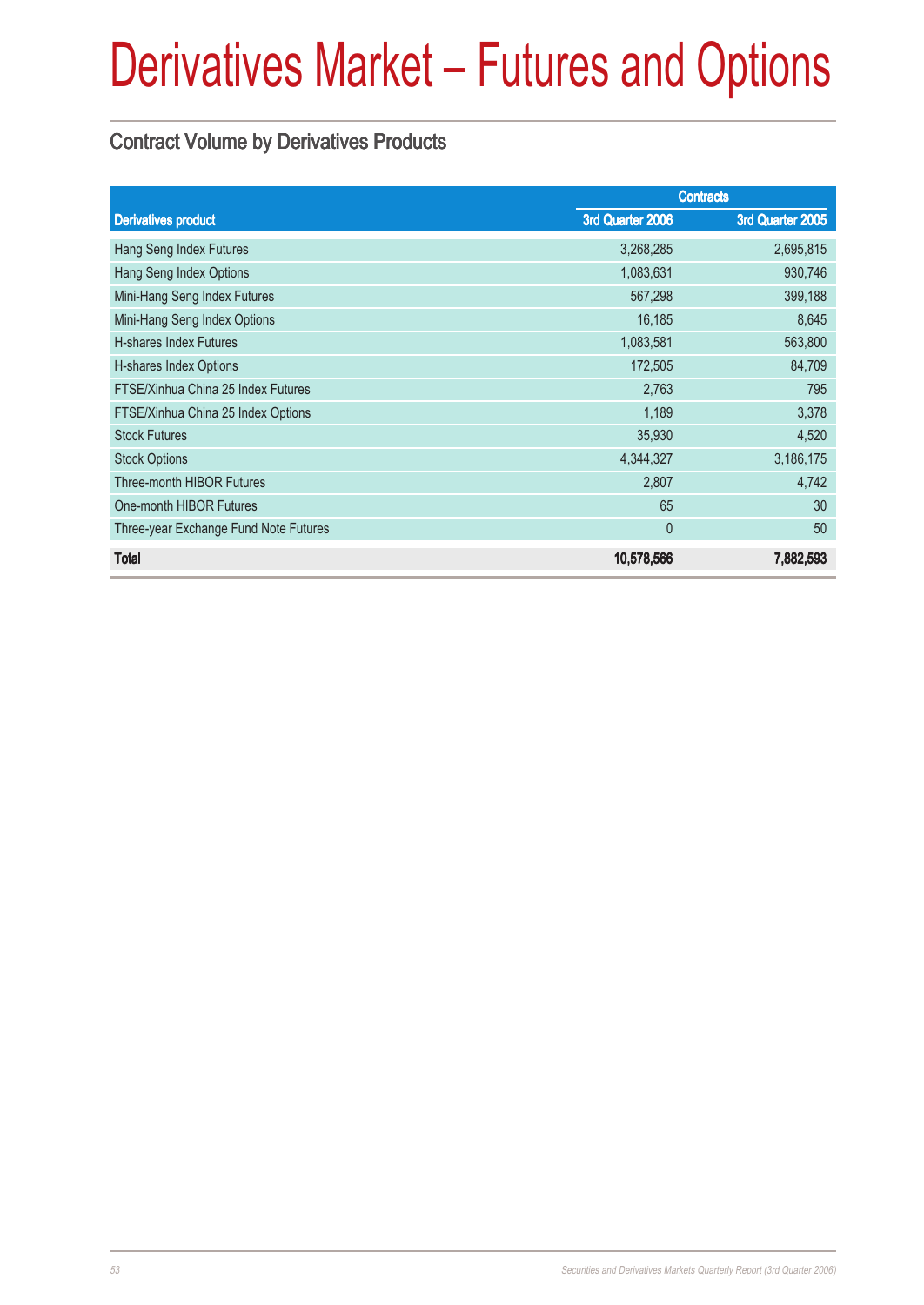### Stock Options Premium by Class

for 3rd Quarter 2006

|                           | <b>HKATS</b> | Premium     |              |
|---------------------------|--------------|-------------|--------------|
| <b>Options class</b>      | Code         | (HK\$ mil.) | $%$ of total |
| <b>CHALCO</b>             | <b>ALC</b>   | 33.87       | 0.80         |
| <b>BANKCOMM</b>           | <b>BCM</b>   | 23.80       | 0.56         |
| <b>BANK OF CHINA</b>      | <b>BCL</b>   | 23.91       | 0.56         |
| <b>BANK OF E ASIA</b>     | <b>BEA</b>   | 5.64        | 0.13         |
| <b>BOC HONG KONG</b>      | <b>BOC</b>   | 33.82       | 0.80         |
| <b>CCB</b>                | CCB          | 42.66       | 1.00         |
| <b>CHINA MOBILE</b>       | <b>CHT</b>   | 783.08      | 18.43        |
| <b>CHINA UNICOM</b>       | <b>CHU</b>   | 18.09       | 0.43         |
| <b>CITIC PACIFIC</b>      | <b>CIT</b>   | 22.93       | 0.54         |
| <b>CHEUNG KONG</b>        | <b>CKH</b>   | 519.58      | 12.23        |
| <b>CKI HOLDINGS</b>       | <b>CKI</b>   | 5.73        | 0.13         |
| <b>CHINA LIFE</b>         | <b>CLI</b>   | 282.76      | 6.66         |
| <b>CLP HOLDINGS</b>       | <b>CLP</b>   | 14.22       | 0.33         |
| <b>CNOOC</b>              | <b>CNC</b>   | 56.11       | 1.32         |
| <b>CHINA NETCOM</b>       | <b>CNM</b>   | 3.62        | 0.09         |
| <b>COSCO PACIFIC</b>      | COS          | 7.15        | 0.17         |
| <b>CATHAY PAC AIR</b>     | <b>CPA</b>   | 16.62       | 0.39         |
| SINOPEC CORP              | <b>CPC</b>   | 19.14       | 0.45         |
| CHINA RESOURCES           | <b>CRE</b>   | 15.87       | 0.37         |
| CHINA TELECOM             | <b>CTC</b>   | 7.15        | 0.17         |
| <b>DENWAY MOTORS</b>      | <b>DWM</b>   | 1.28        | 0.03         |
| <b>ESPRIT HOLDINGS</b>    | <b>ESP</b>   | 27.68       | 0.65         |
| <b>HK ELECTRIC</b>        | <b>HEH</b>   | 7.61        | 0.18         |
| <b>HKEX</b>               | <b>HEX</b>   | 76.04       | 1.79         |
| <b>HSBC HOLDINGS</b>      | <b>HKB</b>   | 881.43      | 20.75        |
| <b>HK &amp; CHINA GAS</b> | <b>HKG</b>   | 9.67        | 0.23         |
| <b>HENDERSON LAND</b>     | <b>HLD</b>   | 54.51       | 1.28         |
| <b>HUANENG POWER</b>      | <b>HNP</b>   | 6.14        | 0.14         |
| <b>HANG SENG BANK</b>     | <b>HSB</b>   | 12.68       | 0.30         |
| <b>HUTCHISON</b>          | <b>HWL</b>   | 519.09      | 12.22        |
| JOHNSON ELECH             | <b>JSE</b>   | 1.17        | 0.03         |
| LENOVO GROUP              | LEH          | 1.92        | 0.05         |
| LI & FUNG                 | LIF          | 17.94       | 0.42         |
| <b>MTR CORPORATION</b>    | <b>MTR</b>   | 11.95       | 0.28         |
| <b>NEW WORLD DEV</b>      | <b>NWD</b>   | 11.88       | 0.28         |
| <b>PING AN</b>            | PAI          | 27.19       | 0.64         |
| <b>PCCW</b>               | <b>PCC</b>   | 5.81        | 0.14         |
| <b>PETROCHINA</b>         | PEC          | 174.07      | 4.10         |
| <b>SHK PPT</b>            | <b>SHK</b>   | 415.79      | 9.79         |
| <b>SWIRE PACIFIC A</b>    | <b>SWA</b>   | 25.17       | 0.59         |
| <b>TRACKER FUND</b>       | <b>TRF</b>   | 4.53        | 0.11         |
| <b>WHARF HOLDINGS</b>     | <b>WHL</b>   | 19.36       | 0.46         |
| <b>Total</b>              |              | 4,248.66    | 100.00       |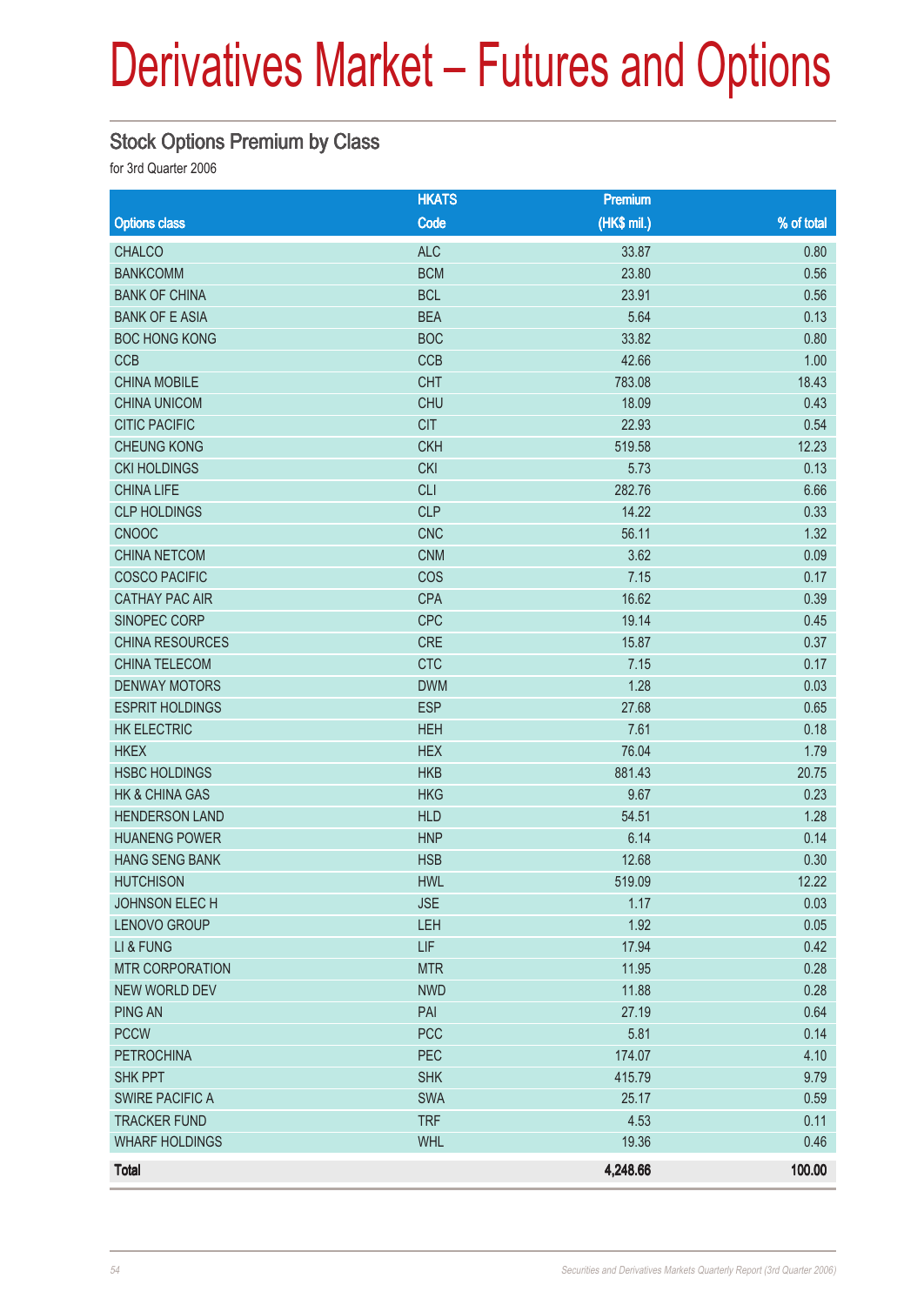#### Stock Options Contract Volume by Class

for 3rd Quarter 2006

|                           | <b>HKATS</b> | <b>Contract</b> |            |
|---------------------------|--------------|-----------------|------------|
| <b>Options class</b>      | Code         | volume          | % of total |
| <b>CHALCO</b>             | <b>ALC</b>   | 54,242          | 1.25       |
| <b>BANKCOMM</b>           | <b>BCM</b>   | 103,473         | 2.38       |
| <b>BANK OF CHINA</b>      | <b>BCL</b>   | 199,155         | 4.58       |
| <b>BANK OF E ASIA</b>     | <b>BEA</b>   | 24,174          | 0.56       |
| <b>BOC HONG KONG</b>      | <b>BOC</b>   | 174,696         | 4.02       |
| CCB                       | CCB          | 257,110         | 5.92       |
| <b>CHINA MOBILE</b>       | <b>CHT</b>   | 659,656         | 15.18      |
| <b>CHINA UNICOM</b>       | <b>CHU</b>   | 20,619          | 0.47       |
| <b>CITIC PACIFIC</b>      | <b>CIT</b>   | 13,947          | 0.32       |
| <b>CHEUNG KONG</b>        | <b>CKH</b>   | 233,626         | 5.38       |
| <b>CKI HOLDINGS</b>       | <b>CKI</b>   | 7,573           | 0.17       |
| <b>CHINA LIFE</b>         | <b>CLI</b>   | 324,641         | 7.47       |
| <b>CLP HOLDINGS</b>       | <b>CLP</b>   | 42,575          | 0.98       |
| <b>CNOOC</b>              | <b>CNC</b>   | 155,196         | 3.57       |
| <b>CHINA NETCOM</b>       | <b>CNM</b>   | 13,636          | 0.31       |
| <b>COSCO PACIFIC</b>      | COS          | 4,730           | 0.11       |
| <b>CATHAY PAC AIR</b>     | <b>CPA</b>   | 24,687          | 0.57       |
| SINOPEC CORP              | <b>CPC</b>   | 41,758          | 0.96       |
| CHINA RESOURCES           | CRE          | 10,517          | 0.24       |
| CHINA TELECOM             | <b>CTC</b>   | 25,388          | 0.58       |
| <b>DENWAY MOTORS</b>      | <b>DWM</b>   | 5,310           | 0.12       |
| <b>ESPRIT HOLDINGS</b>    | <b>ESP</b>   | 23,840          | 0.55       |
| <b>HK ELECTRIC</b>        | <b>HEH</b>   | 15,665          | 0.36       |
| <b>HKEX</b>               | <b>HEX</b>   | 56,064          | 1.29       |
| <b>HSBC HOLDINGS</b>      | <b>HKB</b>   | 753,159         | 17.34      |
| <b>HK &amp; CHINA GAS</b> | <b>HKG</b>   | 36,517          | 0.84       |
| <b>HENDERSON LAND</b>     | <b>HLD</b>   | 28,390          | 0.65       |
| <b>HUANENG POWER</b>      | <b>HNP</b>   | 15,626          | 0.36       |
| <b>HANG SENG BANK</b>     | <b>HSB</b>   | 131,168         | 3.02       |
| <b>HUTCHISON</b>          | <b>HWL</b>   | 288,312         | 6.64       |
| JOHNSON ELECH             | <b>JSE</b>   | 6,858           | 0.16       |
| LENOVO GROUP              | LEH          | 8,685           | 0.20       |
| LI & FUNG                 | LIF          | 11,846          | 0.27       |
| <b>MTR CORPORATION</b>    | <b>MTR</b>   | 27,171          | 0.63       |
| <b>NEW WORLD DEV</b>      | <b>NWD</b>   | 14,362          | 0.33       |
| <b>PING AN</b>            | PAI          | 41,410          | 0.95       |
| <b>PCCW</b>               | <b>PCC</b>   | 28,323          | 0.65       |
| <b>PETROCHINA</b>         | PEC          | 223,262         | 5.14       |
| SHK PPT                   | <b>SHK</b>   | 184,181         | 4.24       |
| <b>SWIRE PACIFIC A</b>    | <b>SWA</b>   | 20,223          | 0.47       |
| <b>TRACKER FUND</b>       | <b>TRF</b>   | 16,048          | 0.37       |
| <b>WHARF HOLDINGS</b>     | <b>WHL</b>   | 16,508          | 0.38       |
| <b>Total</b>              |              | 4,344,327       | 100.00     |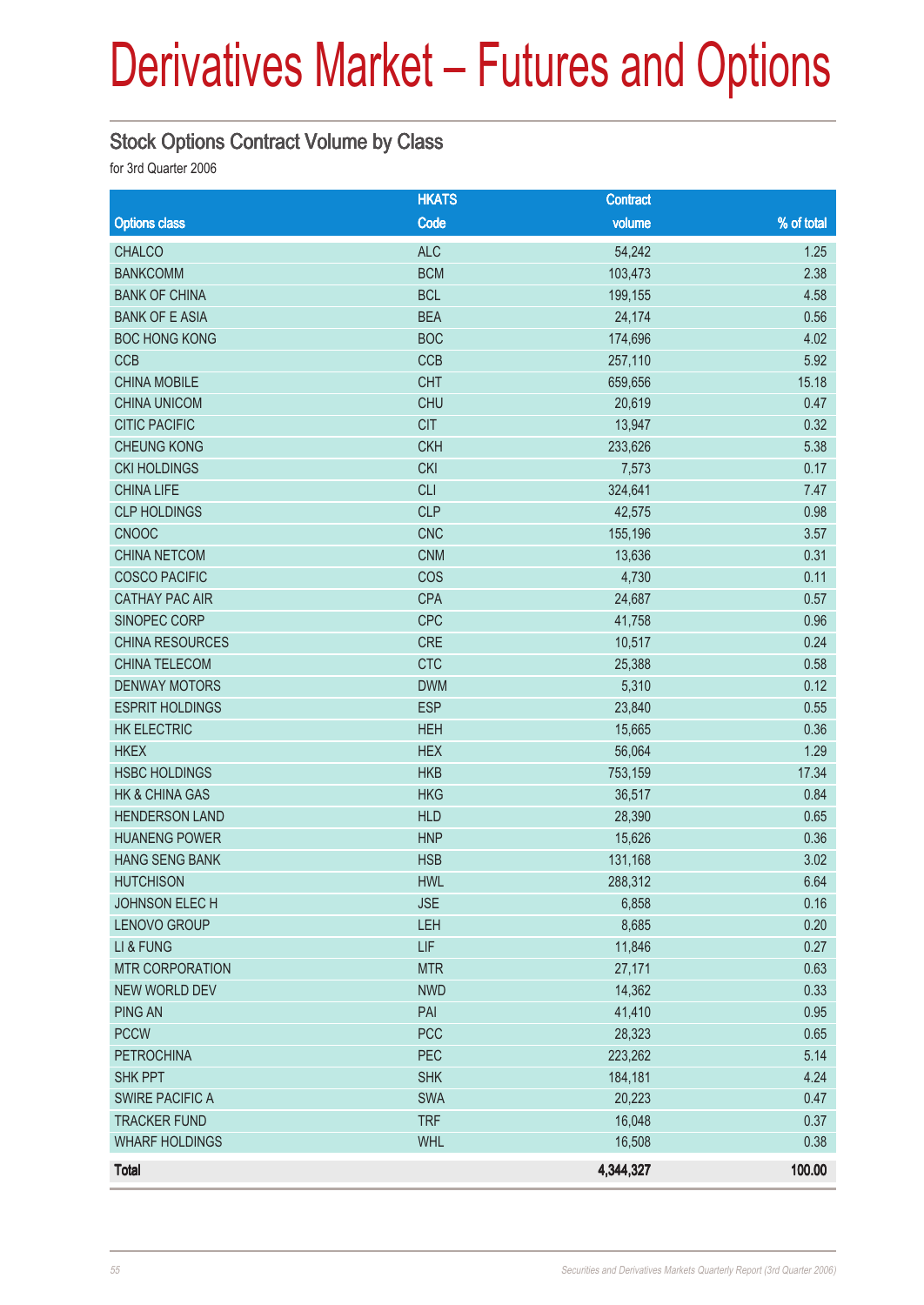Hang Seng Index Futures – Contract Volume and Open Interest (contracts)

|      |                | <b>Total</b><br>contract volume | Quarter-end<br>open interest |
|------|----------------|---------------------------------|------------------------------|
| 2005 | Q <sub>3</sub> | 2,695,815                       | 117,854                      |
|      | Q4             | 2,684,211                       | 98,211                       |
| 2006 | Q <sub>1</sub> | 2,891,570                       | 116,606                      |
|      | Q <sub>2</sub> | 3,217,583                       | 109,952                      |
|      | Q <sub>3</sub> | 3,268,285                       | 122,697                      |

Hang Seng Index Options – Contract Volume and Open Interest (contracts)

|      |                | <b>Total</b><br>contract volume | Quarter-end<br>open interest |
|------|----------------|---------------------------------|------------------------------|
| 2005 | Q <sub>3</sub> | 930,746                         | 214,039                      |
|      | Q4             | 843,396                         | 192,069                      |
| 2006 | Q <sub>1</sub> | 885,771                         | 194,359                      |
|      | Q2             | 1,011,339                       | 213,432                      |
|      | Q <sub>3</sub> | 1,083,631                       | 217,698                      |

### Three-month HIBOR Futures – Contract Volume and Open Interest (contracts)

|      |                | Total<br>contract volume | Quarter-end<br>open interest |
|------|----------------|--------------------------|------------------------------|
|      |                |                          |                              |
| 2005 | Q <sub>3</sub> | 4,742                    | 2,409                        |
|      | Q4             | 3,978                    | 1,472                        |
| 2006 | Q <sub>1</sub> | 5,979                    | 1,951                        |
|      | Q <sub>2</sub> | 2,689                    | 1,476                        |
|      | Q <sub>3</sub> | 2,807                    | 1,104                        |

### Stock Options Market Turnover and Open Interest (contracts)

|      |                | <b>Total</b><br>Premium (HK\$ mil.) | <b>Total</b><br>contract volume | Quarter-end<br>open interest |
|------|----------------|-------------------------------------|---------------------------------|------------------------------|
| 2005 | Q3             | 4,544.34                            | 3,186,175                       | 1,181,211                    |
|      | Q <sub>4</sub> | 2,924.64                            | 2,498,877                       | 1,021,913                    |
| 2006 | Q1             | 3,664.95                            | 3,835,478                       | 1,265,171                    |
|      | Q2             | 4,124.56                            | 3,837,244                       | 1,226,767                    |
|      | Q <sub>3</sub> | 4,248.66                            | 4,344,327                       | 1,675,179                    |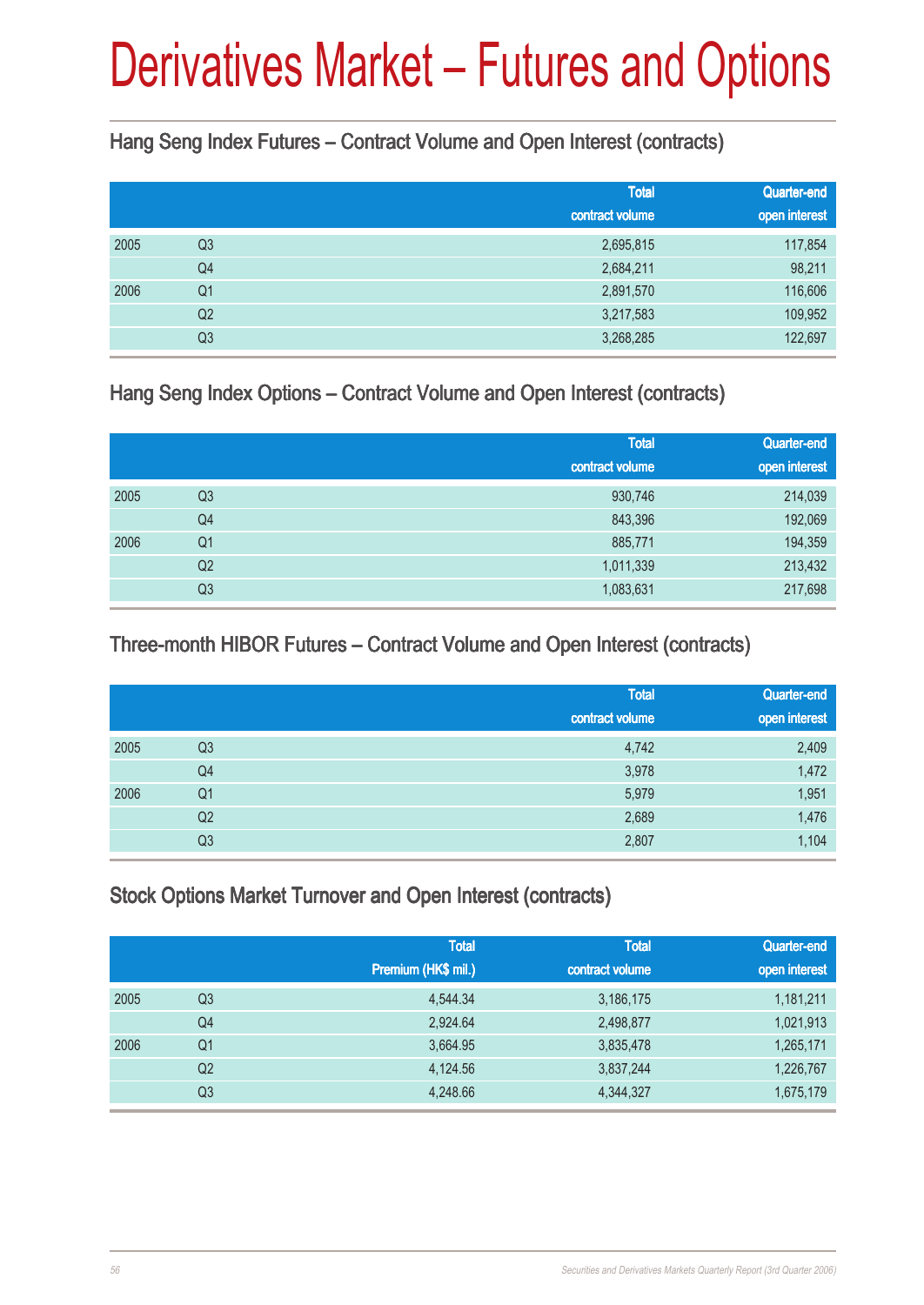### Open Interest by Derivatives Products

|                                       |                  | <b>Contracts</b> |
|---------------------------------------|------------------|------------------|
| <b>Derivatives product</b>            | 3rd Quarter 2006 | 3rd Quarter 2005 |
| Hang Seng Index Futures               | 122,697          | 117,854          |
| Hang Seng Index Options               | 217,698          | 214,039          |
| Mini-Hang Seng Index Futures          | 5,117            | 2,681            |
| Mini-Hang Seng Index Options          | 1,083            | 488              |
| H-shares Index Futures                | 56,752           | 33,702           |
| H-shares Index Options                | 34,717           | 35,649           |
| FTSE/Xinhua China 25 Index Futures    | 40               | 5                |
| FTSE/Xinhua China 25 Index Options    | 437              | 710              |
| <b>Stock Futures</b>                  | 3,163            | 1,730            |
| <b>Stock Options</b>                  | 1,675,179        | 1,181,211        |
| <b>Three-month HIBOR Futures</b>      | 1,104            | 2,409            |
| One-month HIBOR Futures               | 15               | $\theta$         |
| Three-year Exchange Fund Note Futures | $\mathbf{0}$     | $\theta$         |
| <b>Total</b>                          | 2,118,002        | 1,590,478        |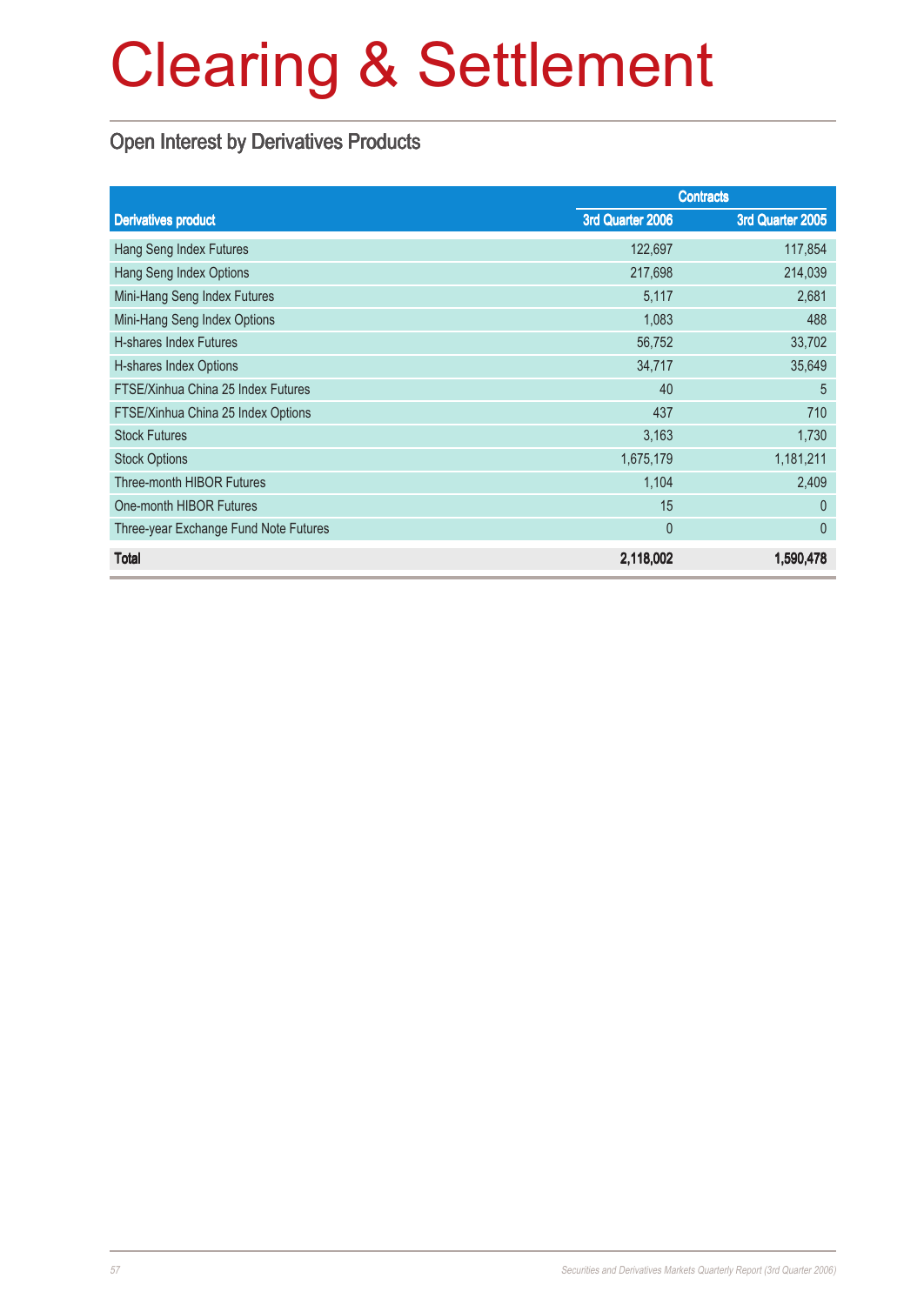#### Open Interest by Stock Options Class

as at the end of 3rd Quarter 2006

|                           | <b>HKATS</b> | <b>Open interest</b> |            |
|---------------------------|--------------|----------------------|------------|
| <b>Options class</b>      | Code         | (contracts)          | % of total |
| <b>CHALCO</b>             | <b>ALC</b>   | 24,084               | 1.44       |
| <b>BANKCOMM</b>           | <b>BCM</b>   | 70,363               | 4.20       |
| <b>BANK OF CHINA</b>      | <b>BCL</b>   | 119,218              | 7.12       |
| <b>BANK OF E ASIA</b>     | <b>BEA</b>   | 13,567               | 0.81       |
| <b>BOC HONG KONG</b>      | <b>BOC</b>   | 45,154               | 2.70       |
| <b>CCB</b>                | CCB          | 156,009              | 9.31       |
| <b>CHINA MOBILE</b>       | <b>CHT</b>   | 162,626              | 9.71       |
| <b>CHINA UNICOM</b>       | <b>CHU</b>   | 8,059                | 0.48       |
| <b>CITIC PACIFIC</b>      | <b>CIT</b>   | 7,302                | 0.44       |
| <b>CHEUNG KONG</b>        | <b>CKH</b>   | 44,790               | 2.67       |
| <b>CKI HOLDINGS</b>       | <b>CKI</b>   | 5,774                | 0.34       |
| <b>CHINA LIFE</b>         | <b>CLI</b>   | 185,813              | 11.09      |
| <b>CLP HOLDINGS</b>       | <b>CLP</b>   | 12,655               | 0.76       |
| <b>CNOOC</b>              | <b>CNC</b>   | 33,356               | 1.99       |
| <b>CHINA NETCOM</b>       | <b>CNM</b>   | 6,315                | 0.38       |
| <b>COSCO PACIFIC</b>      | COS          | 2,216                | 0.13       |
| <b>CATHAY PAC AIR</b>     | <b>CPA</b>   | 15,107               | 0.90       |
| SINOPEC CORP              | CPC          | 35,054               | 2.09       |
| CHINA RESOURCES           | <b>CRE</b>   | 2,435                | 0.15       |
| CHINA TELECOM             | <b>CTC</b>   | 42,958               | 2.56       |
| <b>DENWAY MOTORS</b>      | <b>DWM</b>   | 3,197                | 0.19       |
| <b>ESPRIT HOLDINGS</b>    | <b>ESP</b>   | 11,305               | 0.67       |
| <b>HK ELECTRIC</b>        | <b>HEH</b>   | 10,922               | 0.65       |
| <b>HKEX</b>               | <b>HEX</b>   | 22,509               | 1.34       |
| <b>HSBC HOLDINGS</b>      | <b>HKB</b>   | 220,560              | 13.17      |
| <b>HK &amp; CHINA GAS</b> | <b>HKG</b>   | 10,768               | 0.64       |
| <b>HENDERSON LAND</b>     | <b>HLD</b>   | 17,180               | 1.03       |
| <b>HUANENG POWER</b>      | <b>HNP</b>   | 11,187               | 0.67       |
| <b>HANG SENG BANK</b>     | <b>HSB</b>   | 48,550               | 2.90       |
| <b>HUTCHISON</b>          | <b>HWL</b>   | 81,495               | 4.86       |
| JOHNSON ELECH             | <b>JSE</b>   | 4,714                | 0.28       |
| LENOVO GROUP              | LEH          | 5,012                | 0.30       |
| LI & FUNG                 | <b>LIF</b>   | 4,101                | 0.24       |
| <b>MTR CORPORATION</b>    | <b>MTR</b>   | 13,240               | 0.79       |
| <b>NEW WORLD DEV</b>      | <b>NWD</b>   | 7,029                | 0.42       |
| <b>PING AN</b>            | PAI          | 22,457               | 1.34       |
| <b>PCCW</b>               | <b>PCC</b>   | 19,072               | 1.14       |
| <b>PETROCHINA</b>         | PEC          | 90,868               | 5.42       |
| <b>SHK PPT</b>            | <b>SHK</b>   | 53,075               | 3.17       |
| <b>SWIRE PACIFIC A</b>    | SWA          | 6,385                | 0.38       |
| <b>TRACKER FUND</b>       | <b>TRF</b>   | 10,206               | 0.61       |
| <b>WHARF HOLDINGS</b>     | <b>WHL</b>   | 8,492                | 0.51       |
| <b>Total</b>              |              | 1,675,179            | 100.00     |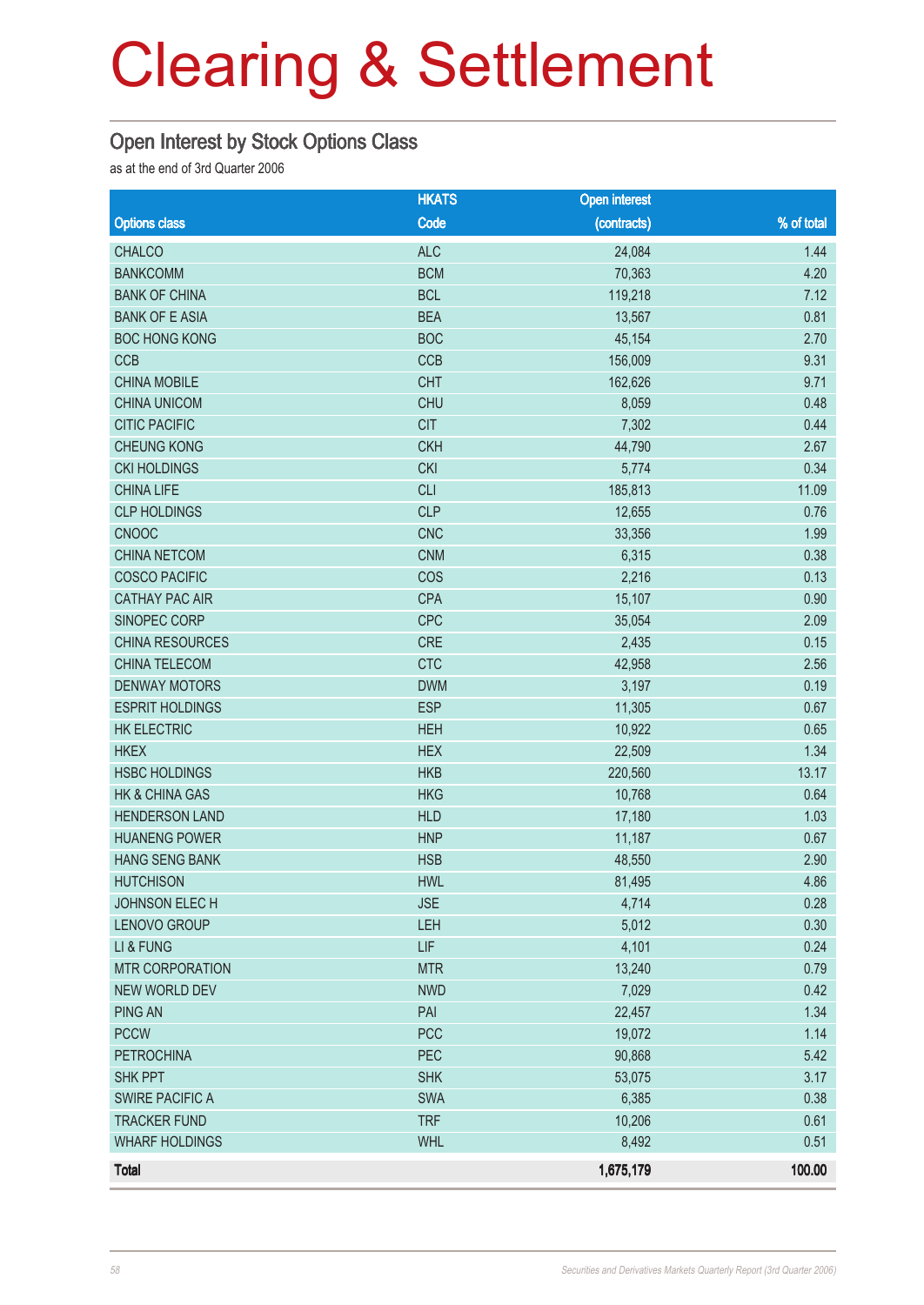### Securities under CCASS Custody

(balances at quarter end)

|      |                |                         | % of              |                     | % of market       |
|------|----------------|-------------------------|-------------------|---------------------|-------------------|
|      |                |                         | issued shares     |                     | capitalisation    |
|      |                | <b>Number of shares</b> | of admitted       | <b>Market value</b> | of admitted       |
|      |                | (bil. shs)              | <b>securities</b> | (HK\$ bil.)         | <b>securities</b> |
| 2005 | Q <sub>3</sub> | 1,277.11                | 60.79             | 2,984.36            | 36.65             |
|      | Q <sub>4</sub> | 1,309.86                | 55.55             | 3,026.86            | 34.60             |
| 2006 | Q <sub>1</sub> | 1,313.45                | 55.34             | 3,607.06            | 35.79             |
|      | Q <sub>2</sub> | 1,430.48                | 57.36             | 3,798.96            | 36.09             |
|      | Q <sub>3</sub> | 1,478.19                | 57.00             | 4,100.29            | 36.46             |

#### Average Daily Stock Exchange Trades Processed in CCASS

(including CNS trades, isolated trades and cross trades)

|      |                | No. of<br><b>CCASS</b><br>trades | % of<br><b>Exchange</b><br>trades | No. of<br>shares<br>(Mil. shs) | % of<br>market<br>turnover | <b>Value of</b><br>trades<br>(HK\$ mil.) | $%$ of<br>market<br>turnover |
|------|----------------|----------------------------------|-----------------------------------|--------------------------------|----------------------------|------------------------------------------|------------------------------|
| 2005 | Q <sub>3</sub> | 170.214                          | 100                               | 23.791.08                      | 100                        | 20.644.06                                | 100                          |
|      | Q4             | 147,380                          | 100                               | 24,533.07                      | 100                        | 18.711.59                                | 100                          |
| 2006 | Q <sub>1</sub> | 245,029                          | 100                               | 34.427.90                      | 100                        | 31.176.14                                | 100                          |
|      | Q <sub>2</sub> | 249,783                          | 100                               | 35,095.31                      | 100                        | 34,087.08                                | 100                          |
|      | Q <sub>3</sub> | 200,860                          | 100                               | 36,944.92                      | 100                        | 26,254.09                                | 100                          |

#### Average Daily Settlement Instructions (SIs) Settled in CCASS

(both delivering and receiving SIs are counted)

|                |        | Sis by shares        | Sis by value<br>(HK\$bil.) |
|----------------|--------|----------------------|----------------------------|
|                |        |                      |                            |
| Q <sub>3</sub> | 26,301 | 13.59                | 50.42                      |
| Q4             | 26,602 | 14.83                | 52.21                      |
| Q <sub>1</sub> | 34,261 | 19.31                | 74.07                      |
| Q <sub>2</sub> | 37,182 | 21.62                | 91.22                      |
| Q <sub>3</sub> | 31,422 | 17.11                | 65.09                      |
|                |        | <b>Number of SIs</b> | (bil. shs)                 |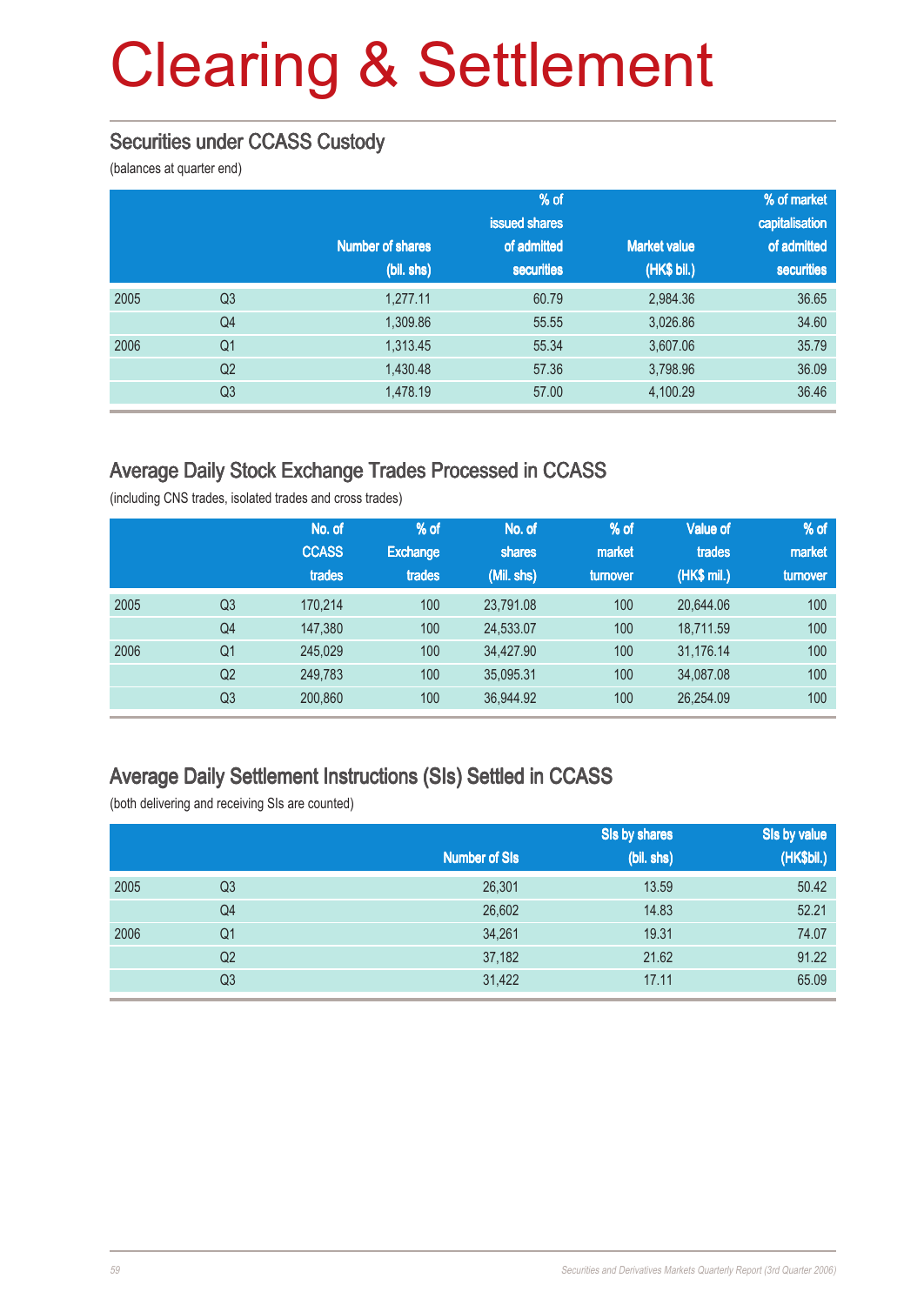#### Average Daily Investor Settlement Instructions (ISIs) settled in CCASS

(one sided ISIs are counted)

|      |                |                       | <b>ISIs by shares</b> | <b>ISIs by value</b> |
|------|----------------|-----------------------|-----------------------|----------------------|
|      |                | <b>Number of ISIs</b> | (Mil shs)             | (HK\$ mil.)          |
| 2005 | Q <sub>3</sub> | 381                   | 71.52                 | 108.73               |
|      | Q4             | 329                   | 61.30                 | 103.46               |
| 2006 | Q <sub>1</sub> | 496                   | 55.27                 | 134.47               |
|      | Q <sub>2</sub> | 579                   | 78.92                 | 216.76               |
|      | Q3             | 531                   | 67.14                 | 171.78               |

#### Average Daily Netting Efficiency of CNS Trades

(in stock positions and share quantity)

|      |                | No. of CNS      | <b>Netting</b> | No. of shares due | <b>Netting</b> |
|------|----------------|-----------------|----------------|-------------------|----------------|
|      |                | stock positions | efficiency     | for settlement    | efficiency     |
|      |                |                 | $(\%)$         | (Mil. shs)        | $(\%)$         |
| 2005 | Q <sub>3</sub> | 35,202          | 89.25          | 11,317.87         | 75.69          |
|      | Q4             | 30,507          | 89.28          | 9,589.31          | 79.79          |
| 2006 | Q <sub>1</sub> | 45,262          | 90.47          | 14,886.07         | 77.79          |
|      | Q <sub>2</sub> | 43,574          | 90.91          | 14,431.15         | 78.87          |
|      | Q <sub>3</sub> | 37,025          | 91.39          | 11,342.38         | 84.18          |

#### Average Daily Settlement Efficiency of CNS Stock Positions

|      |                |       | Settlement efficiency (%) |
|------|----------------|-------|---------------------------|
|      |                | S day | $S + 1$ day               |
| 2005 | Q <sub>3</sub> | 99.76 | 99.97                     |
|      | Q4             | 99.75 | 99.97                     |
| 2006 | Q <sub>1</sub> | 99.74 | 99.98                     |
|      | Q2             | 99.67 | 99.97                     |
|      | Q <sub>3</sub> | 99.81 | 99.98                     |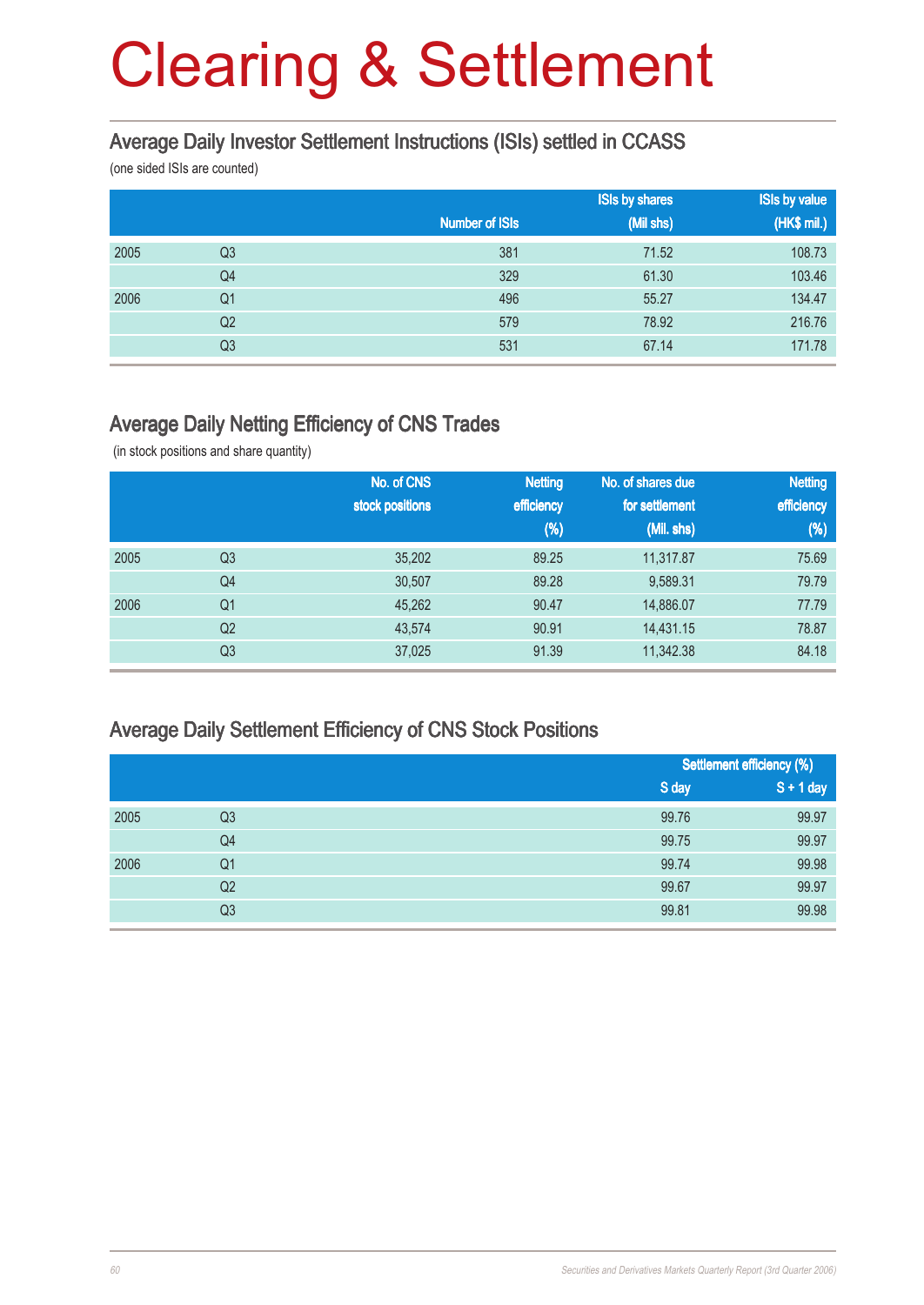# Exchange Participants Statistics

### Stock Exchange

|      |                | No. of Trading<br><b>Right Holders</b> | Exchange<br>Participants-<br><b>Trading</b> | <b>Exchange</b><br>Participants-<br><b>Non-Trading</b> | Non-Exchange<br><b>Participants</b> |
|------|----------------|----------------------------------------|---------------------------------------------|--------------------------------------------------------|-------------------------------------|
| 2005 | Q <sub>3</sub> | 519 (922)                              | 426 (822)                                   | 40(47)                                                 | 53(53)                              |
|      | Q4             | 519 (922)                              | 429 (825)                                   | 39(46)                                                 | 51(51)                              |
| 2006 | Q <sub>1</sub> | 520 (922)                              | 427 (821)                                   | 42 (50)                                                | 51(51)                              |
|      | Q2             | 517 (922)                              | 426 (823)                                   | 41 (49)                                                | 50(50)                              |
|      | Q <sub>3</sub> | 517 (922)                              | 425 (821)                                   | 42 (51)                                                | 50(50)                              |

### Futures Exchange

|      |                |                      | <b>Exchange</b> | <b>Exchange</b>          |                     |
|------|----------------|----------------------|-----------------|--------------------------|---------------------|
|      |                | No. of Trading       | Participants-   | <b>Participants-</b>     | Non-Exchange        |
|      |                | <b>Right Holders</b> | <b>Trading</b>  | Non-Trading              | <b>Participants</b> |
| 2005 | Q <sub>3</sub> | 192 (225)            | 135 (166)       | $\overline{\phantom{0}}$ | 57 (59)             |
|      | Q4             | 193 (225)            | 137 (167)       | $\overline{\phantom{0}}$ | 56 (58)             |
| 2006 | Q <sub>1</sub> | 194 (225)            | 138 (167)       | -                        | 56 (58)             |
|      | Q2             | 194 (225)            | 137 (166)       | -                        | 57 (59)             |
|      | Q3             | 194 (225)            | 136 (165)       |                          | 58 (60)             |

Notes:

(1) The figures in blanket is the number of trading rights held.

(2) An Exchange Participant is a corporation who may trade on or through the Exchange and is licensed under the Securities and Futures Ordinance to carry on securities/futures/options dealing activity.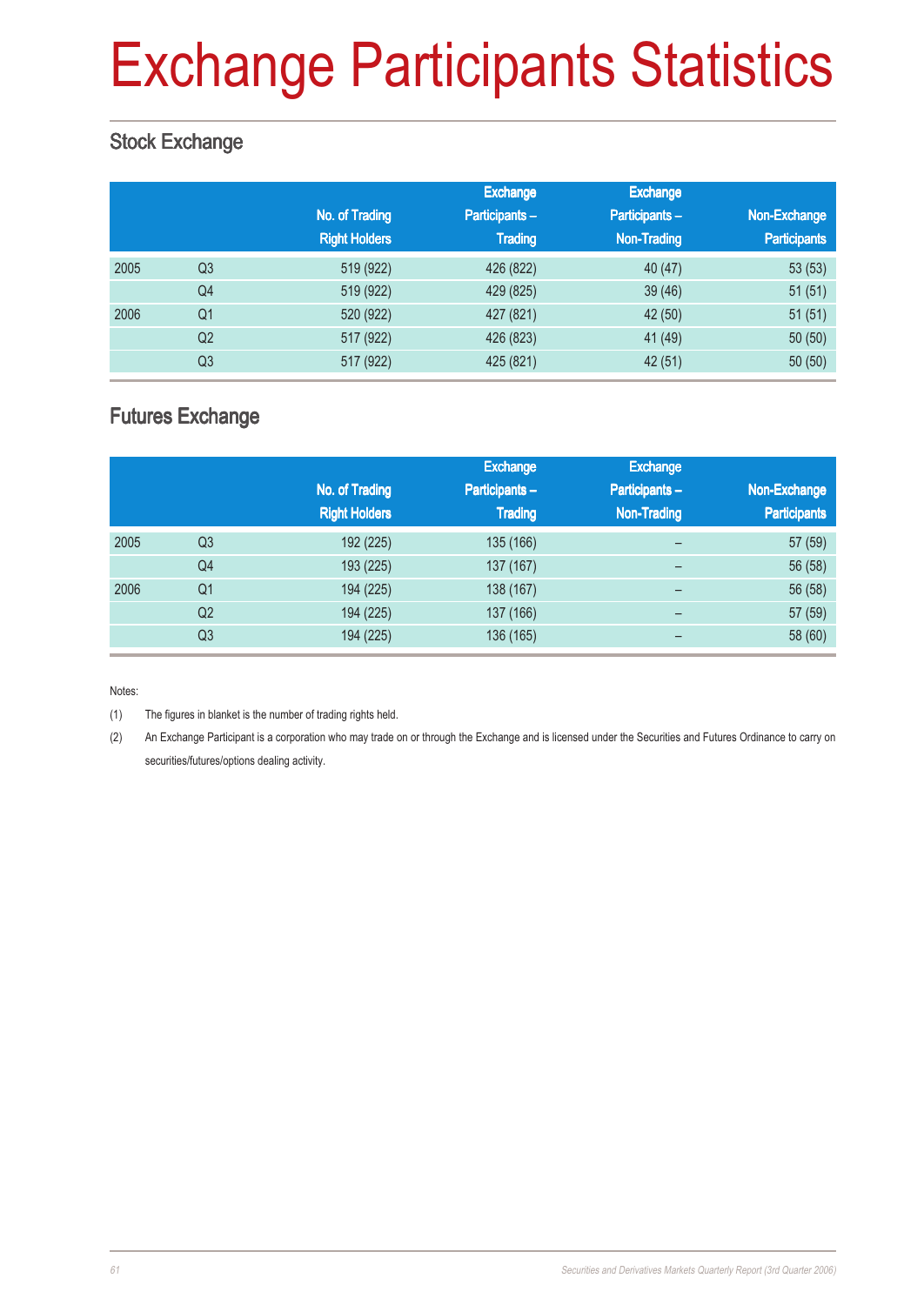# Clearing Participants Statistics

### **HKCC Participants**

|      |    |                              | <b>General Clearing</b> |
|------|----|------------------------------|-------------------------|
|      |    | <b>Clearing Participants</b> | <b>Participants</b>     |
| 2005 | Q3 | 125                          | 5                       |
|      | Q4 | 128                          | 5                       |
| 2006 | Q1 | 130                          | 5                       |
|      | Q2 | 129                          | 5                       |
|      | Q3 | 128                          | 5                       |

#### SEOCH Participants

|      |    |                                     | <b>General Clearing</b> |
|------|----|-------------------------------------|-------------------------|
|      |    | <b>Direct Clearing Participants</b> | Participants            |
| 2005 | Q3 | 47                                  | 3                       |
|      | Q4 | 48                                  | 3                       |
| 2006 | Q1 | 48                                  | 2<br>ю                  |
|      | Q2 | 47                                  | Д                       |
|      | Q3 | 46                                  |                         |

#### **HKSCC Participants**

|      |                |                            | Non-broker            |
|------|----------------|----------------------------|-----------------------|
|      |                | <b>Broker Participants</b> | Participants (Note 1) |
| 2005 | Q <sub>3</sub> | 433                        | 46                    |
|      | Q4             | 435                        | 45                    |
| 2006 | Q <sub>1</sub> | 434                        | 44                    |
|      | Q <sub>2</sub> | 433                        | 44                    |
|      | Q3             | 431                        | 44                    |

Note 1: Non-broker participants incluce Clearing Agency Participants, Custodian Participants and Stock Pledgee Participants.